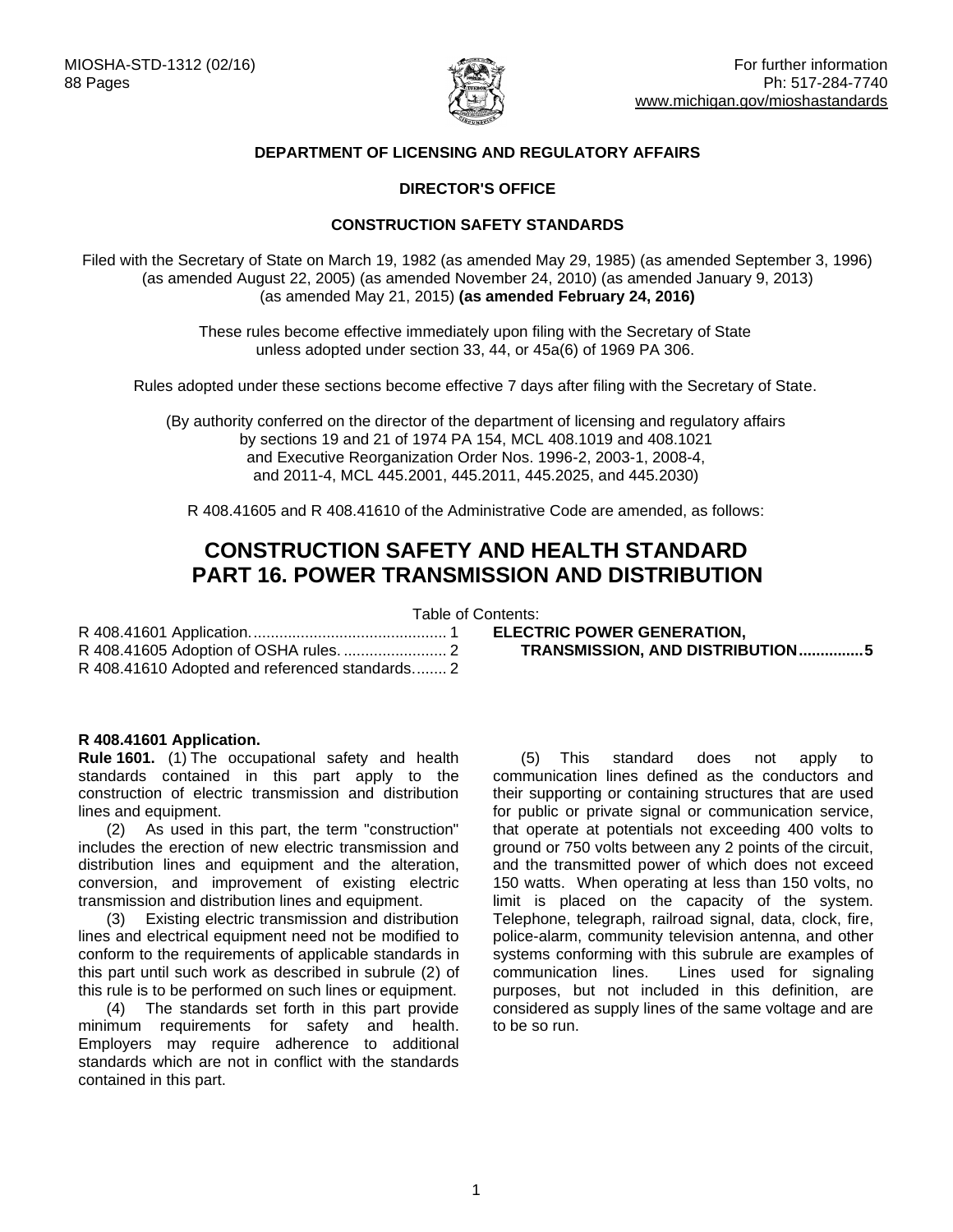#### <span id="page-1-0"></span>**R 408.41605 Adoption of OSHA rules.**

<span id="page-1-1"></span>**Rule 1605**. (1) The following provisions of the occupational safety and health administration, (OSHA) regulations, except as amended in these rules, are adopted by reference in these rules:

(a) 29 C.F.R. §1926.950 "General."

(b) 29 C.F.R. §1926.951 "Medical services and first aid."

(c) 29 C.F.R. §1926.952 "Job briefing."

(d) 29 C.F.R. §1926.953 "Enclosed spaces."

(e) 29 C.F.R. §1926.954 "Personal protective equipment."

(f) 29 C.F.R. §1926.955 "Portable ladders and platforms."

(g) 29 C.F.R. §1926.956 "Hand and portable power equipment."

(h) 29 C.F.R. §1926.957 "Live-line tools."

(i) 29 C.F.R. §1926.958 "Materials handling and storage."

(j) 29 C.F.R. §1926.959 "Mechanical equipment."

(k) 29 C.F.R. §1926.960 "Working on or near exposed energized parts."

(l) 29 C.F.R. §1926.961 "Deenergizing lines and equipment for employee protection."

(m) 29 C.F.R. §1926.962 "Grounding for the protection of employees."

(n) 29 C.F.R. §1926.963 "Testing and test facilities."

(o) 29 C.F.R. §1926.964 "Overhead lines and live-line barehand work."

(p) 29 C.F.R. §1926.965 "Underground electrical installations."

(q) 29 C.F.R. §1926.966 "Substations."

(r) 29 C.F.R. §1926.967 "Special conditions."

(s) 29 C.F.R. §1926.968 "Definitions."

(t) Appendix A to Subpart V of Part 1926 "Reserved."

(u) Appendix B to Subpart V of Part 1926 "Working on Exposed Energized Parts."

(v) Appendix C to Subpart V of Part 1926 "Protection from Hazardous Differences in Electric Potential."

(w) Appendix D to Subpart V of Part 1926 "Methods of Inspecting and Testing Wood Poles."

(x) Appendix E to Subpart V of Part 1926 "Protection from Flames and Electric Arcs."

(y) Appendix F to Subpart V of Part 1926 "Work-Positioning Equipment Inspection Guidelines."

(z) Appendix G to Subpart V of Part 1926 "Reference Documents."

(2) All of the following provisions apply with respect to the regulations adopted in subrule (1) of this rule and are referenced in R 408.41610:

(a) A reference to 29 C.F.R. §1926.50 "Medical services and first aid," means Construction Safety Standard (CS) Part 1 "General Rules."

(b) A reference to 29 C.F.R. §1926.54 "Nonionizing radiation," means Occupational Health Standard (OH) Part 681 "Radiation of Construction: Ionizing and Nonionizing."

(c) A reference to 29 C.F.R. §1926.56 "Illumination," means CS Part 1 "General Rules."

(d) A reference to 29 C.F.R. §1926.59 "Hazard Communication," means CS Part 42 "Hazard Communication."

(e) A reference to 29 C.F.R. §1926.95 "Criteria for personal protective equipment," means CS Part 6 "Personal Protective Equipment."

(f) A reference to 29 C.F.R. §1926.100 "Head protection," means CS Part 6 "Personal Protective Equipment."

(g) A reference to 29 C.F.R. §1926.106 "Working over or near water," means CS Part 6 "Personal Protective Equipment."

(h) A reference to 29 C.F.R. §1926.200 "Accident prevention signs and tags," means CS Part 22 "Signals, Signs, Tags, and Barricades."

(i) A reference to 29 C.F.R. §1926.302 "Poweroperated hand tools," means CS Part 19 "Tools."

(j) A reference to 29 C.F.R. §1926.453 "Aerial lifts," means CS Part 32 "Aerial Work Platforms."

(k) A reference to 29 C.F.R. §1926.502 "Fall protection systems criteria and practices," means CS Part 45 "Fall Protection."

(l) A reference to 29 C.F.R. §1926.1053 "Ladders," means CS Part 11 "Fixed and Portable Ladders."

(m) A reference to 29 C.F.R. §1926.1204 ["Permit-required confined space program"](https://www.federalregister.gov/articles/2015/05/04/2015-08843/confined-spaces-in-construction#sec-1926-1204) through §1926.1211 ["Rescue and emergency services,"](https://www.federalregister.gov/articles/2015/05/04/2015-08843/confined-spaces-in-construction#sec-1926-1211) means CS Part 35 "Confined Space in Construction."

(n) A reference to "subpart AA of this part," means CS Part 35 "Confined Space in Construction."

(o) A reference to 29 C.F.R. §1910.97 "Nonionizing radiation," means OH Part 382 "Nonionizing Radiation."

(p) A reference to 29 C.F.R. §1910.135 "Head protection," means General Industry Safety Standard (GI) Part 33 "Personal Protective Equipment."

(q) A reference to 29 C.F.R. §1910.268 "Telecommunications," means CS Part 30 "Telecommunications," and GI Part 50 "Telecommunications."

(r) A reference to 29 C.F.R. §1910.269 "Electric Power Generation, Transmission, and Distribution," means GI Part 86 "Electric Power Generation, Transmission, and Distribution."

(s) A reference to 29 C.F.R. §1910.1200 "Hazard Communication," means GI Part 92 "Hazard Communication," and OH Part 430 "Hazard Communication."

(3) The provisions of the OSHA regulations adopted in these rules have the same force and effect as rules promulgated under Michigan occupational safety and health act, 1974 PA 154, MCL 408.1001 to 408.1094.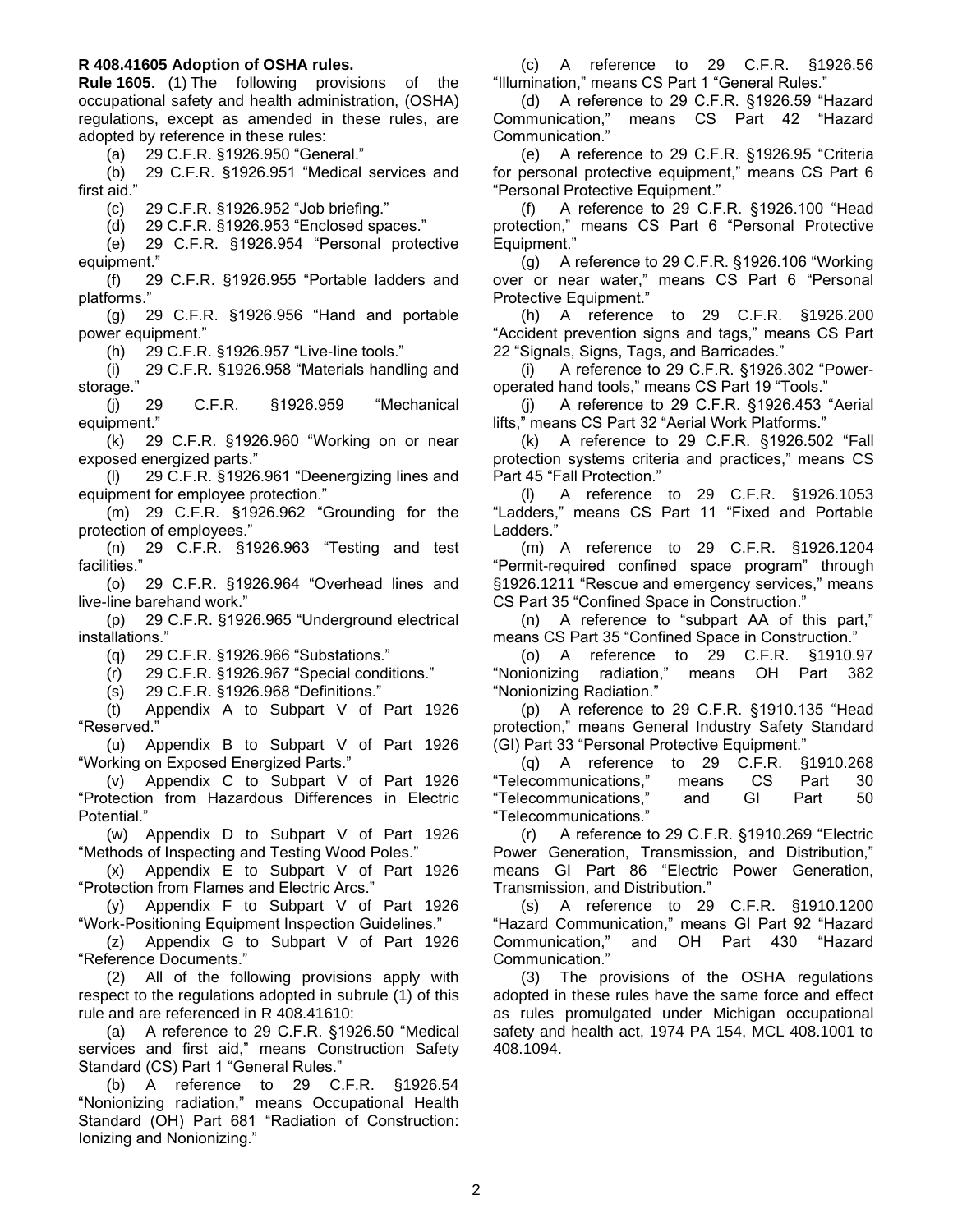#### **R 408.41610 Adopted and referenced standards.**

**Rule 1610**. (1) The following federal occupational safety and health administration (OSHA) regulations, amended July 10, 2014, except as noted, are adopted by reference in these rules:

(a) 29 C.F.R. §1926.950 "General."

(b) 29 C.F.R. §1926.951 "Medical services and first aid."

(c) 29 C.F.R. §1926.952 "Job briefing."

(d) 29 C.F.R. §1926.953 "Enclosed spaces," amended May 4, 2015.

(e) 29 C.F.R. §1926.954 "Personal protective equipment."

(f) 29 C.F.R. §1926.955 "Portable ladders and platforms."

(g) 29 C.F.R. §1926.956 "Hand and portable power equipment."

(h) 29 C.F.R. §1926.957 "Live-line tools."

(i) 29 C.F.R. §1926.958 "Materials handling and storage."

(j) 29 C.F.R. §1926.959 "Mechanical equipment."

(k) 29 C.F.R. §1926.960 "Working on or near exposed energized parts," amended September 24, 2014.

(l) 29 C.F.R. §1926.961 "Deenergizing lines and equipment for employee protection."

(m) 29 C.F.R. §1926.962 "Grounding for the protection of employees."

(n) 29 C.F.R. §1926.963 "Testing and test facilities."

(o) 29 C.F.R. §1926.964 "Overhead lines and live-line barehand work."

(p) 29 C.F.R. §1926.965 "Underground electrical installations."

(q) 29 C.F.R. §1926.966 "Substations."

(r) 29 C.F.R. §1926.967 "Special conditions."

(s) 29 C.F.R. §1926.968 "Definitions," amended May 4, 2015.

(t) Appendix A to Subpart V of Part 1926 "Reserved."

(u) Appendix B to Subpart V of Part 1926 "Working on Exposed Energized Parts," amended September 24, 2014.

(v) Appendix C to Subpart V of Part 1926 "Protection from Hazardous Differences in Electric Potential."

(w) Appendix D to Subpart V of Part 1926 "Methods of Inspecting and Testing Wood Poles."

(x) Appendix E to Subpart V of Part 1926 "Protection from Flames and Electric Arcs."

(y) Appendix F to Subpart V of Part 1926 "Work-Positioning Equipment Inspection Guidelines."

(z) Appendix G to Subpart V of Part 1926 "Reference Documents."

(2) The standards adopted in these rules are available from the United States Department of Labor, Occupational Safety and Health Administration website: [www.osha.gov,](http://www.osha.gov/) at no charge as of the time of adoption of these rules.

(3) The standards adopted in these rules are available for inspection at the Department of Licensing and Regulatory Affairs, MIOSHA Regulatory Services Section, 530 West Allegan Street, P.O. Box 30643, Lansing, Michigan, 48909-8143.

(4) The standards adopted in these rules may be obtained from the publisher or may be obtained from the Department of Licensing and Regulatory Affairs, MIOSHA Regulatory Services Section, 530 West Allegan Street, P.O. Box 30643, Lansing, Michigan, 48909-8143, plus \$20.00 for shipping and handling.

(5) The following Michigan Occupational Safety and Health (MIOSHA) standards are referenced in these rules. Up to 5 copies of these standards may be obtained at no charge from the Michigan Department of Licensing and Regulatory Affairs, MIOSHA Regulatory Services Section, 530 West Allegan Street, P.O. Box 30643, Lansing, Michigan, 48909-8143 or via the internet at website: [www.michigan.gov/mioshastandards.](http://www.michigan.gov/mioshastandards) For quantities greater than 5, the cost, as of the time of adoption of these rules, is 4 cents per page.

(a) Construction Safety Standard Part 1 "General Rules," R 408.40101 to R 408.40134.

(b) Construction Safety Standard Part 6 "Personal Protective Equipment," R 408.40601 to R 408.40641.

(c) Construction Safety Standard Part 11 "Fixed and Portable Ladders," R 408.41101 to R 408.41140

(d) Construction Safety Standard Part 19 "Tools," R 408.41901 to R 408.41980.

(e) Construction Safety Standard Part 22 "Signals, Signs, Tags, and Barricades," R 408.42201 to R 408.42243.

(f) Construction Safety Standard Part 30 "Telecommunications," R 408.43001 to R 408.43006.

(g) Construction Safety Standard Part 32 "Aerial Work Platforms," R 408.43201 to R 408.43220.

(h) Construction Safety Standard Part 35 "Confined Space in Construction," R 408.43501 to R 408.43510.

(i) Construction Safety Standard Part 42 "Hazard Communication," R 408.44201 to R 408.44204.

(j) Construction Safety Standard Part 45 "Fall Protection," R 408.44501 to R 408.44502

(k) General Industry Safety Standard Part 33 "Personal Protective Equipment," R 408.13301 to R 408.13398.

(l) General Industry Safety Standard Part 50 "Telecommunications," R 408.15001 to R 408.15004.

(m) General Industry Safety Standard Part 86 "Electric Power Generation, Transmission, and Distribution," R 408.18601 to R 408.18602.

(n) General Industry Safety Standard Part 92 "Hazard Communication," R 408.19201 to R 408.19204.

(o) Occupational Health Standard Part 382 "Nonionizing Radiation," R 325.60701 to R 325.60704.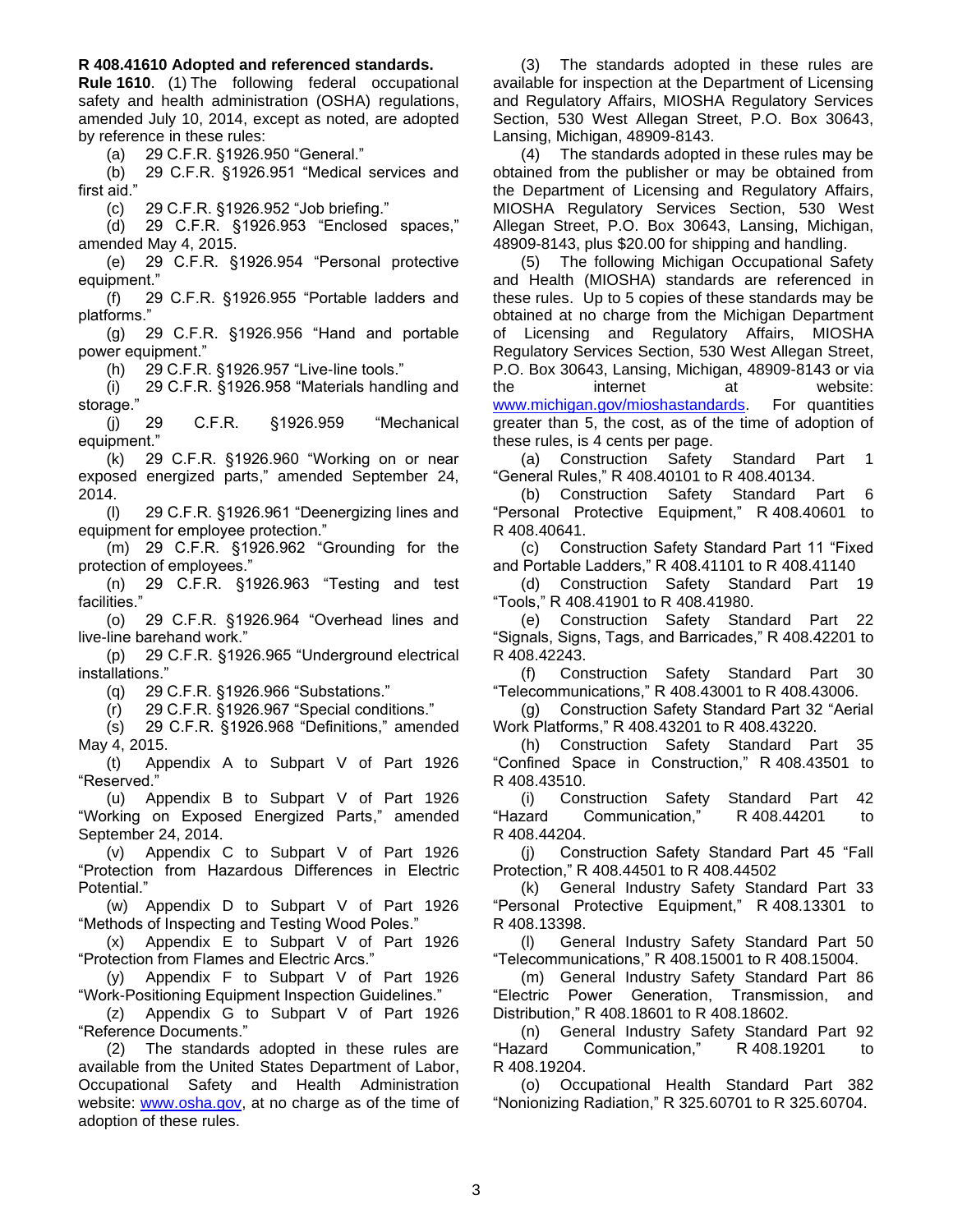<span id="page-3-0"></span>(p) Occupational Health Standard Part 430 "Hazard Communication," R 325.77001 to R 325.77004.

(q) Occupational Health Standard Part 681 "Radiation of Construction: Ionizing and Nonionizing," R 325.68101 to R 325.68102.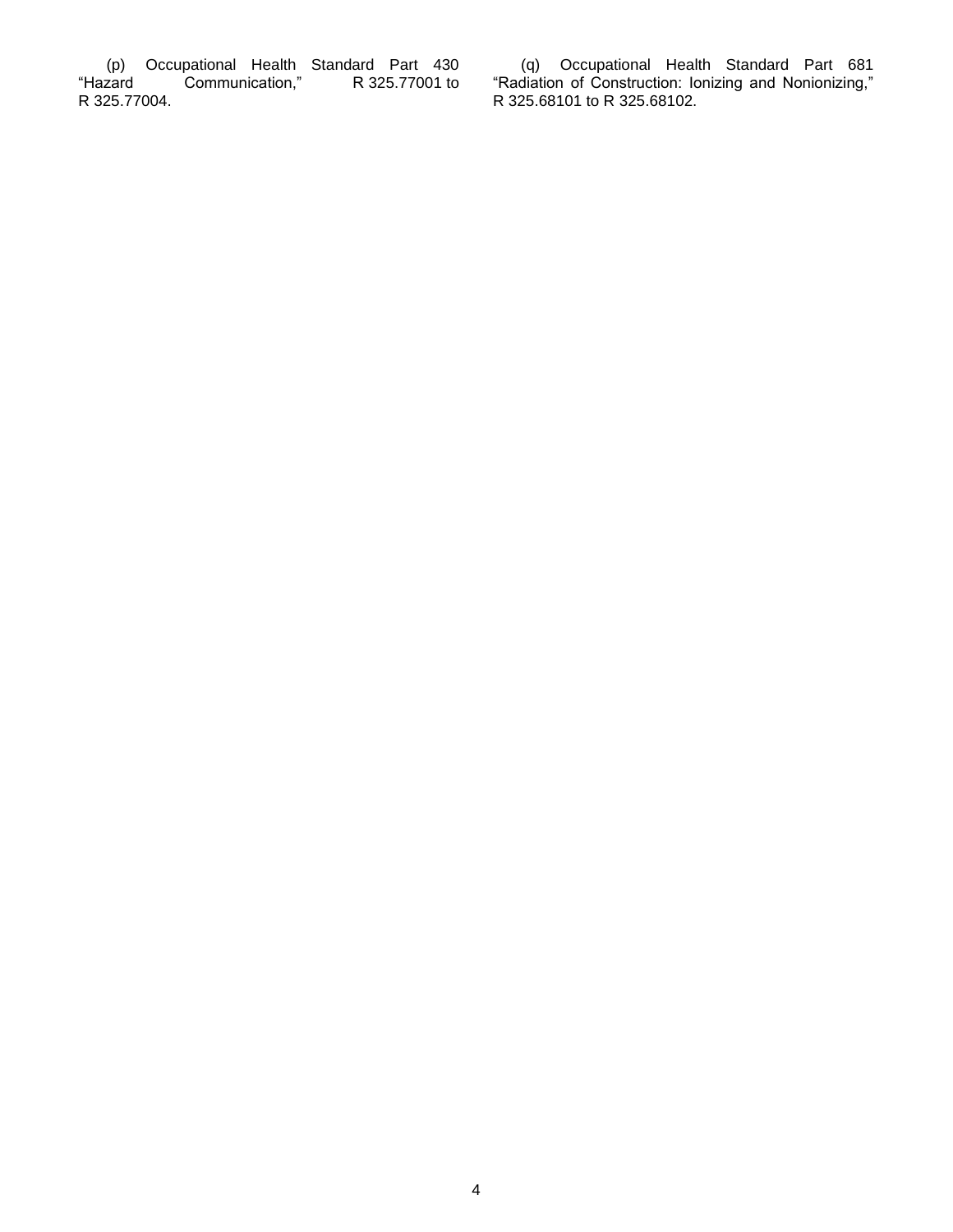# **ELECTRIC POWER GENERATION, TRANSMISSION, AND DISTRIBUTION**

#### Table of Contents:

### **1926.950 GENERAL**

# <span id="page-4-0"></span>**1926.950(a) Application.**

#### **1926.950(a)(1)** Scope.

**1926.950(a)(1)(i)** This subpart, except for paragraph (a)(3) of this section, covers the construction of electric power transmission and distribution lines and equipment. As used in this subpart, the term "construction" includes the erection of new electric transmission and distribution lines and equipment, and the alteration, conversion, and improvement of existing electric transmission and distribution lines and equipment.

Note to paragraph (a)(1)(i): An employer that complies with §1910.269 of this chapter will be considered in compliance with requirements in this subpart that do not reference other subparts of this part. Compliance with §1910.269 of this chapter will not excuse an employer from compliance obligations under other subparts of this part.

**1926.950(a)(1)(ii)** Notwithstanding paragraph (a)(1)(i) of this section, this subpart does not apply to electrical safety-related work practices for unqualified employees.

**1926.950(a)(2)** Other Part 1926 standards. This subpart applies in addition to all other applicable standards contained in this Part 1926. Employers covered under this subpart are not exempt from complying with other applicable provisions in Part 1926 by the operation of §1910.5(c) of this chapter. Specific references in this subpart to other sections of Part 1926 are provided for emphasis only.

**1926.950(a)(3)** Applicable Part 1910 requirements. Line-clearance tree trimming operations and work involving electric power generation installations shall comply with §1910.269 of this chapter.

#### **1926.950(b) Training.**

**1926.950(b)(1)** All employees.

**1926.950(b)(1)(i)** Each employee shall be trained in, and familiar with, the safety-related work practices, safety procedures, and other safety requirements in this subpart that pertain to his or her job assignments.

**1926.950(b)(1)(ii)** Each employee shall also be trained in and familiar with any other safety practices, including applicable emergency procedures (such as pole-top and manhole rescue), that are not specifically addressed by this subpart but that are related to his or her work and are necessary for his or her safety.

**1926.950(b)(1)(iii)** The degree of training shall be determined by the risk to the employee for the hazard involved.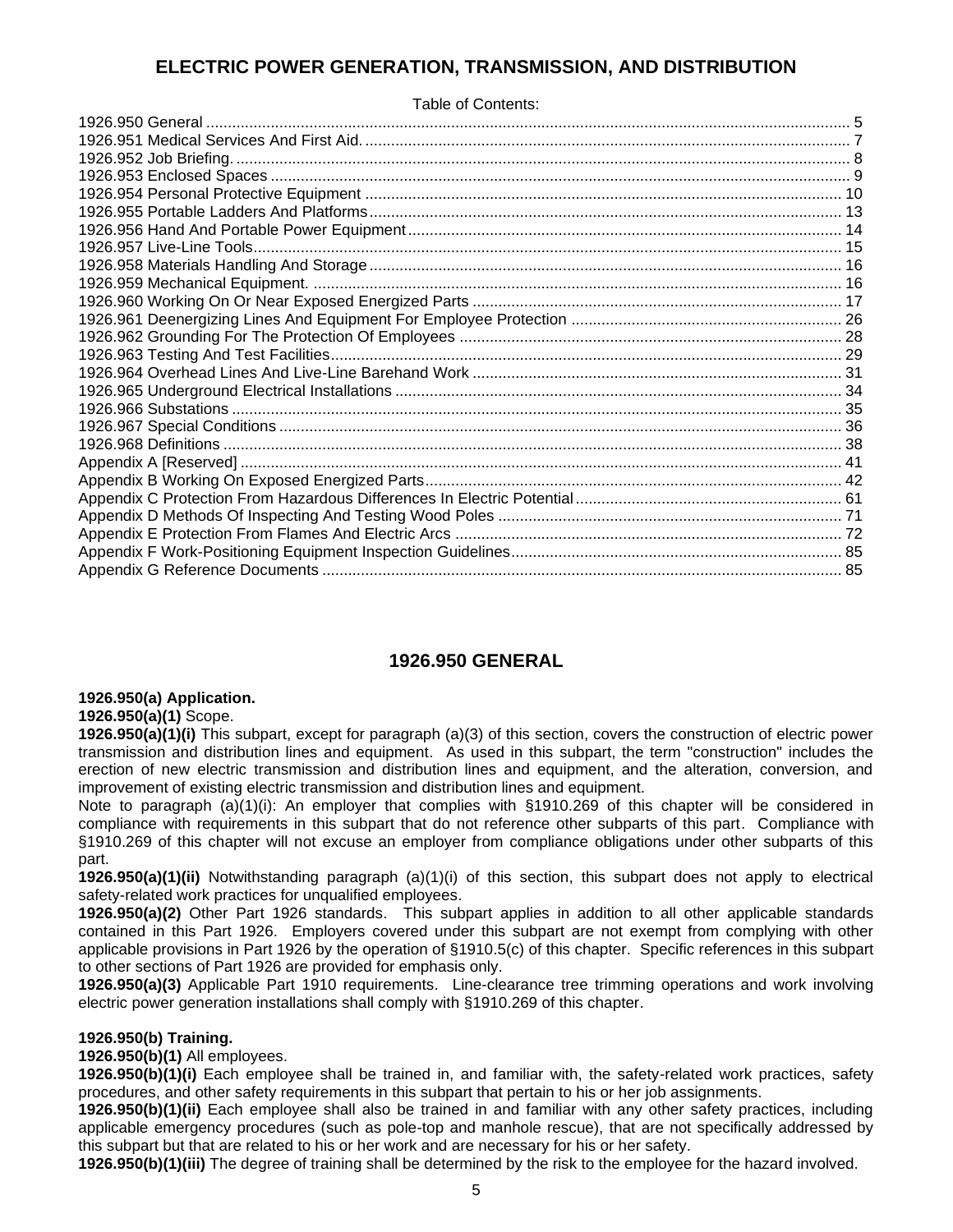**1926.950(b)(2)** Qualified employees. Each qualified employee shall also be trained and competent in:

**1926.950(b)(2)(i)** The skills and techniques necessary to distinguish exposed live parts from other parts of electric equipment,

**1926.950(b)(2)(ii)** The skills and techniques necessary to determine the nominal voltage of exposed live parts,

**1926.950(b)(2)(iii)** The minimum approach distances specified in this subpart corresponding to the voltages to which the qualified employee will be exposed and the skills and techniques necessary to maintain those distances,

**1926.950(b)(2)(iv)** The proper use of the special precautionary techniques, personal protective equipment, insulating and shielding materials, and insulated tools for working on or near exposed energized parts of electric equipment, and

**1926.950(b)(2)(v)** The recognition of electrical hazards to which the employee may be exposed and the skills and techniques necessary to control or avoid these hazards.

Note to paragraph (b)(2): For the purposes of this subpart, a person must have the training required by paragraph (b)(2) of this section to be considered a qualified person.

**1926.950(b)(3)** Supervision and annual inspection. The employer shall determine, through regular supervision and through inspections conducted on at least an annual basis,that each employee is complying with the safety related work practices required by this subpart.

**1926.950(b)(4)** Additional training. An employee shall receive additional training (or retraining) under any of the following conditions:

**1926.950(b)(4)(i)** If the supervision or annual inspections required by paragraph (b)(3) of this section indicate that the employee is not complying with the safety-related work practices required by this subpart, or

**1926.950(b)(4)(ii)** If new technology, new types of equipment, or changes in procedures necessitate the use of safety-related work practices that are different from those which the employee would normally use, or

**1926.950(b)(4)(iii)** If he or she must employ safety related work practices that are not normally used during his or her regular job duties.

Note to paragraph (b)(4)(iii): The Occupational Safety and Health Administration considers tasks that are performed less often than once per year to necessitate retraining before the performance of the work practices involved.

**1926.950(b)(5)** Type of training. The training required by paragraph (b) of this section shall be of the classroom or on-the-job type.

**1926.950(b)(6)** Training goals. The training shall establish employee proficiency in the work practices required by this subpart and shall introduce the procedures necessary for compliance with this subpart.

**1926.950(b)(7)** Demonstration of proficiency**.** The employer shall ensure that each employee has demonstrated proficiency in the work practices involved before that employee is considered as having completed the training required by paragraph (b) of this section.

Note 1 to paragraph (b)(7): Though they are not required by this paragraph, employment records that indicate that an employee has successfully completed the required training are one way of keeping track of when an employee has demonstrated proficiency.

Note 2 to paragraph (b)(7): For an employee with previous training, an employer may determine that that employee has demonstrated the proficiency required by this paragraph using the following process: (1) Confirm that the employee has the training required by paragraph (b) of this section, (2) use an examination or interview to make an initial determination that the employee understands the relevant safety related work practices before he or she performs any work covered by this subpart, and (3) supervise the employee closely until that employee has demonstrated proficiency as required by this paragraph.

### **[1926.950\(c\)](https://www.osha.gov/pls/oshaweb/owalink.query_links?src_doc_type=STANDARDS&src_unique_file=1926_0950&src_anchor_name=1926.950(c)) Information transfer.**

**1926.950(c)(1)** Host employer responsibilities. Before work begins, the host employer shall inform contract employers of:

**1926.950(c)(1)(i)** The characteristics of the host employer's installation that are related to the safety of the work to be performed and are listed in paragraphs (d)(1) through (d)(5) of this section;

Note to paragraph (c)(1)(i): This paragraph requires the host employer to obtain information listed in paragraphs  $(d)(1)$  through  $(d)(5)$  of this section if it does not have this information in existing records.

**1926.950(c)(1)(ii)** Conditions that are related to the safety of the work to be performed, that are listed in paragraphs (d)(6) through (d)(8) of this section, and that are known to the host employer;

Note to paragraph (c)(1)(ii): For the purposes of this paragraph, the host employer need only provide information to contract employers that the host employer can obtain from its existing records through the exercise of reasonable diligence. This paragraph does not require the host employer to make inspections of worksite conditions to obtain this information.

**1926.950(c)(1)(iii)** Information about the design and operation of the host employer's installation that the contract employer needs to make the assessments required by this subpart; and

Note to paragraph (c)(1)(iii): This paragraph requires the host employer to obtain information about the design and operation of its installation that contract employers need to make required assessments if it does not have this information in existing records.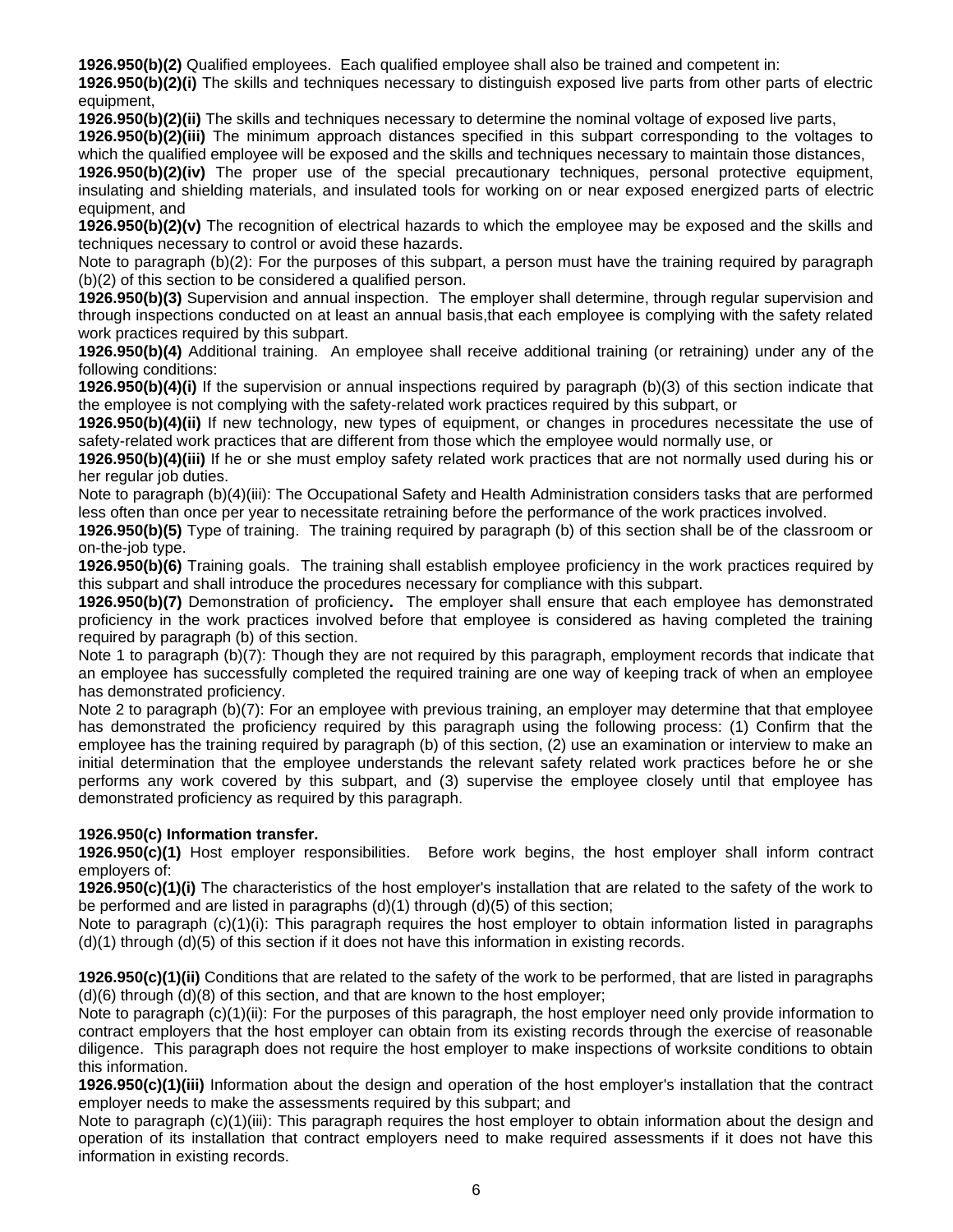**1926.950(c)(1)(iv)** Any other information about the design and operation of the host employer's installation that is known by the host employer, that the contract employer requests, and that is related to the protection of the contract employer's employees.

Note to paragraph (c)(1)(iv): For the purposes of this paragraph, the host employer need only provide information to contract employers that the host employer can obtain from its existing records through the exercise of reasonable diligence. This paragraph does not require the host employer to make inspections of worksite conditions to obtain this information.

**1926.950(c)(2)** Contract employer responsibilities.

**1926.950(c)(2)(i)** The contract employer shall ensure that each of its employees is instructed in the hazardous conditions relevant to the employee's work that the contract employer is aware of as a result of information communicated to the contract employer by the host employer under paragraph (c)(1) of this section.

**1926.950(c)(2)(ii)** Before work begins, the contract employer shall advise the host employer of any unique hazardous conditions presented by the contract employer's work

**1926.950(c)(2)(iii)** The contract employer shall advise the host employer of any unanticipated hazardous conditions found during the contract employer's work that the host employer did not mention under paragraph (c)(1) of this section. The contract employer shall provide this information to the host employer within 2 working days after discovering the hazardous condition.

**1926.950(c)(3)** Joint host- and contract-employer responsibilities. The contract employer and the host employer shall coordinate their work rules and procedures so that each employee of the contract employer and the host employer is protected as required by this subpart.

**1926.950(d) Existing characteristics and conditions**. Existing characteristics and conditions of electric lines and equipment that are related to the safety of the work to be performed shall be determined before work on or near the lines or equipment is started. Such characteristics and conditions include, but are not limited to:

**1926.950(d)(1)** The nominal voltages of lines and equipment,

**1926.950(d)(2)** The maximum switching-transient voltages,

**1926.950(d)(3)** The presence of hazardous induced voltages,

**1926.950(d)(4)** The presence of protective grounds and equipment grounding conductors,

**1926.950(d)(5)** The locations of circuits and equipment, including electric supply lines, communication lines, and fire protective signaling circuits,

**1926.950(d)(6)** The condition of protective grounds and equipment grounding conductors,

**1926.950(d)(7)** The condition of poles, and

**1926.950(d)(8)** Environmental conditions relating to safety.

[Filed April 1, 2014] [79 FR 20696-20697, July 10, 2014]

### **1926.951 MEDICAL SERVICES AND FIRST AID**

<span id="page-6-0"></span>**1926.951(a) General.** The employer shall provide medical services and first aid as required in §1926.50.

**1926.951(b) First-aid training.** In addition to the requirements of §1926.50, when employees are performing work on, or associated with, exposed lines or equipment energized at 50 volts or more, persons with first-aid training shall be available as follows:

**[1926.951\(b\)\(1\)](https://www.osha.gov/pls/oshaweb/owalink.query_links?src_doc_type=STANDARDS&src_unique_file=1926_0951&src_anchor_name=1926.951(b)(1))** Field work. For field work involving two or more employees at a work location, at least two trained persons shall be available.

**[1926.951\(b\)\(2\)](https://www.osha.gov/pls/oshaweb/owalink.query_links?src_doc_type=STANDARDS&src_unique_file=1926_0951&src_anchor_name=1926.951(b)(2))** Fixed work locations. For fixed work locations such as substations, the number of trained persons available shall be sufficient to ensure that each employee exposed to electric shock can be reached within 4 minutes by a trained person. However, where the existing number of employees is insufficient to meet this requirement (at a remote substation, for example), each employee at the work location shall be a trained employee.

<span id="page-6-1"></span>[59 FR 40730, Aug. 9, 1994; 79 FR 20698, July 10, 2014]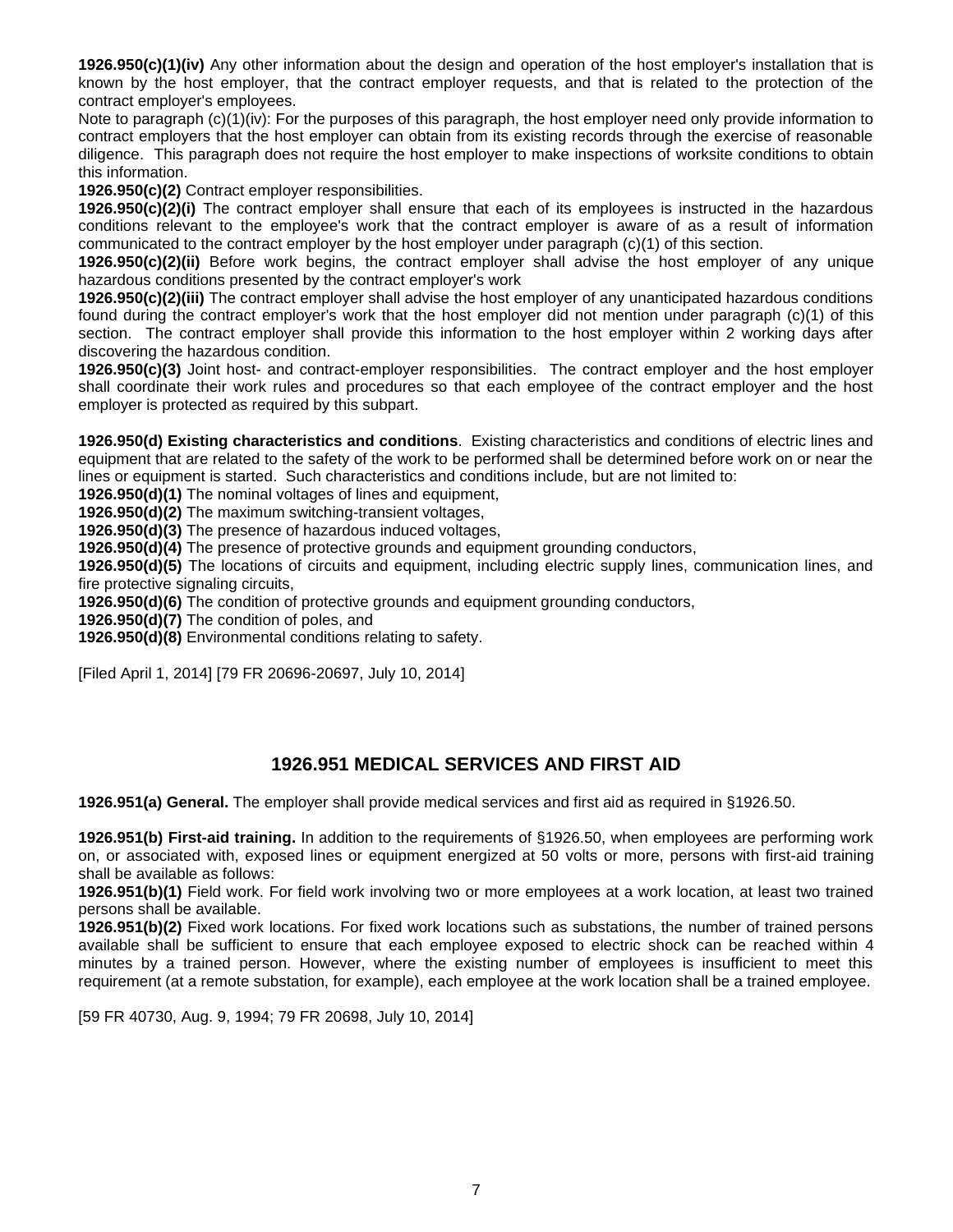# **1926.952 JOB BRIEFING**

### **1926.952(a) Before each job.**

**1926.952(a)(1)** Information provided by the employer. In assigning an employee or a group of employees to perform a job, the employer shall provide the employee in charge of the job with all available information that relates to the determination of existing characteristics and conditions required by §1926.950(d).

**1926.952(a)(2)** Briefing by the employee in charge. The employer shall ensure that the employee in charge conducts a job briefing that meets paragraphs (b), (c), and (d) of this section with the employees involved before they start each job.

**1926.952(b) Subjects to be covered.** The briefing shall cover at least the following subjects: Hazards associated with the job, work procedures involved, special precautions, energy-source controls, and personal protective equipment requirements.

### **[1926.952\(c\)](https://www.osha.gov/pls/oshaweb/owalink.query_links?src_doc_type=STANDARDS&src_unique_file=1926_0952&src_anchor_name=1926.952(c)) Number of briefings.**

**1926.952(c)(1)** At least one before each day or shift. If the work or operations to be performed during the work day or shift are repetitive and similar, at least one job briefing shall be conducted before the start of the first job of each day or shift.

**1926.952(c)(2)** Additional briefings. Additional job briefings shall be held if significant changes, which might affect the safety of the employees, occur during the course of the work.

### **1926.952(d) Extent of briefing.**

**1926.952(d)(1)** Short discussion. A brief discussion is satisfactory if the work involved is routine and if the employees, by virtue of training and experience, can reasonably be expected to recognize and avoid the hazards involved in the job.

**1926.952(d)(2)** Detailed discussion. A more extensive discussion shall be conducted:

**1926.952(d)(2)(i)** If the work is complicated or particularly hazardous, or

**1926.952(d)(2)(ii)** If the employee cannot be expected to recognize and avoid the hazards involved in the job.

Note to paragraph (d): The briefing must address all the subjects listed in paragraph (b) of this section.

**1926.952(e) Working alone.** An employee working alone need not conduct a job briefing. However, the employer shall ensure that the tasks to be performed are planned as if a briefing were required.

[75 FR 48135, Aug. 9, 2010; 78 FR 32116, May 29, 2013; 79 FR 20698, July 10, 2014]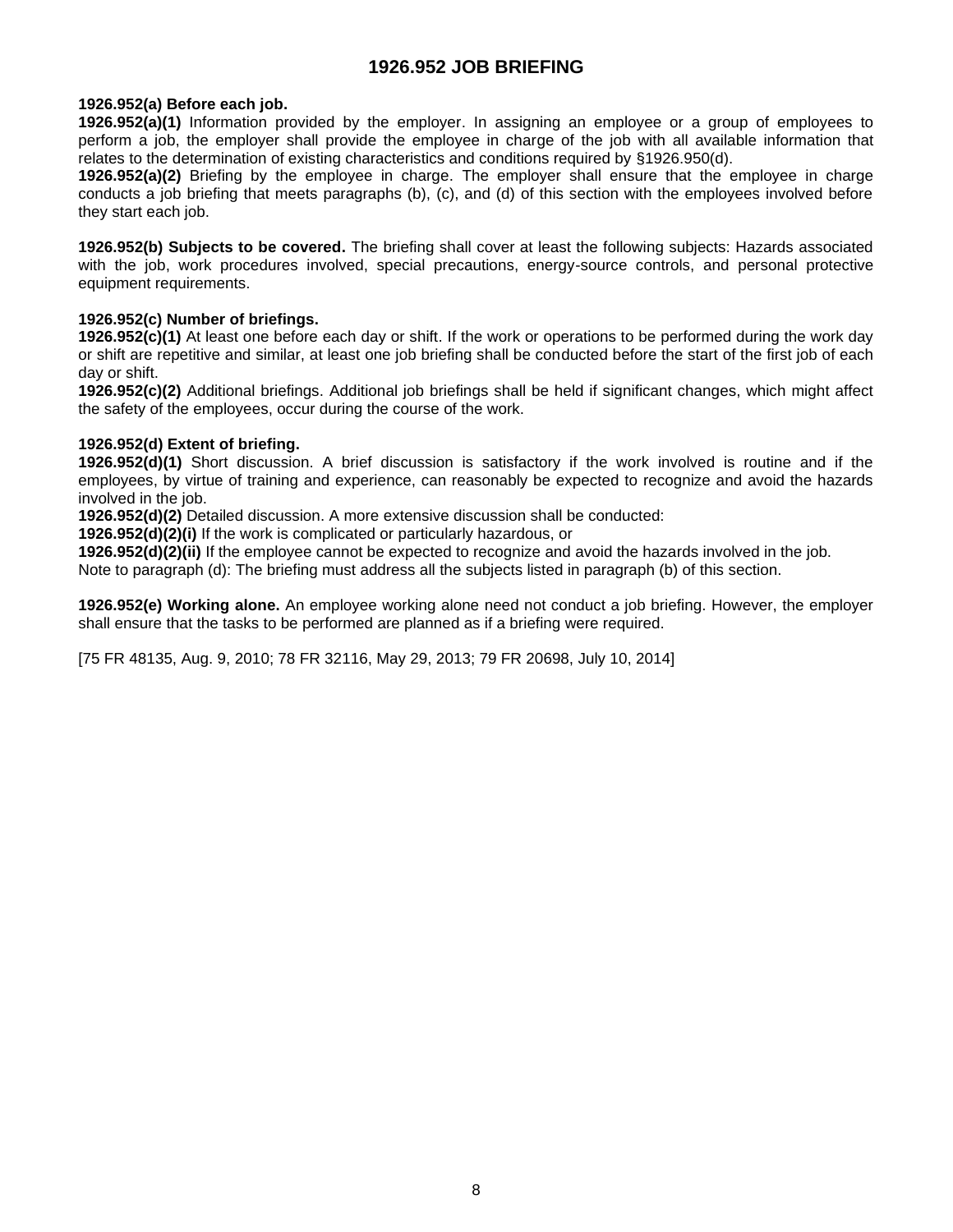# **1926.953 ENCLOSED SPACES**

<span id="page-8-0"></span>**1926.953(a) General.** This section covers enclosed spaces that may be entered by employees. It does not apply to vented vaults if the employer makes a determination that the ventilation system is operating to protect employees before they enter the space. This section applies to routine entry into enclosed spaces. If, after the employer takes the precautions given in this section and in §1926.965, the hazards remaining in the enclosed space endanger the life of an entrant or could interfere with an entrant's escape from the space, then entry into the enclosed space must meet the permit space entry requirements of subpart AA of this part. For routine entries where the hazards remaining in the enclosed space do not endanger the life of an entrant or interfere with an entrant's escape from the space, this section applies in lieu of the permit space entry requirements contained in §§1926.1204 through 926.1211.

**1926.953(b) Safe work practices.** The employer shall ensure the use of safe work practices for entry into, and work in, enclosed spaces and for rescue of employees from such spaces.

**1926.953(c) Training.** Each employee who enters an enclosed space or who serves as an attendant shall be trained in the hazards of enclosed-space entry, in enclosed-space entry procedures, and in enclosed-space rescue procedures.

**1926.953(d) Rescue equipment.** Employers shall provide equipment to ensure the prompt and safe rescue of employees from the enclosed space.

**1926.953(e) Evaluating potential hazards.** Before any entrance cover to an enclosed space is removed, the employer shall determine whether it is safe to do so by checking for the presence of any atmospheric pressure or temperature differences and by evaluating whether there might be a hazardous atmosphere in the space. Any conditions making it unsafe to remove the cover shall be eliminated before the cover is removed.

Note to paragraph (e): The determination called for in this paragraph may consist of a check of the conditions that might foreseeably be in the enclosed space. For example, the cover could be checked to see if it is hot and, if it is fastened in place, could be loosened gradually to release any residual pressure. An evaluation also needs to be made of whether conditions at the site could cause a hazardous atmosphere, such as an oxygen-deficient or flammable atmosphere, to develop within the space.

**1926.953(f) Removing covers.** When covers are removed from enclosed spaces, the opening shall be promptly guarded by a railing, temporary cover, or other barrier designed to prevent an accidental fall through the opening and to protect employees working in the space from objects entering the space.

**1926.953(g) Hazardous atmosphere.** Employees may not enter any enclosed space while it contains a hazardous atmosphere, unless the entry conforms to the confined spaces in construction standard in subpart AA of this part.

**1926.953(h) Attendants.** While work is being performed in the enclosed space, an attendant with first-aid training shall be immediately available outside the enclosed space to provide assistance if a hazard exists because of traffic patterns in the area of the opening used for entry. The attendant is not precluded from performing other duties outside the enclosed space if these duties do not distract the attendant from: Monitoring employees within the space or ensuring that it is safe for employees to enter and exit the space.

Note to paragraph (h): See §1926.965 for additional requirements on attendants for work in manholes and vaults.

**1926.953(i) Calibration of test instruments.** Test instruments used to monitor atmospheres in enclosed spaces shall be kept in calibration and shall have a minimum accuracy of ±10 percent.

**1926.953(j) Testing for oxygen deficiency.** Before an employee enters an enclosed space, the atmosphere in the enclosed space shall be tested for oxygen deficiency with a direct-reading meter or similar instrument, capable of collection and immediate analysis of data samples without the need for offsite evaluation. If continuous forced-air ventilation is provided, testing is not required provided that the procedures used ensure that employees are not exposed to the hazards posed by oxygen deficiency.

**1926.953(k) Testing for flammable gases and vapors**. Before an employee enters an enclosed space, the internal atmosphere shall be tested for flammable gases and vapors with a direct-reading meter or similar instrument capable of collection and immediate analysis of data samples without the need for off-site evaluation. This test shall be performed after the oxygen testing and ventilation required by paragraph (j) of this section demonstrate that there is sufficient oxygen to ensure the accuracy of the test for flammability.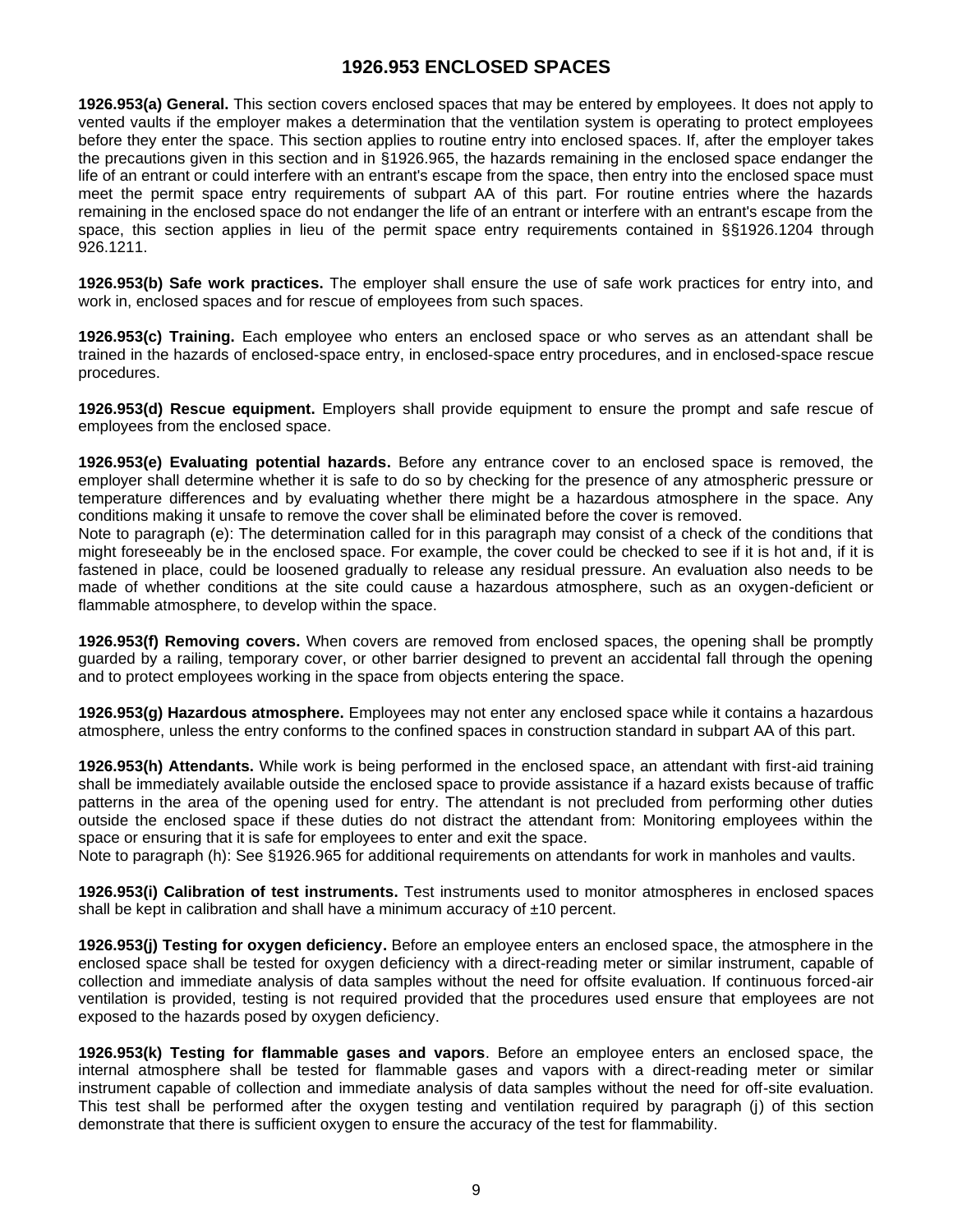**1926.953(l) Ventilation, and monitoring for flammable gases or vapors.** If flammable gases or vapors are detected or if an oxygen deficiency is found, forced-air ventilation shall be used to maintain oxygen at a safe level and to prevent a hazardous concentration of flammable gases and vapors from accumulating. A continuous monitoring program to ensure that no increase in flammable gas or vapor concentration above safe levels occurs may be followed in lieu of ventilation if flammable gases or vapors are initially detected at safe levels.

Note to paragraph (l): See the definition of "hazardous atmosphere" for guidance in determining whether a specific concentration of a substance is hazardous.

**1926.953(m) Specific ventilation requirements**. If continuous forced-air ventilation is used, it shall begin before entry is made and shall be maintained long enough for the employer to be able to demonstrate that a safe atmosphere exists before employees are allowed to enter the work area. The forced-air ventilation shall be so directed as to ventilate the immediate area where employees are present within the enclosed space and shall continue until all employees leave the enclosed space.

**1926.953(n) Air supply.** The air supply for the continuous forced-air ventilation shall be from a clean source and may not increase the hazards in the enclosed space.

**1926.953(o) Open flames.** If open flames are used in enclosed spaces, a test for flammable gases and vapors shall be made immediately before the open flame device is used and at least once per hour while the device is used in the space. Testing shall be conducted more frequently if conditions present in the enclosed space indicate that once per hour is insufficient to detect hazardous accumulations of flammable gases or vapors.

Note to paragraph (o): See the definition of "hazardous atmosphere" for guidance in determining whether a specific concentration of a substance is hazardous.

Note to §1926.953: Entries into enclosed spaces conducted in accordance with the permit space entry requirements of subpart AA of this part are considered as complying with this section.

[75 FR 48135, Aug. 9, 2010; 78 FR 32116, May 29, 2013; 79 FR 20698-20699, July 10, 2014; 80 FR 25518, May 4, 2015]

### **1926.954 PERSONAL PROTECTIVE EQUIPMENT**

<span id="page-9-0"></span>**1926.954(a) General.** Personal protective equipment shall meet the requirements of Subpart E of this part. Note to paragraph (a): Paragraph (d) of §1926.95 sets employer payment obligations for the personal protective equipment required by this subpart, including, but not limited to, the fall protection equipment required by paragraph (b) of this section, the electrical protective equipment required by §1926.960(c), and the flame-resistant and arcrated clothing and other protective equipment required by §1926.960(g).

#### **1926.954(b) Fall protection.**

#### **1926.954(b)(1) Personal fall arrest systems.**

**1926.954(b)(1)(i)** Personal fall arrest systems shall meet the requirements of Subpart M of this part.

**1926.954(b)(1)(ii)** Personal fall arrest equipment used by employees who are exposed to hazards from flames or electric arcs, as determined by the employer under §1926.960(g)(1), shall be capable of passing a drop test equivalent to that required by paragraph  $(b)(2)(xii)$  of this section after exposure to an electric arc with a heat energy of  $40±5$  cal/cm<sup>2</sup>.

**1926.954(b)(2) Work-positioning equipment.** Body belts and positioning straps for Work-positioning equipment shall meet the following requirements:

**1926.954(b)(2)(i)** Hardware for body belts and positioning straps shall meet the following requirements:

**1926.954(b)(2)(i)(A)** Hardware shall be made of dropforged steel, pressed steel, formed steel, or equivalent material.

**1926.954(b)(2)(i)(B)** Hardware shall have a corrosion-resistant finish.

**1926.954(b)(2)(i)(C)** Hardware surfaces shall be smooth and free of sharp edges.

**1926.954(b)(2)(ii)** Buckles shall be capable of withstanding an 8.9-kilonewton (2,000-pound-force) tension test with a maximum permanent deformation no greater than 0.4 millimeters (0.0156 inches).

**1926.954(b)(2)(iii)** D rings shall be capable of withstanding a 22-kilonewton (5,000-pound-force) tensile test without cracking or breaking.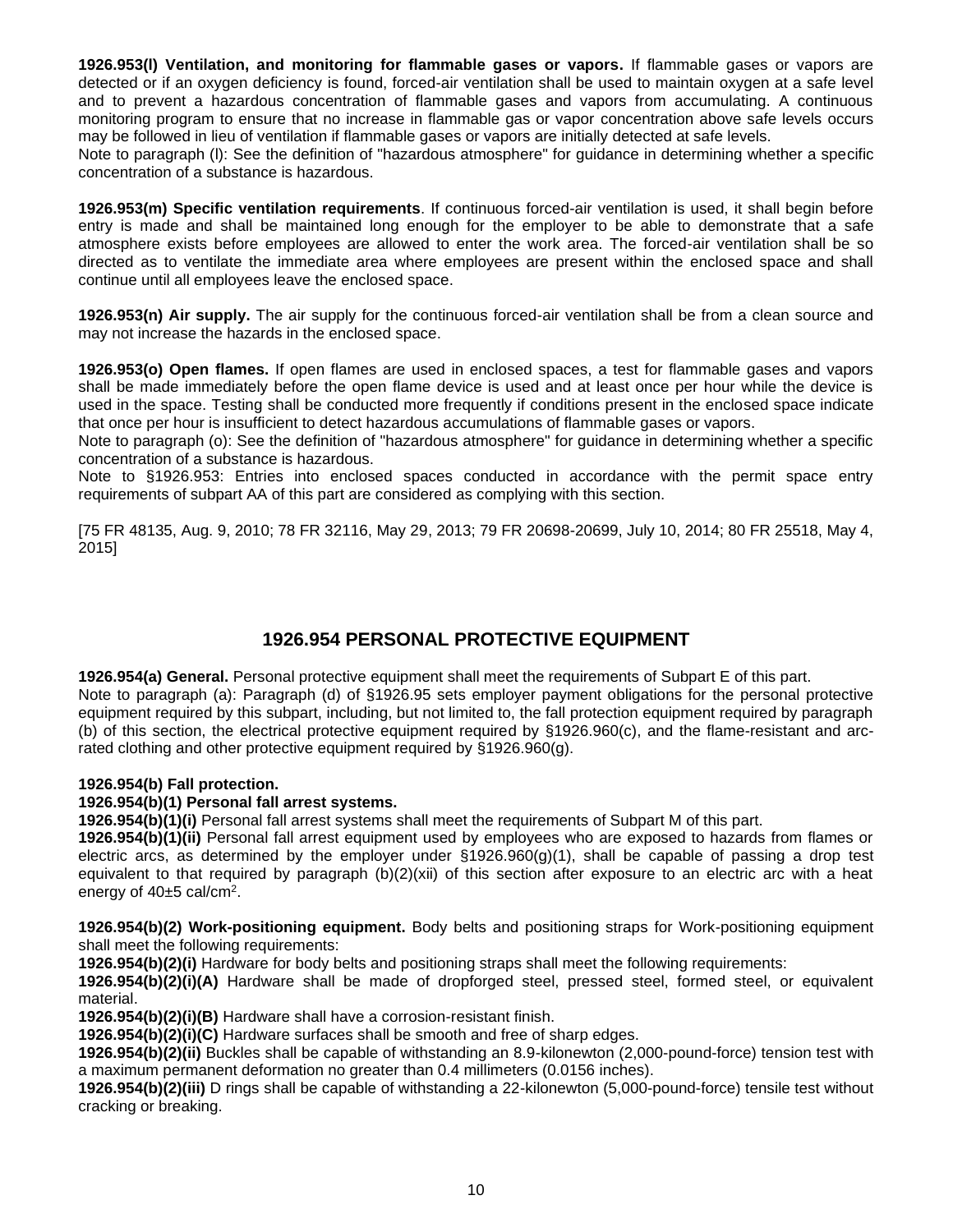**1926.954(b)(2)(iv)** Snaphooks shall be capable of withstanding a 22-kilonewton (5,000-pound-force) tension test without failure.

Note to paragraph (b)(2)(iv): Distortion of the snaphook sufficient to release the keeper is considered to be tensile failure of a snaphook.

**1926.954(b)(2)(v)** Top grain leather or leather substitute may be used in the manufacture of body belts and positioning straps; however, leather and leather substitutes may not be used alone as a load-bearing component of the assembly.

**1926.954(b)(2)(vi)** Plied fabric used in positioning straps and in load-bearing parts of body belts shall be constructed in such a way that no raw edges are exposed and the plies do not separate.

**1926.954(b)(2)(vii)** Positioning straps shall be capable of withstanding the following tests:

**1926.954(b)(2)(vii)(A)** A dielectric test of 819.7 volts, AC, per centimeter (25,000 volts per foot) for 3 minutes without visible deterioration;

**1926.954(b)(2)(vii)(B)** A leakage test of 98.4 volts, AC, per centimeter (3,000 volts per foot) with a leakage current of no more than 1 mA;

Note to paragraphs (b)(2)(vii)(A) and (b)(2)(vii)(B): Positioning straps that pass direct-current tests at equivalent voltages are considered as meeting this requirement.

**1926.954(b)(2)(vii)(C)** Tension tests of 20 kilo newtons (4,500 pounds-force) for sections free of buckle holes and of 15 kilo newtons (3,500 pounds-force) for sections with buckle holes;

**1926.954(b)(2)(vii)(D)** A buckle-tear test with a load of 4.4 kilo newtons (1,000 pounds-force); and

**1926.954(b)(2)(vii)(E)** A flammability test in accordance with Table V-1.

| <b>TABLE V-1</b><br><b>FLAMMABILITY TEST</b>                                                             |                                                                                |  |  |
|----------------------------------------------------------------------------------------------------------|--------------------------------------------------------------------------------|--|--|
| <b>Test method</b>                                                                                       | Criteria for passing the test                                                  |  |  |
| Vertically suspend a 500-mm (19.7-inch)<br>length of strapping supporting a 100-kg<br>(220.5-lb) weight. | Any flames on the positioning strap<br>shall self-extinguish.                  |  |  |
| Use a butane or propane burner with a<br>76-mm (3-inch) flame                                            | The positioning strap shall continue to<br>support the 100-kg (220.5-lb) mass. |  |  |
| Direct the flame to an edge of the strapping<br>at a distance of 25 mm (1 inch).                         |                                                                                |  |  |
| Remove the flame after 5 seconds.                                                                        |                                                                                |  |  |
| Wait for any flames on the positioning strap<br>to stop burning.                                         |                                                                                |  |  |

**1926.954(b)(2)(viii)** The cushion part of the body belt shall contain no exposed rivets on the inside and shall be at least 76 millimeters (3 inches) in width.

**1926.954(b)(2)(ix)** Tool loops shall be situated on the body of a body belt so that the 100 millimeters (4 inches) of the body belt that is in the center of the back, measuring from D ring to D ring, is free of tool loops and any other attachments.

**1926.954(b)(2)(x)** Copper, steel, or equivalent liners shall be used around the bars of D rings to prevent wear between these members and the leather or fabric enclosing them.

**1926.954(b)(2)(xi)** Snaphooks shall be of the locking type meeting the following requirements:

**1926.954(b)(2)(xi)(A)** The locking mechanism shall first be released, or a destructive force shall be placed on the keeper, before the keeper will open.

**1926.954(b)(2)(xi)(B)** A force in the range of 6.7 N (1.5 lbf) to 17.8 N (4 lbf) shall be required to release the locking mechanism.

**1926.954(b)(2)(xi)(C)** With the locking mechanism released and with a force applied on the keeper against the face of the nose, the keeper may not begin to open with a force of 11.2 N (2.5 lbf) or less and shall begin to open with a maximum force of 17.8 N (4 lbf).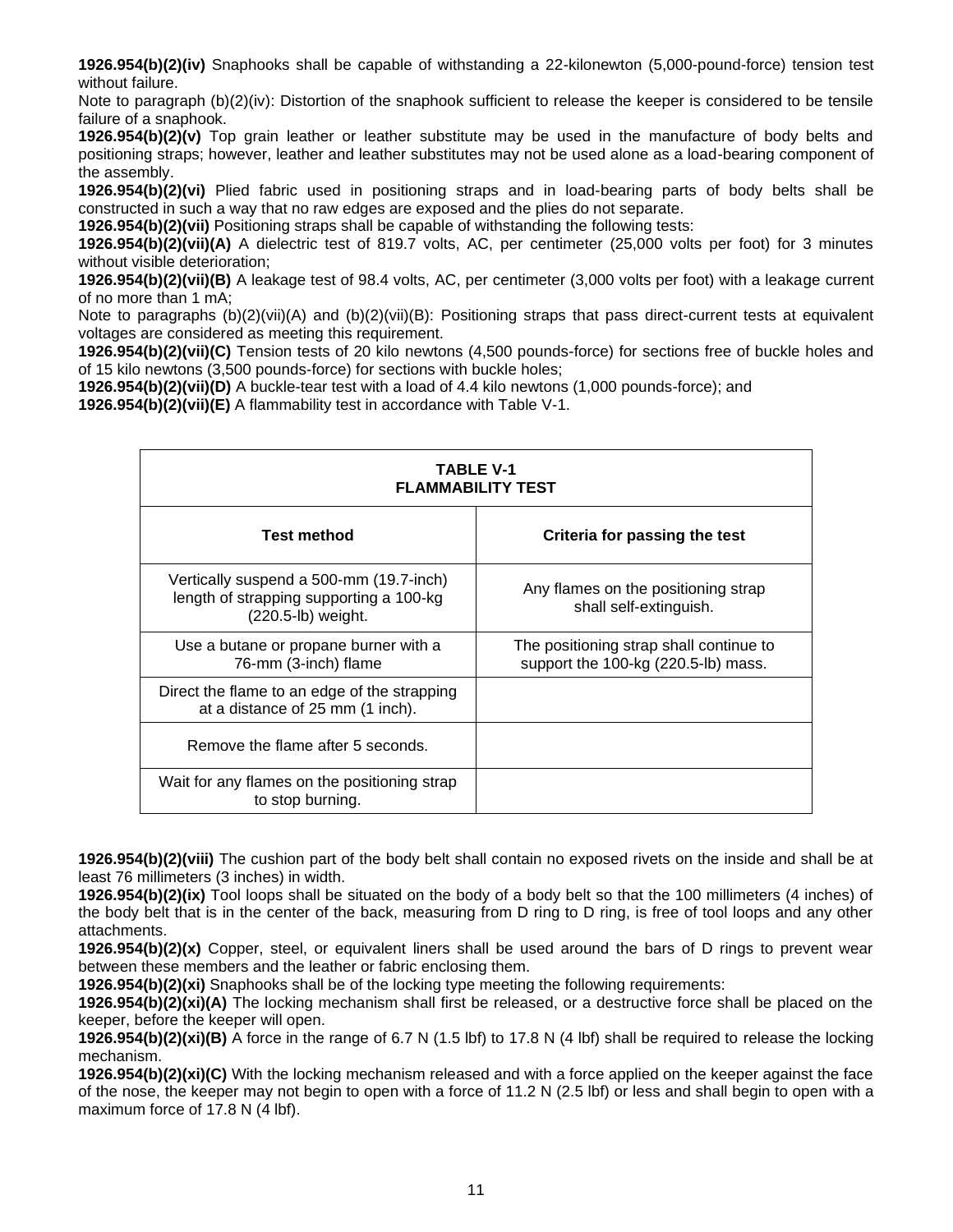**1926.954(b)(2)(xii)** Body belts and positioning straps shall be capable of withstanding a drop test as follows:

**1926.954(b)(2)(xii)(A)** The test mass shall be rigidly constructed of steel or equivalent material with a mass of 100 kg (220.5 lbm). For work-positioning equipment used by employees weighing more than 140 kg (310 lbm) fully equipped, the test mass shall be increased proportionately (that is, the test mass must equal the mass of the equipped worker divided by 1.4).

**1926.954(b)(2)(xii)(B)** For body belts, the body belt shall be fitted snugly around the test mass and shall be attached to the test-structure anchorage point by means of a wire rope.

**1926.954(b)(2)(xii)(C)** For positioning straps, the strap shall be adjusted to its shortest length possible to accommodate the test and connected to the test-structure anchorage point at one end and to the test mass on the other end.

**1926.954(b)(2)(xii)(D)** The test mass shall be dropped an unobstructed distance of 1 meter (39.4 inches) from a supporting structure that will sustain minimal deflection during the test.

**1926.954(b)(2)(xii)(E)** Body belts shall successfully arrest the fall of the test mass and shall be capable of supporting the mass after the test.

**1926.954(b)(2)(xii)(F)** Positioning straps shall successfully arrest the fall of the test mass without breaking, and the arrest force may not exceed 17.8 kilo newtons (4,000 pounds-force). Additionally, snaphooks on positioning straps may not distort to such an extent that the keeper would release.

Note to paragraph (b)(2): When used by employees weighing no more than 140 kg (310 lbm) fully equipped, body belts and positioning straps that conform to American Society of Testing and Materials Standard Specifications for Personal Climbing Equipment, ASTM F887-12<sup>e1</sup>, are deemed to be in compliance with paragraph (b)(2) of this section.

### **1926.954(b)(3) Care and use of personal fall protection equipment.**

**1926.954(b)(3)(i)** Work-positioning equipment shall be inspected before use each day to determine that the equipment is in safe working condition. Work-positioning equipment that is not in safe working condition may not be used.

Note to paragraph (b)(3)(i): Appendix F to this subpart contains guidelines for inspecting work-positioning equipment.

**1926.954(b)(3)(ii)** Personal fall arrest systems shall be used in accordance with §1926.502(d).

Note to paragraph (b)(3)(ii): Fall protection equipment rigged to arrest falls is considered a fall arrest system and must meet the applicable requirements for the design and use of those systems. Fall protection equipment rigged for work positioning is considered work-positioning equipment and must meet the applicable requirements for the design and use of that equipment.

**1926.954(b)(3)(iii)** The employer shall ensure that employees use fall protection systems as follows:

**1926.954(b)(3)(iii)(A)** Each employee working from an aerial lift shall use a fall restraint system or a personal fall arrest system. Paragraph (b)(2)(v) of §1926.453 does not apply.

**1926.954(b)(3)(iii)(B)** Except as provided in paragraph (b)(3)(iii)(C) of this section, each employee in elevated locations more than 1.2 meters (4 feet) above the ground on poles, towers, or similar structures shall use a personal fall arrest system, work-positioning equipment, or fall restraint system, as appropriate, if the employer has not provided other fall protection meeting Subpart M of this part.

**1926.954(b)(3)(iii)(C)** Until March 31, 2015, a qualified employee climbing or changing location on poles, towers, or similar structures need not use fall protection equipment, unless conditions, such as, but not limited to, ice, high winds, the design of the structure (for example, no provision for holding on with hands), or the presence of contaminants on the structure, could cause the employee to lose his or her grip or footing. On and after April 1, 2015, each qualified employee climbing or changing location on poles, towers, or similar structures unless the employer can demonstrate that climbing or changing location with fall protection is infeasible or creates a greater hazard than climbing or changing location without it.

Note 1 to paragraphs (b)(3)(iii)(B) and (b)(3)(iii)(C): These paragraphs apply to structures that support overhead electric power transmission and distribution lines and equipment. They do not apply to portions of buildings, such as loading docks, or to electric equipment, such as transformers and capacitors. Subpart M of this part contains the duty to provide fall protection associated with walking and working surfaces.

Note 2 to paragraphs (b)(3)(iii)(B) and (b)(3)(iii)(C): Until the employer ensures that employees are proficient in climbing and the use of fall protection under  $\hat{A}$  §1926.950(b)(7), the employees are not considered "qualified employees" for the purposes of paragraphs (b)(3)(iii)(B) and (b)(3)(iii)(C) of this section. These paragraphs require unqualified employees (including trainees) to use fall protection any time they are more than 1.2 meters (4 feet) above the ground.

**1926.954(b)(3)(iv)** On and after April 1, 2015, Work-positioning systems shall be rigged so that an employee can free fall no more than 0.6 meters (2 feet).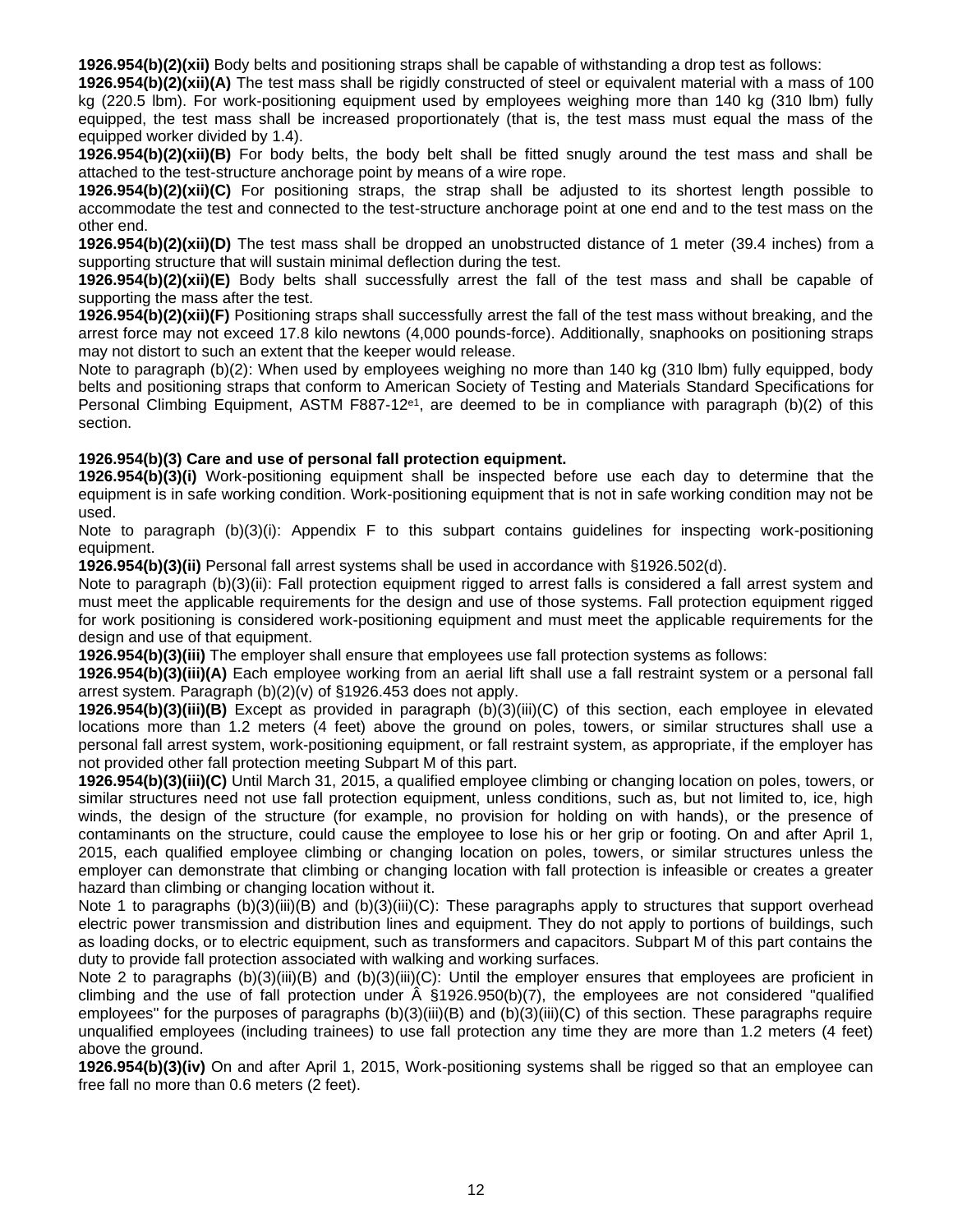**1926.954(b)(3)(v)** Anchorages for work-positioning equipment shall be capable of supporting at least twice the potential impact load of an employee's fall, or 13.3 kilo newtons (3,000 pounds-force), whichever is greater.

Note to paragraph (b)(3)(v): Wood-pole fall-restriction devices meeting American Society of Testing and Materials Standard Specifications for Personal Climbing Equipment, ASTM F887-12<sup>e1</sup>, are deemed to meet the anchoragestrength requirement when they are used in accordance with manufacturers' instructions.

**1926.954(b)(3)(vi)** Unless the snaphook is a locking type and designed specifically for the following connections, snaphooks on work-positioning equipment may not be engaged:

**1926.954(b)(3)(vi)(A)** Directly to webbing, rope, or wire rope;

**1926.954(b)(3)(vi)(B)** To each other;

**1926.954(b)(3)(vi)(C)** To a D ring to which another snaphook or other connector is attached;

**1926.954(b)(3)(vi)(D)** To a horizontal lifeline; or

**1926.954(b)(3)(vi)(E)** To any object that is incompatibly shaped or dimensioned in relation to the snaphook such that accidental disengagement could occur should the connected object sufficiently depress the snaphook keeper to allow release of the object.

[79 FR 20699-20700, July 10, 2014]

# **1926.955 PORTABLE LADDERS AND PLATFORMS**

<span id="page-12-0"></span>**1926.955(a) General.** Requirements for portable ladders contained in Subpart X of this part apply in addition to the requirements of this section, except as specifically noted in paragraph (b) of this section.

**1926.955(b) Special ladders and platforms.** Portable ladders used on structures or conductors in conjunction with overhead line work need not meet §1926.1053(b)(5)(i) and (b)(12). Portable ladders and platforms used on structures or conductors in conjunction with overhead line work shall meet the following requirements:

**1926.955(b)(1)** Design load. In the configurations in which they are used, portable platforms shall be capable of supporting without failure at least 2.5 times the maximum intended load.

**1926.955(b)(2)** Maximum load. Portable ladders and platforms may not be loaded in excess of the working loads for which they are designed.

**1926.955(b)(3)** Securing in place. Portable ladders and platforms shall be secured to prevent them from becoming dislodged.

**1926.955(b)(4)** Intended use. Portable ladders and platforms may be used only in applications for which they are designed.

**1926.955(c) Conductive ladders.** Portable metal ladders and other portable conductive ladders may not be used near exposed energized lines or equipment. However, in specialized high-voltage work, conductive ladders shall be used when the employer demonstrates that nonconductive ladders would present a greater hazard to employees than conductive ladders.

[79 FR 20700-20701, July 10, 2014]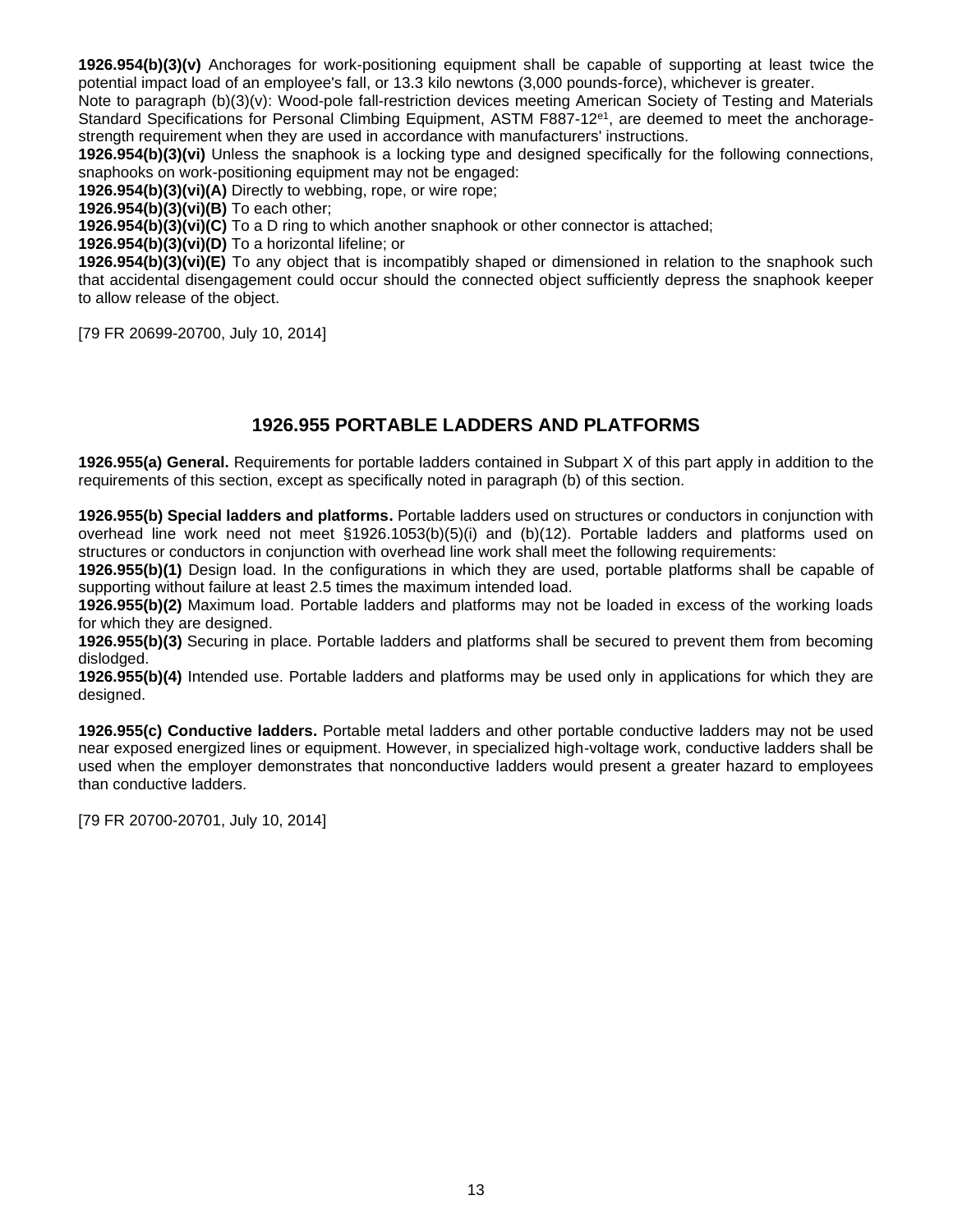# **1926.956 HAND AND PORTABLE POWER EQUIPMENT**

<span id="page-13-0"></span>**1926.956(a) General.** Paragraph (b) of this section applies to electric equipment connected by cord and plug. Paragraph (c) of this section applies to portable and vehicle-mounted generators used to supply cord- and plugconnected equipment. Paragraph (d) of this section applies to hydraulic and pneumatic tools.

**1926.956(b) Cord- and plug-connected equipment.** Cord- and plug-connected equipment not covered by Subpart K of this part shall comply with one of the following instead of §1926.302(a)(1):

**[1926.956\(b\)\(1\)](https://www.osha.gov/pls/oshaweb/owalink.query_links?src_doc_type=STANDARDS&src_unique_file=1926_0956&src_anchor_name=1926.956(b)(1))** The equipment shall be equipped with a cord containing an equipment grounding conductor connected to the equipment frame and to a means for grounding the other end of the conductor (however, this option may not be used where the introduction of the ground into the work environment increases the hazard to an employee); or

**1926.956(b)(2)** The equipment shall be of the double-insulated type conforming to Subpart K of this part; or

**1926.956(b)(3)** The equipment shall be connected to the power supply through an isolating transformer with an ungrounded secondary of not more than 50 volts.

**1926.956(c) Portable and vehicle-mounted generators.** Portable and vehicle-mounted generators used to supply cord- and plug-connected equipment covered by paragraph (b) of this section shall meet the following requirements:

**1926.956(c)(1)** Equipment to be supplied. The generator may only supply equipment located on the generator or the vehicle and cord- and plug-connected equipment through receptacles mounted on the generator or the vehicle.

**1926.956(c)(2)** Equipment grounding. The non-current-carrying metal parts of equipment and the equipment grounding conductor terminals of the receptacles shall be bonded to the generator frame.

**1926.956(c)(3)** Bonding the frame. For vehicle-mounted generators, the frame of the generator shall be bonded to the vehicle frame.

**1926.956(c)(4)** Bonding the neutral conductor. Any neutral conductor shall be bonded to the generator frame.

### **1926.956(d) Hydraulic and pneumatic tools.**

**1926.956(d)(1)** Hydraulic fluid in insulating tools. Paragraph (d)(1) of §1926.302 does not apply to hydraulic fluid used in insulating sections of hydraulic tools.

**1926.956(d)(2)** Operating pressure. Safe operating pressures for hydraulic and pneumatic tools, hoses, valves, pipes, filters, and fittings may not be exceeded.

Note to paragraph (d)(2): If any hazardous defects are present, no operating pressure is safe, and the hydraulic or pneumatic equipment involved may not be used. In the absence of defects, the maximum rated operating pressure is the maximum safe pressure.

**1926.956(d)(3)** Work near energized parts. A hydraulic or pneumatic tool used where it may contact exposed energized parts shall be designed and maintained for such use.

**1926.956(d)(4)** Protection against vacuum formation. The hydraulic system supplying a hydraulic tool used where it may contact exposed live parts shall provide protection against loss of insulating value, for the voltage involved, due to the formation of a partial vacuum in the hydraulic line.

Note to paragraph (d)(4): Use of hydraulic lines that do not have check valves and that have a separation of more than 10.7 meters (35 feet) between the oil reservoir and the upper end of the hydraulic system promotes the formation of a partial vacuum.

**1926.956(d)(5)** Protection against the accumulation of moisture. A pneumatic tool used on energized electric lines or equipment, or used where it may contact exposed live parts, shall provide protection against the accumulation of moisture in the air supply.

**1926.956(d)(6)** Breaking connections. Pressure shall be released before connections are broken, unless quickacting, self-closing connectors are used.

**1926.956(d)(7)** Leaks. Employers must ensure that employees do not use any part of their bodies to locate, or attempt to stop, a hydraulic leak.

**1926.956(d)(8)** Hoses. Hoses may not be kinked.

[79 FR 20701, July 10, 2014]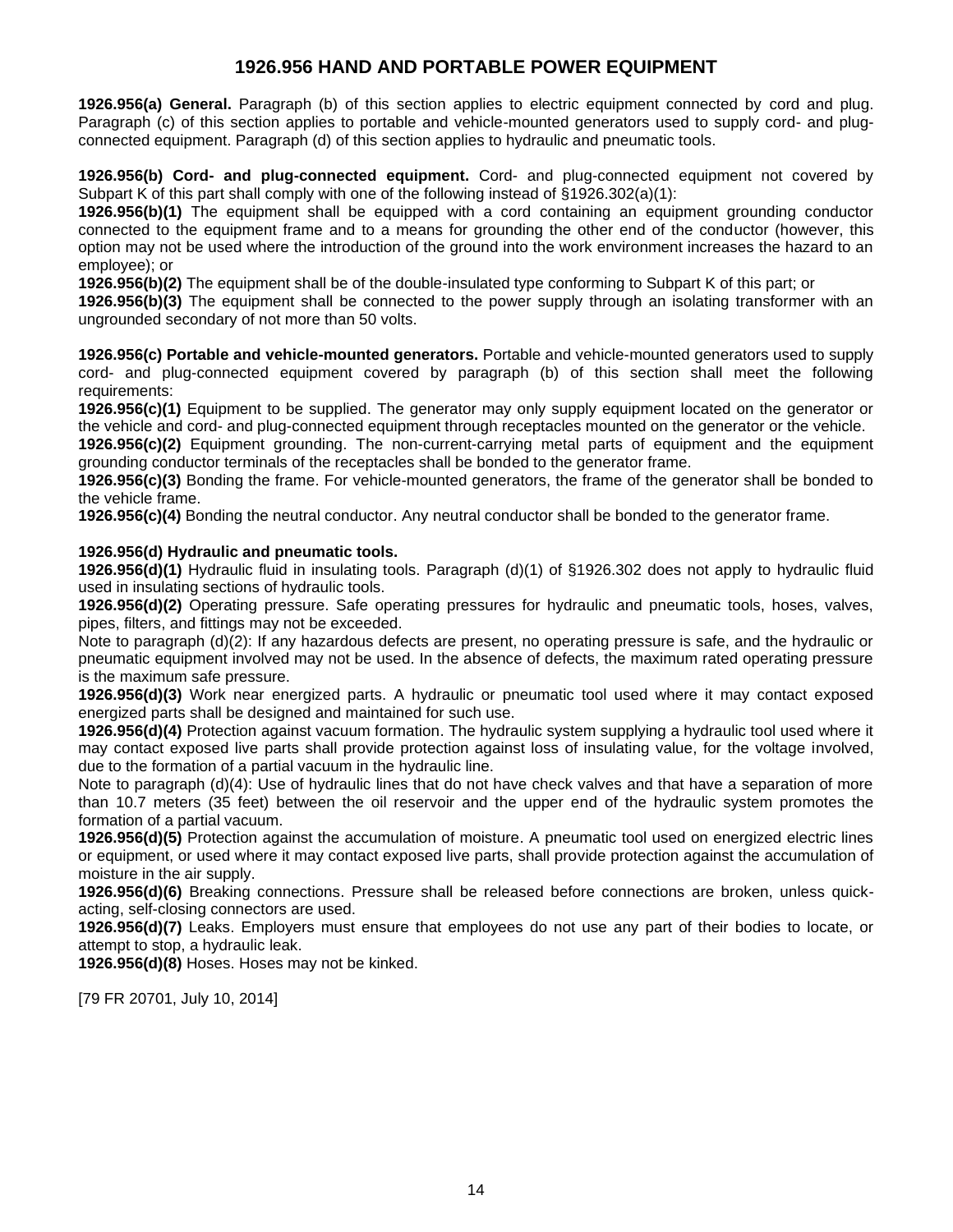# **1926.957 LIVE-LINE TOOLS**

<span id="page-14-0"></span>**1926.957(a) Design of tools.** Live-line tool rods, tubes, and poles shall be designed and constructed to withstand the following minimum tests:

**1926.957(a)(1)** Fiberglass-reinforced plastic. If the tool is made of fiberglass-reinforced plastic (FRP), it shall withstand 328,100 volts per meter (100,000 volts per foot) of length for 5 minutes, or

Note to paragraph (a)(1): Live-line tools using rod and tube that meet ASTM F711-02 (2007), Standard Specification for Fiberglass-Reinforced Plastic (FRP) Rod and Tube Used in Live Line Tools, are deemed to comply with paragraph (a)(1) of this section.

**1926.957(a)(2)** Wood. If the tool is made of wood, it shall withstand 246,100 volts per meter (75,000 volts per foot) of length for 3 minutes, or

**1926.957(a)(3)** Equivalent tests. The tool shall withstand other tests that the employer can demonstrate are equivalent.

### **1926.957(b) Condition of tools.**

**1926.957(b)(1)** Daily inspection. Each live-line tool shall be wiped clean and visually inspected for defects before use each day.

**1926.957(b)(2)** Defects. If any defect or contamination that could adversely affect the insulating qualities or mechanical integrity of the live-line tool is present after wiping, the tool shall be removed from service and examined and tested according to paragraph (b)(3) of this section before being returned to service.

**1926.957(b)(3)** Biennial inspection and testing. Live-line tools used for primary employee protection shall be removed from service every 2 years, and whenever required under paragraph (b)(2) of this section, for examination, cleaning, repair, and testing as follows:

**1926.957(b)(3)(i)** Each tool shall be thoroughly examined for defects.

**1926.957(b)(3)(ii)** If a defect or contamination that could adversely affect the insulating qualities or mechanical integrity of the live-line tool is found, the tool shall be repaired and refinished or shall be permanently removed from service. If no such defect or contamination is found, the tool shall be cleaned and waxed.

**1926.957(b)(3)(iii)** The tool shall be tested in accordance with paragraphs (b)(3)(iv) and (b)(3)(v) of this section under the following conditions:

**1926.957(b)(3)(iii)(A)** After the tool has been repaired or refinished; and

**1926.957(b)(3)(iii)(B)** After the examination if repair or refinishing is not performed, unless the tool is made of FRP rod or foam-filled FRP tube and the employer can demonstrate that the tool has no defects that could cause it to fail during use.

**1926.957(b)(3)(iv)** The test method used shall be designed to verify the tool's integrity along its entire working length and, if the tool is made of fiberglass-reinforced plastic, its integrity under wet conditions.

**1926.957(b)(3)(v)** The voltage applied during the tests shall be as follows:

**1926.957(b)(3)(v)(A)** 246,100 volts per meter (75,000 volts per foot) of length for 1 minute if the tool is made of fiberglass, or

**1926.957(b)(3)(v)(B)** 164,000 volts per meter (50,000 volts per foot) of length for 1 minute if the tool is made of wood, or

**1926.957(b)(3)(v)(C)** Other tests that the employer can demonstrate are equivalent.

Note to paragraph (b): Guidelines for the examination, cleaning, repairing, and inservice testing of live-line tools are specified in the Institute of Electrical and Electronics Engineers' IEEE Guide for Maintenance Methods on Energized Power Lines, IEEE Std 516-2009.

[79 FR 20701-20702, July 10, 2014]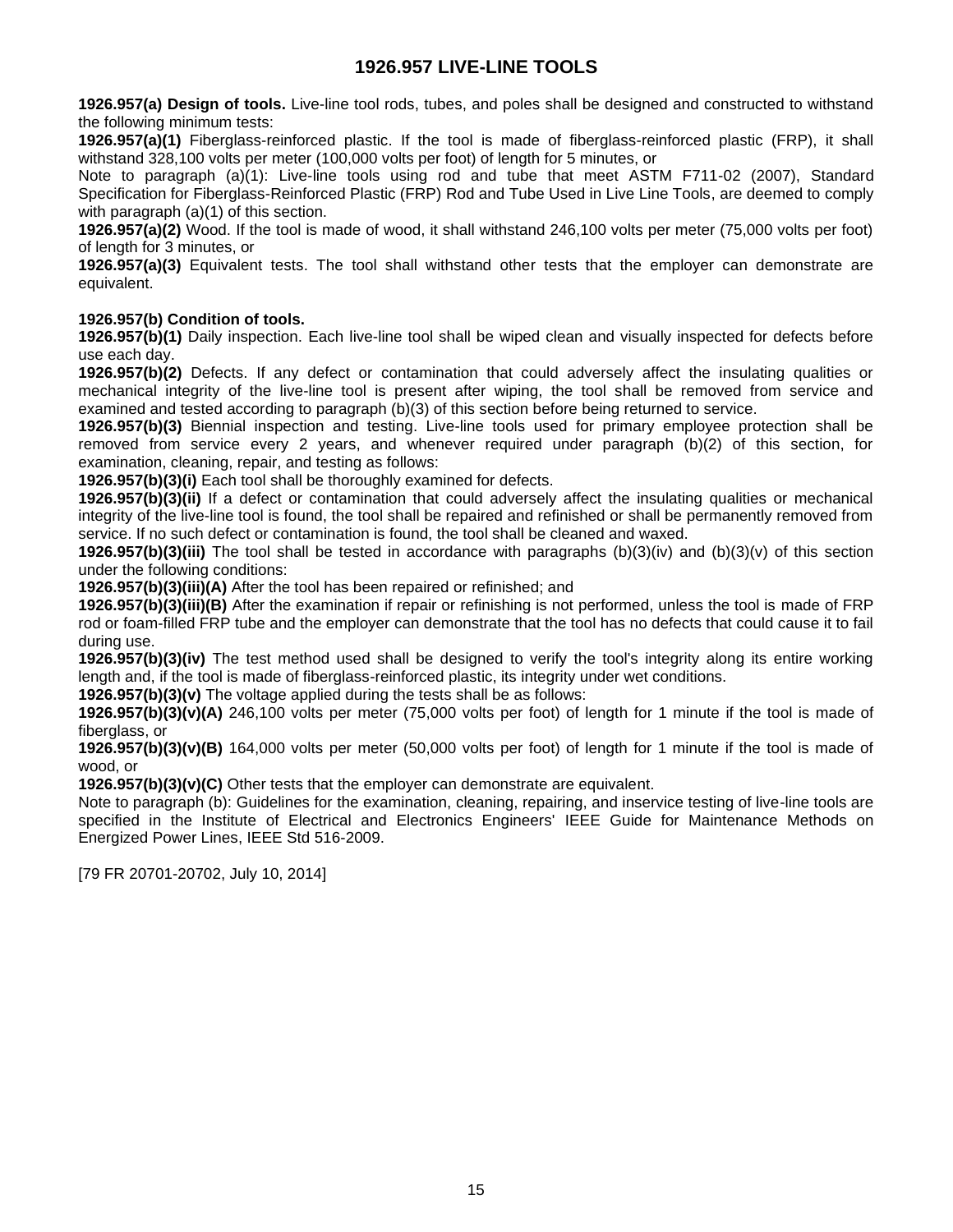# **1926.958 MATERIALS HANDLING AND STORAGE**

<span id="page-15-0"></span>**1926.958(a) General.** Materials handling and storage shall comply with applicable material-handling and materialstorage requirements in this part, including those in Subparts N and CC of this part.

### **1926.958(b) Materials storage near energized lines or equipment.**

**1926.958(b)(1)** Unrestricted areas. In areas to which access is not restricted to qualified persons only, materials or equipment may not be stored closer to energized lines or exposed energized parts of equipment than the following distances, plus a distance that provides for the maximum sag and side swing of all conductors and for the height and movement of material-handling equipment:

**1926.958(b)(1)(i)** For lines and equipment energized at 50 kilovolts or less, the distance is 3.05 meters (10 feet).

**1926.958(b)(1)(ii)** For lines and equipment energized at more than 50 kilovolts, the distance is 3.05 meters (10 feet) plus 0.10 meter (4 inches) for every 10 kilovolts over 50 kilovolts.

**1926.958(b)(2)** Restricted areas. In areas restricted to qualified employees, materials may not be stored within the working space about energized lines or equipment.

Note to paragraph (b)(2): Paragraph (b) of §1926.966 specifies the size of the working space.

[79 FR 20702, July 10, 2014]

### **1926.959 MECHANICAL EQUIPMENT**

#### <span id="page-15-1"></span>**1926.959(a) General requirements.**

**1926.959(a)(1)** Other applicable requirements. Mechanical equipment shall be operated in accordance with applicable requirements in this part, including Subparts N, O, and CC of this part, except that §1926.600(a)(6) does not apply to operations performed by qualified employees.

**1926.959(a)(2)** Inspection before use. The critical safety components of mechanical elevating and rotating equipment shall receive a thorough visual inspection before use on each shift.

Note to paragraph (a)(2): Critical safety components of mechanical elevating and rotating equipment are components for which failure would result in free fall or free rotation of the boom.

**1926.959(a)(3)** Operator. The operator of an electric line truck may not leave his or her position at the controls while a load is suspended, unless the employer can demonstrate that no employee (including the operator) is endangered.

#### **1926.959(b) Outriggers.**

**1926.959(b)(1)** Extend outriggers. Mobile equipment, if provided with outriggers, shall be operated with the outriggers extended and firmly set, except as provided in paragraph (b)(3) of this section.

**1926.959(b)(2)** Clear view. Outriggers may not be extended or retracted outside of the clear view of the operator unless all employees are outside the range of possible equipment motion.

**1926.959(b)(3)** Operation without outriggers. If the work area or the terrain precludes the use of outriggers, the equipment may be operated only within its maximum load ratings specified by the equipment manufacturer for the particular configuration of the equipment without outriggers.

**1926.959(c) Applied loads.** Mechanical equipment used to lift or move lines or other material shall be used within its maximum load rating and other design limitations for the conditions under which the mechanical equipment is being used.

### **1926.959(d) Operations near energized lines or equipment.**

**1926.959(d)(1)** Minimum approach distance. Mechanical equipment shall be operated so that the minimum approach distances, established by the employer under §1926.960(c)(1)(i), are maintained from exposed energized lines and equipment. However, the insulated portion of an aerial lift operated by a qualified employee in the lift is exempt from this requirement if the applicable minimum approach distance is maintained between the uninsulated portions of the aerial lift and exposed objects having a different electrical potential.

**1926.959(d)(2)** Observer. A designated employee other than the equipment operator shall observe the approach distance to exposed lines and equipment and provide timely warnings before the minimum approach distance required by paragraph (d)(1) of this section is reached, unless the employer can demonstrate that the operator can accurately determine that the minimum approach distance is being maintained.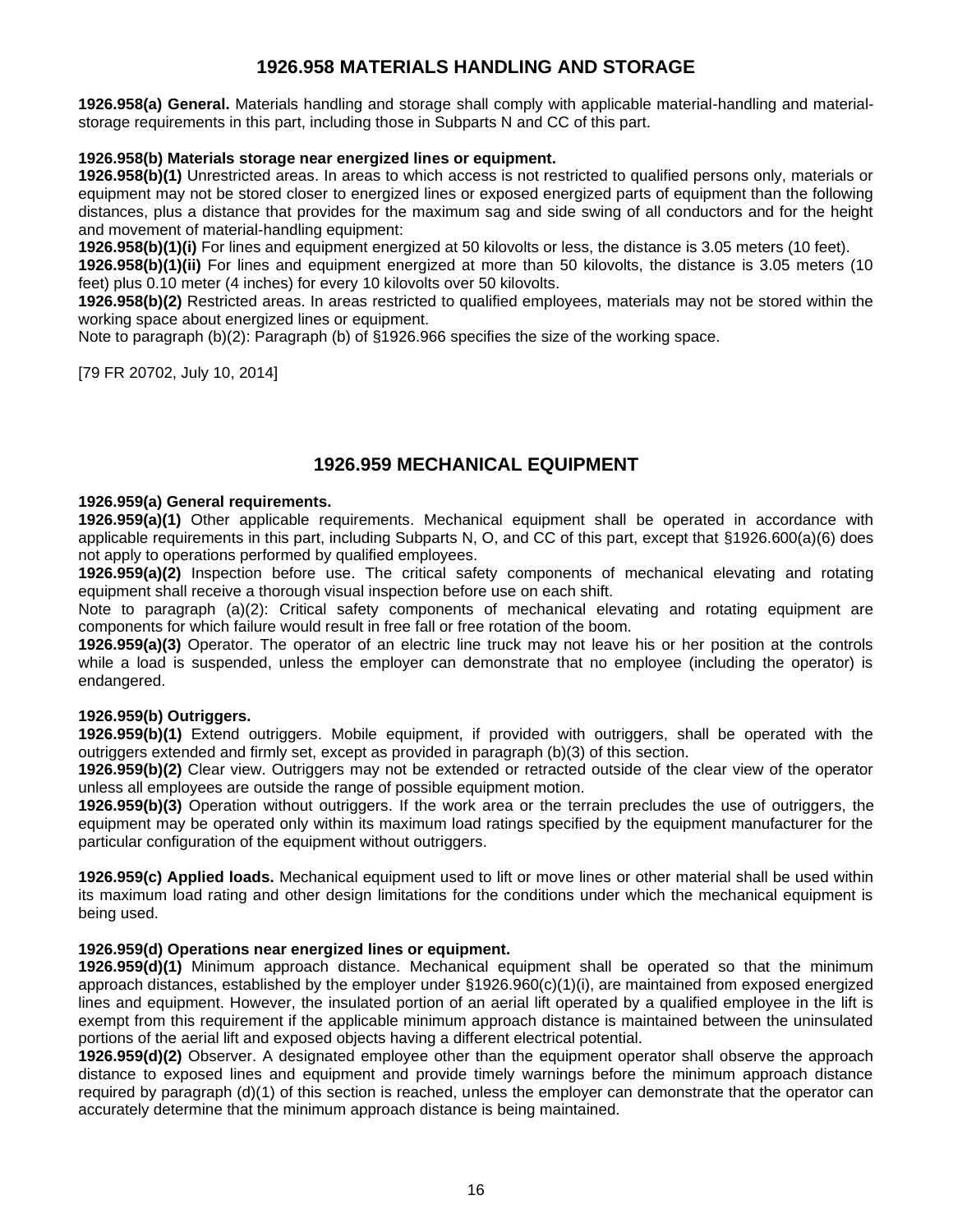**1926.959(d)(3)** Extra precautions. If, during operation of the mechanical equipment, that equipment could become energized, the operation also shall comply with at least one of paragraphs  $(d)(3)(i)$  through  $(d)(3)(iii)$  of this section. **1926.959(d)(3)(i)** The energized lines or equipment exposed to contact shall be covered with insulating protective

material that will withstand the type of contact that could be made during the operation.

**1926.959(d)(3)(ii)** The mechanical equipment shall be insulated for the voltage involved. The mechanical equipment shall be positioned so that its uninsulated portions cannot approach the energized lines or equipment any closer than the minimum approach distances, established by the employer under §1926.960(c)(1)(i).

**1926.959(d)(3)(iii)** Each employee shall be protected from hazards that could arise from mechanical equipment contact with energized lines or equipment. The measures used shall ensure that employees will not be exposed to hazardous differences in electric potential. Unless the employer can demonstrate that the methods in use protect each employee from the hazards that could arise if the mechanical equipment contacts the energized line or equipment, the measures used shall include all of the following techniques:

**1926.959(d)(3)(iii)(A)** Using the best available ground to minimize the time the lines or electric equipment remain energized,

**1926.959(d)(3)(iii)(B)** Bonding mechanical equipment together to minimize potential differences,

**1926.959(d)(3)(iii)(C)** Providing ground mats to extend areas of equipotential, and

**1926.959(d)(3)(iii)(D)** Employing insulating protective equipment or barricades to guard against any remaining hazardous electrical potential differences.

Note to paragraph (d)(3)(iii): Appendix C to this subpart contains information on hazardous step and touch potentials and on methods of protecting employees from hazards resulting from such potentials.

[79 FR 20702, July 10, 2014]

# **1926.960 WORKING ON OR NEAR EXPOSED ENERGIZED PARTS**

<span id="page-16-0"></span>**1926.960(a) Application.** This section applies to work on exposed live parts, or near enough to them to expose the employee to any hazard they present.

### **1926.960(b) General.**

**1926.960(b)(1)** Qualified employees only.

**1926.960(b)(1)(i)** Only qualified employees may work on or with exposed energized lines or parts of equipment.

**1926.960(b)(1)(ii)** Only qualified employees may work in areas containing unguarded, uninsulated energized lines or parts of equipment operating at 50 volts or more.

**1926.960(b)(2)** Treat as energized. Electric lines and equipment shall be considered and treated as energized unless they have been deenergized in accordance with §1926.961.

**1926.960(b)(3)** At least two employees.

**1926.960(b)(3)(i)** Except as provided in paragraph (b)(3)(ii) of this section, at least two employees shall be present while any employees perform the following types of work:

**1926.960(b)(3)(i)(A)** Installation, removal, or repair of lines energized at more than 600 volts,

**1926.960(b)(3)(i)(B)** Installation, removal, or repair of deenergized lines if an employee is exposed to contact with other parts energized at more than 600 volts,

**1926.960(b)(3)(i)(C)** Installation, removal, or repair of equipment, such as transformers, capacitors, and regulators, if an employee is exposed to contact with parts energized at more than 600 volts,

**1926.960(b)(3)(i)(D)** Work involving the use of mechanical equipment, other than insulated aerial lifts, near parts energized at more than 600 volts, and

**1926.960(b)(3)(i)(E)** Other work that exposes an employee to electrical hazards greater than, or equal to, the electrical hazards posed by operations listed specifically in paragraphs (b)(3)(i)(A) through (b)(3)(i)(D) of this section.

**1926.960(b)(3)(ii)** Paragraph (b)(3)(i) of this section does not apply to the following operations:

**1926.960(b)(3)(ii)(A)** Routine circuit switching, when the employer can demonstrate that conditions at the site allow safe performance of this work,

**1926.960(b)(3)(ii)(B)** Work performed with live-line tools when the position of the employee is such that he or she is neither within reach of, nor otherwise exposed to contact with, energized parts, and

**1926.960(b)(3)(ii)(C)** Emergency repairs to the extent necessary to safeguard the general public.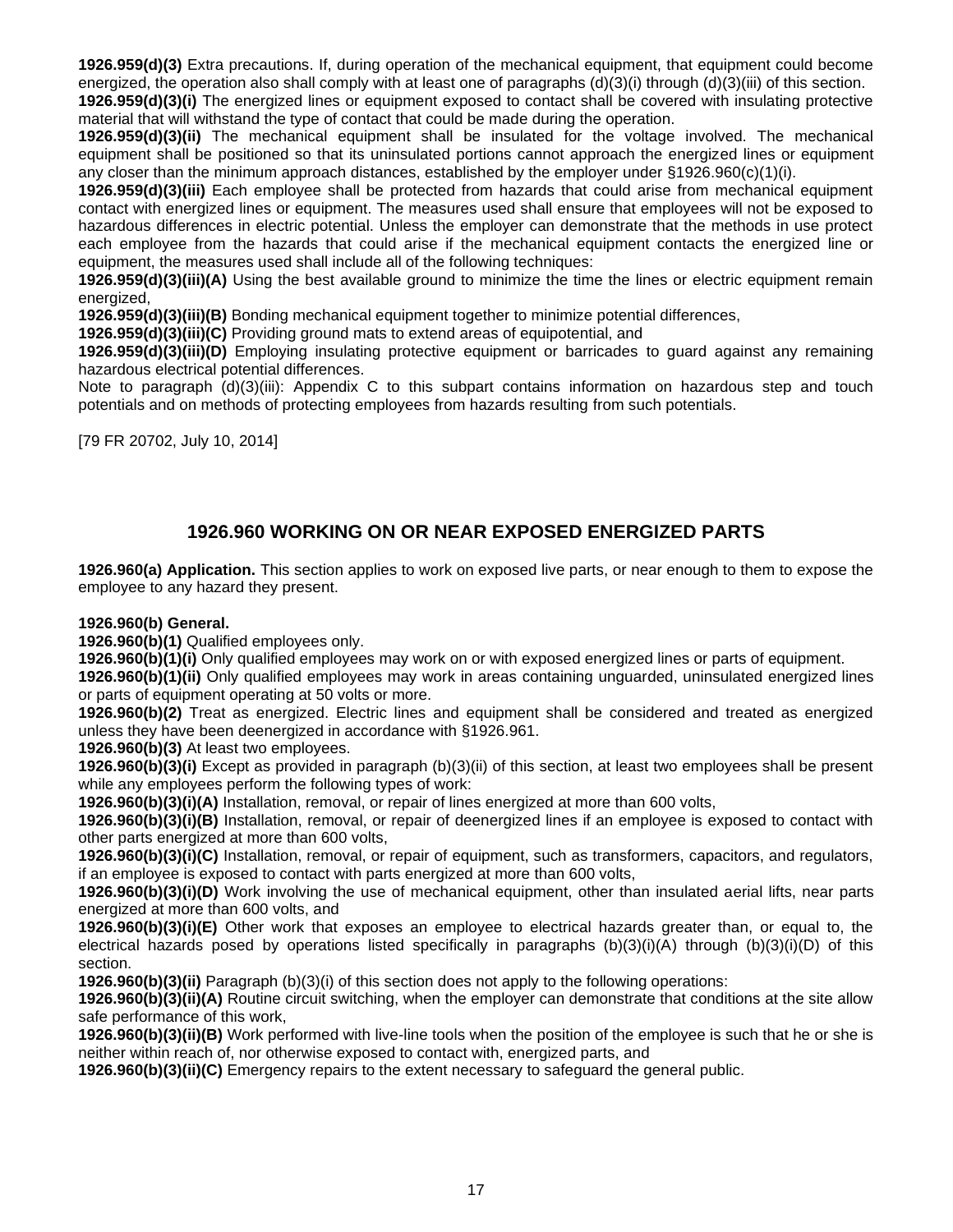#### **1926.960(c) Live work.**

**1926.960(c)(1)** Minimum approach distances.

**1926.960(c)(1)(i)** The employer shall establish minimum approach distances no less than the distances computed by Table V-2 for ac systems or Table V-7 for dc systems.

**1926.960(c)(1)(ii)** No later than April 1, 2015, for voltages over 72.5 kilovolts, the employer shall determine the maximum anticipated per-unit transient overvoltage, phase-to-ground, through an engineering analysis or assume a maximum anticipated per-unit transient overvoltage, phase-to-ground, in accordance with Table V-8. When the employer uses portable protective gaps to control the maximum transient overvoltage, the value of the maximum anticipated per-unit transient overvoltage, phase-to-ground, must provide for five standard deviations between the statistical sparkover voltage of the gap and the statistical withstand voltage corresponding to the electrical component of the minimum approach distance. The employer shall make any engineering analysis conducted to determine maximum anticipated per unit transient overvoltage available upon request to employees and to the Assistant Secretary or designee for examination and copying.

Note to paragraph (c)(1)(ii): See Appendix B to this subpart for information on how to calculate the maximum anticipated per-unit transient overvoltage, phase-to-ground, when the employer uses portable protective gaps to reduce maximum transient over voltages.

**1926.960(c)(1)(iii)** The employer shall ensure that no employee approaches or takes any conductive object closer to exposed energized parts than the employer's established minimum approach distance, unless:

**1926.960(c)(1)(iii)(A)** The employee is insulated from the energized part (rubber insulating gloves or rubber insulating gloves and sleeves worn in accordance with paragraph (c)(2) of this section constitutes insulation of the employee from the energized part upon which the employee is working provided that the employee has control of the part in a manner sufficient to prevent exposure to uninsulated portions of the employee's body), or

**1926.960(c)(1)(iii)(B)** The energized part is insulated from the employee and from any other conductive object at a different potential, or

**1926.960(c)(1)(iii)(C)** The employee is insulated from any other exposed conductive object in accordance with the requirements for live-line barehand work in §1926.964(c).

**1926.960(c)(2)** Type of insulation.

**1926.960(c)(2)(i)** When an employee uses rubber insulating gloves as insulation from energized parts (under paragraph (c)(1)(iii)(A) of this section), the employer shall ensure that the employee also uses rubber insulating sleeves. However, an employee need not use rubber insulating sleeves if:

**1926.960(c)(2)(i)(A)** Exposed energized parts on which the employee is not working are insulated from the employee; and

**1926.960(c)(2)(i)(B)** When installing insulation for purposes of paragraph (c)(2)(i)(A) of this section, the employee installs the insulation from a position that does not expose his or her upper arm to contact with other energized parts.

**1926.960(c)(2)(ii)** When an employee uses rubber insulating gloves or rubber insulating gloves and sleeves as insulation from energized parts (under paragraph  $(c)(1)(iii)(A)$  of this section), the employer shall ensure that the employee:

**1926.960(c)(2)(ii)(A)** Puts on the rubber insulating gloves and sleeves in a position where he or she cannot reach into the minimum approach distance, established by the employer under paragraph (c)(1) of this section; and

**1926.960(c)(2)(ii)(B)** Does not remove the rubber insulating gloves and sleeves until he or she is in a position where he or she cannot reach into the minimum approach distance, established by the employer under paragraph (c)(1) of this section.

#### **1926.960(d) Working position.**

**1926.960(d)(1)** Working from below. The employer shall ensure that each employee, to the extent that other safetyrelated conditions at the worksite permit, works in a position from which a slip or shock will not bring the employee's body into contact with exposed, uninsulated parts energized at a potential different from the employee's.

**1926.960(d)(2)** Requirements for working without electrical protective equipment. When an employee performs work near exposed parts energized at more than 600 volts, but not more than 72.5 kilovolts, and is not wearing rubber insulating gloves, being protected by insulating equipment covering the energized parts, performing work using live-line tools, or performing live-line barehand work under §1926.964(c), the employee shall work from a position where he or she cannot reach into the minimum approach distance, established by the employer under paragraph (c)(1) of this section.

**1926.960(e) Making connections.** The employer shall ensure that employees make connections as follows:

**1926.960(e)(1) Connecting.** In connecting deenergized equipment or lines to an energized circuit by means of a conducting wire or device, an employee shall first attach the wire to the deenergized part;

**1926.960(e)(2) Disconnecting.** When disconnecting equipment or lines from an energized circuit by means of a conducting wire or device, an employee shall remove the source end first; and

**1926.960(e)(3) Loose conductors.** When lines or equipment are connected to or disconnected from energized circuits, an employee shall keep loose conductors away from exposed energized parts.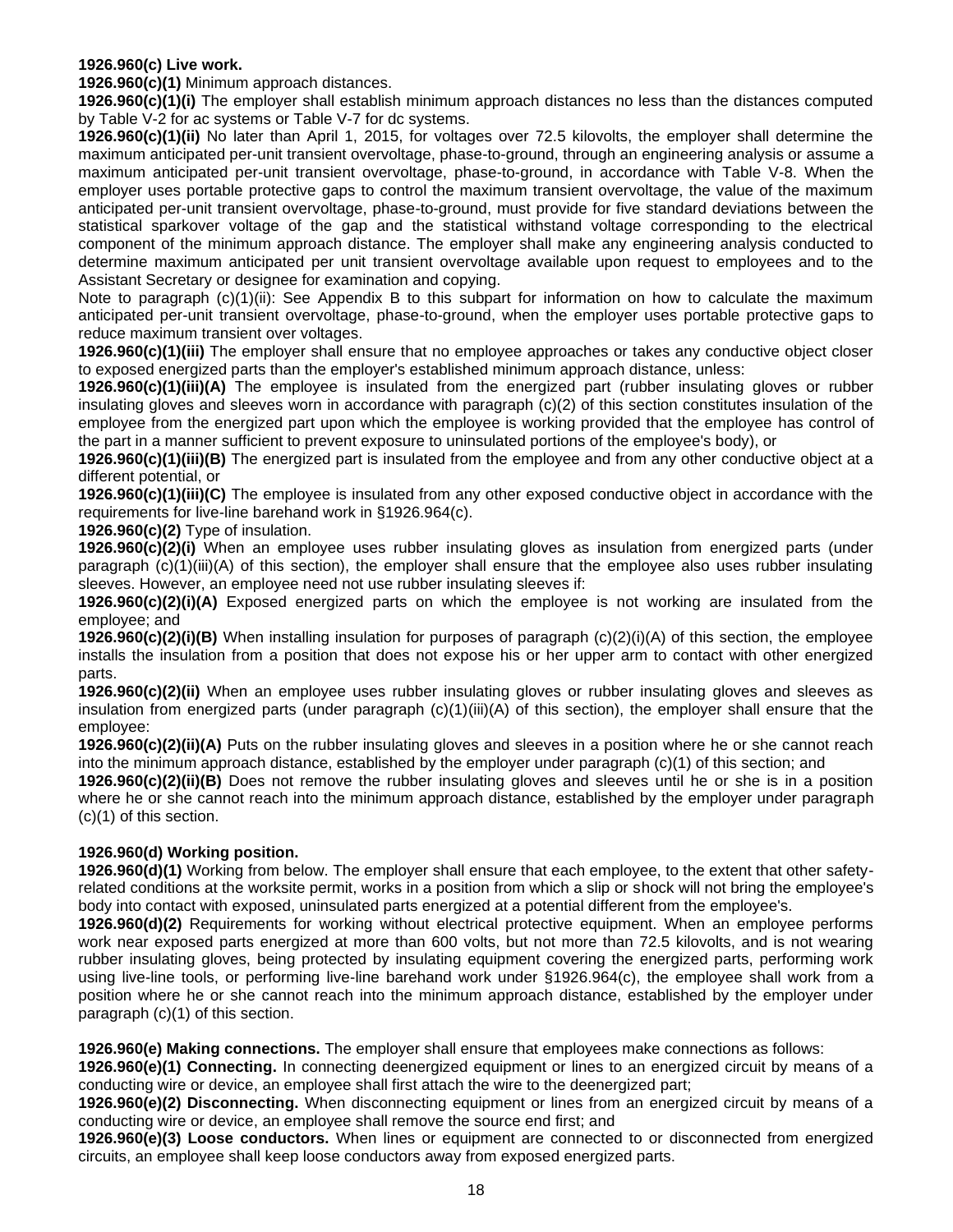**1926.960(f) Conductive articles**. When an employee performs work within reaching distance of exposed energized parts of equipment, the employer shall ensure that the employee removes or renders nonconductive all exposed conductive articles, such as keychains or watch chains, rings, or wrist watches or bands, unless such articles do not increase the hazards associated with contact with the energized parts.

#### **1926.960(g) Protection from flames and electric arcs.**

**1926.960(g)(1) Hazard assessment.** The employer shall assess the workplace to identify employees exposed to hazards from flames or from electric arcs.

**1926.960(g)(2) Estimate of available heat energy.** For each employee exposed to hazards from electric arcs, the employer shall make a reasonable estimate of the incident heat energy to which the employee would be exposed.

Note 1 to paragraph (g)(2): Appendix E to this subpart provides guidance on estimating available heat energy. The Occupational Safety and Health Administration will deem employers following the guidance in Appendix E to this subpart to be in compliance with paragraph (g)(2) of this section. An employer may choose a method of calculating incident heat energy not included in Appendix E to this subpart if the chosen method reasonably predicts the incident energy to which the employee would be exposed.

Note 2 to paragraph (g)(2): This paragraph does not require the employer to estimate the incident heat energy exposure for every job task performed by each employee. The employer may make broad estimates that cover multiple system areas provided the employer uses reasonable assumptions about the energy-exposure distribution throughout the system and provided the estimates represent the maximum employee exposure for those areas. For example, the employer could estimate the heat energy just outside a substation feeding a radial distribution system and use that estimate for all jobs performed on that radial system.

**1926.960(g)(3) Prohibited clothing.** The employer shall ensure that each employee who is exposed to hazards from flames or electric arcs does not wear clothing that could melt onto his or her skin or that could ignite and continue to burn when exposed to flames or the heat energy estimated under paragraph (g)(2) of this section.

Note to paragraph (g)(3): This paragraph prohibits clothing made from acetate, nylon, polyester, rayon and polypropylene, either alone or in blends, unless the employer demonstrates that the fabric has been treated to withstand the conditions that may be encountered by the employee or that the employee wears the clothing in such a manner as to eliminate the hazard involved.

**1926.960(g)(4) Flame-resistant clothing.** The employer shall ensure that the outer layer of clothing worn by an employee, except for clothing not required to be arc rated under paragraphs  $(q)(5)(i)$  through  $(q)(5)(v)$  of this section, is flame resistant under any of the following conditions:

**1926.960(g)(4)(i)** The employee is exposed to contact with energized circuit parts operating at more than 600 volts, **1926.960(g)(4)(ii)** An electric arc could ignite flammable material in the work area that, in turn, could ignite the employee's clothing,

**1926.960(g)(4)(iii)** Molten metal or electric arcs from faulted conductors in the work area could ignite the employee's clothing, or

Note to paragraph (g)(4)(iii): This paragraph does not apply to conductors that are capable of carrying, without failure, the maximum available fault current for the time the circuit protective devices take to interrupt the fault.

**1926.960(g)(4)(iv)** The incident heat energy estimated under paragraph (g)(2) of this section exceeds 2.0 cal/cm2.

**1926.960(g)(5) Arc rating.** The employer shall ensure that each employee exposed to hazards from electric arcs wears protective clothing and other protective equipment with an arc rating greater than or equal to the heat energy estimated under paragraph (g)(2) of this section whenever that estimate exceeds 2.0 cal/cm2. This protective equipment shall cover the employee's entire body, except as follows:

1926.960(g)(5)(i) Arc-rated protection is not necessary for the employee's hands when the employee is wearing rubber insulating gloves with protectors or, if the estimated incident energy is no more than 14 cal/cm2, heavy-duty leather work gloves with a weight of at least 407 gm/m2 (12 oz/yd2),

**1926.960(g)(5)(ii)** Arc-rated protection is not necessary for the employee's feet when the employee is wearing heavy-duty work shoes or boots,

**1926.960(g)(5)(iii)** Arc-rated protection is not necessary for the employee's head when the employee is wearing head protection meeting §1926.100(b)(2) if the estimated incident energy is less than 9 cal/cm2 for exposures involving single-phase arcs in open air or 5 cal/cm2 for other exposures,

**1926.960(g)(5)(iv)** The protection for the employee's head may consist of head protection meeting §1926.100(b)(2) and a faceshield with a minimum arc rating of 8 cal/cm2 if the estimated incident energy exposure is less than 13 cal/cm2 for exposures involving single-phase arcs in open air or 9 cal/cm2 for other exposures, and

**1926.960(g)(5)(v)** For exposures involving single-phase arcs in open air, the arc rating for the employee's head and face protection may be 4 cal/cm2 less than the estimated incident energy.

Note to paragraph (g): See Appendix E to this subpart for further information on the selection of appropriate protection.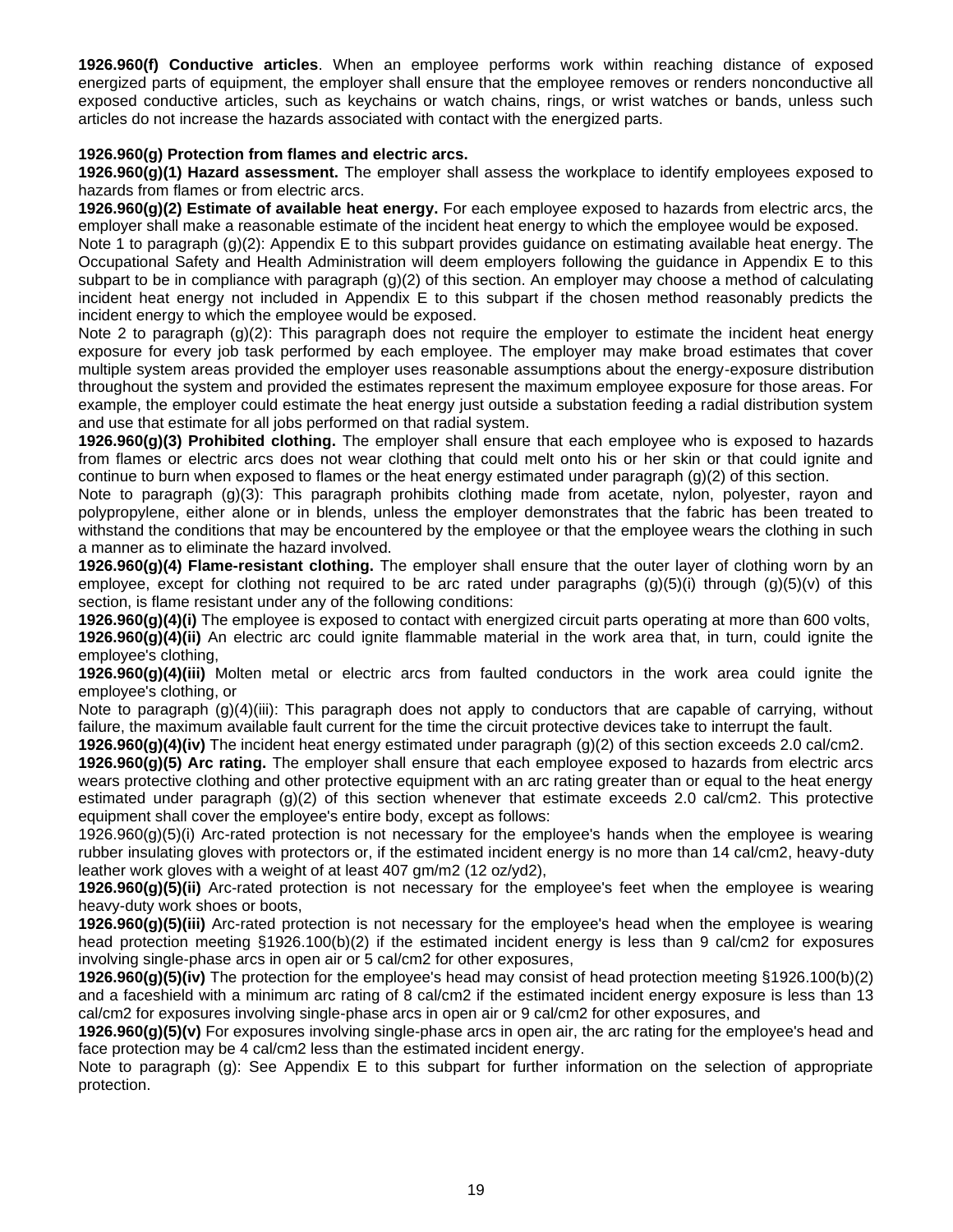#### **1926.960(g)(6) Dates.**

**1926.960(g)(6)(i)** The obligation in paragraph (g)(2) of this section for the employer to make reasonable estimates of incident energy commences January 1, 2015.

**1926.960(g)(6)(ii)** The obligation in paragraph (g)(4)(iv) of this section for the employer to ensure that the outer layer of clothing worn by an employee is flame-resistant when the estimated incident heat energy exceeds 2.0 cal/cm2 commences April 1, 2015.

**1926.960(g)(6)(iii)** The obligation in paragraph (g)(5) of this section for the employer to ensure that each employee exposed to hazards from electric arcs wears the required arc-rated protective equipment commences April 1, 2015.

**1926.960(h) Fuse handling.** When an employee must install or remove fuses with one or both terminals energized at more than 300 volts, or with exposed parts energized at more than 50 volts, the employer shall ensure that the employee uses tools or gloves rated for the voltage. When an employee installs or removes expulsion-type fuses with one or both terminals energized at more than 300 volts, the employer shall ensure that the employee wears eye protection meeting the requirements of Subpart E of this part, uses a tool rated for the voltage, and is clear of the exhaust path of the fuse barrel.

**1926.960(i) Covered (non-insulated) conductors.** The requirements of this section that pertain to the hazards of exposed live parts also apply when an employee performs work in proximity to covered (non-insulated) wires.

**1926.960(j)** Non-current-carrying metal parts. Non-current-carrying metal parts of equipment or devices, such as transformer cases and circuit-breaker housings, shall be treated as energized at the highest voltage to which these parts are exposed, unless the employer inspects the installation and determines that these parts are grounded before employees begin performing the work.

#### **1926.960(k) Opening and closing circuits under load.**

**1926.960(k)(1)** The employer shall ensure that devices used by employees to open circuits under load conditions are designed to interrupt the current involved.

**1926.960(k)(2)** The employer shall ensure that devices used by employees to close circuits under load conditions are designed to safely carry the current involved.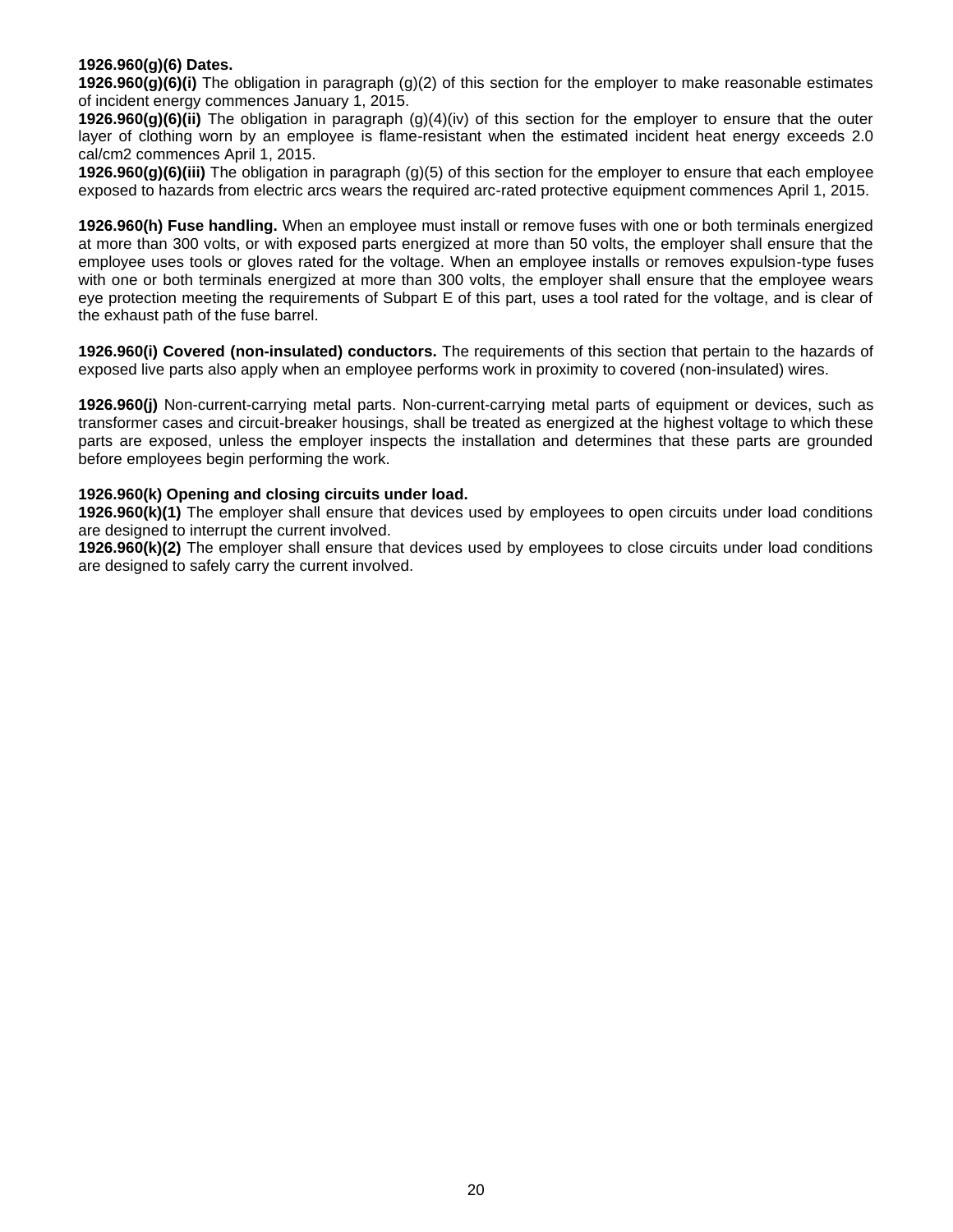#### **Table V-2 AC Live-Line Work Minimum Approach Distance**

| The minimum approach distance (MAD; in meters) shall conform<br>to the following equations.                                                                                                                                                                                                       |                                                                                                                                                                                                                                                                                                                   |  |  |  |  |
|---------------------------------------------------------------------------------------------------------------------------------------------------------------------------------------------------------------------------------------------------------------------------------------------------|-------------------------------------------------------------------------------------------------------------------------------------------------------------------------------------------------------------------------------------------------------------------------------------------------------------------|--|--|--|--|
|                                                                                                                                                                                                                                                                                                   | For phase-to-phase system voltages of 50 V to 300 V: 1                                                                                                                                                                                                                                                            |  |  |  |  |
| $MAD = avoid contact$                                                                                                                                                                                                                                                                             |                                                                                                                                                                                                                                                                                                                   |  |  |  |  |
|                                                                                                                                                                                                                                                                                                   |                                                                                                                                                                                                                                                                                                                   |  |  |  |  |
|                                                                                                                                                                                                                                                                                                   | For phase-to-phase system voltages of 301 V to 5kV: 1                                                                                                                                                                                                                                                             |  |  |  |  |
| $MAD = M + D$ , where                                                                                                                                                                                                                                                                             |                                                                                                                                                                                                                                                                                                                   |  |  |  |  |
| $D = 0.02$ m                                                                                                                                                                                                                                                                                      | the electrical component of the<br>minimum approach distance                                                                                                                                                                                                                                                      |  |  |  |  |
|                                                                                                                                                                                                                                                                                                   | the inadvertent movement factor<br>$M = 0.31$ m for voltages up to 750V and 0.61 m otherwise                                                                                                                                                                                                                      |  |  |  |  |
|                                                                                                                                                                                                                                                                                                   |                                                                                                                                                                                                                                                                                                                   |  |  |  |  |
|                                                                                                                                                                                                                                                                                                   | For phase-to-phase system voltages of 5.1 kV to 72.5V: 1,4                                                                                                                                                                                                                                                        |  |  |  |  |
| $MAD = M + AD$ , where                                                                                                                                                                                                                                                                            |                                                                                                                                                                                                                                                                                                                   |  |  |  |  |
| $M = 0.61$ m                                                                                                                                                                                                                                                                                      | the inadvertent movement factor                                                                                                                                                                                                                                                                                   |  |  |  |  |
|                                                                                                                                                                                                                                                                                                   | the altitude correction factor<br>$A =$ the applicable value from Table V-4                                                                                                                                                                                                                                       |  |  |  |  |
| $D =$ the value from Table V-3 corresponding<br>the electrical component of the minimum<br>to the voltage and exposure or the value of<br>approach distance<br>the electrical component of the minimum<br>approach distance calculated using the<br>method provided in Appendix B to this subpart |                                                                                                                                                                                                                                                                                                                   |  |  |  |  |
|                                                                                                                                                                                                                                                                                                   |                                                                                                                                                                                                                                                                                                                   |  |  |  |  |
|                                                                                                                                                                                                                                                                                                   | For phase-to-phase system voltages of more than 72.5 kV, nominal: 2, 4                                                                                                                                                                                                                                            |  |  |  |  |
|                                                                                                                                                                                                                                                                                                   | $MAD = 0.3048(C+a)V_{L-G}TA+M$ , where                                                                                                                                                                                                                                                                            |  |  |  |  |
| C=                                                                                                                                                                                                                                                                                                | 0.01 for phase-to-ground exposures that the employer can demonstrate consist<br>only of air across the approach distance (gap),                                                                                                                                                                                   |  |  |  |  |
|                                                                                                                                                                                                                                                                                                   | 0.01 for phase-to-phase exposures if the employer can demonstrate that no<br>insulated tool spans the gap and the no large conductive object is in the<br>gap, or                                                                                                                                                 |  |  |  |  |
|                                                                                                                                                                                                                                                                                                   | 0.011 otherwise                                                                                                                                                                                                                                                                                                   |  |  |  |  |
| $V_{L-G} =$                                                                                                                                                                                                                                                                                       | phase-to-ground rms voltage, in kV                                                                                                                                                                                                                                                                                |  |  |  |  |
| $T =$                                                                                                                                                                                                                                                                                             | maximum anticipated per-unit transient overvoltage; for phase-to-ground<br>exposures, $T$ equals $T_{L-G}$ , the maximum per-unit transient overvoltage, phase-to-<br>ground, determined by the employer under paragraph (c)(1)(ii) of this section; for<br>phase-to-phase exposures, T equals $1.35T_{L-G}+0.45$ |  |  |  |  |
| $A =$                                                                                                                                                                                                                                                                                             | altitude correction factor from Table V-4                                                                                                                                                                                                                                                                         |  |  |  |  |
| $M =$                                                                                                                                                                                                                                                                                             | 0.31 m, the inadvertent movement factor                                                                                                                                                                                                                                                                           |  |  |  |  |
| saturation factor, as follows:<br>$a =$                                                                                                                                                                                                                                                           |                                                                                                                                                                                                                                                                                                                   |  |  |  |  |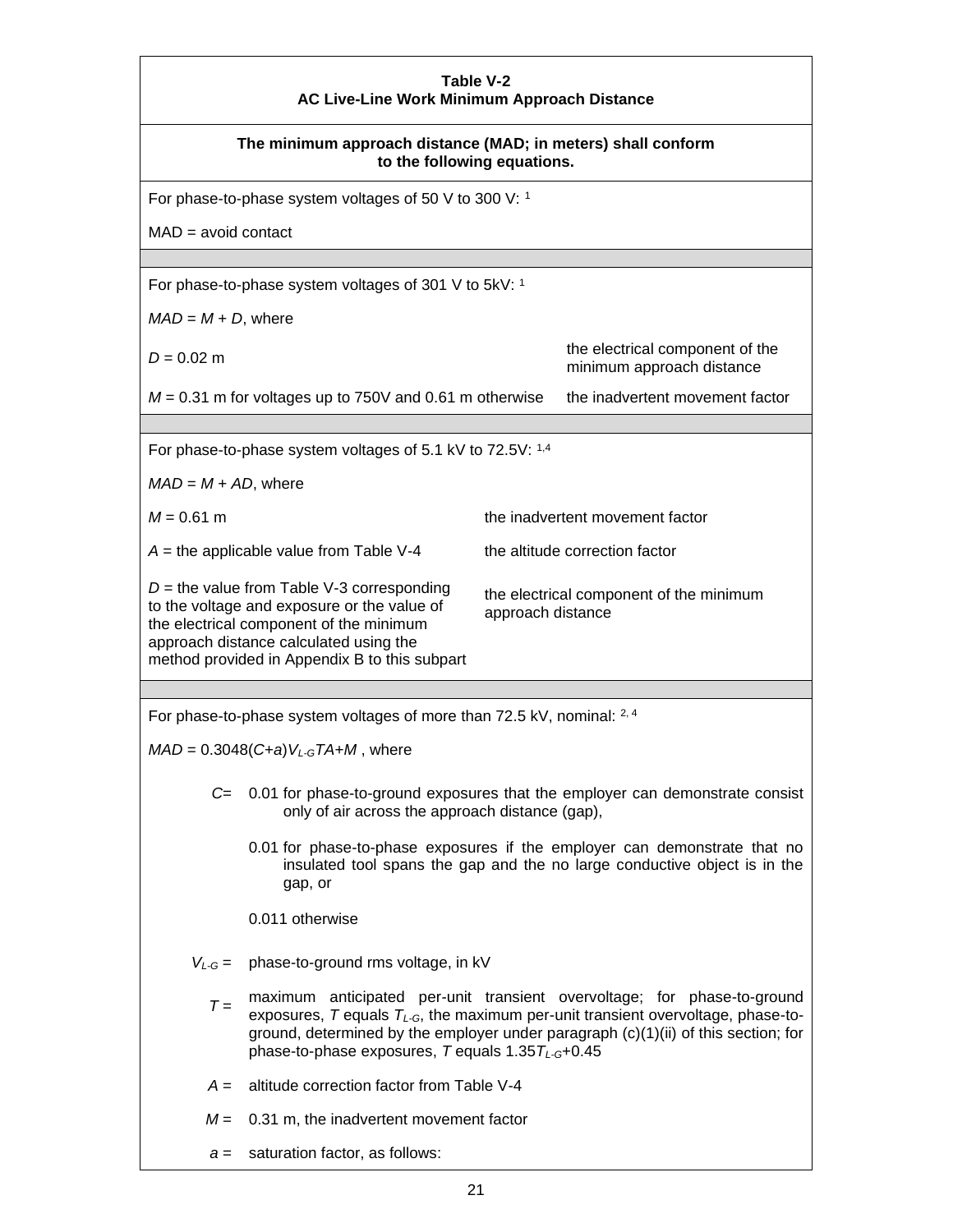#### **Table V-2 AC Live-Line Work Minimum Approach Distance (continued) Phase-to-Ground Exposure** *VPeak*  $= T_{L-G}V_{L-G}\sqrt{2}$ 635 kV or less 635.1 to 915 kV 915.1 to 1,050 kV More than 1,050 kV *a* 0 (*VPeak*-635)/ 140,000 (*VPeak*-645)/ 135,000 (*VPeak*-675)/ 125,000

### **Phase-to-Ground Exposure<sup>3</sup>**

| $V_{Peak}$<br>$=(1.35TL-G)$<br>+0.45) $V_{L-q}$ <sup>1</sup> 2 | 630 kV<br>or less | 630.1<br>to 848 kV                          | 848.1<br>to 1,131 kV                  | 1.131.1<br>to 1,485 kV                      | More than<br>1,485 kV                  |
|----------------------------------------------------------------|-------------------|---------------------------------------------|---------------------------------------|---------------------------------------------|----------------------------------------|
| a                                                              |                   | ( <i>V<sub>Peak</sub></i> -630)/<br>155,000 | V <sub>Peak</sub> -633.6)/<br>152,207 | ( <i>V<sub>Peak</sub></i> -628)/<br>153,846 | (V <sub>Peak</sub> -350.5)/<br>203,666 |

<sup>1</sup> Employers may use the minimum approach distances in Table V-5. If the worksite is at an elevation of more than 900 meters (3,000 feet), see footnote 1 to Table V-5

<sup>2</sup> Employers may use the minimum approach distances in Table V-6, except that the employer may not use the minimum approach distances in Table V-6 for phase-to-phase exposures if an insulated tool spans the gap or if any large conductive object is in the gap. If the worksite is at an elevation of more than 900 meters (3,00 feet), see footnote 1 to Table V-6. Employers may use the minimum approach distance in Table 7 through Table 14 in Appendix B to this subpart, which calculated MAD for various values of *T*, provided the employer follows the notes to those tables.

<sup>3</sup> Use the equations for phase-to-ground exposures (with *VPeak* for phase-to-phase exposures) unless the employer can demonstrate that no insulated tool spans the gap and that no large conductive objects is in the gap.

<sup>4</sup> Until March 31, 2015, employees may use the minimum approach distances in Table 6 in Appendix B to this subpart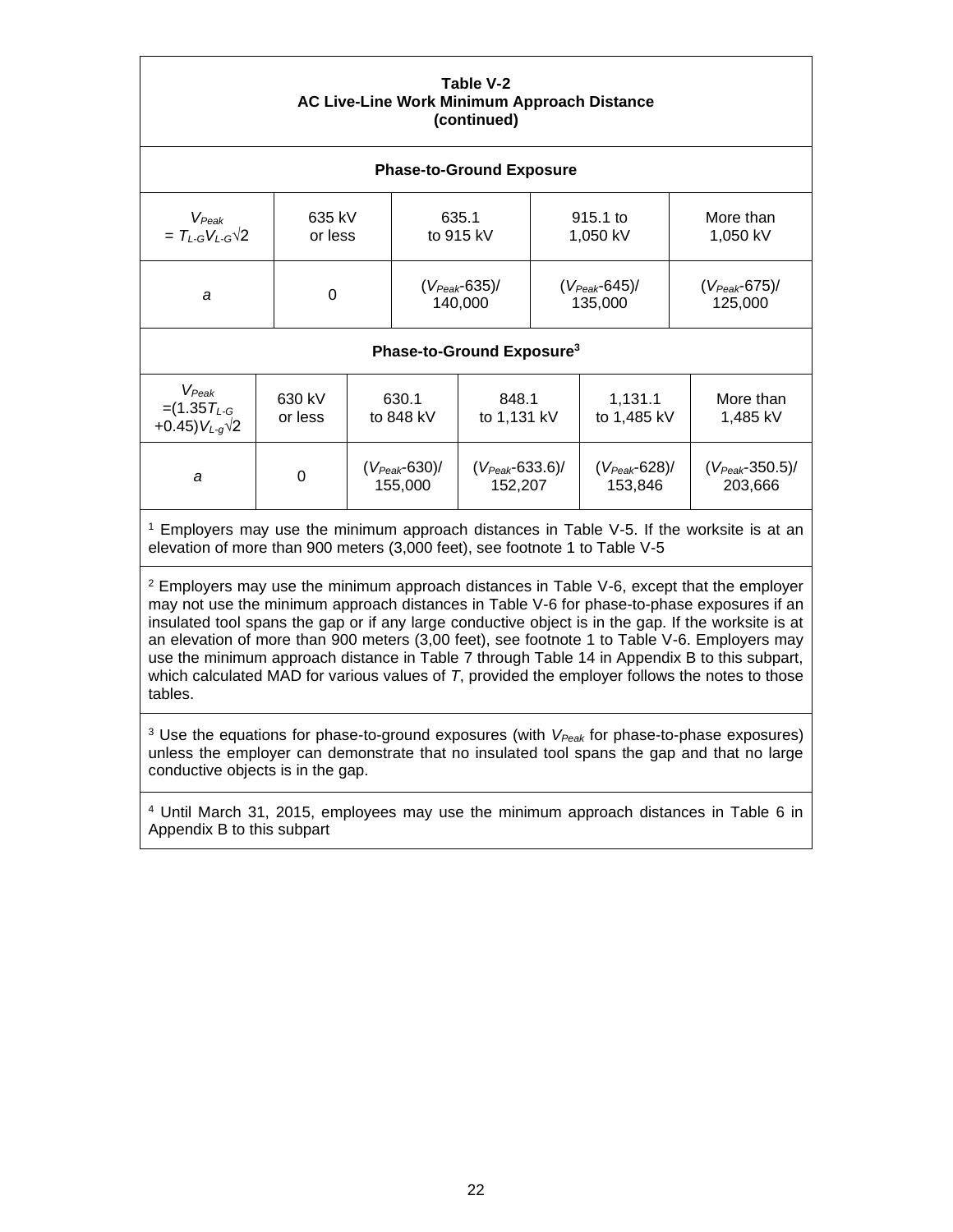| <b>TABLE V-3</b><br>ELECTRICAL COMPONENT OF THE MINIMUM APPROACH DISTANCE<br>(D; IN METERS) AT 5.1 TO 72.5 KV |                          |                            |  |  |  |
|---------------------------------------------------------------------------------------------------------------|--------------------------|----------------------------|--|--|--|
| Nominal voltage (kV)                                                                                          | Phase-to-ground exposure | Phase-to-phase<br>exposure |  |  |  |
| phase-to-phase                                                                                                | D(m)                     | D(m)                       |  |  |  |
| 5.1 to 15.0                                                                                                   | 0.04                     | 0.07                       |  |  |  |
| 15.1 to 36.0                                                                                                  | 0.16                     | 0.28                       |  |  |  |
| 36.1 to 46.0                                                                                                  | 0.23                     | 0.37                       |  |  |  |
| 46.1 to 72.5                                                                                                  | 0.39                     | 0.59                       |  |  |  |

| <b>TABLE V-4</b><br><b>ALTITUDE CORRECTION FACTOR</b> |      |  |  |
|-------------------------------------------------------|------|--|--|
| Altitude above sea level (m)                          | A    |  |  |
| 0 to 900                                              | 1.00 |  |  |
| 901 to 1,200                                          | 1.02 |  |  |
| 1,201 to 1,500                                        | 1.05 |  |  |
| 1,501 to 1,800                                        | 1.08 |  |  |
| 1,801 to 2,100                                        | 1.11 |  |  |
| 2,101 to 2,400                                        | 1.14 |  |  |
| 2,401 to 2,700                                        | 1.17 |  |  |
| 2,701 to 3,000                                        | 1.20 |  |  |
| 3,001 to 3,600                                        | 1.25 |  |  |
| 3,601 to 4,200                                        | 1.30 |  |  |
| 4,201 to 4,800                                        | 1.35 |  |  |
| 4,801 to 5,400                                        | 1.39 |  |  |
| 5,401 to 6,000                                        | 1.44 |  |  |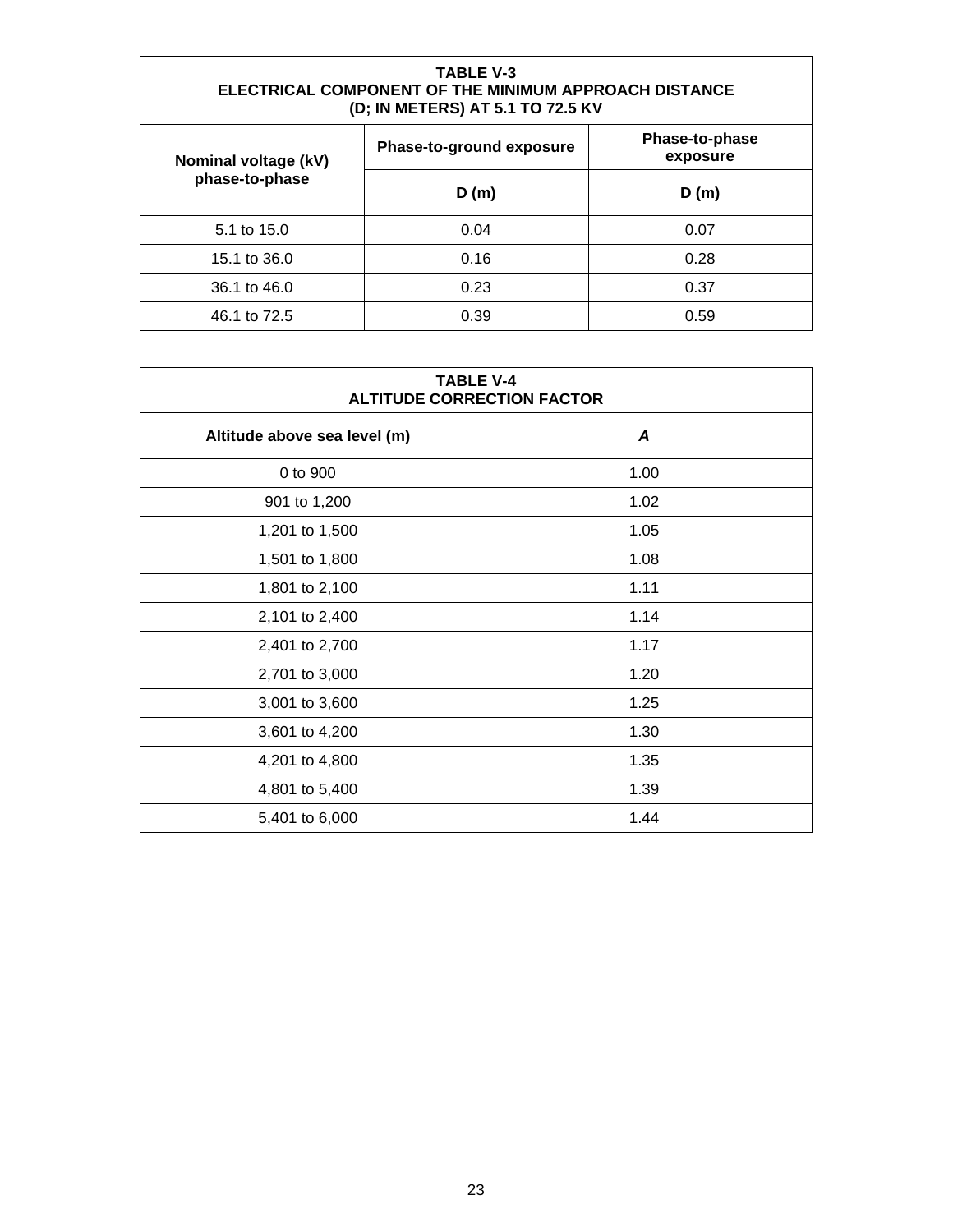#### **TABLE V-5 ALTERNATIVE MINIMUM APPROACH DISTANCES (IN METERS OR FEET AND INCHES) FOR VOLTAGES OF 72.5 KV AND LESS <sup>1</sup>**

| <b>Nominal</b>              | <b>Distance</b>          |      |                         |      |  |
|-----------------------------|--------------------------|------|-------------------------|------|--|
| voltage (kV)                | Phase-to-ground exposure |      | Phase-to-phase exposure |      |  |
| phase-to-phase              | m                        | ft   | m                       | ft   |  |
| 0.50 0.300 2                | Avoid contact            |      | Avoid contact           |      |  |
| 0.301 to 0.750 <sup>2</sup> | 0.33                     | 1.09 | 0.33                    | 1.09 |  |
| $0.751$ to 5.0              | 0.63                     | 2.07 | 0.63                    | 2.07 |  |
| 5.1 to 15.0                 | 0.65                     | 2.14 | 0.68                    | 2.24 |  |
| 15.1 to 36.0                | 0.77                     | 2.53 | 0.89                    | 2.92 |  |
| 36.1 to 46.0                | 0.84                     | 2.76 | 0.98                    | 3.22 |  |
| 46.1 to 72.5                | 1.00                     | 3.29 | 1.20                    | 3.94 |  |

<sup>1</sup>Employers may use the minimum approach distances in this table provided the worksite is at an elevation of 900 meters (3,000 feet) or less. If employees will be working at elevations greater than 900 meters (3,000 feet) above mean sea level, the employer shall determine minimum approach distances by multiplying the distances in this table by the correction factor in Table V-4 corresponding to the altitude of the work.

2For single-phase systems, use voltage-to-ground.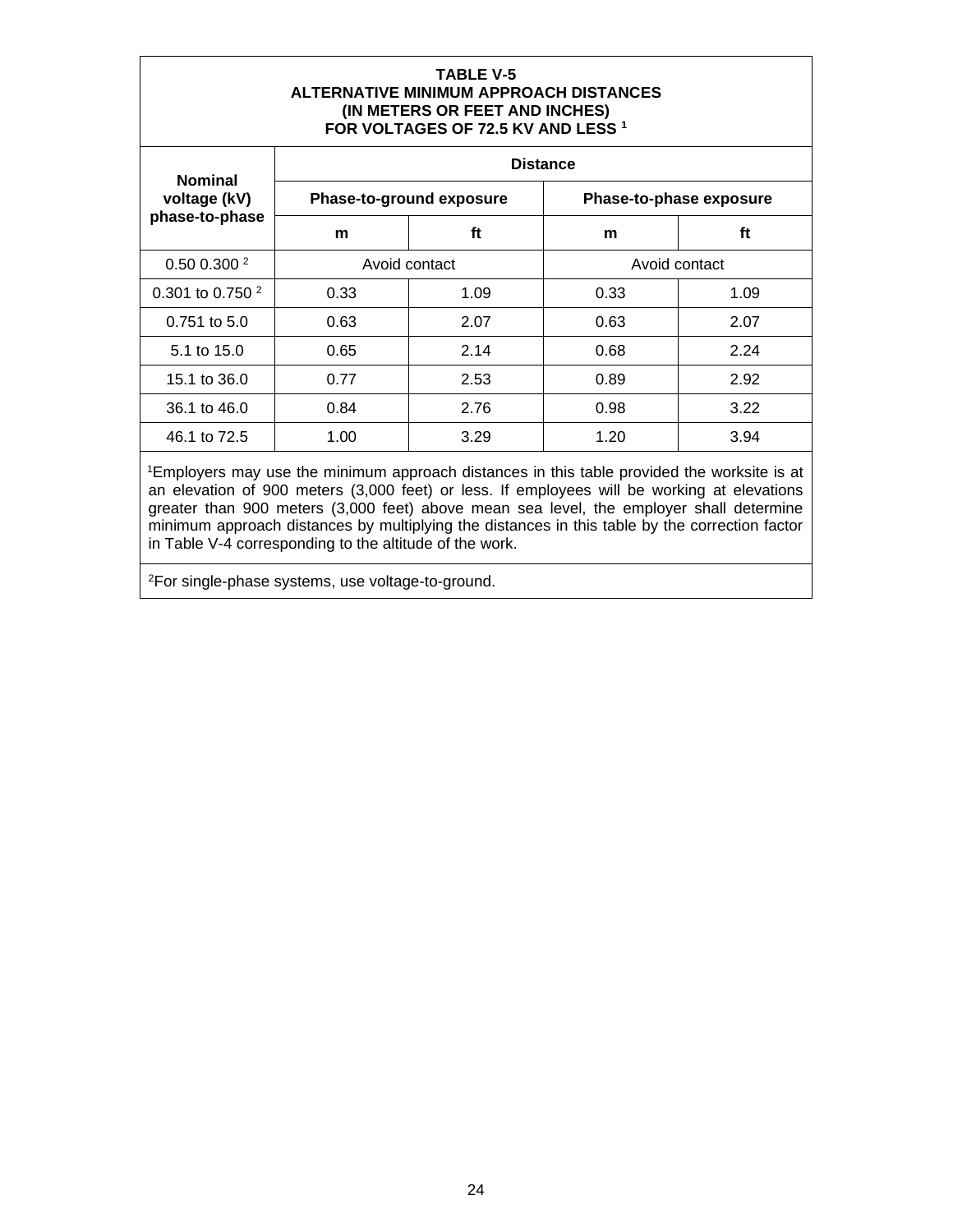#### **TABLE V-6 ALTERNATIVE MINIMUM APPROACH DISTANCES (IN METERS OR FEET AND INCHES)**  FOR VOLTAGES OF MORE THAN 72.5 KV <sup>1, 2, 3</sup>

| Voltage range          | Phase-to-ground exposure |       | Phase-to-phase exposure |       |  |
|------------------------|--------------------------|-------|-------------------------|-------|--|
| phase to phase<br>(kV) | m                        | ft    | m                       | ft    |  |
| 72.6 to 121.0          | 1.13                     | 3.71  | 1.42                    | 4.66  |  |
| 121.1 to 145.0         | 1.30                     | 4.27  | 1.64                    | 5.38  |  |
| 145.1 to 169.0         | 1.46                     | 4.79  | 1.94                    | 6.36  |  |
| 169.1 to 242.0         | 2.01                     | 6.59  | 3.08                    | 10.10 |  |
| 242.1 to 362.0         | 3.41                     | 11.19 | 5.52                    | 18.11 |  |
| 362.1 to 420.0         | 4.25                     | 13.94 | 6.81                    | 22.34 |  |
| 420.1 to 550.0         | 5.07                     | 16.63 | 8.24                    | 27.03 |  |
| 550.1 to 800.0         | 6.88                     | 22.57 | 11.38                   | 37.34 |  |

<sup>1</sup>Employers may use the minimum approach distances in this table provided the worksite is at an elevation of 900 meters (3,000 feet) or less. If employees will be working at elevations greater than 900 meters (3,000 feet) above mean sea level, the employer shall determine minimum approach distances by multiplying the distances in this table by the correction factor in Table V-4 corresponding to the altitude of the work.

<sup>2</sup>Employers may use the phase-to-phase minimum approach distances in this table provided that no insulated tool spans the gap and no large conductive object is in the gap.

<sup>3</sup>The clear live-line tool distance shall equal or exceed the values for the indicated voltage ranges.

| <b>TABLE V-7</b><br>DC LIVE-LINE MINIMUM APPROACH DISTANCE (IN METERS)<br><b>WITH OVERVOLTAGE FACTOR 1</b> |      |                                                  |      |      |      |  |
|------------------------------------------------------------------------------------------------------------|------|--------------------------------------------------|------|------|------|--|
| <b>Maximum</b><br>anticipated<br>per-unit                                                                  |      | distance (m) maximum line-to-ground voltage (kV) |      |      |      |  |
| transient<br>overvoltage                                                                                   | 250  | 400                                              | 500  | 600  | 750  |  |
| 1.5 or less                                                                                                | 1.12 | 1.60                                             | 2.06 | 2.62 | 3.61 |  |
| 1.6                                                                                                        | 1.17 | 1.69                                             | 2.24 | 2.86 | 3.98 |  |
| 1.7                                                                                                        | 1.23 | 1.82                                             | 2.42 | 3.12 | 4.37 |  |
| 1.8                                                                                                        | 1.28 | 1.95                                             | 2.62 | 3.39 | 4.79 |  |

<sup>1</sup>The distances specified in this table are for air, bare-hand, and live-line tool conditions. If employees will be working at elevations greater than 900 meters (3,000 feet) above mean sea level, the employer shall determine minimum approach distances by multiplying the distances in this table by the correction factor in Table V-4 corresponding to the altitude of the work.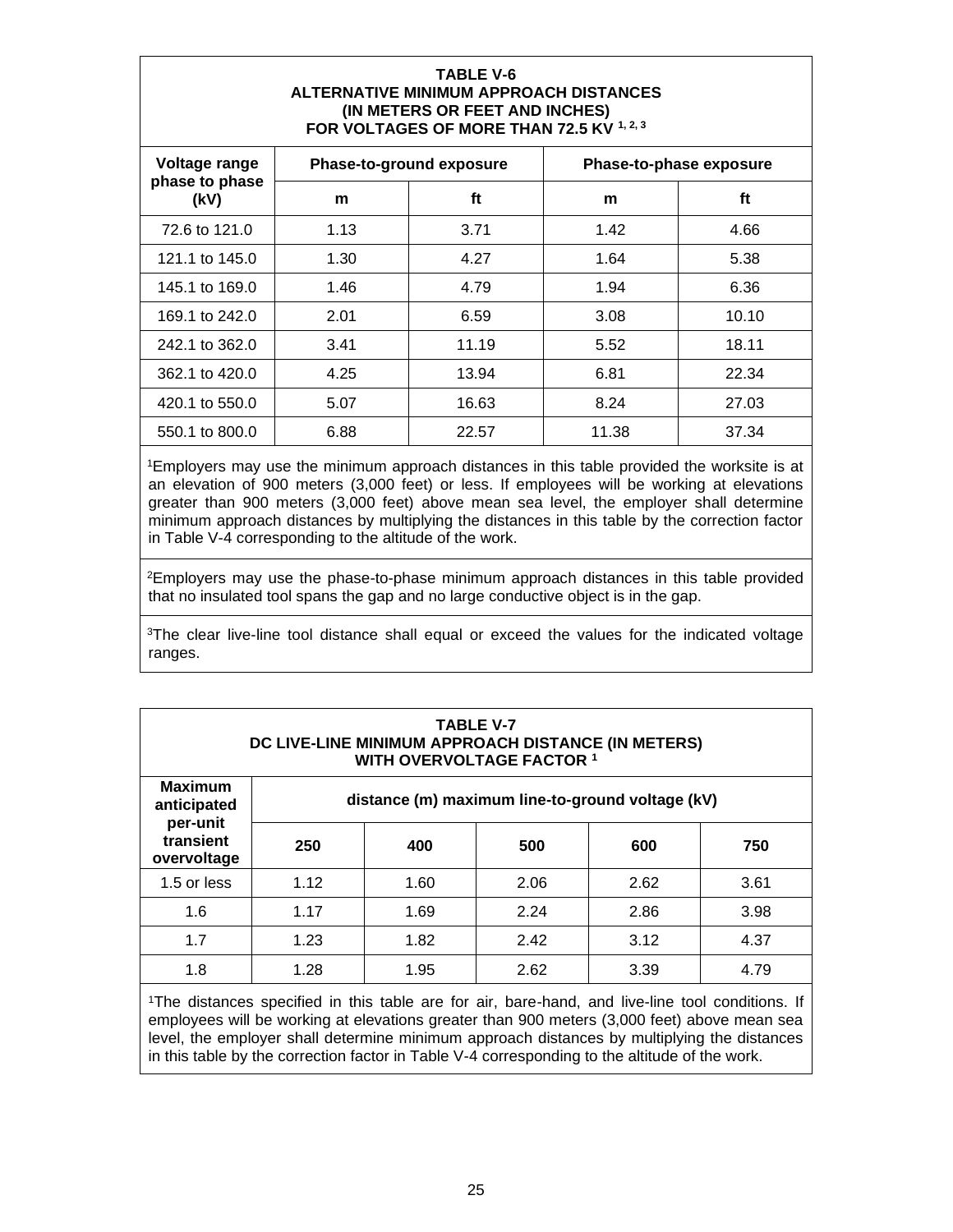| <b>TABLE V-8</b><br>ASSUMED MAXIMUM PER-UNIT TRANSIENT OVERVOLTAGE                                     |    |     |  |  |  |
|--------------------------------------------------------------------------------------------------------|----|-----|--|--|--|
| Assumed maximum per-<br>Type of current (ac or dc)<br>Voltage range (kV)<br>unit transient overvoltage |    |     |  |  |  |
| 72.6 to 420.0                                                                                          | ac | 3.5 |  |  |  |
| 420.1 to 550.0                                                                                         | ac | 3.0 |  |  |  |
| 550.1 to 800.0                                                                                         | ac | 2.5 |  |  |  |
| 250 to 750                                                                                             | dc | 1.8 |  |  |  |

[79 FR 20702-20708, July 10, 2014; 79 FR 56962, September 24, 2014]

# <span id="page-25-0"></span>**1926.961 DEENERGIZING LINES AND EQUIPMENT FOR EMPLOYEE PROTECTION**

**1926.961(a) Application**. This section applies to the deenergizing of transmission and distribution lines and equipment for the purpose of protecting employees. Conductors and parts of electric equipment that have been deenergized under procedures other than those required by this section shall be treated as energized.

### **1926.961(b) General.**

**1926.961(b)(1)** System operator. If a system operator is in charge of the lines or equipment and their means of disconnection, the employer shall designate one employee in the crew to be in charge of the clearance and shall comply with all of the requirements of paragraph (c) of this section in the order specified.

**1926.961(b)(2)** No system operator. If no system operator is in charge of the lines or equipment and their means of disconnection, the employer shall designate one employee in the crew to be in charge of the clearance and to perform the functions that the system operator would otherwise perform under this section. All of the requirements of paragraph (c) of this section apply, in the order specified, except as provided in paragraph (b)(3) of this section.

**1926.961(b)(3)** Single crews working with the means of disconnection under the control of the employee in charge of the clearance. If only one crew will be working on the lines or equipment and if the means of disconnection is accessible and visible to, and under the sole control of, the employee in charge of the clearance, paragraphs (c)(1), (c)(3), and (c)(5) of this section do not apply. Additionally, the employer does not need to use the tags required by the remaining provisions of paragraph (c) of this section.

**1926.961(b)(4)** Multiple crews. If two or more crews will be working on the same lines or equipment, then:

**1926.961(b)(4)(i)** The crews shall coordinate their activities under this section with a single employee in charge of the clearance for all of the crews and follow the requirements of this section as if all of the employees formed a single crew, or

**1926.961(b)(4)(ii)** Each crew shall independently comply with this section and, if there is no system operator in charge of the lines or equipment, shall have separate tags and coordinate deenergizing and reenergizing the lines and equipment with the other crews.

**1926.961(b)(5)** Disconnecting means accessible to general public. The employer shall render any disconnecting means that are accessible to individuals outside the employer's control (for example, the general public) inoperable while the disconnecting means are open for the purpose of protecting employees.

#### **1926.961(c) Deenergizing lines and equipment.**

**1926.961(c)(1)** Request to deenergize. The employee that the employer designates pursuant to paragraph (b) of this section as being in charge of the clearance shall make a request of the system operator to deenergize the particular section of line or equipment. The designated employee becomes the employee in charge (as this term is used in paragraph (c) of this section) and is responsible for the clearance.

**1926.961(c)(2)** Open disconnecting means. The employer shall ensure that all switches, disconnectors, jumpers, taps, and other means through which known sources of electric energy may be supplied to the particular lines and equipment to be deenergized are open. The employer shall render such means inoperable, unless its design does not so permit, and then ensure that such means are tagged to indicate that employees are at work.

**1926.961(c)(3)** Automatically and remotely controlled switches. The employer shall ensure that automatically and remotely controlled switches that could cause the opened disconnecting means to close are also tagged at the points of control. The employer shall render the automatic or remote control feature inoperable, unless its design does not so permit.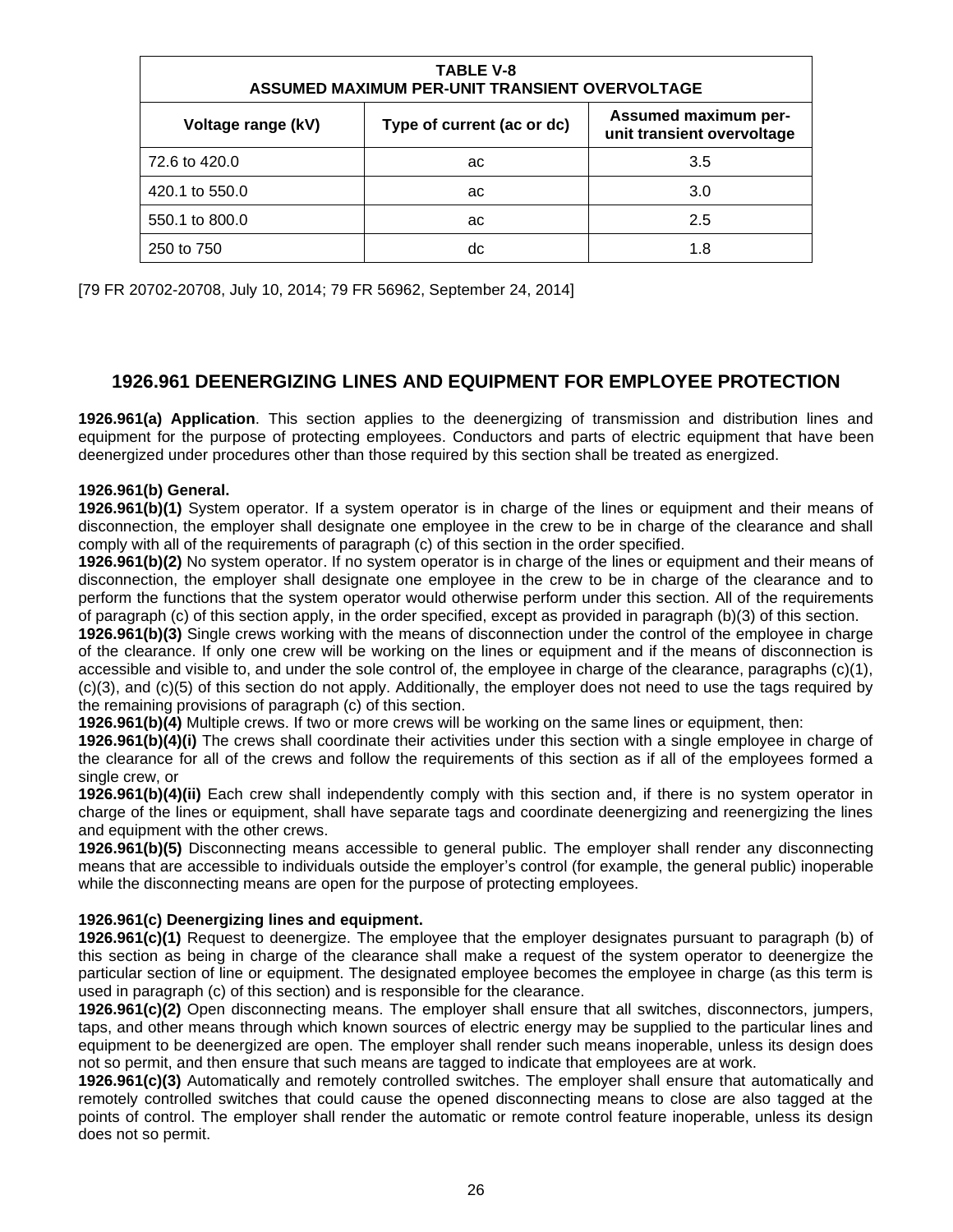**1926.961(c)(4)** Network protectors. The employer need not use the tags mentioned in paragraphs (c)(2) and (c)(3) of this section on a network protector for work on the primary feeder for the network protector's associated network transformer when the employer can demonstrate all of the following conditions:

**1926.961(c)(4)(i)** Every network protector is maintained so that it will immediately trip open if closed when a primary conductor is deenergized;

**1926.961(c)(4)(ii)** Employees cannot manually place any network protector in a closed position without the use of tools, and any manual override position is blocked, locked, or otherwise disabled; and

**1926.961(c)(4)(iii)** The employer has procedures for manually overriding any network protector that incorporate provisions for determining, before anyone places a network protector in a closed position, that: The line connected to the network protector is not deenergized for the protection of any employee working on the line; and (if the line connected to the network protector is not deenergized for the protection of any employee working on the line) the primary conductors for the network protector are energized.

**1926.961(c)(5)** Tags. Tags shall prohibit operation of the disconnecting means and shall indicate that employees are at work.

**1926.961(c)(6)** Test for energized condition. After the applicable requirements in paragraphs (c)(1) through (c)(5) of this section have been followed and the system operator gives a clearance to the employee in charge, the employer shall ensure that the lines and equipment are deenergized by testing the lines and equipment to be worked with a device designed to detect voltage.

**1926.961(c)(7)** Install grounds. The employer shall ensure the installation of protective grounds as required by §1926.962.

**1926.961(c)(8)** Consider lines and equipment deenergized. After the applicable requirements of paragraphs (c)(1) through (c)(7) of this section have been followed, the lines and equipment involved may be considered deenergized.

**1926.961(c)(9)** Transferring clearances. To transfer the clearance, the employee in charge (or the employee's supervisor if the employee in charge must leave the worksite due to illness or other emergency) shall inform the system operator and employees in the crew; and the new employee in charge shall be responsible for the clearance.

**1926.961(c)(10)** Releasing clearances. To release a clearance, the employee in charge shall:

**1926.961(c)(10)(i)** Notify each employee under that clearance of the pending release of the clearance;

**1926.961(c)(10)(ii)** Ensure that all employees under that clearance are clear of the lines and equipment;

**1926.961(c)(10)(iii)** Ensure that all protective grounds protecting employees under that clearance have been removed; and

**1926.961(c)(10)(iv)** Report this information to the system operator and then release the clearance.

**1926.961(c)(11)** Person releasing clearance. Only the employee in charge who requested the clearance may release the clearance, unless the employer transfers responsibility under paragraph (c)(9) of this section.

**1926.961(c)(12)** Removal of tags. No one may remove tags without the release of the associated clearance as specified under paragraphs (c)(10) and (c)(11) of this section.

**1926.961(c)(13)** Reenergizing lines and equipment. The employer shall ensure that no one initiates action to reenergize the lines or equipment at a point of disconnection until all protective grounds have been removed, all crews working on the lines or equipment release their clearances, all employees are clear of the lines and equipment, and all protective tags are removed from that point of disconnection.

[79 FR 20708-20709, July 10, 2014]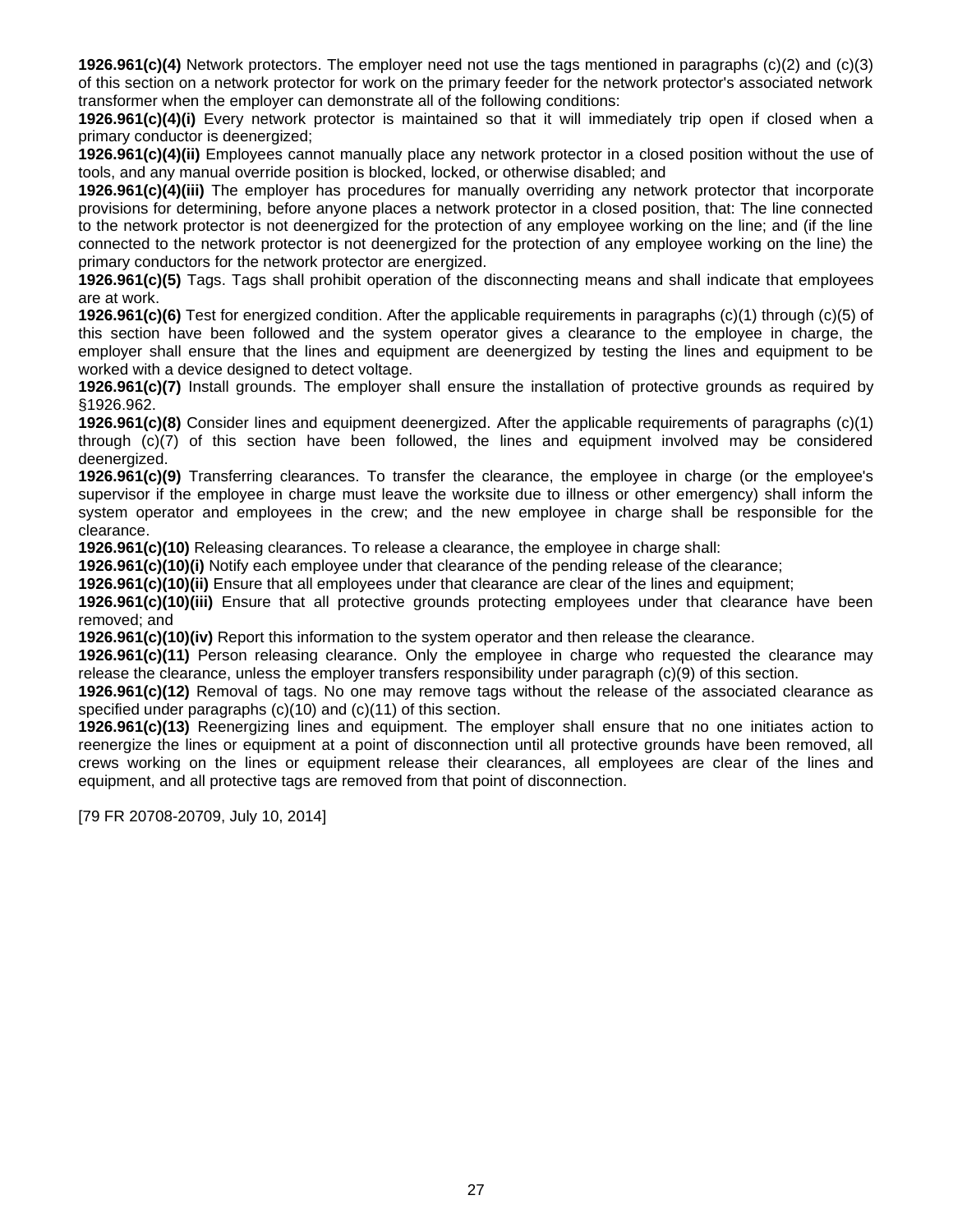# **1926.962 GROUNDING FOR THE PROTECTION OF EMPLOYEES**

<span id="page-27-0"></span>**1926.962(a) Application.** This section applies to grounding of transmission and distribution lines and equipment for the purpose of protecting employees. Paragraph (d) of this section also applies to protective grounding of other equipment as required elsewhere in this Subpart.

Note to paragraph (a): This section covers grounding of transmission and distribution lines and equipment when this subpart requires protective grounding and whenever the employer chooses to ground such lines and equipment for the protection of employees.

**1926.962(b) General.** For any employee to work transmission and distribution lines or equipment as deenergized, the employer shall ensure that the lines or equipment are deenergized under the provisions of §1926.961 and shall ensure proper grounding of the lines or equipment as specified in paragraphs (c) through (h) of this section. However, if the employer can demonstrate that installation of a ground is impracticable or that the conditions resulting from the installation of a ground would present greater hazards to employees than working without grounds, the lines and equipment may be treated as deenergized provided that the employer establishes that all of the following conditions apply:

**1926.962(b)(1)** Deenergized. The employer ensures that the lines and equipment are deenergized under the provisions of §1926.961.

**1926.962(b)(2)** No possibility of contact. There is no possibility of contact with another energized source.

**1926.962(b)(3)** No induced voltage. The hazard of induced voltage is not present.

**1926.962(c) Equipotential zone.** Temporary protective grounds shall be placed at such locations and arranged in such a manner that the employer can demonstrate will prevent each employee from being exposed to hazardous differences in electric potential.

Note to paragraph (c): Appendix C to this subpart contains guidelines for establishing the equipotential zone required by this paragraph. The Occupational Safety and Health Administration will deem grounding practices meeting these guidelines as complying with paragraph (c) of this section.

### **1926.962(d) Protective grounding equipment.**

**1926.962(d)(1)** Ampacity.

**1926.962(d)(1)(i)** Protective grounding equipment shall be capable of conducting the maximum fault current that could flow at the point of grounding for the time necessary to clear the fault.

**1926.962(d)(1)(ii)** Protective grounding equipment shall have an ampacity greater than or equal to that of No. 2 AWG copper.

**1926.962(d)(2)** Impedance. Protective grounds shall have an impedance low enough so that they do not delay the operation of protective devices in case of accidental energizing of the lines or equipment.

Note to paragraph (d): American Society for Testing and Materials Standard Specifications for Temporary Protective Grounds to Be Used on De-Energized Electric Power Lines and Equipment, ASTM F855-09, contains guidelines for protective grounding equipment. The Institute of Electrical Engineers Guide for Protective Grounding of Power Lines, IEEE Std 1048-2003, contains guidelines for selecting and installing protective grounding equipment.

**1926.962(e) Testing.** The employer shall ensure that, unless a previously installed ground is present, employees test lines and equipment and verify the absence of nominal voltage before employees install any ground on those lines or that equipment.

#### **1926.962(f) Connecting and removing grounds.**

**1926.962(f)(1)** Order of connection. The employer shall ensure that, when an employee attaches a ground to a line or to equipment, the employee attaches the ground-end connection first and then attaches the other end by means of a live-line tool. For lines or equipment operating at 600 volts or less, the employer may permit the employee to use insulating equipment other than a live-line tool if the employer ensures that the line or equipment is not energized at the time the ground is connected or if the employer can demonstrate that each employee is protected from hazards that may develop if the line or equipment is energized.

**1926.962(f)(2)** Order of removal. The employer shall ensure that, when an employee removes a ground, the employee removes the grounding device from the line or equipment using a live-line tool before he or she removes the ground-end connection. For lines or equipment operating at 600 volts or less, the employer may permit the employee to use insulating equipment other than a live-line tool if the employer ensures that the line or equipment is not energized at the time the ground is disconnected or if the employer can demonstrate that each employee is protected from hazards that may develop if the line or equipment is energized.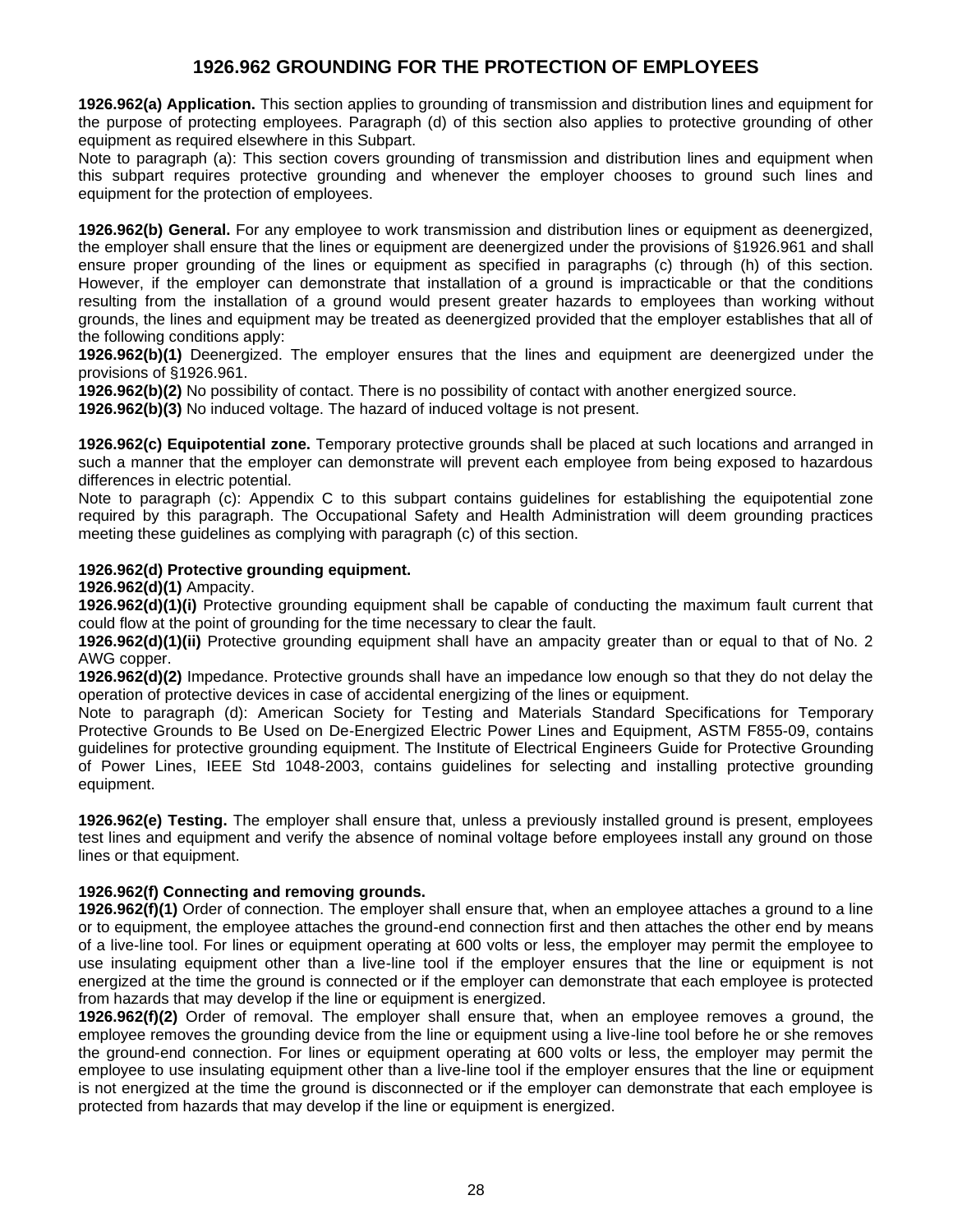**1926.962(g) Additional precautions.** The employer shall ensure that, when an employee performs work on a cable at a location remote from the cable terminal, the cable is not grounded at the cable terminal if there is a possibility of hazardous transfer of potential should a fault occur.

**1926.962(h) Removal of grounds for test.** The employer may permit employees to remove grounds temporarily during tests. During the test procedure, the employer shall ensure that each employee uses insulating equipment, shall isolate each employee from any hazards involved, and shall implement any additional measures necessary to protect each exposed employee in case the previously grounded lines and equipment become energized.

[79 FR 20709-20710, July 10, 2014]

### **1926.963 TESTING AND TEST FACILITIES**

<span id="page-28-0"></span>**1926.963(a) Application.** This section provides for safe work practices for high-voltage and high-power testing performed in laboratories, shops, and substations, and in the field and on electric transmission and distribution lines and equipment. It applies only to testing involving interim measurements using high voltage, high power, or combinations of high voltage and high power, and not to testing involving continuous measurements as in routine metering, relaying, and normal line work.

Note to paragraph (a): OSHA considers routine inspection and maintenance measurements made by qualified employees to be routine line work not included in the scope of this section, provided that the hazards related to the use of intrinsic high voltage or high-power sources require only the normal precautions associated with routine work specified in the other paragraphs of this subpart. Two typical examples of such excluded test work procedures are "phasing-out" testing and testing for a "no-voltage" condition.

#### **1926.963(b) General requirements.**

**1926.963(b)(1)** Safe work practices. The employer shall establish and enforce work practices for the protection of each worker from the hazards of high-voltage or high-power testing at all test areas, temporary and permanent. Such work practices shall include, as a minimum, test area safeguarding, grounding, the safe use of measuring and control circuits, and a means providing for periodic safety checks of field test areas.

**1926.963(b)(2)** Training. The employer shall ensure that each employee, upon initial assignment to the test area, receives training in safe work practices, with retraining provided as required by §1926.950(b).

#### **1926.963(c) Safeguarding of test areas.**

**1926.963(c)(1)** Safeguarding. The employer shall provide safeguarding within test areas to control access to test equipment or to apparatus under test that could become energized as part of the testing by either direct or inductive coupling and to prevent accidental employee contact with energized parts.

**1926.963(c)(2)** Permanent test areas. The employer shall guard permanent test areas with walls, fences, or other barriers designed to keep employees out of the test areas.

**1926.963(c)(3)** Temporary test areas. In field testing, or at a temporary test site not guarded by permanent fences and gates, the employer shall ensure the use of one of the following means to prevent employees without authorization from entering:

**1926.963(c)(3)(i)** Distinctively colored safety tape supported approximately waist high with safety signs attached to it,

**1926.963(c)(3)(ii)** A barrier or barricade that limits access to the test area to a degree equivalent, physically and visually, to the barricade specified in paragraph (c)(3)(i) of this section, or

**1926.963(c)(3)(iii)** One or more test observers stationed so that they can monitor the entire area.

**1926.963(c)(4)** Removal of safeguards. The employer shall ensure the removal of the safeguards required by paragraph (c)(3) of this section when employees no longer need the protection afforded by the safeguards.

#### **1926.963(d) Grounding practices.**

**1926.963(d)(1)** Establish and implement practices. The employer shall establish and implement safe grounding practices for the test facility.

**1926.963(d)(1)(i)** The employer shall maintain at ground potential all conductive parts accessible to the test operator while the equipment is operating at high voltage.

**1926.963(d)(1)(ii)** Wherever ungrounded terminals of test equipment or apparatus under test may be present, they shall be treated as energized until tests demonstrate that they are deenergized.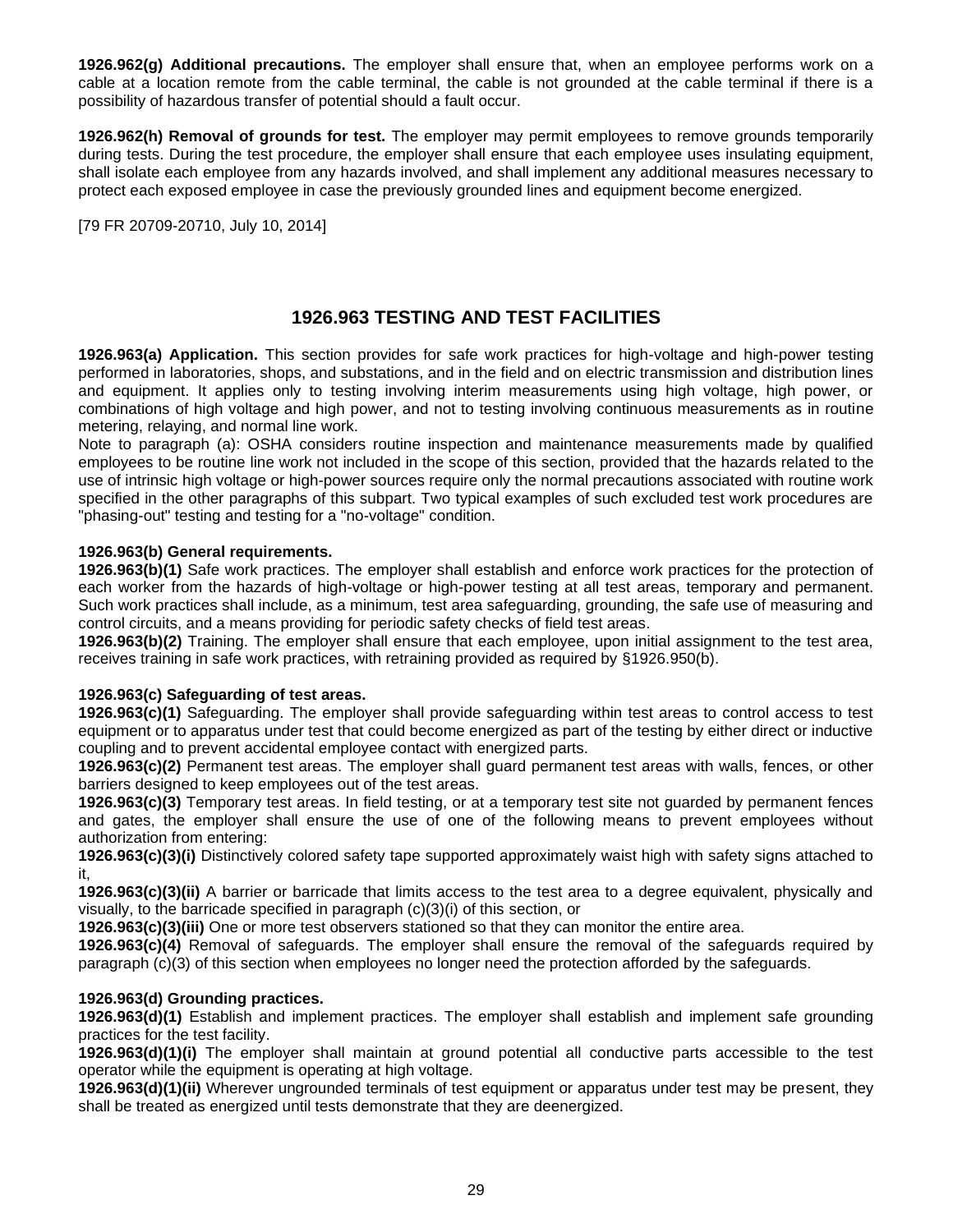**1926.963(d)(2)** Installation of grounds. The employer shall ensure either that visible grounds are applied automatically, or that employees using properly insulated tools manually apply visible grounds, to the high-voltage circuits after they are deenergized and before any employee performs work on the circuit or on the item or apparatus under test. Common ground connections shall be solidly connected to the test equipment and the apparatus under test.

**1926.963(d)(3)** Isolated ground return. In high-power testing, the employer shall provide an isolated ground-return conductor system designed to prevent the intentional passage of current, with its attendant voltage rise, from occurring in the ground grid or in the earth. However, the employer need not provide an isolated ground-return conductor if the employer can demonstrate that both of the following conditions exist:

**1926.963(d)(3)(i)** The employer cannot provide an isolated ground-return conductor due to the distance of the test site from the electric energy source, and

**1926.963(d)(3)(ii)** The employer protects employees from any hazardous step and touch potentials that may develop during the test.

Note to paragraph (d)(3)(ii): See Appendix C to this subpart for information on measures that employers can take to protect employees from hazardous step and touch potentials.

**1926.963(d)(4)** Equipment grounding conductors. For tests in which using the equipment grounding conductor in the equipment power cord to ground the test equipment would result in greater hazards to test personnel or prevent the taking of satisfactory measurements, the employer may use a ground clearly indicated in the test set-up if the employer can demonstrate that this ground affords protection for employees equivalent to the protection afforded by an equipment grounding conductor in the power supply cord.

**1926.963(d)(5)** Grounding after tests. The employer shall ensure that, when any employee enters the test area after equipment is deenergized, a ground is placed on the high-voltage terminal and any other exposed terminals.

**1926.963(d)(5)(i)** Before any employee applies a direct ground, the employer shall discharge high capacitance equipment or apparatus through a resistor rated for the available energy.

**1926.963(d)(5)(ii)** A direct ground shall be applied to the exposed terminals after the stored energy drops to a level at which it is safe to do so.

**1926.963(d)(6)** Grounding test vehicles. If the employer uses a test trailer or test vehicle in field testing, its chassis shall be grounded. The employer shall protect each employee against hazardous touch potentials with respect to the vehicle, instrument panels, and other conductive parts accessible to employees with bonding, insulation, or isolation.

#### **1926.963(e) Control and measuring circuits.**

**1926.963(e)(1)** Control wiring. The employer may not run control wiring, meter connections, test leads, or cables from a test area unless contained in a grounded metallic sheath and terminated in a grounded metallic enclosure or unless the employer takes other precautions that it can demonstrate will provide employees with equivalent safety.

**1926.963(e)(2)** Instruments. The employer shall isolate meters and other instruments with accessible terminals or parts from test personnel to protect against hazards that could arise should such terminals and parts become energized during testing. If the employer provides this isolation by locating test equipment in metal compartments with viewing windows, the employer shall provide interlocks to interrupt the power supply when someone opens the compartment cover.

**1926.963(e)(3)** Routing temporary wiring. The employer shall protect temporary wiring and its connections against damage, accidental interruptions, and other hazards. To the maximum extent possible, the employer shall keep signal, control, ground, and power cables separate from each other.

**1926.963(e)(4)** Test observer. If any employee will be present in the test area during testing, a test observer shall be present. The test observer shall be capable of implementing the immediate deenergizing of test circuits for safety purposes.

#### **1926.963(f) Safety check.**

**1926.963(f)(1)** Before each test. Safety practices governing employee work at temporary or field test areas shall provide, at the beginning of each series of tests, for a routine safety check of such test areas.

**1926.963(f)(2)** Conditions to be checked. The test operator in charge shall conduct these routine safety checks before each series of tests and shall verify at least the following conditions:

**1926.963(f)(2)(i)** Barriers and safeguards are in workable condition and placed properly to isolate hazardous areas; **1926.963(f)(2)(ii)** System test status signals, if used, are in operable condition;

**1926.963(f)(2)(iii)** Clearly marked test-power disconnects are readily available in an emergency;

**1926.963(f)(2)(iv)** Ground connections are clearly identifiable;

**1926.963(f)(2)(v)** Personal protective equipment is provided and used as required by Subpart E of this part and by this subpart; and

**1926.963(f)(2)(vi)** Proper separation between signal, ground, and power cables.

[79 FR 20710-20711, July 10, 2014]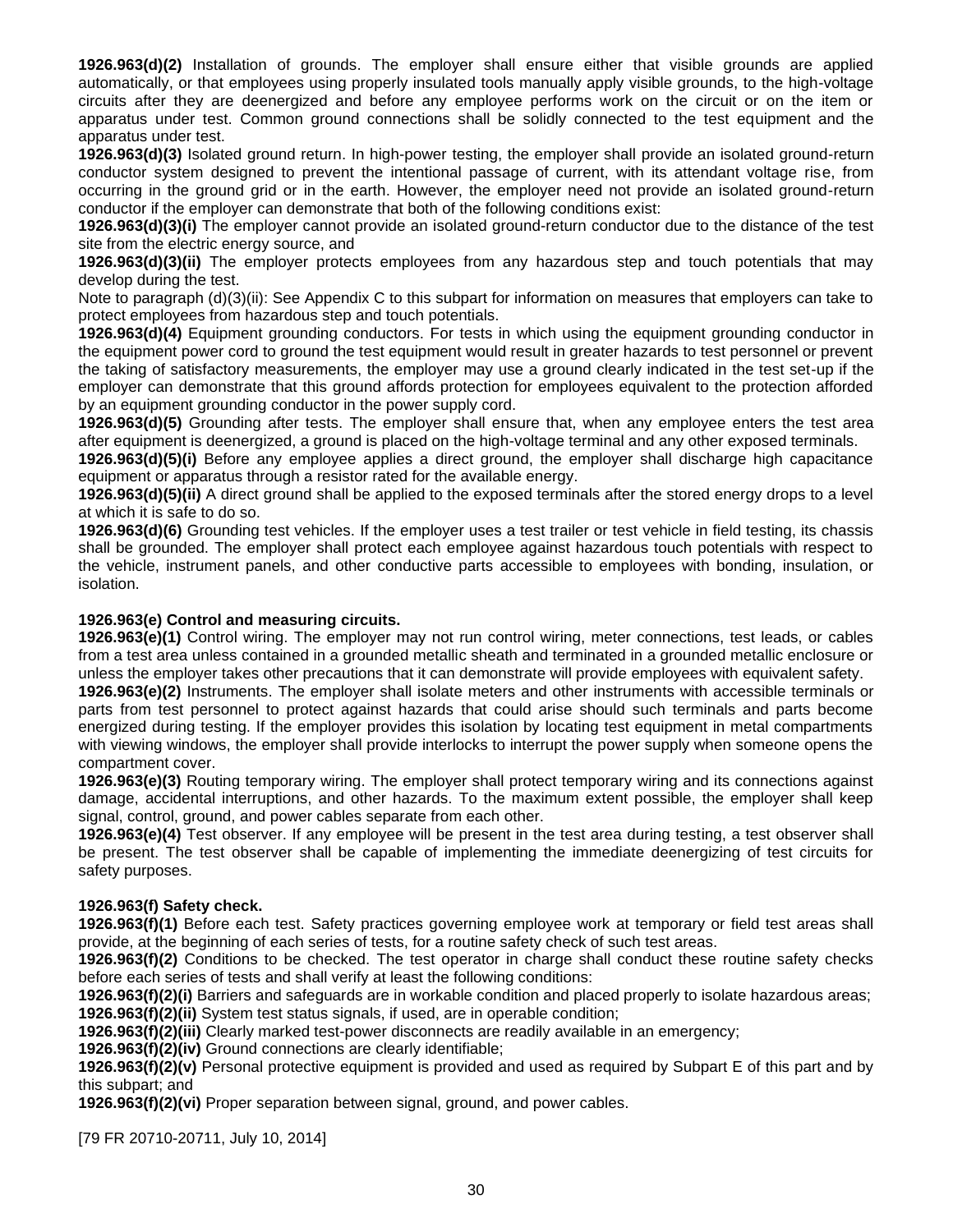# **1926.964 OVERHEAD LINES AND LIVE-LINE BAREHAND WORK**

### <span id="page-30-0"></span>**1926.964(a) General.**

**1926.964(a)(1)** Application. This section provides additional requirements for work performed on or near overhead lines and equipment and for live-line barehand work.

**1926.964(a)(2)** Checking structure before climbing. Before allowing employees to subject elevated structures, such as poles or towers, to such stresses as climbing or the installation or removal of equipment may impose, the employer shall ascertain that the structures are capable of sustaining the additional or unbalanced stresses. If the pole or other structure cannot withstand the expected loads, the employer shall brace or otherwise support the pole or structure so as to prevent failure.

Note to paragraph (a)(2): Appendix D to this subpart contains test methods that employers can use in ascertaining whether a wood pole is capable of sustaining the forces imposed by an employee climbing the pole. This paragraph also requires the employer to ascertain that the pole can sustain all other forces imposed by the work employees will perform.

**1926.964(a)(3)** Setting and moving poles.

**1926.964(a)(3)(i)** When a pole is set, moved, or removed near an exposed energized overhead conductor, the pole may not contact the conductor.

**1926.964(a)(3)(ii)** When a pole is set, moved, or removed near an exposed energized overhead conductor, the employer shall ensure that each employee wears electrical protective equipment or uses insulated devices when handling the pole and that no employee contacts the pole with uninsulated parts of his or her body.

**1926.964(a)(3)(iii)** To protect employees from falling into holes used for placing poles, the employer shall physically guard the holes, or ensure that employees attend the holes, whenever anyone is working nearby.

**1926.964(b) Installing and removing overhead lines**. The following provisions apply to the installation and removal of overhead conductors or cable (overhead lines).

**1926.964(b)(1)** Tension stringing method. When lines that employees are installing or removing can contact energized parts, the employer shall use the tension stringing method, barriers, or other equivalent measures to minimize the possibility that conductors and cables the employees are installing or removing will contact energized power lines or equipment.

**1926.964(b)(2)** Conductors, cables, and pulling and tensioning equipment. For conductors, cables, and pulling and tensioning equipment, the employer shall provide the protective measures required by §1926.959(d)(3) when employees are installing or removing a conductor or cable close enough to energized conductors that any of the following failures could energize the pulling or tensioning equipment or the conductor or cable being installed or removed:

**1926.964(b)(2)(i)** Failure of the pulling or tensioning equipment,

**1926.964(b)(2)(ii)** Failure of the conductor or cable being pulled, or

**1926.964(b)(2)(iii)** Failure of the previously installed lines or equipment.

**1926.964(b)(3)** Disable automatic-reclosing feature. If the conductors that employees are installing or removing cross over energized conductors in excess of 600 volts and if the design of the circuit-interrupting devices protecting the lines so permits, the employer shall render inoperable the automatic-reclosing feature of these devices.

**1926.964(b)(4)** Induced voltage.

**1926.964(b)(4)(i)** Before employees install lines parallel to existing energized lines, the employer shall make a determination of the approximate voltage to be induced in the new lines, or work shall proceed on the assumption that the induced voltage is hazardous.

**1926.964(b)(4)(ii)** Unless the employer can demonstrate that the lines that employees are installing are not subject to the induction of a hazardous voltage or unless the lines are treated as energized, temporary protective grounds shall be placed at such locations and arranged in such a manner that the employer can demonstrate will prevent exposure of each employee to hazardous differences in electric potential.

Note to paragraph (b)(4)(ii): Appendix C to this subpart contains guidelines for protecting employees from hazardous differences in electric potential as required by this paragraph.

Note to paragraph (b)(4): If the employer takes no precautions to protect employees from hazards associated with involuntary reactions from electric shock, a hazard exists if the induced voltage is sufficient to pass a current of 1 milliampere through a 500-ohm resistor. If the employer protects employees from injury due to involuntary reactions from electric shock, a hazard exists if the resultant current would be more than 6 milliamperes.

**1926.964(b)(5)** Safe operating condition. Reel-handling equipment, including pulling and tensioning devices, shall be in safe operating condition and shall be leveled and aligned.

**1926.964(b)(6)** Load ratings. The employer shall ensure that employees do not exceed load ratings of stringing lines, pulling lines, conductor grips, load-bearing hardware and accessories, rigging, and hoists.

**1926.964(b)(7)** Defective pulling lines. The employer shall repair or replace defective pulling lines and accessories. **1926.964(b)(8)** Conductor grips. The employer shall ensure that employees do not use conductor grips on wire rope unless the manufacturer specifically designed the grip for this application.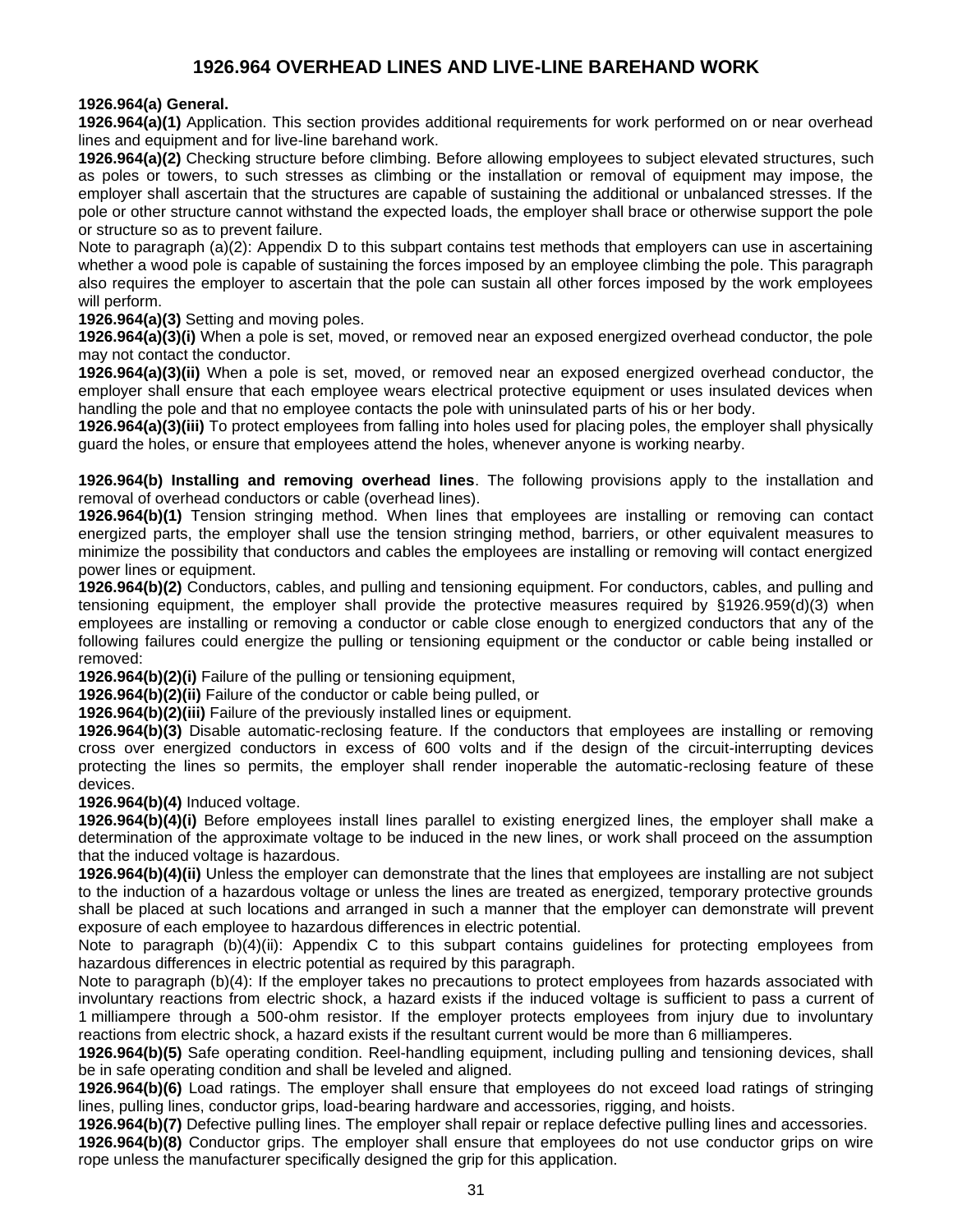**1926.964(b)(9)** Communications. The employer shall ensure that employees maintain reliable communications, through two-way radios or other equivalent means, between the reel tender and the pulling rig operator.

**1926.964(b)(10)** Operation of pulling rig. Employees may operate the pulling rig only when it is safe to do so.

Note to paragraph (b)(10): Examples of unsafe conditions include: employees in locations prohibited by paragraph (b)(11) of this section, conductor and pulling line hang-ups, and slipping of the conductor grip.

**1926.964(b)(11)** Working under overhead operations. While a power-driven device is pulling the conductor or pulling line and the conductor or pulling line is in motion, the employer shall ensure that employees are not directly under overhead operations or on the crossarm, except as necessary for the employees to guide the stringing sock or board over or through the stringing sheave.

**1926.964(c) Live-line barehand work.** In addition to other applicable provisions contained in this subpart, the following requirements apply to live-line barehand work:

**1926.964(c)(1)** Training. Before an employee uses or supervises the use of the live-line barehand technique on energized circuits, the employer shall ensure that the employee completes training conforming to §1926.950(b) in the technique and in the safety requirements of paragraph (c) of this section.

**1926.964(c)(2)** Existing conditions. Before any employee uses the live-line barehand technique on energized highvoltage conductors or parts, the employer shall ascertain the following information in addition to information about other existing conditions required by §1926.950(d):

**1926.964(c)(2)(i)** The nominal voltage rating of the circuit on which employees will perform the work,

**1926.964(c)(2)(ii)** The clearances to ground of lines and other energized parts on which employees will perform the work, and

**1926.964(c)(2)(iii)** The voltage limitations of equipment employees will use.

**1926.964(c)(3)** Insulated tools and equipment.

**1926.964(c)(3)(i)** The employer shall ensure that the insulated equipment, insulated tools, and aerial devices and platforms used by employees are designed, tested, and made for live-line barehand work.

**1926.964(c)(3)(ii)** The employer shall ensure that employees keep tools and equipment clean and dry while they are in use.

**1926.964(c)(4)** Disable automatic-reclosing feature. The employer shall render inoperable the automatic-reclosing feature of circuit-interrupting devices protecting the lines if the design of the devices permits.

**1926.964(c)(5)** Adverse weather conditions. The employer shall ensure that employees do not perform work when adverse weather conditions would make the work hazardous even after the employer implements the work practices required by this subpart. Additionally, employees may not perform work when winds reduce the phase-tophase or phase-to-ground clearances at the work location below the minimum approach distances specified in paragraph (c)(13) of this section, unless insulating guards cover the grounded objects and other lines and equipment.

Note to paragraph (c)(5): Thunderstorms in the vicinity, high winds, snow storms, and ice storms are examples of adverse weather conditions that make live-line barehand work too hazardous to perform safely even after the employer implements the work practices required by this subpart.

**1926.964(c)(6)** Bucket liners and electrostatic shielding. The employer shall provide and ensure that employees use a conductive bucket liner or other conductive device for bonding the insulated aerial device to the energized line or equipment.

**1926.964(c)(6)(i)** The employee shall be connected to the bucket liner or other conductive device by the use of conductive shoes, leg clips, or other means.

**1926.964(c)(6)(ii)** Where differences in potentials at the worksite pose a hazard to employees, the employer shall provide electrostatic shielding designed for the voltage being worked.

**1926.964(c)(7)** Bonding the employee to the energized part. The employer shall ensure that, before the employee contacts the energized part, the employee bonds the conductive bucket liner or other conductive device to the energized conductor by means of a positive connection. This connection shall remain attached to the energized conductor until the employee completes the work on the energized circuit.

**1926.964(c)(8)** Aerial-lift controls. Aerial lifts used for live-line barehand work shall have dual controls (lower and upper) as follows:

**1926.964(c)(8)(i)** The upper controls shall be within easy reach of the employee in the bucket. On a two-buckettype lift, access to the controls shall be within easy reach of both buckets.

**1926.964(c)(8)(ii)** The lower set of controls shall be near the base of the boom and shall be designed so that they can override operation of the equipment at any time.

**1926.964(c)(9)** Operation of lower controls. Lower (ground-level) lift controls may not be operated with an employee in the lift except in case of emergency.

**1926.964(c)(10)** Check controls. The employer shall ensure that, before employees elevate an aerial lift into the work position, the employees check all controls (ground level and bucket) to determine that they are in proper working condition.

**1926.964(c)(11)** Body of aerial lift truck. The employer shall ensure that, before employees elevate the boom of an aerial lift, the employees ground the body of the truck or barricade the body of the truck and treat it as energized.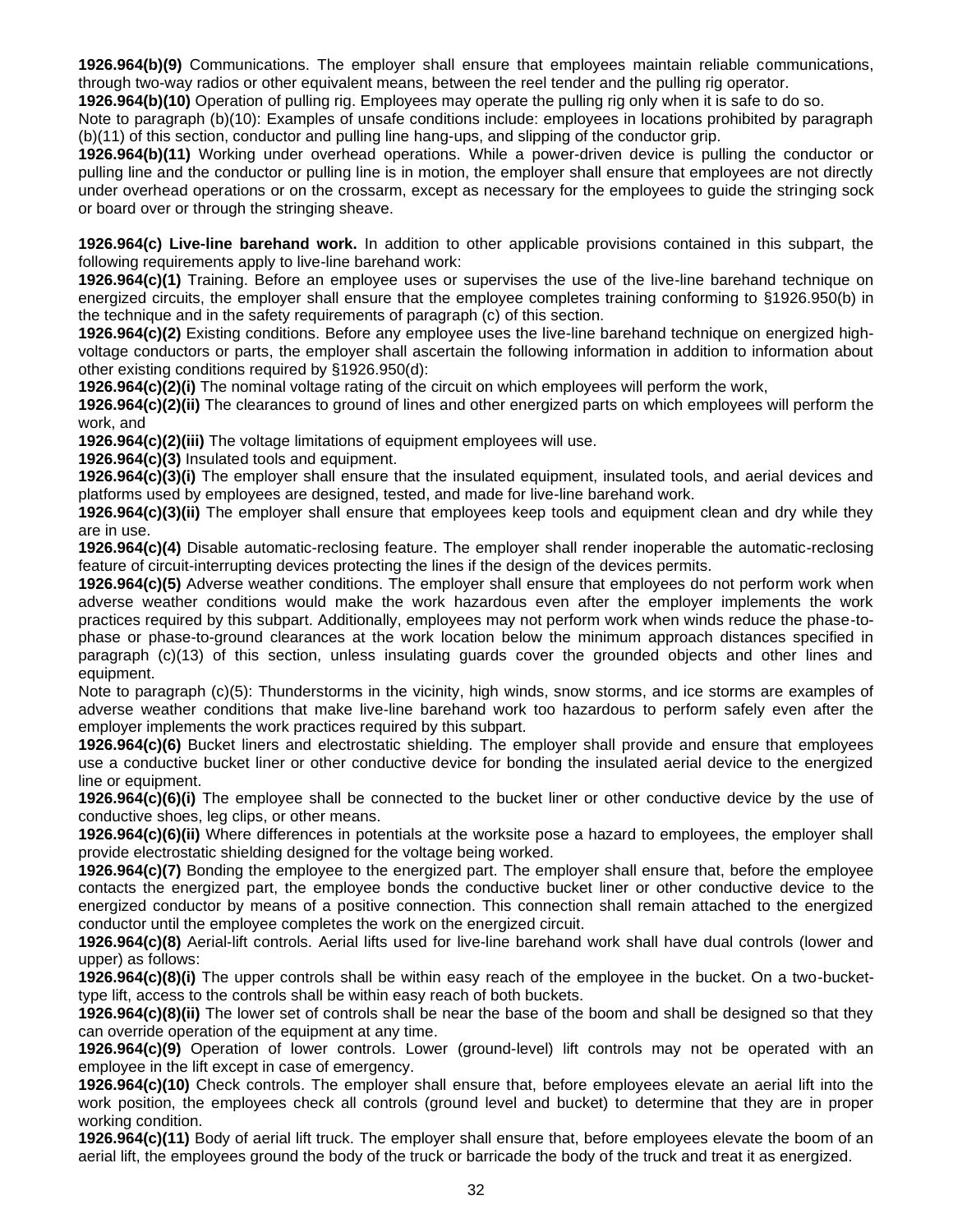**1926.964(c)(12)** Boom-current test. The employer shall ensure that employees perform a boom-current test before starting work each day, each time during the day when they encounter a higher voltage, and when changed conditions indicate a need for an additional test.

**1926.964(c)(12)(i)** This test shall consist of placing the bucket in contact with an energized source equal to the voltage to be encountered for a minimum of 3 minutes.

**1926.964(c)(12)(ii)** The leakage current may not exceed 1 microampere per kilovolt of nominal phase-to-ground voltage.

**1926.964(c)(12)(iii)** The employer shall immediately suspend work from the aerial lift when there is any indication of a malfunction in the equipment.

**1926.964(c)(13)** Minimum approach distance. The employer shall ensure that employees maintain the minimum approach distances, established by the employer under §1926.960(c)(1)(i), from all grounded objects and from lines and equipment at a potential different from that to which the live-line barehand equipment is bonded, unless insulating guards cover such grounded objects and other lines and equipment.

**1926.964(c)(14)** Approaching, leaving, and bonding to energized part. The employer shall ensure that, while an employee is approaching, leaving, or bonding to an energized circuit, the employee maintains the minimum approach distances, established by the employer under §1926.960(c)(1)(i), between the employee and any grounded parts, including the lower boom and portions of the truck and between the employee and conductive objects energized at different potentials.

**1926.964(c)(15)** Positioning bucket near energized bushing or insulator string. While the bucket is alongside an energized bushing or insulator string, the employer shall ensure that employees maintain the phase-to-ground minimum approach distances, established by the employer under §1926.960(c)(1)(i), between all parts of the bucket and the grounded end of the bushing or insulator string or any other grounded surface.

**1926.964(c)(16)** Handlines. The employer shall ensure that employees do not use handlines between the bucket and the boom or between the bucket and the ground. However, employees may use nonconductive-type handlines from conductor to ground if not supported from the bucket. The employer shall ensure that no one uses ropes used for live-line barehand work for other purposes.

**1926.964(c)(17)** Passing objects to employee. The employer shall ensure that employees do not pass uninsulated equipment or material between a pole or structure and an aerial lift while an employee working from the bucket is bonded to an energized part.

**1926.964(c)(18)** Nonconductive measuring device. A nonconductive measuring device shall be readily accessible to employees performing live-line barehand work to assist them in maintaining the required minimum approach distance.

**1926.964(d) Towers and structures.** The following requirements apply to work performed on towers or other structures that support overhead lines.

**1926.964(d)(1)** Working beneath towers and structures. The employer shall ensure that no employee is under a tower or structure while work is in progress, except when the employer can demonstrate that such a working position is necessary to assist employees working above.

**1926.964(d)(2)** Tag lines. The employer shall ensure that employees use tag lines or other similar devices to maintain control of tower sections being raised or positioned, unless the employer can demonstrate that the use of such devices would create a greater hazard to employees.

**1926.964(d)(3)** Disconnecting load lines. The employer shall ensure that employees do not detach the loadline from a member or section until they safely secure the load.

**1926.964(d)(4)** Adverse weather conditions. The employer shall ensure that, except during emergency restoration procedures, employees discontinue work when adverse weather conditions would make the work hazardous in spite of the work practices required by this subpart.

Note to paragraph (d)(4): Thunderstorms in the vicinity, high winds, snow storms, and ice storms are examples of adverse weather conditions that make this work too hazardous to perform even after the employer implements the work practices required by this subpart.

[79 FR 20711-20713, July 10, 2014]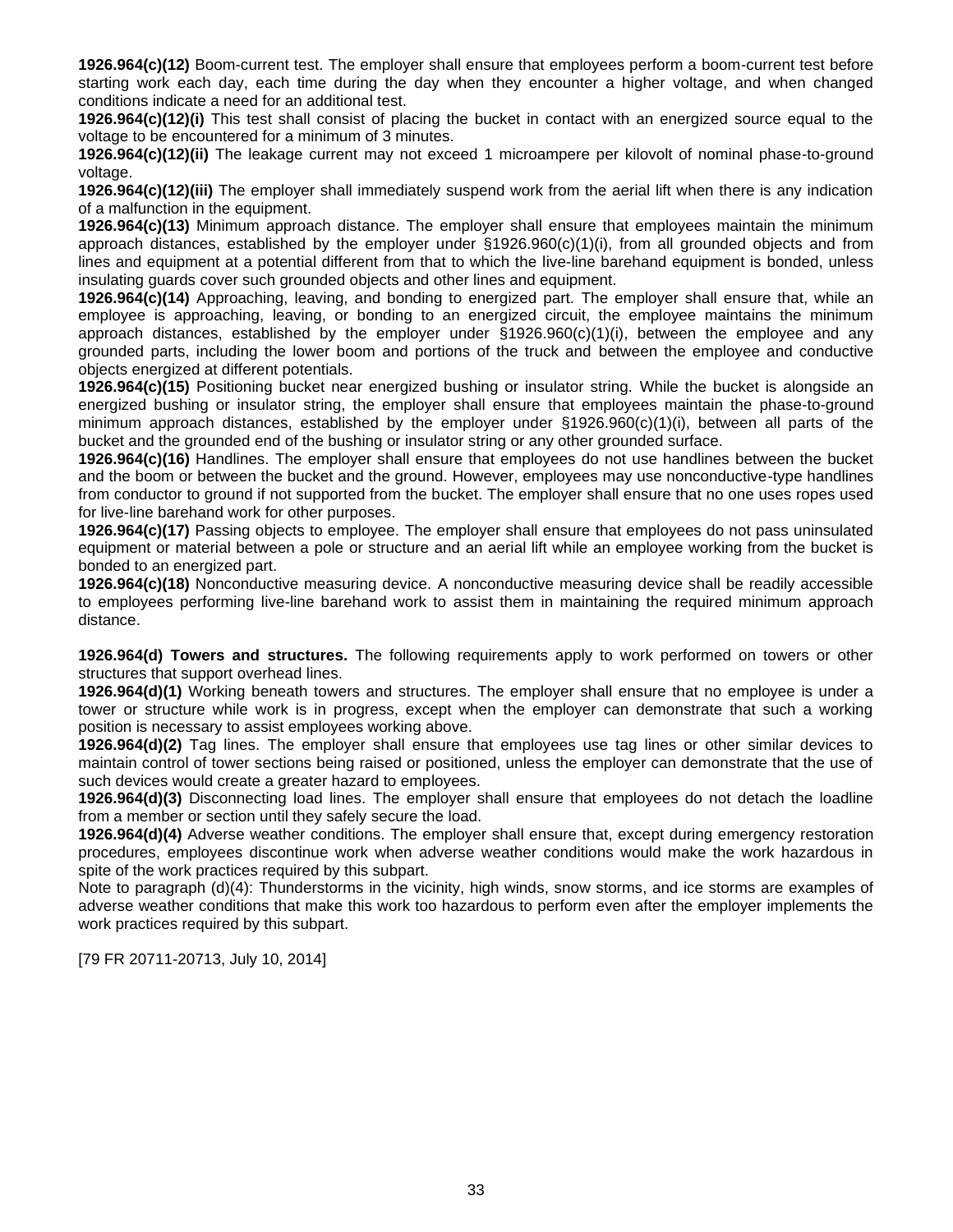# **1926.965 UNDERGROUND ELECTRICAL INSTALLATIONS**

<span id="page-33-0"></span>**1926.965(a) Application.** This section provides additional requirements for work on underground electrical installations.

**1926.965(b) Access.** The employer shall ensure that employees use a ladder or other climbing device to enter and exit a manhole or subsurface vault exceeding 1.22 meters (4 feet) in depth. No employee may climb into or out of a manhole or vault by stepping on cables or hangers.

### **1926.965(c) Lowering equipment into manholes.**

**1926.965(c)(1)** Hoisting equipment. Equipment used to lower materials and tools into manholes or vaults shall be capable of supporting the weight to be lowered and shall be checked for defects before use.

**1926.965(c)(2)** Clear the area of employees. Before anyone lowers tools or material into the opening for a manhole or vault, each employee working in the manhole or vault shall be clear of the area directly under the opening.

### **1926.965(d) Attendants for manholes and vaults.**

**1926.965(d)(1)** When required. While work is being performed in a manhole or vault containing energized electric equipment, an employee with first-aid training shall be available on the surface in the immediate vicinity of the manhole or vault entrance to render emergency assistance.

**1926.965(d)(2)** Brief entries allowed. Occasionally, the employee on the surface may briefly enter a manhole or vault to provide nonemergency assistance.

Note 1 to paragraph (d)(2): Paragraph (h) of 1926.953 may also require an attendant and does not permit this attendant to enter the manhole or vault.

Note 2 to paragraph (d)(2): Paragraph (b)(1)(ii) of §1926.960 requires employees entering manholes or vaults containing unguarded, uninsulated energized lines or parts of electric equipment operating at 50 volts or more to be qualified.

**1926.965(d)(3)** Entry without attendant. For the purpose of inspection, housekeeping, taking readings, or similar work, an employee working alone may enter, for brief periods of time, a manhole or vault where energized cables or equipment are in service if the employer can demonstrate that the employee will be protected from all electrical hazards.

**1926.965(d)(4)** Communications. The employer shall ensure that employees maintain reliable communications, through two-way radios or other equivalent means, among all employees involved in the job.

**1926.965(e) Duct rods.** The employer shall ensure that, if employees use duct rods, the employees install the duct rods in the direction presenting the least hazard to employees. The employer shall station an employee at the far end of the duct line being rodded to ensure that the employees maintain the required minimum approach distances.

**1926.965(f) Multiple cables.** When multiple cables are present in a work area, the employer shall identify the cable to be worked by electrical means, unless its identity is obvious by reason of distinctive appearance or location or by other readily apparent means of identification. The employer shall protect cables other than the one being worked from damage.

**1926.965(g) Moving cables.** Except when paragraph (h)(2) of this section permits employees to perform work that could cause a fault in an energized cable in a manhole or vault, the employer shall ensure that employees inspect energized cables to be moved for abnormalities.

#### **1926.965(h) Protection against faults.**

**1926.965(h)(1)** Cables with abnormalities. Where a cable in a manhole or vault has one or more abnormalities that could lead to a fault or be an indication of an impending fault, the employer shall deenergize the cable with the abnormality before any employee may work in the manhole or vault, except when service-load conditions and a lack of feasible alternatives require that the cable remain energized. In that case, employees may enter the manhole or vault provided the employer protects them from the possible effects of a failure using shields or other devices that are capable of containing the adverse effects of a fault. The employer shall treat the following abnormalities as indications of impending faults unless the employer can demonstrate that the conditions could not lead to a fault: Oil or compound leaking from cable or joints, broken cable sheaths or joint sleeves, hot localized surface temperatures of cables or joints, or joints swollen beyond normal tolerance.

**1926.965(h)(2)** Work-related faults. If the work employees will perform in a manhole or vault could cause a fault in a cable, the employer shall deenergize that cable before any employee works in the manhole or vault, except when service load conditions and a lack of feasible alternatives require that the cable remain energized. In that case, employees may enter the manhole or vault provided the employer protects them from the possible effects of a failure using shields or other devices that are capable of containing the adverse effects of a fault.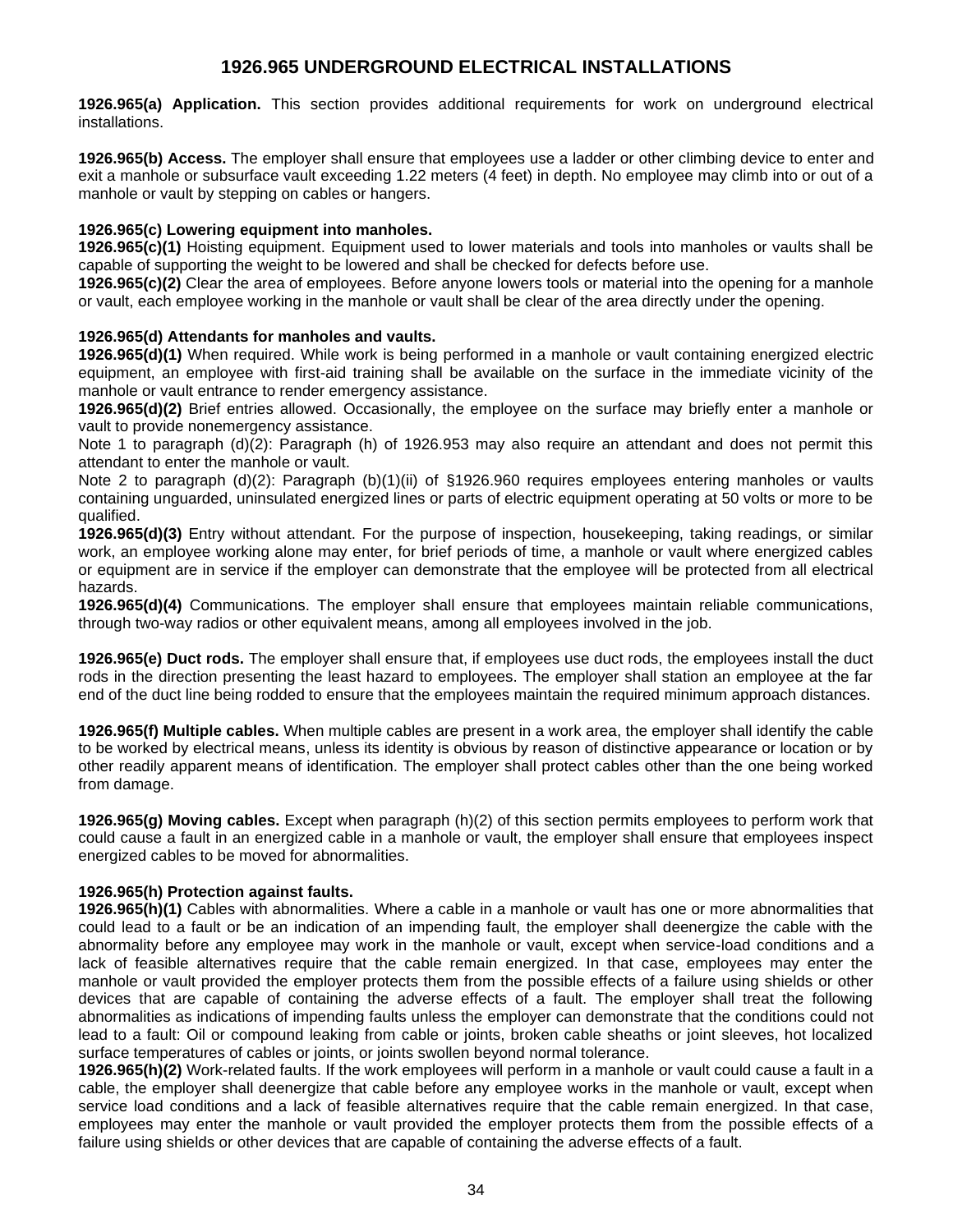**1926.965(h)(2)(i)** Sheath continuity. When employees perform work on buried cable or on cable in a manhole or vault, the employer shall maintain metallic-sheath continuity, or the cable sheath shall be treated as energized.

[79 FR 20713, July 10, 2014]

### **1926.966 SUBSTATIONS**

<span id="page-34-0"></span>**1926.966(a) Application.** This section provides additional requirements for substations and for work performed in them.

**1926.966(b) Access and working space**. The employer shall provide and maintain sufficient access and working space about electric equipment to permit ready and safe operation and maintenance of such equipment by employees.

Note to paragraph (b): American National Standard National Electrical Safety Code, ANSI/IEEE C2-2012 contains guidelines for the dimensions of access and working space about electric equipment in substations. Installations meeting the ANSI provisions comply with paragraph (b) of this section. The Occupational Safety and Health Administration will determine whether an installation that does not conform to this ANSI standard complies with paragraph (b) of this section based on the following criteria:

(1) Whether the installation conforms to the edition of ANSI C2 that was in effect when the installation was made;

(2) Whether the configuration of the installation enables employees to maintain the minimum approach distances, established by the employer under §1926.960(c)(1)(i), while the employees are working on exposed, energized parts; and

(3) Whether the precautions taken when employees perform work on the installation provide protection equivalent to the protection provided by access and working space meeting ANSI/IEEE C2-2012.

**1926.966(c) Draw-out-type circuit breakers.** The employer shall ensure that, when employees remove or insert draw-out type circuit breakers, the breaker is in the open position. The employer shall also render the control circuit inoperable if the design of the equipment permits.

**1926.966(d) Substation fences.** Conductive fences around substations shall be grounded. When a substation fence is expanded or a section is removed, fence sections shall be isolated, grounded, or bonded as necessary to protect employees from hazardous differences in electric potential.

Note to paragraph (d): IEEE Std 80-2000, IEEE Guide for Safety in AC Substation Grounding, contains guidelines for protection against hazardous differences in electric potential.

#### **1926.966(e) Guarding of rooms and other spaces containing electric supply equipment.**

**1926.966(e)(1)** When to guard rooms and other spaces. Rooms and other spaces in which electric supply lines or equipment are installed shall meet the requirements of paragraphs (e)(2) through (e)(5) of this section under the following conditions:

**1926.966(e)(1)(i)** If exposed live parts operating at 50 to 150 volts to ground are within 2.4 meters (8 feet) of the ground or other working surface inside the room or other space,

**1926.966(e)(1)(ii)** If live parts operating at 151 to 600 volts to ground and located within 2.4 meters (8 feet) of the ground or other working surface inside the room or other space are guarded only by location, as permitted under paragraph (f)(1) of this section, or

**1926.966(e)(1)(iii)** If live parts operating at more than 600 volts to ground are within the room or other space, unless:

**1926.966(e)(1)(iii)(A)** The live parts are enclosed within grounded, metal-enclosed equipment whose only openings are designed so that foreign objects inserted in these openings will be deflected from energized parts, or

**1926.966(e)(1)(iii)(B)** The live parts are installed at a height, above ground and any other working surface, that provides protection at the voltage on the live parts corresponding to the protection provided by a 2.4-meter (8-foot) height at 50 volts.

**1926.966(e)(2)** Prevent access by unqualified persons. Fences, screens, partitions, or walls shall enclose the rooms and other spaces so as to minimize the possibility that unqualified persons will enter.

**1926.966(e)(3)** Restricted entry. Unqualified persons may not enter the rooms or other spaces while the electric supply lines or equipment are energized.

**1926.966(e)(4)** Warning signs. The employer shall display signs at entrances to the rooms and other spaces warning unqualified persons to keep out.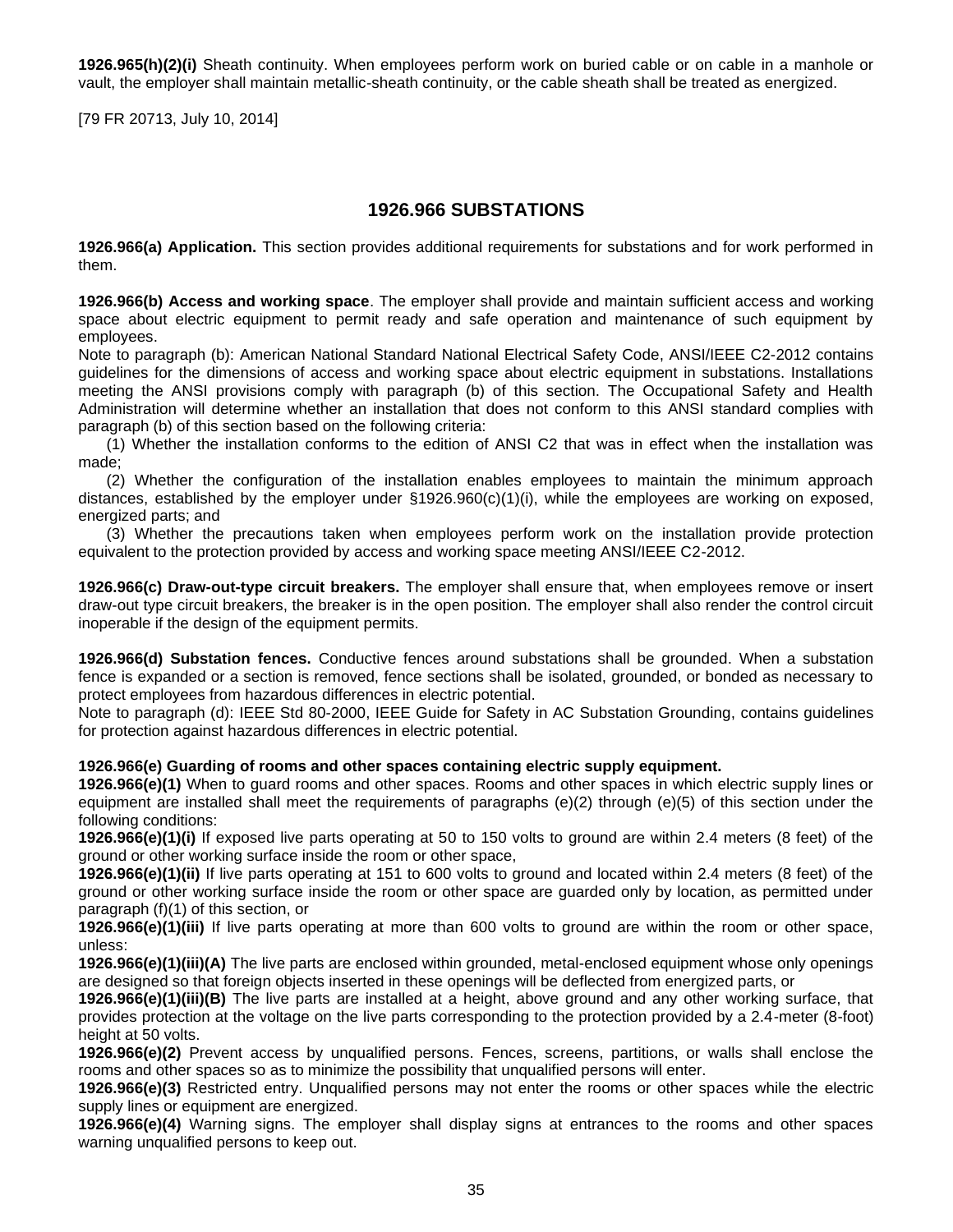**1926.966(e)(5)** Entrances to rooms and other. The employer shall keep each entrance to a room or other space locked, unless the entrance is under the observation of a person who is attending the room or other space for the purpose of preventing unqualified employees from entering.

### **1926.966(f) Guarding of energized parts.**

**1926.966(f)(1)** Type of guarding. The employer shall provide guards around all live parts operating at more than 150 volts to ground without an insulating covering unless the location of the live parts gives sufficient clearance (horizontal, vertical, or both) to minimize the possibility of accidental employee contact.

Note to paragraph (f)(1): American National Standard National Electrical Safety Code, ANSI/IEEE C2-2002 contains guidelines for the dimensions of clearance distances about electric equipment in substations. Installations meeting the ANSI provisions comply with paragraph (f)(1) of this section. The Occupational Safety and Health Administration will determine whether an installation that does not conform to this ANSI standard complies with paragraph (f)(1) of this section based on the following criteria:

(1) Whether the installation conforms to the edition of ANSI C2 that was in effect when the installation was made;

(2) Whether each employee is isolated from energized parts at the point of closest approach; and

(3) Whether the precautions taken when employees perform work on the installation provide protection equivalent to the protection provided by horizontal and vertical clearances meeting ANSI/IEEE C2-2002.

**1926.966(f)(2)** Maintaining guards during operation. Except for fuse replacement and other necessary access by qualified persons, the employer shall maintain guarding of energized parts within a compartment during operation and maintenance functions to prevent accidental contact with energized parts and to prevent dropped tools or other equipment from contacting energized parts.

**1926.966(f)(3)** Temporary removal of guards. Before guards are removed from energized equipment, the employer shall install barriers around the work area to prevent employees who are not working on the equipment, but who are in the area, from contacting the exposed live parts.

#### **1926.966(g) Substation entry.**

**1926.966(g)(1)** Report upon entering. Upon entering an attended substation, each employee, other than employees regularly working in the station, shall report his or her presence to the employee in charge of substation activities to receive information on special system conditions affecting employee safety.

**1926.966(g)(2)** Job briefing. The job briefing required by §1926.952 shall cover information on special system conditions affecting employee safety, including the location of energized equipment in or adjacent to the work area and the limits of any deenergized work area.

[79 FR 20713-20714, July 10, 2014]

# **1926.967 SPECIAL CONDITIONS**

<span id="page-35-0"></span>**1926.967(a) Capacitors.** The following additional requirements apply to work on capacitors and on lines connected to capacitors.

Note to paragraph (a): See §§1926.961 and 1926.962 for requirements pertaining to the deenergizing and grounding of capacitor installations.

**1926.967(a)(1)** Disconnect from energized source. Before employees work on capacitors, the employer shall disconnect the capacitors from energized sources and short circuit the capacitors. The employer shall ensure that the employee short circuiting the capacitors waits at least 5 minutes from the time of disconnection before applying the short circuit,

**1926.967(a)(2)** Short circuiting units. Before employees handle the units, the employer shall short circuit each unit in series-parallel capacitor banks between all terminals and the capacitor case or its rack. If the cases of capacitors are on ungrounded substation racks, the employer shall bond the racks to ground.

**1926.967(a)(3)** Short circuiting connected lines. The employer shall short circuit any line connected to capacitors before the line is treated as deenergized.

**1926.967(b) Current transformer secondaries.** The employer shall ensure that employees do not open the secondary of a current transformer while the transformer is energized. If the employer cannot deenergize the primary of the current transformer before employees perform work on an instrument, a relay, or other section of a current transformer secondary circuit, the employer shall bridge the circuit so that the current transformer secondary does not experience an open-circuit condition.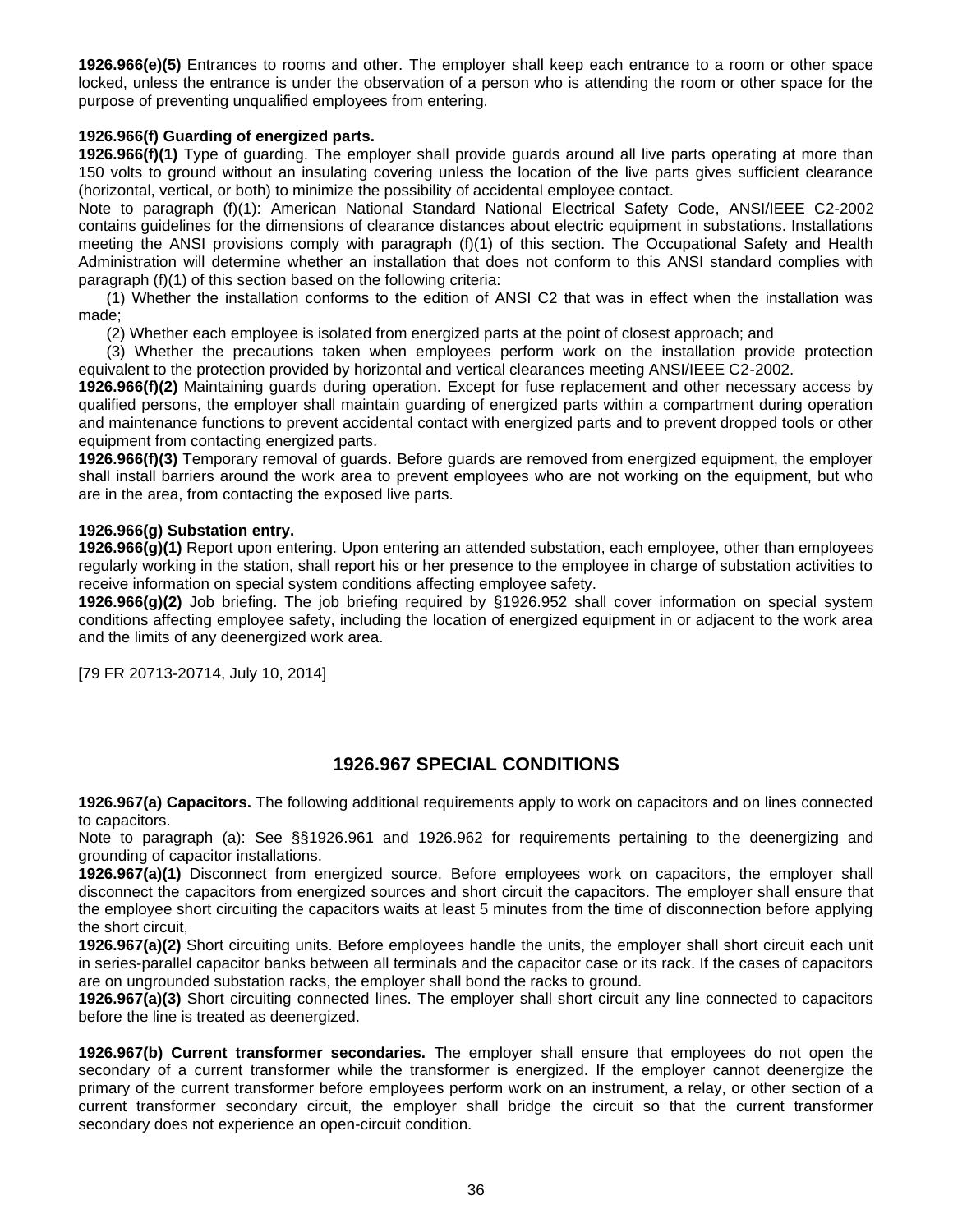## **1926.967(c) Series street lighting.**

**1926.967(c)(1)** Applicable requirements. If the open-circuit voltage exceeds 600 volts, the employer shall ensure that employees work on series street lighting circuits in accordance with §1926.964 or §1926.965, as appropriate. **1926.967(c)(2)** Opening a series loop. Before any employee opens a series loop, the employer shall deenergize the street lighting transformer and isolate it from the source of supply or shall bridge the loop to avoid an opencircuit condition.

**1926.967(d) Illumination.** The employer shall provide sufficient illumination to enable the employee to perform the work safely.

Note to paragraph (d): See §1926.56, which requires specific levels of illumination.

## **1926.967(e) Protection against drowning.**

**1926.967(e)(1)** Personal flotation devices. Whenever an employee may be pulled or pushed, or might fall, into water where the danger of drowning exists, the employer shall provide the employee with, and shall ensure that the employee uses, a personal flotation device meeting §1926.106.

**1926.967(e)(2)** Maintaining flotation devices in safe condition. The employer shall maintain each personal flotation device in safe condition and shall inspect each personal flotation device frequently enough to ensure that it does not have rot, mildew, water saturation, or any other condition that could render the device unsuitable for use.

**1926.967(e)(3)** Crossing bodies of water. An employee may cross streams or other bodies of water only if a safe means of passage, such as a bridge, is available.

**1926.967(f) Excavations.** Excavation operations shall comply with Subpart P of this part.

## **1926.967(g) Employee protection in public work areas.**

**1926.967(g)(1)** Traffic control devices. Traffic-control signs and traffic-control devices used for the protection of employees shall meet §1926.200(g)(2).

**1926.967(g)(2)** Controlling traffic. Before employees begin work in the vicinity of vehicular or pedestrian traffic that may endanger them, the employer shall place warning signs or flags and other traffic control devices in conspicuous locations to alert and channel approaching traffic.

**1926.967(g)(3)** Barricades. The employer shall use barricades where additional employee protection is necessary.

**1926.967(g)(4)** Excavated areas. The employer shall protect excavated areas with barricades.

**1926.967(g)(5)** Warning lights. The employer shall display warning lights prominently at night.

**1926.967(h) Backfeed.** When there is a possibility of voltage backfeed from sources of cogeneration or from the secondary system (for example, backfeed from more than one energized phase feeding a common load), the requirements of §1926.967 apply if employees will work the lines or equipment as energized, and the requirements of §§1926.961 and 1926.962 apply if employees will work the lines or equipment as deenergized.

**1926.967(i) Lasers**. The employer shall install, adjust, and operate laser equipment in accordance with §1926.54.

**1926.967(j) Hydraulic fluids**. Hydraulic fluids used for the insulated sections of equipment shall provide insulation for the voltage involved.

## **1926.967(k) Communication facilities.**

**1926.967(k)(1)** Microwave transmission.

**1926.967(k)(1)(i)** The employer shall ensure that no employee looks into an open waveguide or antenna connected to an energized microwave source.

**1926.967(k)(1)(ii)** If the electromagnetic-radiation level within an accessible area associated with microwave communications systems exceeds the radiation-protection guide specified by §1910.97(a)(2) of this chapter, the employer shall post the area with warning signs containing the warning symbol described in §1910.97(a)(3) of this chapter. The lower half of the warning symbol shall include the following statements, or ones that the employer can demonstrate are equivalent: "Radiation in this area may exceed hazard limitations and special precautions are required. Obtain specific instruction before entering."

**1926.967(k)(1)(iii)** When an employee works in an area where the electromagnetic radiation could exceed the radiation protection guide, the employer shall institute measures that ensure that the employee's exposure is not greater than that permitted by that guide. Such measures may include administrative and engineering controls and personal protective equipment.

**1926.967(k)(2)** Power-line carrier. The employer shall ensure that employees perform power-line carrier work, including work on equipment used for coupling carrier current to power line conductors, in accordance with the requirements of this subpart pertaining to work on energized lines.

[79 FR 20714-20715, July 10, 2014]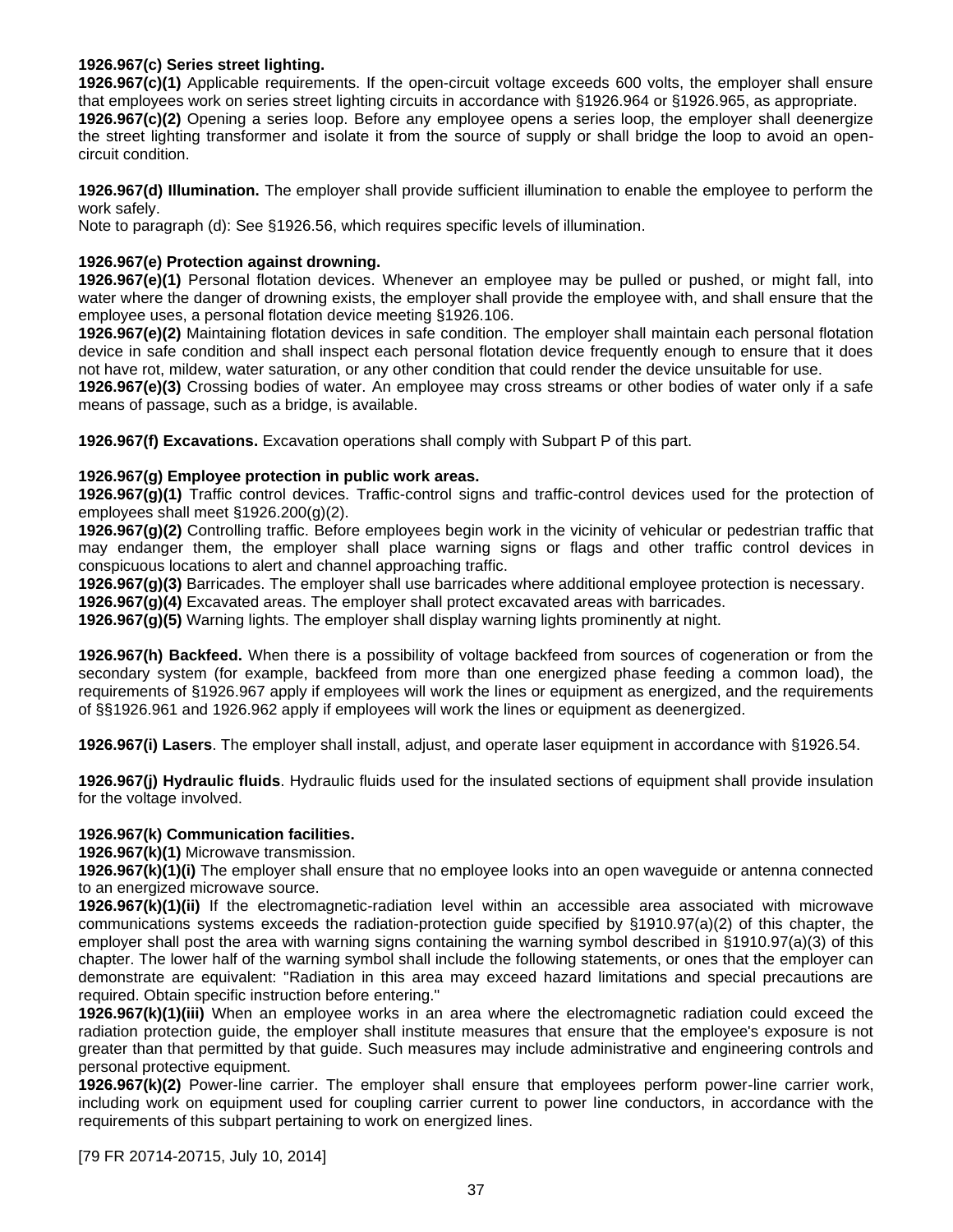# **1926.968 DEFINITIONS**

- *Attendant.* An employee assigned to remain immediately outside the entrance to an enclosed or other space to render assistance as needed to employees inside the space.
- *Automatic circuit recloser.* A self-controlled device for automatically interrupting and reclosing an alternating-current circuit, with a predetermined sequence of opening and reclosing followed by resetting, hold closed, or lockout.
- *Barricade.* A physical obstruction such as tapes, cones, or A-frame type wood or metal structures that provides a warning about, and limits access to, a hazardous area.
- *Barrier*. A physical obstruction that prevents contact with energized lines or equipment or prevents unauthorized access to a work area.

*Bond*. The electrical interconnection of conductive parts designed to maintain a common electric potential.

*Bus*. A conductor or a group of conductors that serve as a common connection for two or more circuits.

- *Bushing*. An insulating structure that includes a through conductor or that provides a passageway for such a conductor, and that, when mounted on a barrier, insulates the conductor from the barrier for the purpose of conducting current from one side of the barrier to the other.
- *Cable*. A conductor with insulation, or a stranded conductor with or without insulation and other coverings (singleconductor cable), or a combination of conductors insulated from one another (multiple-conductor cable).
- *Cable sheath*. A conductive protective covering applied to cables.

Note to the definition of "cable sheath": A cable sheath may consist of multiple layers one or more of which is conductive.

*Circuit*. A conductor or system of conductors through which an electric current is intended to flow.

*Clearance (between objects)*. The clear distance between two objects measured surface to surface.

*Clearance (for work)*. Authorization to perform specified work or permission to enter a restricted area.

*Communication lines.* (See *Lines*; (1) *Communication lines*.)

*Conductor.* A material, usually in the form of a wire, cable, or bus bar, used for carrying an electric current.

- *Contract employer.* An employer, other than a host employer, that performs work covered by Subpart V of this part under contract.
- *Covered conductor.* A conductor covered with a dielectric having no rated insulating strength or having a rated insulating strength less than the voltage of the circuit in which the conductor is used.
- *Current-carrying part.* A conducting part intended to be connected in an electric circuit to a source of voltage. Noncurrent-carrying parts are those not intended to be so connected.
- *Deenergized.* Free from any electrical connection to a source of potential difference and from electric charge; not having a potential that is different from the potential of the earth.

Note to the definition of "deenergized": The term applies only to current-carrying parts, which are sometimes energized (alive).

*Designated employee (designated person).* An employee (or person) who is assigned by the employer to perform specific duties under the terms of this subpart and who has sufficient knowledge of the construction and operation of the equipment, and the hazards involved, to perform his or her duties safely.

*Electric line truck.* A truck used to transport personnel, tools, and material for electric supply line work.

*Electric supply equipment.* Equipment that produces, modifies, regulates, controls, or safeguards a supply of electric energy.

*Electric supply lines.* (See "Lines; (2) Electric supply lines.")

- *Electric utility.* An organization responsible for the installation, operation, or maintenance of an electric supply system.
- *Enclosed space.* A working space, such as a manhole, vault, tunnel, or shaft, that has a limited means of egress or entry, that is designed for periodic employee entry under normal operating conditions, and that, under normal conditions, does not contain a hazardous atmosphere, but may contain a hazardous atmosphere under abnormal conditions.

Note to the definition of "Enclosed space". The Occupational Safety and Health Administration does not consider spaces that are enclosed but not designed for employee entry under normal operating conditions to be enclosed spaces for the purposes of this subpart. Similarly, the Occupational Safety and Health Administration does not consider spaces that are enclosed and that are expected to contain a hazardous atmosphere to be enclosed spaces for the purposes of this subpart. Such spaces meet the definition of permit spaces in subpart AA of this part, and entry into them must conform to that standard.

*Energized (alive, live).* Electrically connected to a source of potential difference, or electrically charged so as to have a potential significantly different from that of earth in the vicinity.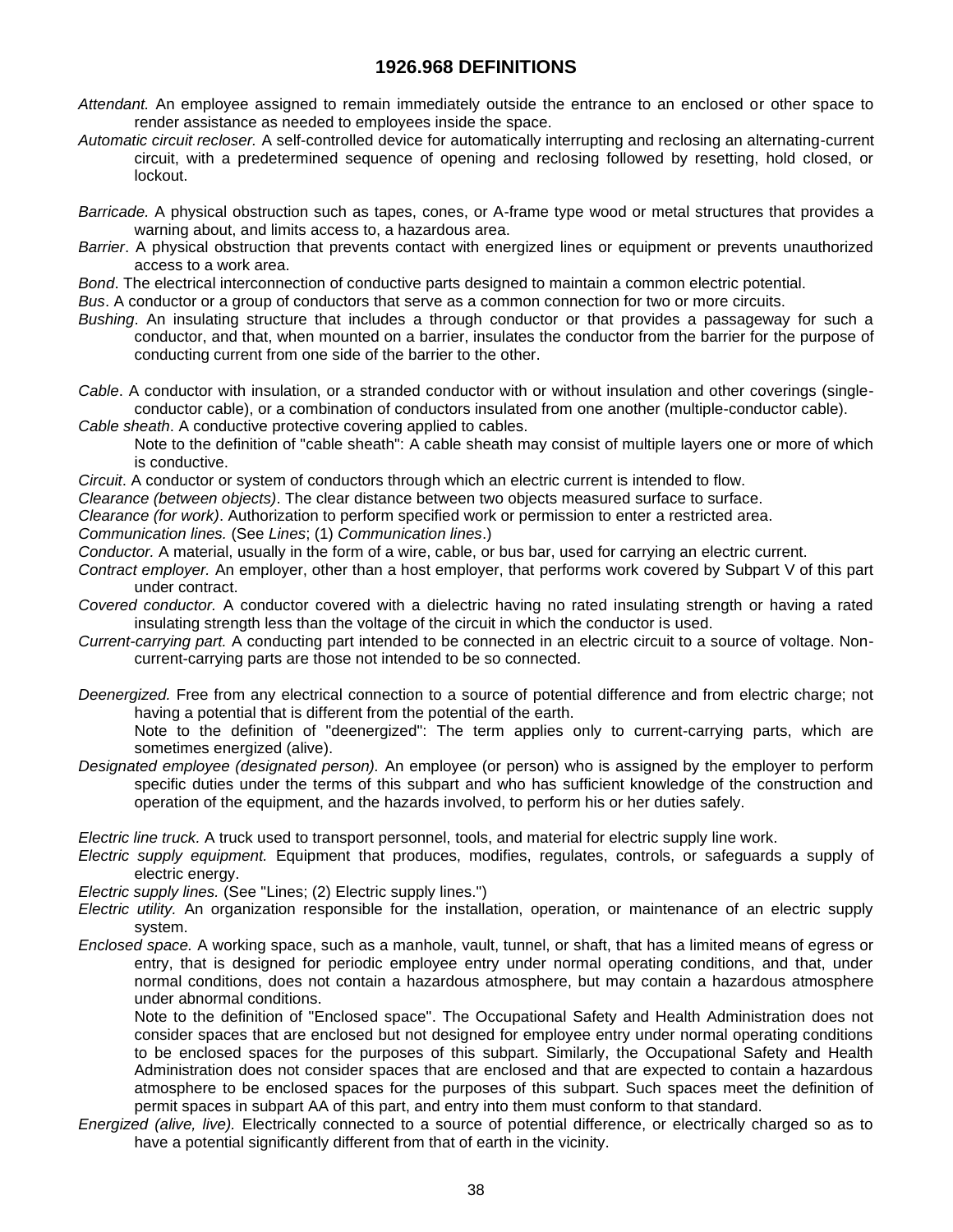- *Energy source.* Any electrical, mechanical, hydraulic, pneumatic, chemical, nuclear, thermal, or other energy source that could cause injury to employees.
- *Entry (as used in §1926.953).* The action by which a person passes through an opening into an enclosed space. Entry includes ensuing work activities in that space and is considered to have occurred as soon as any part of the entrant's body breaks the plane of an opening into the space.
- *Equipment (electric).* A general term including material, fittings, devices, appliances, fixtures, apparatus, and the like used as part of or in connection with an electrical installation.

*Exposed, Exposed to contact (as applied to energized parts).* Not isolated or guarded.

*Fall restraint system.* A fall protection system that prevents the user from falling any distance.

- *First-aid training.* Training in the initial care, including cardiopulmonary resuscitation (which includes chest compressions, rescue breathing, and, as appropriate, other heart and lung resuscitation techniques), performed by a person who is not a medical practitioner, of a sick or injured person until definitive medical treatment can be administered.
- *Ground.* A conducting connection, whether planned or unplanned, between an electric circuit or equipment and the earth, or to some conducting body that serves in place of the earth.

*Grounded.* Connected to earth or to some conducting body that serves in place of the earth.

*Guarded.* Covered, fenced, enclosed, or otherwise protected, by means of suitable covers or casings, barrier rails or screens, mats, or platforms, designed to minimize the possibility, under normal conditions, of dangerous approach or inadvertent contact by persons or objects.

Note to the definition of "guarded": Wires that are insulated, but not otherwise protected, are not guarded.

- *Hazardous atmosphere.* An atmosphere that may expose employees to the risk of death, incapacitation, impairment of ability to self-rescue (that is, escape unaided from an enclosed space), injury, or acute illness from one or more of the following causes:
	- 1. Flammable gas, vapor, or mist in excess of 10 percent of its lower flammable limit (LFL);
	- 2. Airborne combustible dust at a concentration that meets or exceeds its LFL;

Note to the definition of "hazardous atmosphere" (2): This concentration may be approximated as a condition in which the dust obscures vision at a distance of 1.52 meters (5 feet) or less.

3. Atmospheric oxygen concentration below 19.5 percent or above 23.5 percent;

4. Atmospheric concentration of any substance for which a dose or a permissible exposure limit is published in Subpart D, *Occupational Health and Environmental Controls*, or in Subpart Z, *Toxic and Hazardous Substances*, of this part and which could result in employee exposure in excess of its dose or permissible exposure limit;

Note to the definition of "hazardous atmosphere" (4): An atmospheric concentration of any substance that is not capable of causing death, incapacitation, impairment of ability to self-rescue, injury, or acute illness due to its health effects is not covered by this provision.

5. Any other atmospheric condition that is immediately dangerous to life or health.

Note to the definition of "hazardous atmosphere" (5): For air contaminants for which the Occupational Safety and Health Administration has not determined a dose or permissible exposure limit, other sources of information, such as Material Safety Data Sheets that comply with the Hazard Communication Standard, §1926.59, published information, and internal documents can provide guidance in establishing acceptable atmospheric conditions.

*High-power tests.* Tests in which the employer uses fault currents, load currents, magnetizing currents, and line-dropping currents to test equipment, either at the equipment's rated voltage or at lower voltages.

*High-voltage tests.* Tests in which the employer uses voltages of approximately 1,000 volts as a practical minimum and in which the voltage source has sufficient energy to cause injury.

*High wind.* A wind of such velocity that one or more of the following hazards would be present:

1. The wind could blow an employee from an elevated location,

2. The wind could cause an employee or equipment handling material to lose control of the material,

or

3. The wind would expose an employee to other hazards not controlled by the standard involved. Note to the definition of "high wind": The Occupational Safety and Health Administration normally considers

winds exceeding 64.4 kilometers per hour (40 miles per hour), or 48.3 kilometers per hour (30 miles per hour) if the work involves material handling, as meeting this criteria, unless the employer takes precautions to protect employees from the hazardous effects of the wind.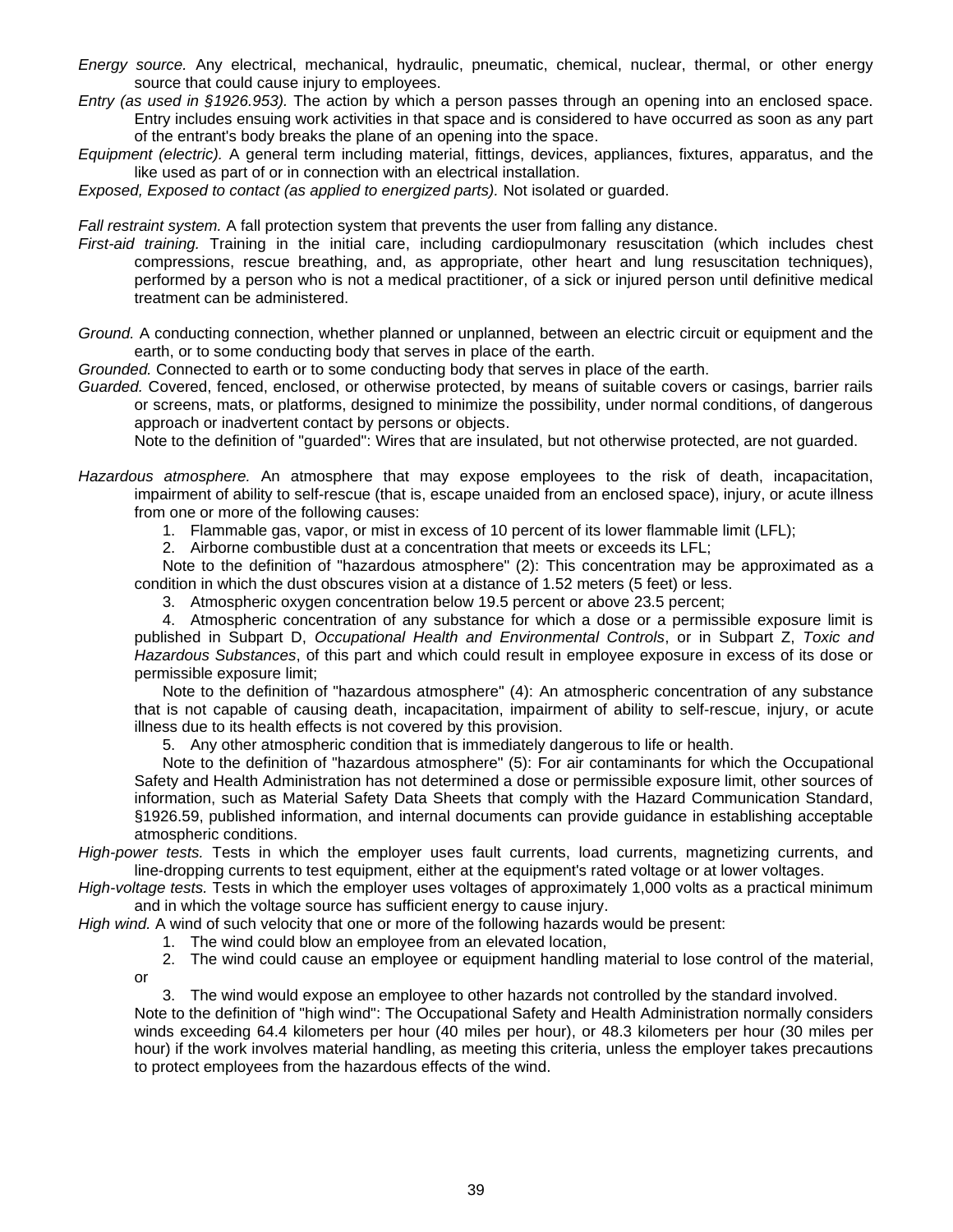*Host employer.* An employer that operates, or that controls the operating procedures for, an electric power generation, transmission, or distribution installation on which a contract employer is performing work covered by Subpart V of this part.

Note to the definition of "host employer": The Occupational Safety and Health Administration will treat the electric utility or the owner of the installation as the host employer if it operates or controls operating procedures for the installation. If the electric utility or installation owner neither operates nor controls operating procedures for the installation, the Occupational Safety and Health Administration will treat the employer that the utility or owner has contracted with to operate or control the operating procedures for the installation as the host employer. In no case will there be more than one host employer.

*Immediately dangerous to life or health (IDLH).* Any condition that poses an immediate or delayed threat to life or that would cause irreversible adverse health effects or that would interfere with an individual's ability to escape unaided from a permit space.

Note to the definition of "immediately dangerous to life or health": Some materials-hydrogen fluoride gas and cadmium vapor, for example-may produce immediate transient effects that, even if severe, may pass without medical attention, but are followed by sudden, possibly fatal collapse 12-72 hours after exposure. The victim "feels normal" from recovery from transient effects until collapse. Such materials in hazardous quantities are considered to be "immediately" dangerous to life or health.

*Insulated.* Separated from other conducting surfaces by a dielectric (including air space) offering a high resistance to the passage of current.

Note to the definition of "insulated": When any object is said to be insulated, it is understood to be insulated for the conditions to which it normally is subjected. Otherwise, it is, for the purpose of this subpart, uninsulated.

*Insulation (cable).* Material relied upon to insulate the conductor from other conductors or conducting parts or from ground.

## *Isolated.* Not readily accessible to persons unless special means for access are used.

- *Line-clearance tree trimming.* The pruning, trimming, repairing, maintaining, removing, or clearing of trees, or the cutting of brush, that is within the following distance of electric supply lines and equipment:
	- 1. For voltages to ground of 50 kilovolts or less-3.05 meters (10 feet);

2. For voltages to ground of more than 50 kilovolts-3.05 meters (10 feet) plus 0.10 meters (4 inches) for every 10 kilovolts over 50 kilovolts.

*Lines.*

1. *Communication lines*. The conductors and their supporting or containing structures which are used for public or private signal or communication service, and which operate at potentials not exceeding 400 volts to ground or 750 volts between any two points of the circuit, and the transmitted power of which does not exceed 150 watts. If the lines are operating at less than 150 volts, no limit is placed on the transmitted power of the system. Under certain conditions, communication cables may include communication circuits exceeding these limitations where such circuits are also used to supply power solely to communication equipment.

Note to the definition of "communication lines": Telephone, telegraph, railroad signal, data, clock, fire, police alarm, cable television, and other systems conforming to this definition are included. Lines used for signaling purposes, but not included under this definition, are considered as electric supply lines of the same voltage.

2. *Electric supply lines.* Conductors used to transmit electric energy and their necessary supporting or containing structures. Signal lines of more than 400 volts are always supply lines within this subpart, and those of less than 400 volts are considered as supply lines, if so run and operated throughout.

*Manhole.* A subsurface enclosure that personnel may enter and that is used for installing, operating, and maintaining submersible equipment or cable.

*Minimum approach distance.* The closest distance an employee may approach an energized or a grounded object.

Note to the definition of "minimum approach distance": Paragraph (c)(1)(i) of §1926.960 requires employers to establish minimum approach distances.

*Personal fall arrest system.* A system used to arrest an employee in a fall from a working level.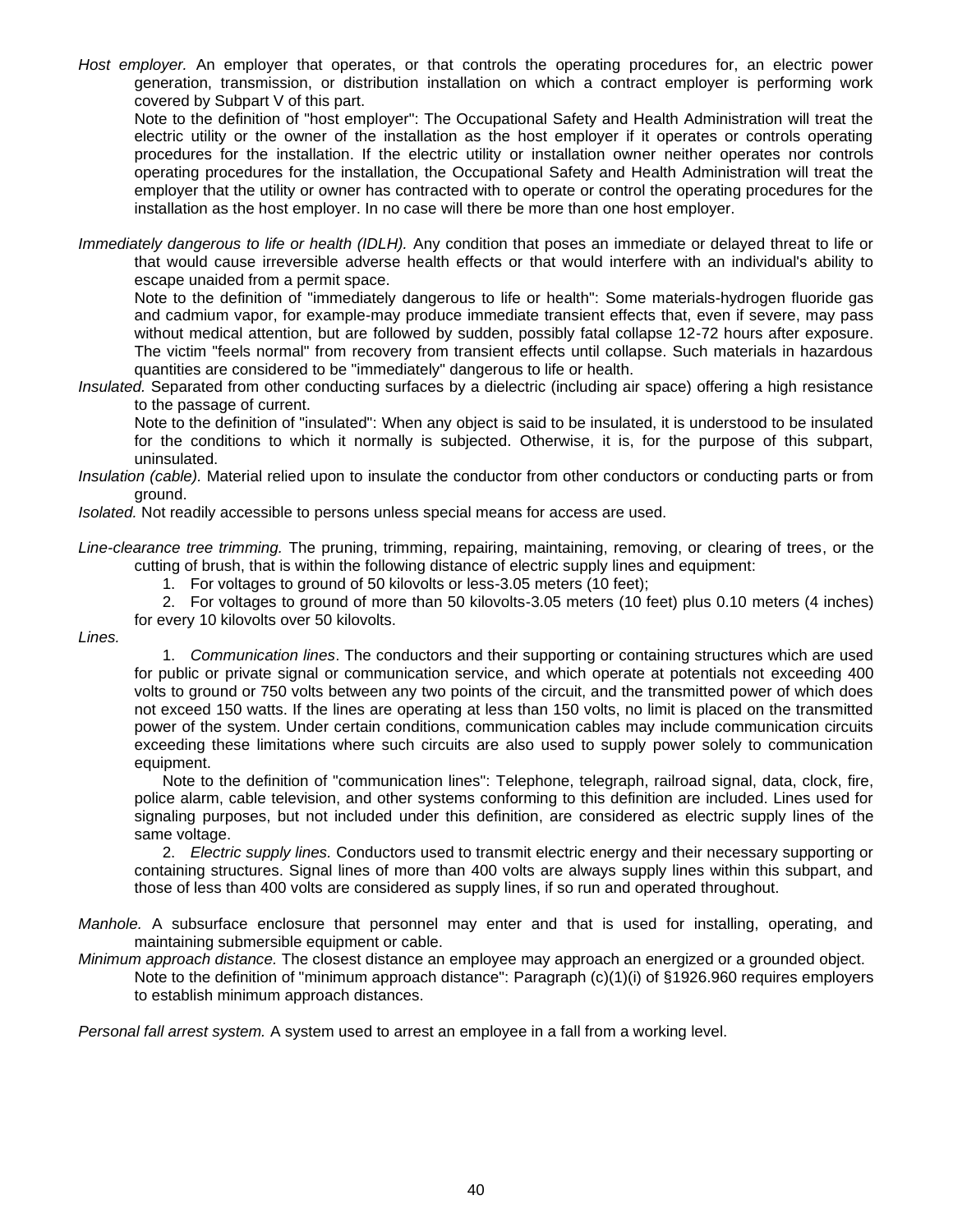*Qualified employee (qualified person).* An employee (person) knowledgeable in the construction and operation of the electric power generation, transmission, and distribution equipment involved, along with the associated hazards.

Note 1 to the definition of "qualified employee (qualified person)": An employee must have the training required by §1926.950(b)(2) to be a qualified employee.

Note 2 to the definition of "qualified employee (qualified person)": Except under §1926.954(b)(3)(iii), an employee who is undergoing on-the-job training and who has demonstrated, in the course of such training, an ability to perform duties safely at his or her level of training and who is under the direct supervision of a qualified person is a qualified person for the performance of those duties.

*Statistical sparkover voltage.* A transient overvoltage level that produces a 97.72-percent probability of sparkover (that is, two standard deviations above the voltage at which there is a 50-percent probability of sparkover).

- *Statistical withstand voltage.* A transient overvoltage level that produces a 0.14-percent probability of sparkover (that is, three standard deviations below the voltage at which there is a 50-percent probability of sparkover).
- *Switch.* A device for opening and closing or for changing the connection of a circuit. In this subpart, a switch is manually operable, unless otherwise stated.

*System operator.* A qualified person designated to operate the system or its parts.

- *Vault.* An enclosure, above or below ground, that personnel may enter and that is used for installing, operating, or maintaining equipment or cable.
- *Vented vault.* A vault that has provision for air changes using exhaust flue stacks and low-level air intakes operating on pressure and temperature differentials that provide for airflow that precludes a hazardous atmosphere from developing.
- *Voltage.* The effective (root mean square, or rms) potential difference between any two conductors or between a conductor and ground. This subpart expresses voltages in nominal values, unless otherwise indicated. The nominal voltage of a system or circuit is the value assigned to a system or circuit of a given voltage class for the purpose of convenient designation. The operating voltage of the system may vary above or below this value.

*Work-positioning equipment.* A body belt or body harness system rigged to allow an employee to be supported on an elevated vertical surface, such as a utility pole or tower leg, and work with both hands free while leaning.

[79 FR 20715-20717, July 10, 2014; 79 FR 56962, September 24, 2014; 80 FR 25518, May 4, 2015]

# **APPENDIX A TO SUBPART V OF PART 1926 [RESERVED]**

[79 FR 20717, July 10, 2014]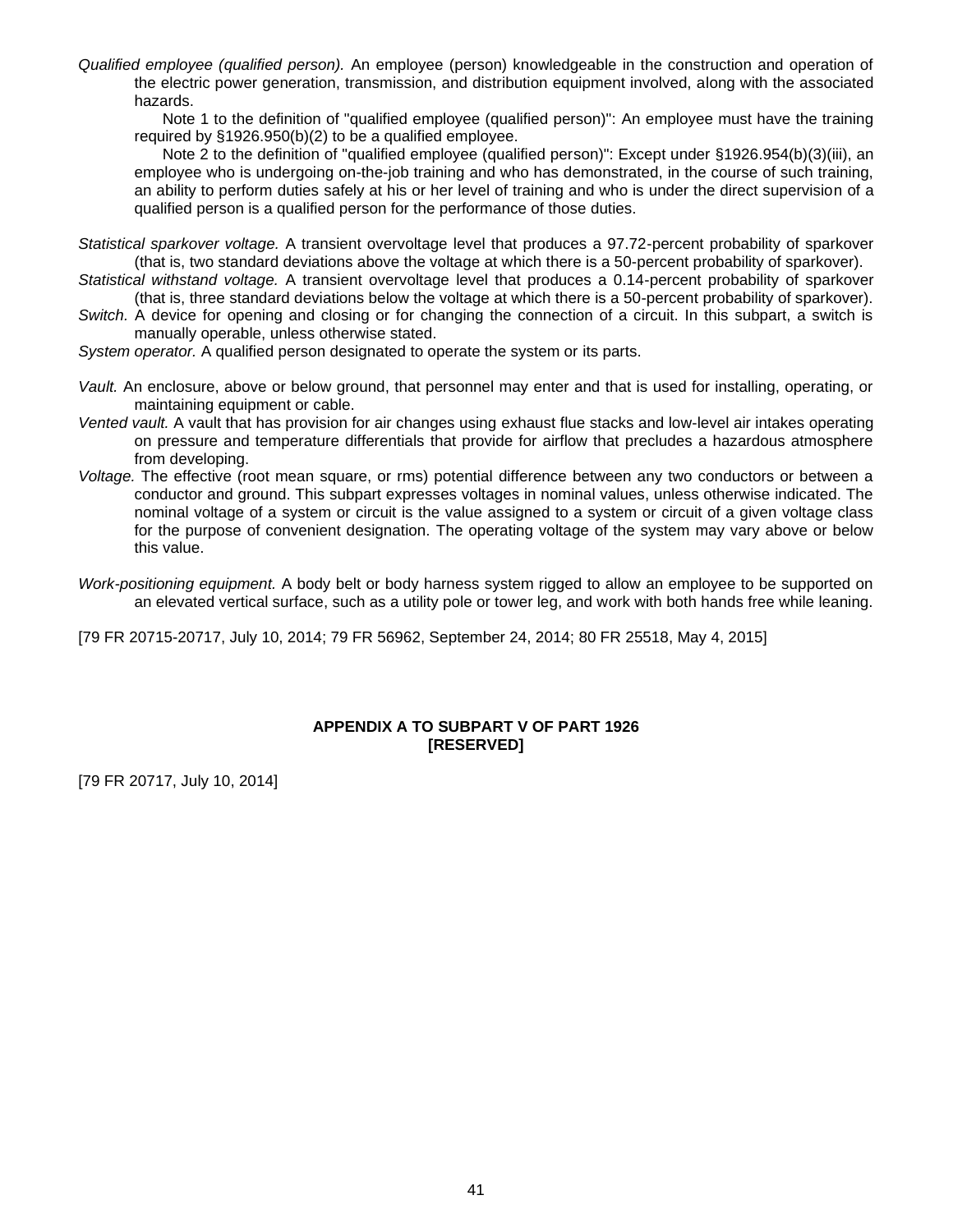# **APPENDIX B WORKING ON EXPOSED ENERGIZED PARTS**

## **I. Introduction.**

Electric utilities design electric power generation, transmission, and distribution installations to meet National Electrical Safety Code (NESC), ANSI C2, requirements. Electric utilities also design transmission and distribution lines to limit line outages as required by system reliability criteria<sup>1</sup> and to withstand the maximum over-voltages impressed on the system. Conditions such as switching surges, faults, and lightning can cause over-voltages. Electric utilities generally select insulator design and lengths and the clearances to structural parts so as to prevent outages from contaminated line insulation and during storms. Line insulator lengths and structural clearances have, over the years, come closer to the minimum approach distances used by workers. As minimum approach distances and structural clearances converge, it is increasingly important that system designers and system operating and maintenance personnel understand the concepts underlying minimum approach distances.

The information in this appendix will assist employers in complying with the minimum approach-distance requirements contained in §§1926.960(c)(1) and 1926.964(c). Employers must use the technical criteria and methodology presented in this appendix in establishing minimum approach distances in accordance with §1926.960(c)(1)(i) and Table V-2 and Table V-7. This appendix provides essential background information and technical criteria for the calculation of the required minimum approach distances for live-line work on electric power generation, transmission, and distribution installations.

Unless an employer is using the maximum transient over-voltages specified in Table V-8 for voltages over 72.5 kilovolts, the employer must use persons knowledgeable in the techniques discussed in this appendix, and competent in the field of electric transmission and distribution system design, to determine the maximum transient overvoltage.

<sup>1</sup>Federal, State, and local regulatory bodies and electric utilities set reliability requirements that limit the number and duration of system outages.

## **II. General.**

**A.** *Definitions***.** The following definitions from §1926.968 relate to work on or near electric power generation, transmission, and distribution lines and equipment and the electrical hazards they present.

*Exposed* Not isolated or guarded.

*Guarded*. Covered, fenced, enclosed, or otherwise protected, by means of suitable covers or casings, barrier rails or screens, mats, or platforms, designed to minimize the possibility, under normal conditions, of dangerous approach or inadvertent contact by persons or objects.

Note to the definition of "guarded": Wires that are insulated, but not otherwise protected, are not guarded.

*Insulated*. Separated from other conducting surfaces by a dielectric (including air space) offering a high resistance to the passage of current.

Note to the definition of "insulated": When any object is said to be insulated, it is understood to be insulated for the conditions to which it normally is subjected. Otherwise, it is, for the purpose of this subpart, uninsulated.

*Isolated*. Not readily accessible to persons unless special means for access are used.

*Statistical sparkover voltage*. A transient overvoltage level that produces a 97.72-percent probability of sparkover (that is, two standard deviations above the voltage at which there is a 50-percent probability of sparkover).

*Statistical withstand voltage*. A transient overvoltage level that produces a 0.14-percent probability of sparkover (that is, three standard deviations below the voltage at which there is a 50-percent probability of sparkover).

**B.** *Installations energized at 50 to 300 volts***.** The hazards posed by installations energized at 50 to 300 volts are the same as those found in many other workplaces. That is not to say that there is no hazard, but the complexity of electrical protection required does not compare to that required for high-voltage systems. The employee must avoid contact with the exposed parts, and the protective equipment used (such as rubber insulating gloves) must provide insulation for the voltages involved.

**C.** *Exposed energized parts over 300 volts AC***.** Paragraph (c)(1)(i) of §1926.960 requires the employer to establish minimum approach distances no less than the distances computed by Table V-2 for ac systems so that employees can work safely without risk of sparkover.<sup>2</sup> Unless the employee is using electrical protective equipment, air is the insulating medium between the employee and energized parts. The distance between the employee and an energized part must be sufficient for the air to withstand the maximum transient overvoltage that can reach the worksite under the working conditions and practices the employee is using. This distance is the minimum air insulation distance, and it is equal to the electrical component of the minimum approach distance.

<sup>2</sup>Sparkover is a disruptive electric discharge in which an electric arc forms and electric current passes through air.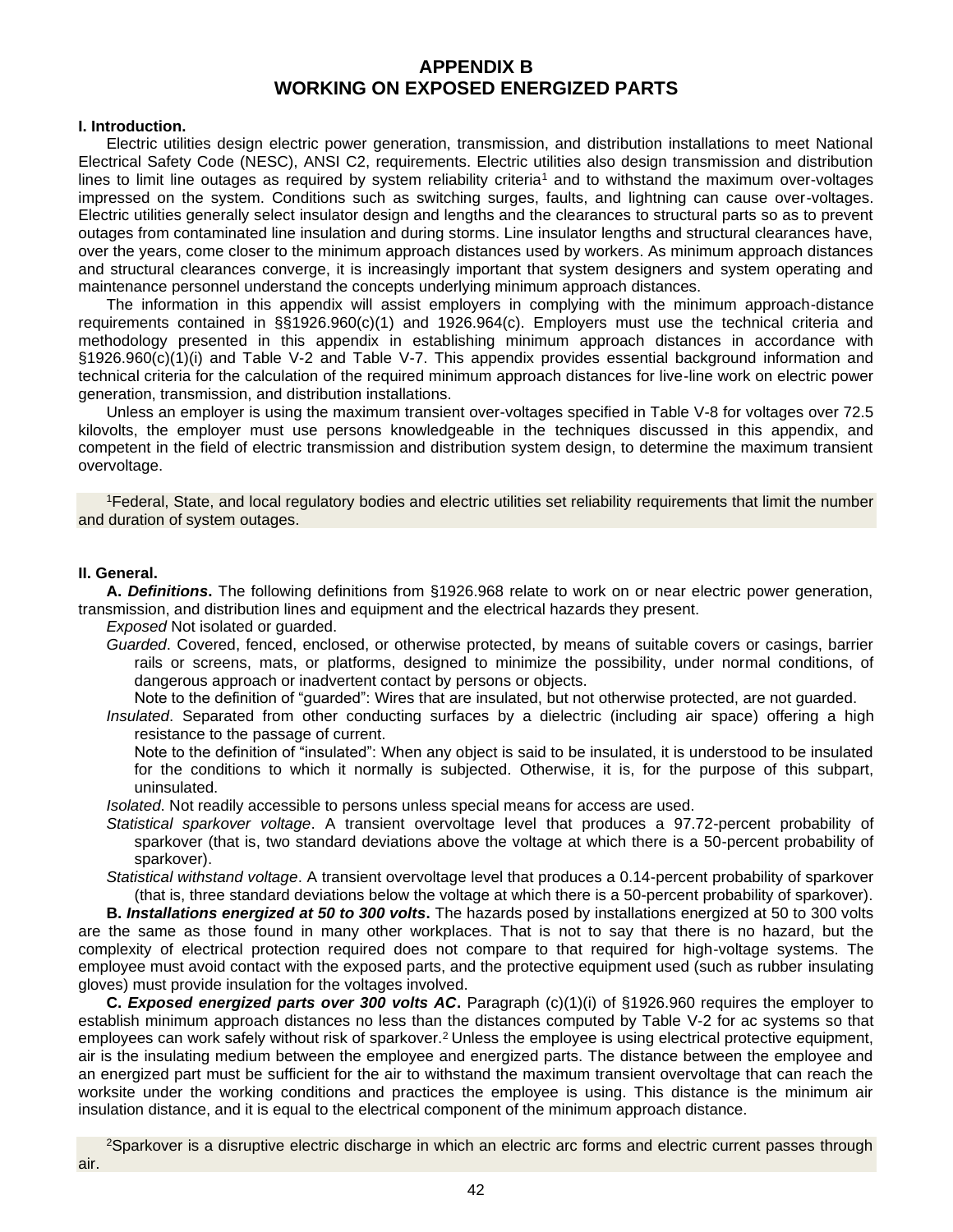Normal system design may provide or include a means (such as lightning arrestors) to control maximum anticipated transient over-voltages, or the employer may use temporary devices (portable protective gaps) or measures (such as preventing automatic circuit breaker reclosing) to achieve the same result. Paragraph (c)(1)(ii) of §1926.960 requires the employer to determine the maximum anticipated per-unit transient overvoltage, phase-toground, through an engineering analysis or assume a maximum anticipated per-unit transient overvoltage, phaseto-ground, in accordance with Table V-8, which specifies the following maximums for ac systems:

| 72.6 to 420.0 kilovolts  | 3.5 per unit |
|--------------------------|--------------|
| 420.1 to 550.0 kilovolts | 3.0 per unit |
| 550.1 to 800.0 kilovolts | 2.5 per unit |

See paragraph IV.A.2, later in this appendix, for additional discussion of maximum transient over-voltages.

**D.** *Types of exposures***.** Employees working on or near energized electric power generation, transmission, and distribution systems face two kinds of exposures: phase-toground and phase-to-phase. The exposure is phase-toground: (1) with respect to an energized part, when the employee is at ground potential or (2) with respect to ground, when an employee is at the potential of the energized part during live-line barehand work. The exposure is phase-to-phase, with respect to an energized part, when an employee is at the potential of another energized part (at a different potential) during liveline barehand work.

## **III. Determination of Minimum Approach Distances for AC Voltages Greater than 300 Volts.**

**A.** *Voltages of 301 to 5,000 volts***.** Test data generally forms the basis of minimum air insulation distances. The lowest voltage for which sufficient test data exists is 5,000 volts, and these data indicate that the minimum air insulation distance at that voltage is 20 millimeters (1 inch). Because the minimum air insulation distance increases with increasing voltage, and, conversely, decreases with decreasing voltage, an assumed minimum air insulation distance of 20 millimeters will protect against sparkover at voltages of 301 to 5,000 volts. Thus, 20 millimeters is the electrical component of the minimum approach distance for these voltages.

**B.** *Voltages of 5.1 to 72.5 kilovolts***.** For voltages from 5.1 to 72.5 kilovolts, the Occupational Safety and Health Administration bases the methodology for calculating the electrical component of the minimum approach distance on Institute of Electrical and Electronic Engineers (IEEE) Standard 4-1995, *Standard Techniques for High-Voltage Testing*. Table 1 lists the critical sparkover distances from that standard as listed in IEEE Std 516-2009, *IEEE Guide for Maintenance Methods on Energized Power Lines*.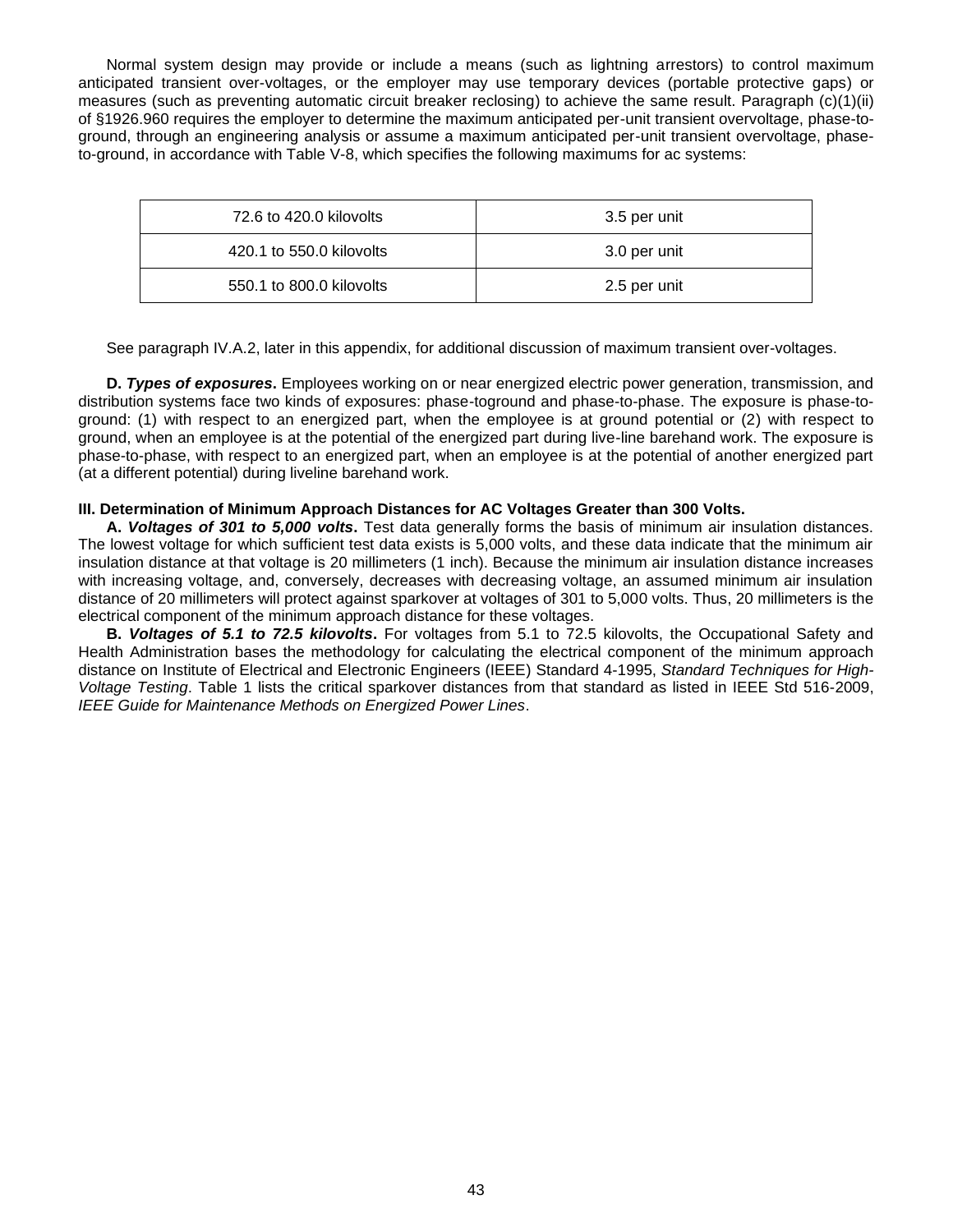| <b>TABLE 1</b><br>SPARKOVER DISTANCE FOR ROD-TO-ROD GAP |                                       |  |  |  |  |
|---------------------------------------------------------|---------------------------------------|--|--|--|--|
| 60 Hz rod-to-rod sparkover (kV peak)                    | Gap spacing from IEEE Std 4-1995 (cm) |  |  |  |  |
| 25                                                      | $\overline{2}$                        |  |  |  |  |
| 3                                                       | 3                                     |  |  |  |  |
| 6                                                       | $\overline{\mathbf{4}}$               |  |  |  |  |
| 46                                                      | 5                                     |  |  |  |  |
| 53                                                      | $\,6$                                 |  |  |  |  |
| 60                                                      | $\overline{7}$                        |  |  |  |  |
| 70                                                      | 8                                     |  |  |  |  |
| 79                                                      | 10                                    |  |  |  |  |
| 86                                                      | 12                                    |  |  |  |  |
| 95                                                      | 14                                    |  |  |  |  |
| 104                                                     | 16                                    |  |  |  |  |
| 112                                                     | 18                                    |  |  |  |  |
| 120                                                     | 20                                    |  |  |  |  |
| 143                                                     | 25                                    |  |  |  |  |
| 167                                                     | 30                                    |  |  |  |  |
| 192                                                     | 35                                    |  |  |  |  |
| 218                                                     | 40                                    |  |  |  |  |
| 243                                                     | 45                                    |  |  |  |  |
| 270                                                     | 50                                    |  |  |  |  |
| 322                                                     | 60                                    |  |  |  |  |

Source: IEEE Std 516-2009.

To use this table to determine the electrical component of the minimum approach distance, the employer must determine the peak phase-to-ground transient overvoltage and select a gap from the table that corresponds to that voltage as a withstand voltage rather than a critical sparkover voltage. To calculate the electrical component of the minimum approach distance for voltages between 5 and 72.5 kilovolts, use the following procedure:

1. Divide the phase-to-phase voltage by the square root of 3 to convert it to a phase-to-ground voltage.

2. Multiply the phase-to-ground voltage by the square root of 2 to convert the rms value of the voltage to the peak phase-to-ground voltage.

3. Multiply the peak phase-to-ground voltage by the maximum per-unit transient overvoltage, which, for this voltage range, is 3.0, as discussed later in this appendix. This is the maximum phase-to-ground transient overvoltage, which corresponds to the withstand voltage for the relevant exposure.<sup>3</sup>

4. Divide the maximum phase-to-ground transient overvoltage by 0.85 to determine the corresponding critical sparkover voltage. (The critical sparkover voltage is 3 standard deviations (or 15 percent) greater than the withstand voltage.)

5. Determine the electrical component of the minimum approach distance from Table 1 through interpolation.

<sup>3</sup>The withstand voltage is the voltage at which sparkover is not likely to occur across a specified distance. It is the voltage taken at the 3σ point below the sparkover voltage, assuming that the sparkover curve follows a normal distribution.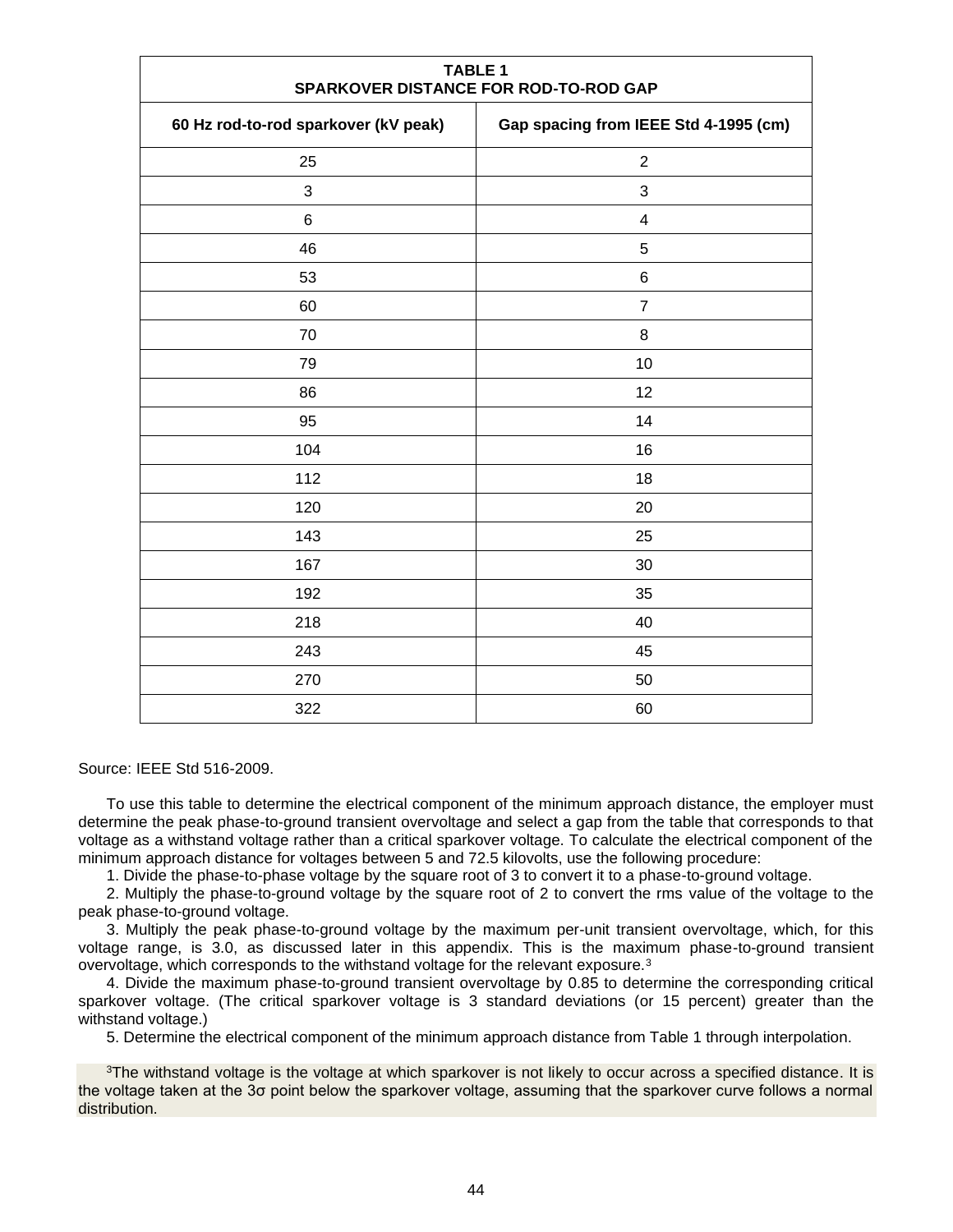Table 2 illustrates how to derive the electrical component of the minimum approach distance for voltages from 5.1 to 72.5 kilovolts, before the application of any altitude correction factor, as explained later.

|    | <b>TABLE 2</b><br><b>CALCULATING THE ELECTRICAL COMPONENT OF MAD</b><br>751 V TO 72.5 KV |                |                 |                  |                |  |
|----|------------------------------------------------------------------------------------------|----------------|-----------------|------------------|----------------|--|
|    | Maximum system phase-to-phase voltage (kV)                                               |                |                 |                  |                |  |
|    | <b>Step</b>                                                                              | 46             | 72.5            |                  |                |  |
| 1. | Divide by $\sqrt{3}$                                                                     | 8.7            | 20.8            | 26.6             | 41.9           |  |
| 2. | Multiply by $\sqrt{2}$                                                                   | 12.2           | 29.4            | 37.6             | 59.2           |  |
| 3. | Multiply by 3.0                                                                          | 36.7           | 88.2            | 112.7            | 177.6          |  |
| 4. | Divide by 0.85                                                                           | 43.2           | 103.7           | 132.6            | 208.9          |  |
| 5. | Interpolate from Table 1                                                                 | $3+(7.2/10)*1$ | $14+(8.7/9)^*2$ | $20+(12.6/23)*5$ | 35+(16.9/26)*5 |  |
|    | Electrical component of MAD<br>(cm                                                       | 3.72           | 15.93           | 22.74            | 38.25          |  |

## **C.** *Voltages of 72.6 to 800 kilovolts*.

For voltages of 72.6 kilovolts to 800 kilovolts, this section bases the electrical component of minimum approach distances, before the application of any altitude correction factor, on the following formula:

|        |       |       | Equation 1- For voltages of 72.6 kV to 800 kV                                                                                                                                                                    |
|--------|-------|-------|------------------------------------------------------------------------------------------------------------------------------------------------------------------------------------------------------------------|
|        |       |       | $D = 0.3048(C + a)V_L - aT$                                                                                                                                                                                      |
| Where: | $D =$ |       | Electrical component of the minimum approach distance in air in<br>meters:                                                                                                                                       |
|        |       | $C =$ | a correction factor associated with the variation of gap sparkover with<br>voltage:                                                                                                                              |
|        |       |       | A factor relating to the saturation of air at system voltages of 345<br>$a =$ kilovolts or higher; <sup>4</sup>                                                                                                  |
|        |       |       | Maximum system line-to-ground rms voltage in kilovolts—it should be<br>$V_{L-G}$ = the "actual" maximum, or the normal highest voltage for the range (for<br>example, 10 percent above the nominal voltage); and |
|        | T.    | $=$   | Maximum transient overvoltage factor in per unit.                                                                                                                                                                |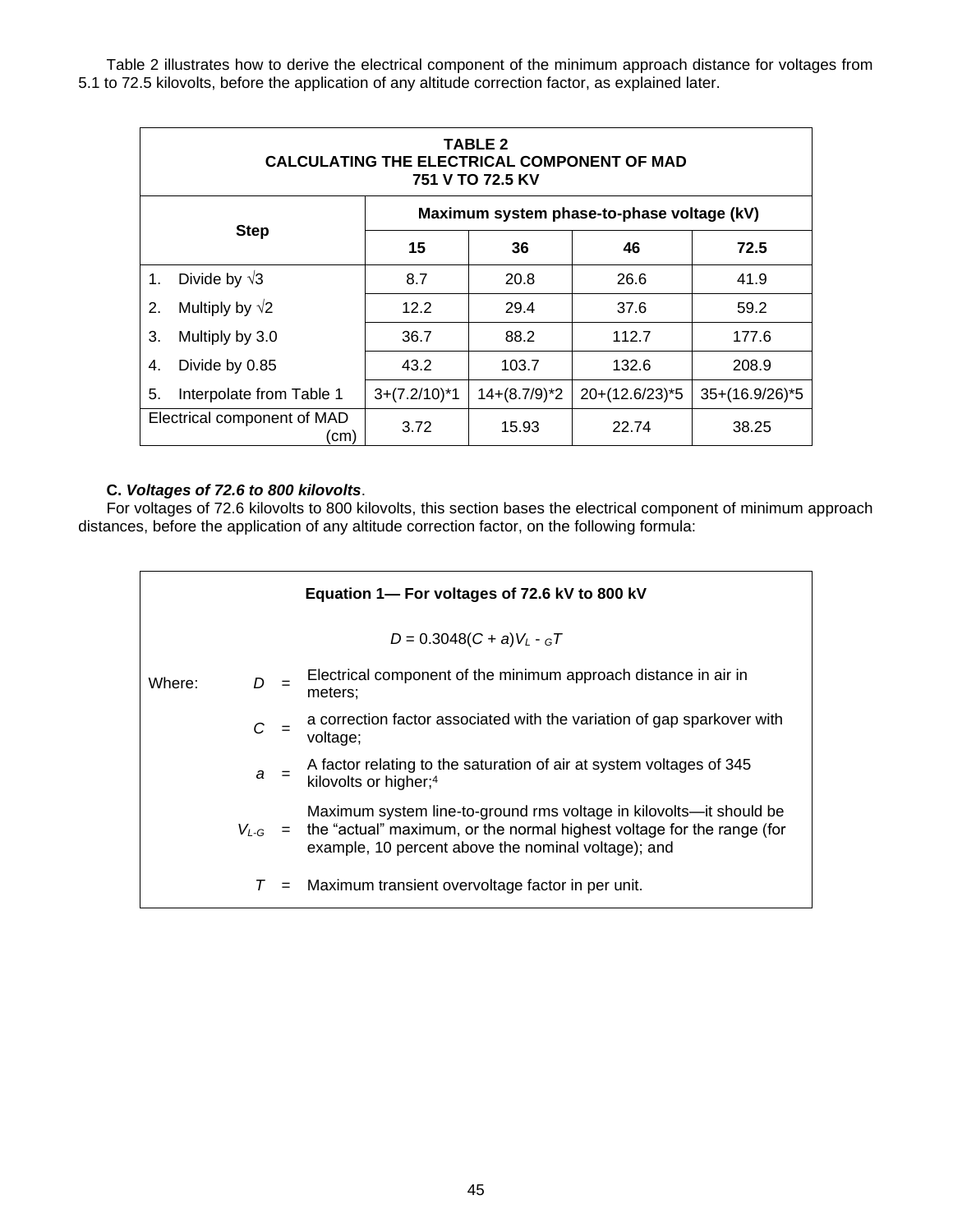In Equation 1, *C* is 0.01: (1) for phase-to-ground exposures that the employer can demonstrate consist only of air across the approach distance (gap) and (2) for phase-to-phase exposures if the employer can demonstrate that no insulated tool spans the gap and that no large conductive object is in the gap. Otherwise, *C* is 0.011.

In Equation 1, the term *a* varies depending on whether the employee's exposure is phase-to-ground or phaseto-phase and on whether objects are in the gap. The employer must use the equations in Table 3 to calculate *a*. Sparkover test data with insulation spanning the gap form the basis for the equations for phase-to-ground exposures, and sparkover test data with only air in the gap form the basis for the equations for phase-to-phase exposures. The phase-to-ground equations result in slightly higher values of *a*, and, consequently, produce larger minimum approach distances, than the phase-to-phase equations for the same value of *VPeak*

<sup>4</sup>Test data demonstrates that the saturation factor is greater than 0 at peak voltages of about 630 kilovolts. Systems operating at 345 kilovolts (or maximum system voltages of 362 kilovolts) can have peak maximum transient over-voltages exceeding 630 kilovolts. Table R-3 sets equations for calculating *a* based on peak voltage.

| Table 3<br>Equations for Calculating the Surge Factor, a                                                                                                                                                                                      |                           |                           |                                    |  |  |
|-----------------------------------------------------------------------------------------------------------------------------------------------------------------------------------------------------------------------------------------------|---------------------------|---------------------------|------------------------------------|--|--|
| <b>Phase-to-Ground Exposures</b>                                                                                                                                                                                                              |                           |                           |                                    |  |  |
| $V_{Peak} = T_{L-G} V_{L-G} \sqrt{2}$                                                                                                                                                                                                         | 635 kV or less            | 635.1 to 915 kV           | 915.1 to 1,050 kV                  |  |  |
| a                                                                                                                                                                                                                                             | 0                         | $(V_{Peak}$ -635)/140,000 | $(V_{Peak}$ -645)/135,000          |  |  |
| $V_{Peak} = T_{L-G}V_{L-G}\sqrt{2}$                                                                                                                                                                                                           | More than 1,050 kV        |                           |                                    |  |  |
| a                                                                                                                                                                                                                                             | $(V_{Peak}$ -675)/125,000 |                           |                                    |  |  |
| Phase-to-Phase Exposures <sup>1</sup>                                                                                                                                                                                                         |                           |                           |                                    |  |  |
| $V_{Peak}=(1.35T_{L-G}+0.45)V_{L-G}$ <sup>1</sup> 2                                                                                                                                                                                           | 630 kV or less            | 630.1 to 848 kV           | 848.1 to 1,131 kV                  |  |  |
| А                                                                                                                                                                                                                                             | 0                         | $(V_{Peak}$ -630)/155,000 | (V <sub>Peak</sub> -633.6)/152,207 |  |  |
| $V_{Peak}=(1.35T_{L-G}+0.45)V_{L-G}^{2}/2$                                                                                                                                                                                                    | 1,131 to 1,485 kV         | More than 1,485 kV        |                                    |  |  |
| ( <i>V<sub>Peak</sub></i> -628)/153,846<br>A<br>$(V_{Peak}350.5)/203,666$                                                                                                                                                                     |                           |                           |                                    |  |  |
| <sup>1</sup> Use the equations for phase-to-ground exposures (with $V_{Peak}$ for phase-to-phase exposures) unless<br>the employer can demonstrate that no insulated tool spans the gap and that no large conductive<br>object is in the gap. |                           |                           |                                    |  |  |

In Equation 1, *T* is the maximum transient overvoltage factor in per unit. As noted earlier, §1926.960(c)(1)(ii) requires the employer to determine the maximum anticipated per-unit transient overvoltage, phase-to-ground, through an engineering analysis or assume a maximum anticipated per-unit transient overvoltage, phase-to-ground, in accordance with Table V-8. For phase-to-ground exposures, the employer uses this value, called *TL-G*, as *T* in Equation 1. IEEE Std 516-2009 provides the following formula to calculate the phase-to-phase maximum transient overvoltage, *TL-L*, from *TL-G*:

# $T_{L-L} = 1.35 T_{L-G} + 0.45$ .

For phase-to-phase exposures, the employer uses this value as *T* in Equation 1.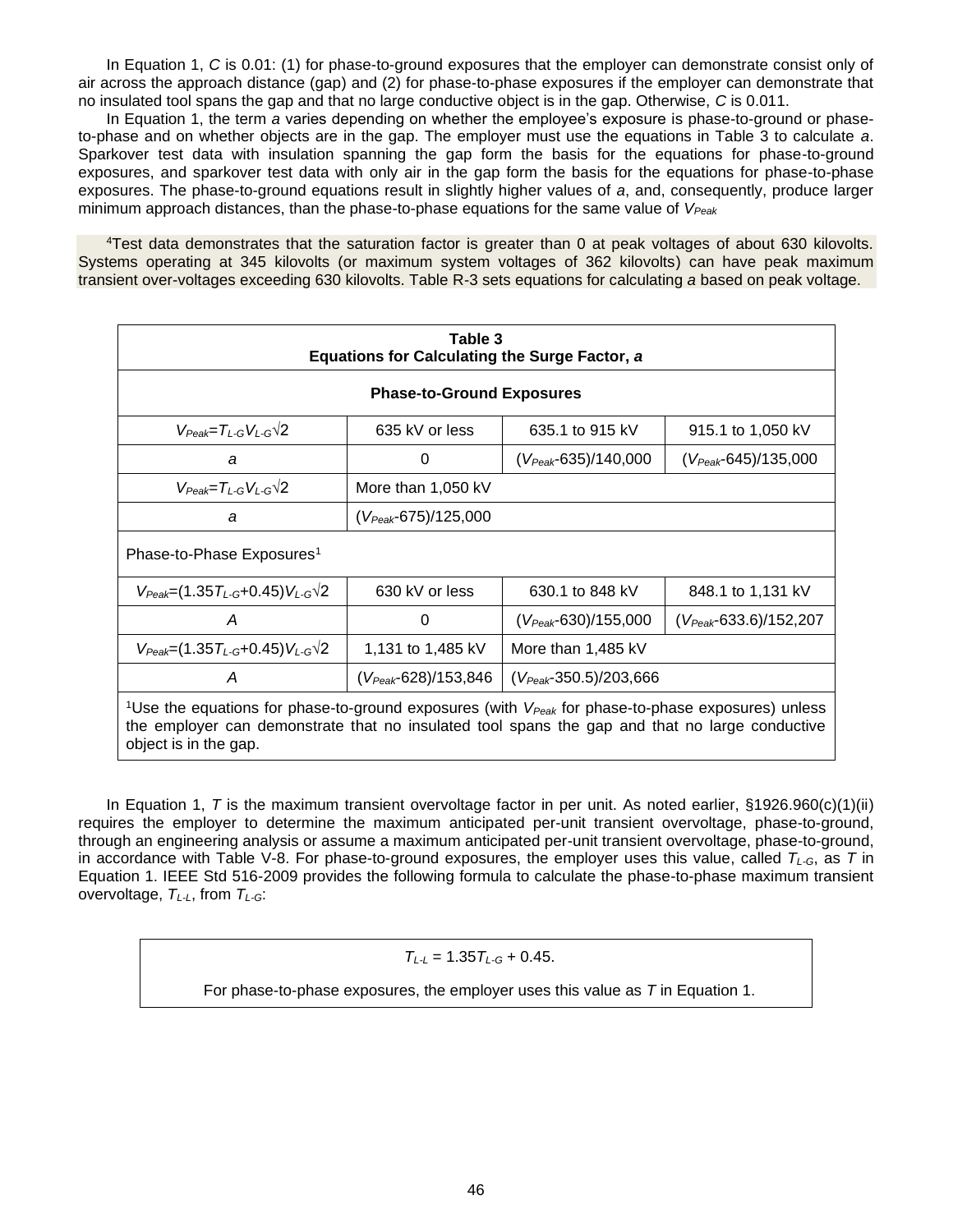#### **D.** *Provisions for inadvertent movement*.

The minimum approach distance must include an "adder" to compensate for the inadvertent movement of the worker relative to an energized part or the movement of the part relative to the worker. This "adder" must account for this possible inadvertent movement and provide the worker with a comfortable and safe zone in which to work. Employers must add the distance for inadvertent movement (called the "ergonomic component of the minimum approach distance") to the electrical component to determine the total safe minimum approach distances used in live-line work.

The Occupational Safety and Health Administration based the ergonomic component of the minimum approach distance on response time-distance analysis. This technique uses an estimate of the total response time to a hazardous incident and converts that time to the distance traveled. For example, the driver of a car takes a given amount of time to respond to a "stimulus" and stop the vehicle. The elapsed time involved results in the car's traveling some distance before coming to a complete stop. This distance depends on the speed of the car at the time the stimulus appears and the reaction time of the driver.

In the case of live-line work, the employee must first perceive that he or she is approaching the danger zone. Then, the worker responds to the danger and must decelerate and stop all motion toward the energized part. During the time it takes to stop, the employee will travel some distance. This is the distance the employer must add to the electrical component of the minimum approach distance to obtain the total safe minimum approach distance.

At voltages from 751 volts to 72.5 kilovolts,<sup>5</sup> the electrical component of the minimum approach distance is smaller than the ergonomic component. At 72.5 kilovolts, the electrical component is only a little more than 0.3 meters (1 foot). An ergonomic component of the minimum approach distance must provide for all the worker's unanticipated movements. At these voltages, workers generally use rubber insulating gloves; however, these gloves protect only a worker's hands and arms. Therefore, the energized object must be at a safe approach distance to protect the worker's face. In this case, 0.61 meters (2 feet) is a sufficient and practical ergonomic component of the minimum approach distance.

For voltages between 72.6 and 800 kilovolts, employees must use different work practices during energized line work. Generally, employees use live-line tools (hot sticks) to perform work on energized equipment. These tools, by design, keep the energized part at a constant distance from the employee and, thus, maintain the appropriate minimum approach distance automatically.

The location of the worker and the type of work methods the worker is using also influence the length of the ergonomic component of the minimum approach distance. In this higher voltage range, the employees use work methods that more tightly control their movements than when the workers perform work using rubber insulating gloves. The worker, therefore, is farther from the energized line or equipment and must be more precise in his or her movements just to perform the work. For these reasons, this subpart adopts an ergonomic component of the minimum approach distance of 0.31 m (1 foot) for voltages between 72.6 and 800 kilovolts.

<sup>5</sup>For voltages of 50 to 300 volts, Table V-2 specifies a minimum approach distance of "avoid contact." The minimum approach distance for this voltage range contains neither an electrical component nor an ergonomic component.

| Table 4 summarizes the ergonomic component of the minimum approach distance for various voltage ranges. |  |  |  |  |
|---------------------------------------------------------------------------------------------------------|--|--|--|--|
|                                                                                                         |  |  |  |  |

| <b>TABLE 4</b><br>ERGONOMIC COMPONENT OF MINIMUM APPROACH DISTANCE                                                                                      |   |    |  |  |
|---------------------------------------------------------------------------------------------------------------------------------------------------------|---|----|--|--|
| <b>Distance</b>                                                                                                                                         |   |    |  |  |
| Voltage range (kV)                                                                                                                                      | M | ft |  |  |
| 0.301 to 0.750<br>0.31<br>1.0                                                                                                                           |   |    |  |  |
| 0.751 to 72.5<br>0.61<br>2.0                                                                                                                            |   |    |  |  |
| 0.31<br>72.6 to 800<br>1.0                                                                                                                              |   |    |  |  |
| Note: The employer must add this distance to the electrical component of the minimum<br>approach distance to obtain the full minimum approach distance. |   |    |  |  |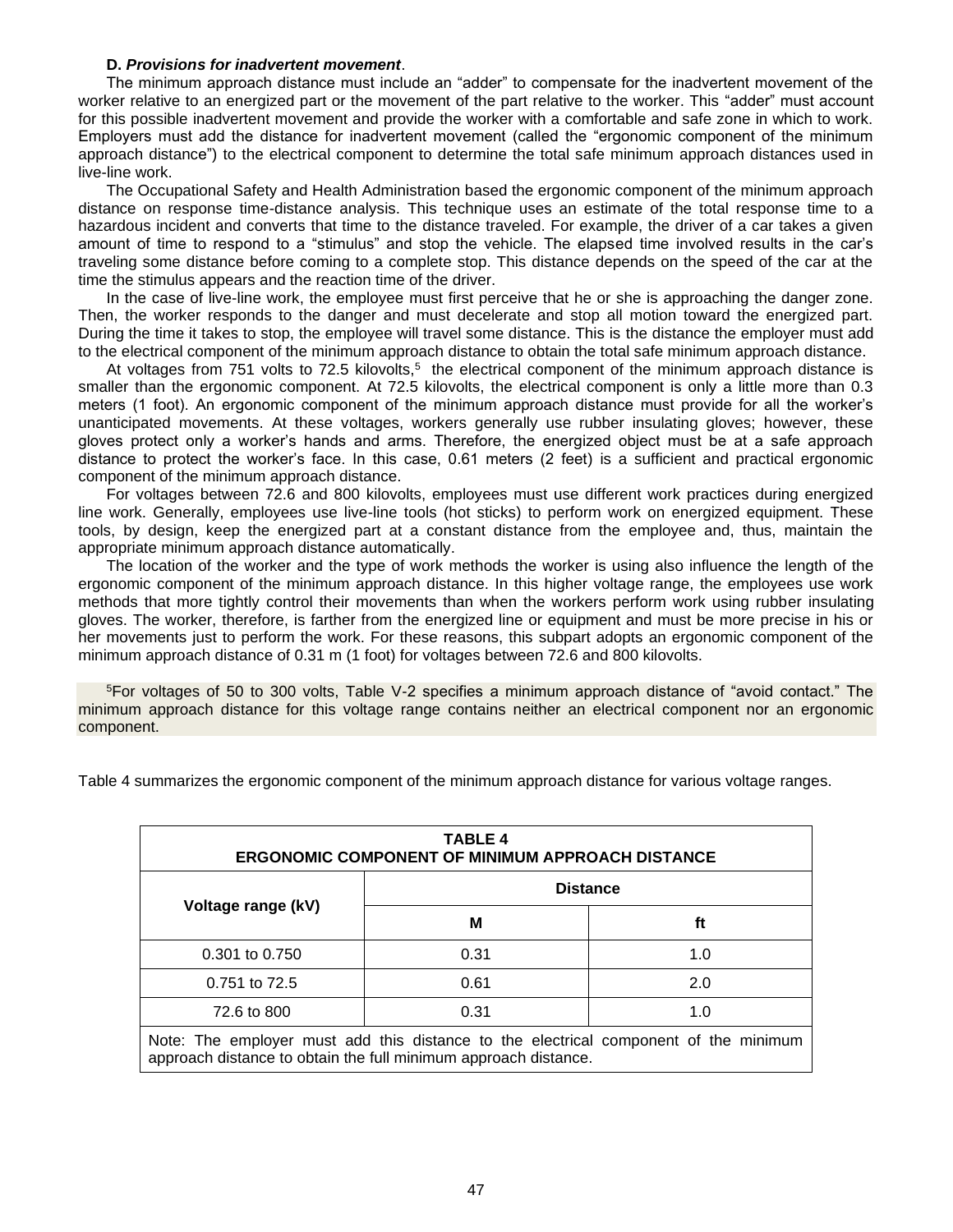The ergonomic component of the minimum approach distance accounts for errors in maintaining the minimum approach distance (which might occur, for example, if an employee misjudges the length of a conductive object he or she is holding), and for errors in judging the minimum approach distance. The ergonomic component also accounts for inadvertent movements by the employee, such as slipping. In contrast, the working position selected to properly maintain the minimum approach distance must account for all of an employee's reasonably likely movements and still permit the employee to adhere to the applicable minimum approach distance. (See Figure 1.) Reasonably likely movements include an employee's adjustments to tools, equipment, and working positions and all movements needed to perform the work. For example, the employee should be able to perform all of the following actions without straying into the minimum approach distance:

• adjust his or her hardhat.

- maneuver a tool onto an energized part with a reasonable amount of overreaching or underreaching,
- reach for and handle tools, material, and equipment passed to him or her, and
- adjust tools, and replace components on them, when necessary during the work procedure.

The training of qualified employees required under §1926.950, and the job planning and briefing required under §1926.952, must address selection of a proper working position.



**Figure 1 – Maintaining the Minimum Approach Distance**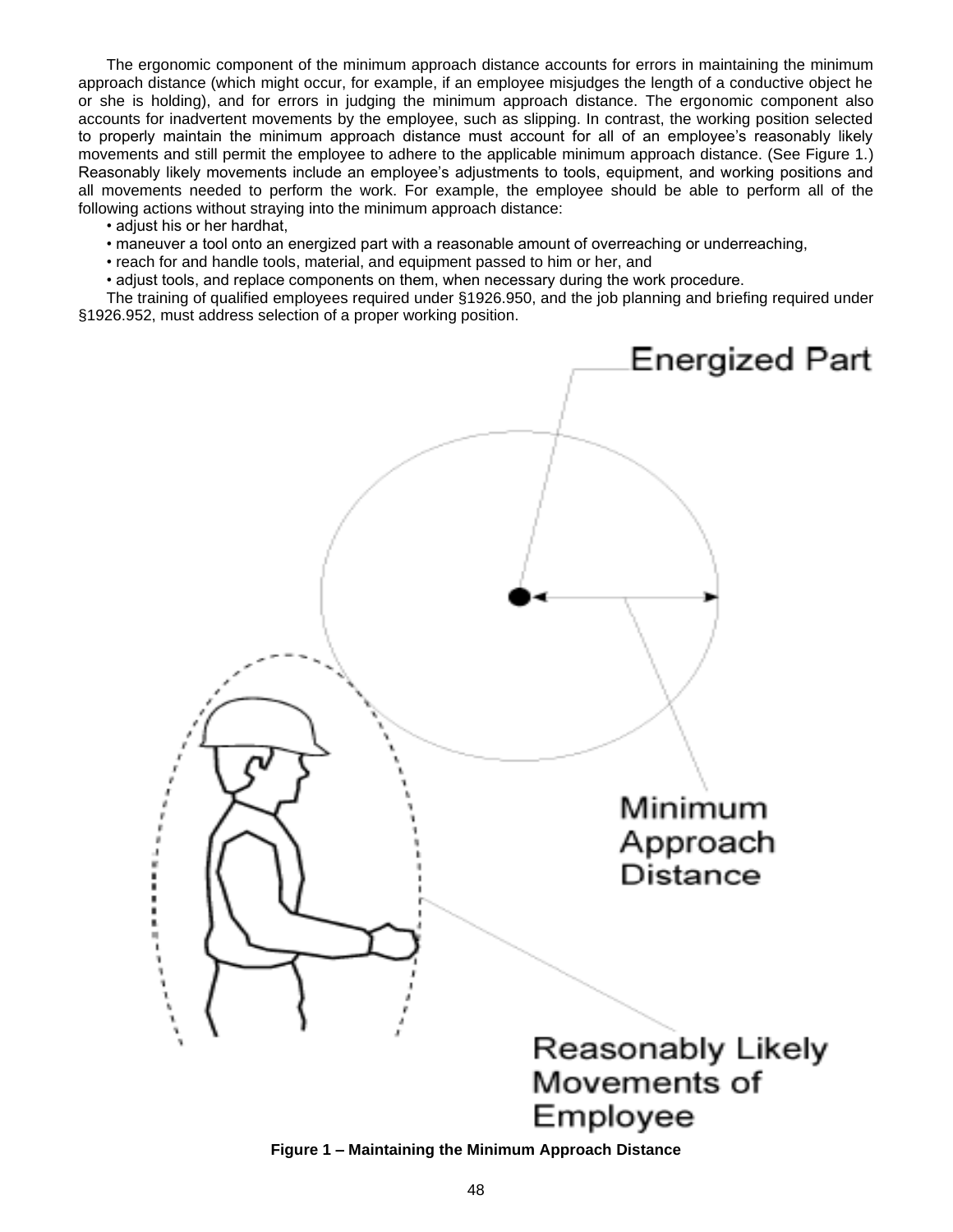## **E.** *Miscellaneous correction factors***.**

Changes in the air medium that forms the insulation influences the strength of an air gap. A brief discussion of each factor follows.

1. *Dielectric strength of air*. The dielectric strength of air in a uniform electric field at standard atmospheric conditions is approximately 3 kilovolts per millimeter.<sup>6</sup> The pressure, temperature, and humidity of the air, the shape, dimensions, and separation of the electrodes, and the characteristics of the applied voltage (wave shape) affect the disruptive gradient.

<sup>6</sup>For the purposes of estimating arc length, Subpart V generally assumes a more conservative dielectric strength of 10 kilovolts per 25.4 millimeters, consistent with assumptions made in consensus standards such as the National Electrical Safety Code (IEEE C2-2012). The more conservative value accounts for variables such as electrode shape, wave shape, and a certain amount of overvoltage.

2. *Atmospheric effect*. The empirically determined electrical strength of a given gap is normally applicable at standard atmospheric conditions (20 **°**C, 101.3 kilopascals, 11 grams/cubic centimeter humidity). An increase in the density (humidity) of the air inhibits sparkover for a given air gap. The combination of temperature and air pressure that results in the lowest gap sparkover voltage is high temperature and low pressure. This combination of conditions is not likely to occur. Low air pressure, generally associated with high humidity, causes increased electrical strength. An average air pressure generally correlates with low humidity. Hot and dry working conditions normally result in reduced electrical strength. The equations for minimum approach distances in Table V-2 assume standard atmospheric conditions.

3. *Altitude*. The reduced air pressure at high altitudes causes a reduction in the electrical strength of an air gap. An employer must increase the minimum approach distance by about 3 percent per 300 meters (1,000 feet) of increased altitude for altitudes above 900 meters (3,000 feet). Table V-4 specifies the altitude correction factor that the employer must use in calculating minimum approach distances.

## **IV. Determining Minimum Approach Distances.**

## **A.** *Factors affecting voltage stress at the worksite***.**

1. *System voltage (nominal)*. The nominal system voltage range determines the voltage for purposes of calculating minimum approach distances. The employer selects the range in which the nominal system voltage falls, as given in the relevant table, and uses the highest value within that range in per-unit calculations.

2. *Transient over-voltages*. Operation of switches or circuit breakers, a fault on a line or circuit or on an adjacent circuit, and similar activities may generate transient over-voltages on an electrical system. Each overvoltage has an associated transient voltage wave shape. The wave shape arriving at the site and its magnitude vary considerably. In developing requirements for minimum approach distances, the Occupational Safety and Health Administration considered the most common wave shapes and the magnitude of transient over-voltages found on electric power generation, transmission, and distribution systems. The equations in Table V-2 for minimum approach distances use per-unit maximum transient over-voltages, which are relative to the nominal maximum voltage of the system. For example, a maximum transient overvoltage value of 3.0 per unit indicates that the highest transient overvoltage is 3.0 times the nominal maximum system voltage.

3. *Typical magnitude of over-voltages*. Table 5 lists the magnitude of typical transient over-voltages.

| <b>TABLE 5</b><br><b>MAGNITUDE OF TYPICAL TRANSIENT OVERVOLTAGES</b> |                      |  |  |  |  |
|----------------------------------------------------------------------|----------------------|--|--|--|--|
| Cause                                                                | Magnitude (per unit) |  |  |  |  |
| Energized 200-mile line without closing resistors                    | 3.5                  |  |  |  |  |
| Energized 200-mile line with one-step closing resistor               | 2.1                  |  |  |  |  |
| Energized 200-mile line with multistep resistor                      | 2.5                  |  |  |  |  |
| Reclosing with trapped charge one-step resistor                      | 2.2                  |  |  |  |  |
| Opening surge with single restrike                                   | 3.0                  |  |  |  |  |
| Fault initiation unfaulted phase                                     | 2.1                  |  |  |  |  |
| Fault initiation adjacent circuit                                    | 2.5                  |  |  |  |  |
| Fault clearing                                                       | 1.7 to 1.9           |  |  |  |  |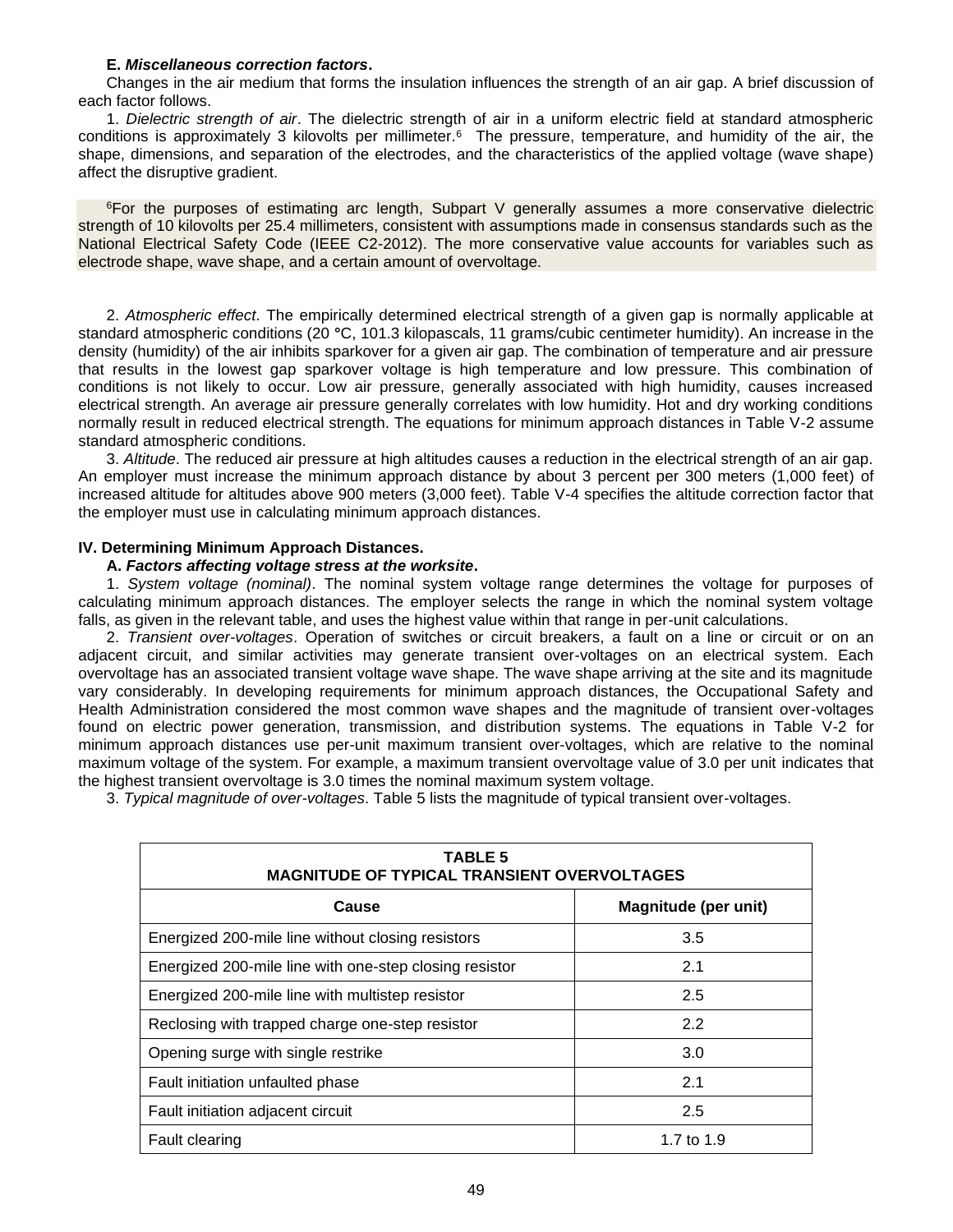4. *Standard deviation—air-gap withstand*. For each air gap length under the same atmospheric conditions, there is a statistical variation in the breakdown voltage. The probability of breakdown against voltage has a normal (Gaussian) distribution. The standard deviation of this distribution varies with the wave shape, gap geometry, and atmospheric conditions. The withstand voltage of the air gap is three standard deviations (3σ) below the critical sparkover voltage. (The critical sparkover voltage is the crest value of the impulse wave that, under specified conditions, causes sparkover 50 percent of the time. An impulse wave of three standard deviations below this value, that is, the withstand voltage, has a probability of sparkover of approximately 1 in 1,000.)

5. *Broken Insulators*. Tests show reductions in the insulation strength of insulator strings with broken skirts. Broken units may lose up to 70 percent of their withstand capacity. Because an employer cannot determine the insulating capability of a broken unit without testing it, the employer must consider damaged units in an insulator to have no insulating value. Additionally, the presence of a live-line tool alongside an insulator string with broken units may further reduce the overall insulating strength. The number of good units that must be present in a string for it to be "insulated" as defined by §1926.968 depends on the maximum overvoltage possible at the worksite.

## **B.** *Minimum approach distances based on known, maximum-anticipated per-unit transient overvoltages***.**

1. *Determining the minimum approach distance for AC systems*. Under §1926.960(c)(1)(ii), the employer must determine the maximum anticipated per-unit transient overvoltage, phase-to-ground, through an engineering analysis or must assume a maximum anticipated per-unit transient overvoltage, phase-toground, in accordance with Table V-8. When the employer conducts an engineering analysis of the system and determines that the maximum transient overvoltage is lower than specified by Table V-8, the employer must ensure that any conditions assumed in the analysis, for example, that employees block reclosing on a circuit or install portable protective gaps, are present during energized work. To ensure that these conditions are present, the employer may need to institute new live-work procedures reflecting the conditions and limitations set by the engineering analysis.

2. *Calculation of reduced approach distance values*. An employer may take the following steps to reduce minimum approach distances when the maximum transient overvoltage on the system (that is, the maximum transient overvoltage without additional steps to control over-voltages) produces unacceptably large minimum approach distances:

*Step 1*. Determine the maximum voltage (with respect to a given nominal voltage range) for the energized part.

*Step 2*. Determine the technique to use to control the maximum transient overvoltage. (See paragraphs IV.C and IV.D of this appendix.) Determine the maximum transient overvoltage that can exist at the worksite with that form of control in place and with a confidence level of 3σ . This voltage is the withstand voltage for the purpose of calculating the appropriate minimum approach distance.

*Step 3*. Direct employees to implement procedures to ensure that the control technique is in effect during the course of the work.

*Step 4*. Using the new value of transient overvoltage in per unit, calculate the required minimum approach distance from Table V-2.

## **C.** *Methods of controlling possible transient overvoltage stress found on a system***.**

1. *Introduction*. There are several means of controlling over-voltages that occur on transmission systems. For example, the employer can modify the operation of circuit breakers or other switching devices to reduce switching transient over-voltages. Alternatively, the employer can hold the overvoltage to an acceptable level by installing surge arresters or portable protective gaps on the system. In addition, the employer can change the transmission system to minimize the effect of switching operations. Section 4.8 of IEEE Std 516-2009 describes various ways of controlling, and thereby reducing, maximum transient over-voltages.

2. *Operation of circuit breakers*. <sup>7</sup> The maximum transient overvoltage that can reach the worksite is often the result of switching on the line on which employees are working. Disabling automatic reclosing during energized line work, so that the line will not be reenergized after being opened for any reason, limits the maximum switching surge overvoltage to the larger of the opening surge or the greatest possible fault-generated surge, provided that the devices (for example, insertion resistors) are operable and will function to limit the transient overvoltage and that circuit breaker restrikes do not occur. The employer must ensure the proper functioning of insertion resistors and other overvoltage-limiting devices when the employer's engineering analysis assumes their proper operation to limit the overvoltage level. If the employer cannot disable the reclosing feature (because of system operating conditions), other methods of controlling the switching surge level may be necessary. Transient surges on an adjacent line, particularly for double circuit construction, may cause a significant overvoltage on the line on which employees are working. The employer's engineering analysis must account for coupling to adjacent lines.

3. *Surge arresters*. The use of modern surge arresters allows a reduction in the basic impulse-insulation levels of much transmission system equipment. The primary function of early arresters was to protect the system insulation from the effects of lightning. Modern arresters not only dissipate lightning-caused transients, but may also control many other system transients caused by switching or faults. The employer may use properly designed arresters to control transient over-voltages along a transmission line and thereby reduce the requisite length of the insulator string and possibly the maximum transient overvoltage on the line.<sup>8</sup>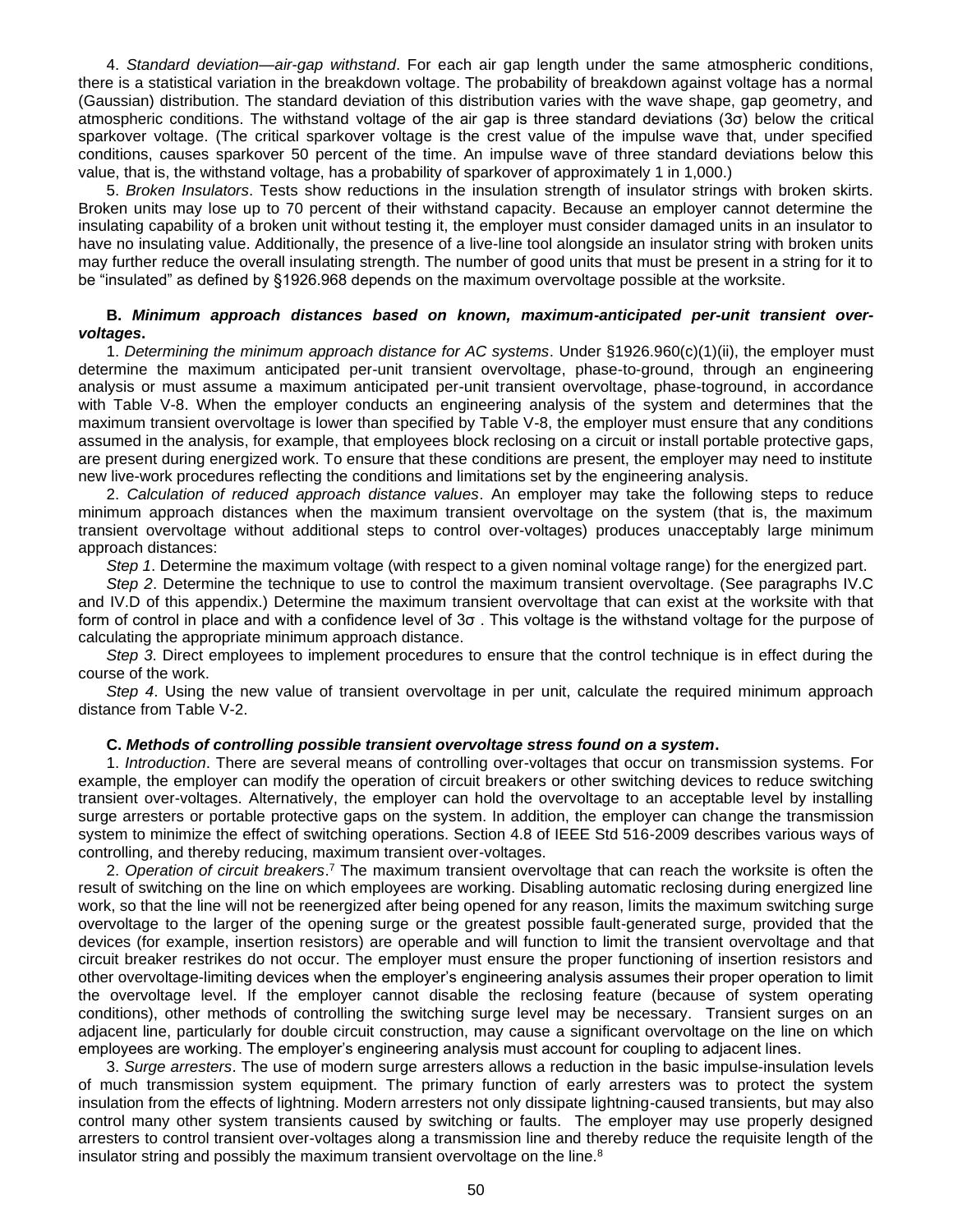4. *Switching Restrictions*. Another form of overvoltage control involves establishing switching restrictions, whereby the employer prohibits the operation of circuit breakers until certain system conditions are present. The employer restricts switching by using a tagging system, similar to that used for a permit, except that the common term used for this activity is a "hold-off" or "restriction." These terms indicate that the restriction does not prevent operation, but only modifies the operation during the live-work activity.

<sup>7</sup>The detailed design of a circuit interrupter, such as the design of the contacts, resistor insertion, and breaker timing control, are beyond the scope of this appendix. The design of the system generally accounts for these features. This appendix only discusses features that can limit the maximum switching transient overvoltage on a system.

<sup>8</sup>Surge arrester application is beyond the scope of this appendix. However, if the employer installs the arrester near the work site, the application would be similar to the protective gaps discussed in paragraph IV.D of this appendix.

## **D.** *Minimum approach distance based on control of maximum transient overvoltage at the worksite***.**

When the employer institutes control of maximum transient overvoltage at the worksite by installing portable protective gaps, the employer may calculate the minimum approach distance as follows:

*Step 1*. Select the appropriate withstand voltage for the protective gap based on system requirements and an acceptable probability of gap sparkover.<sup>9</sup>

*Step 2.* Determine a gap distance that provides a withstand voltage<sup>10</sup> greater than or equal to the one selected in the first step.<sup>11</sup>

*Step 3*. Use 110 percent of the gap's critical sparkover voltage to determine the phase-to-ground peak voltage at gap sparkover (*VPPG Peak*).

*Step 4*. Determine the maximum transient overvoltage, phase-to-ground, at the worksite from the following formula:

| $T = V_{PPGPeak}$<br>$V_{L-G} \sqrt{2}$ |
|-----------------------------------------|
|-----------------------------------------|

*Step 5*. Use this value of  $T^2$  in the equation in Table V-2 to obtain the minimum approach distance. If the worksite is no more than 900 meters (3,000 feet) above sea level, the employer may use this value of *T* to determine the minimum approach distance from Table 7 through Table 14.

Note: All rounding must be to the next higher value (that is, always round up).

<sup>9</sup>The employer should check the withstand voltage to ensure that it results in a probability of gap flashover that is acceptable from a system outage perspective. (In other words, a gap sparkover will produce a system outage. The employer should determine whether such an outage will impact overall system performance to an acceptable degree.) In general, the withstand voltage should be at least 1.25 times the maximum crest operating voltage.

<sup>10</sup>The manufacturer of the gap provides, based on test data, the critical sparkover voltage for each gap spacing (for example, a critical sparkover voltage of 665 kilovolts for a gap spacing of 1.2 meters). The withstand voltage for the gap is equal to 85 percent of its critical sparkover voltage.

<sup>11</sup>Switch steps 1 and 2 if the length of the protective gap is known.

<sup>12</sup>IEEE Std 516-2009 states that most employers add 0.2 to the calculated value of *T* as an additional safety factor.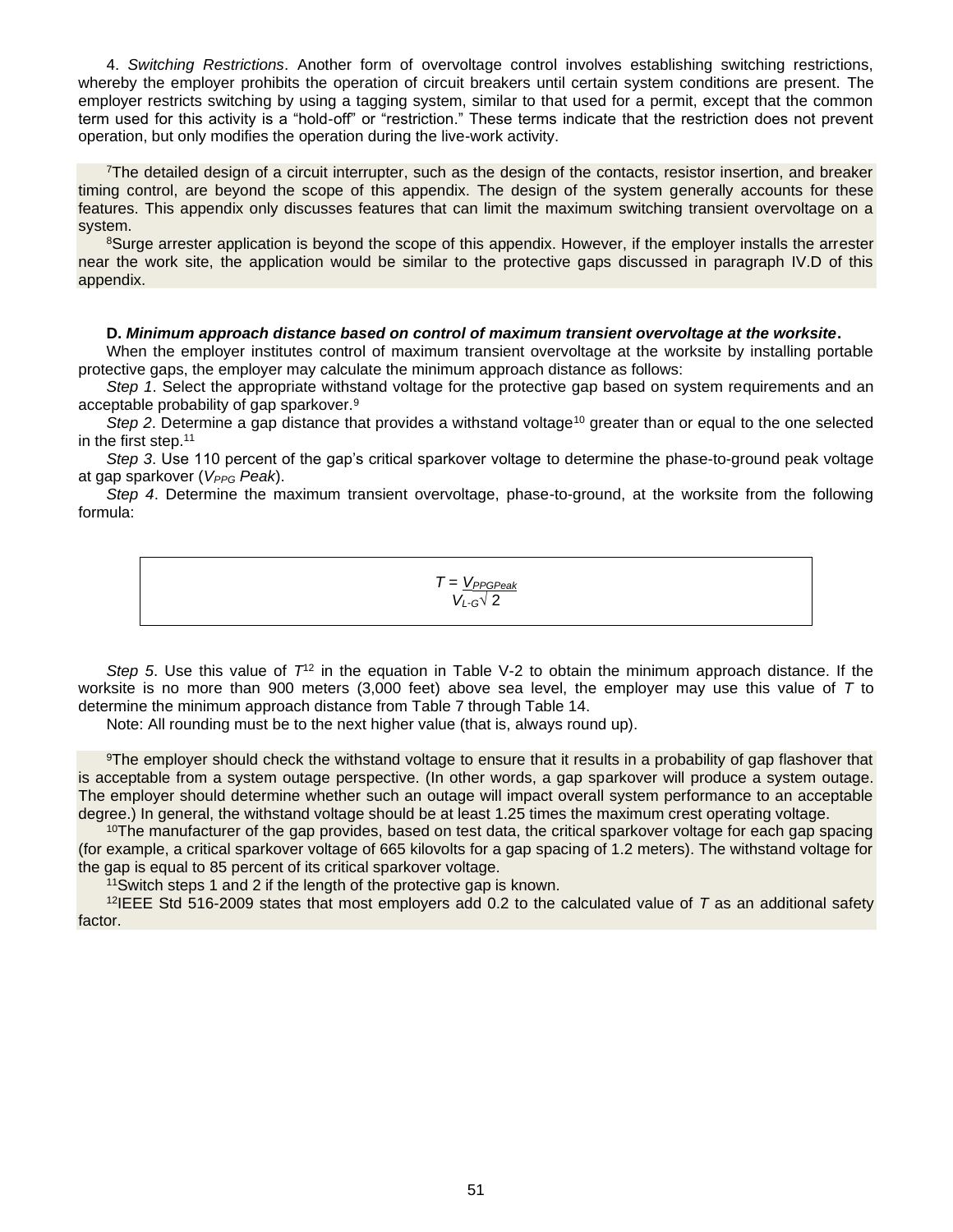## *Sample protective gap calculations*.

*Problem*: Employees are to perform work on a 500-kilovolt transmission line at sea level that is subject to transient over-voltages of 2.4 p.u. The maximum operating voltage of the line is 550 kilovolts. Determine the length of the protective gap that will provide the minimum practical safe approach distance. Also, determine what that minimum approach distance is.

*Step 1*. Calculate the smallest practical maximum transient overvoltage (1.25 times the crest phase-to-ground voltage):<sup>13</sup>

$$
550kV \times \frac{\sqrt{2}}{\sqrt{3}} \times 1.25 = 561kV
$$

This value equals the withstand voltage of the protective gap.

*Step 2*. Using test data for a particular protective gap, select a gap that has a critical sparkover voltage greater than or equal to:

$$
561kV \div 0.85 = 660kV
$$

For example, if a protective gap with a 1.22-m (4.0-foot) spacing tested to a critical sparkover voltage of 665 kilovolts (crest), select this gap spacing.

*Step 3*. The phase-to-ground peak voltage at gap sparkover (*VPPG Peak*) is 110 percent of the value from the previous step:

665*kV* ×1.10 = 732*kV*

This value corresponds to the withstand voltage of the electrical component of the minimum approach distance.

*Step 4*. Use this voltage to determine the worksite value of *T*:

$$
T = \frac{732}{564} = 1.7 p.u.
$$

*Step 5*. Use this value of *T* in the equation in Table V-2 to obtain the minimum approach distance, or look up the minimum approach distance in Table 7 through Table 14:

 $MAD = 2.29m(7.6 ft)$ .

<sup>13</sup>To eliminate sparkovers due to minor system disturbances, the employer should use a withstand voltage no lower than 1.25 p.u. Note that this is a practical, or operational, consideration only. It may be feasible for the employer to use lower values of withstand voltage.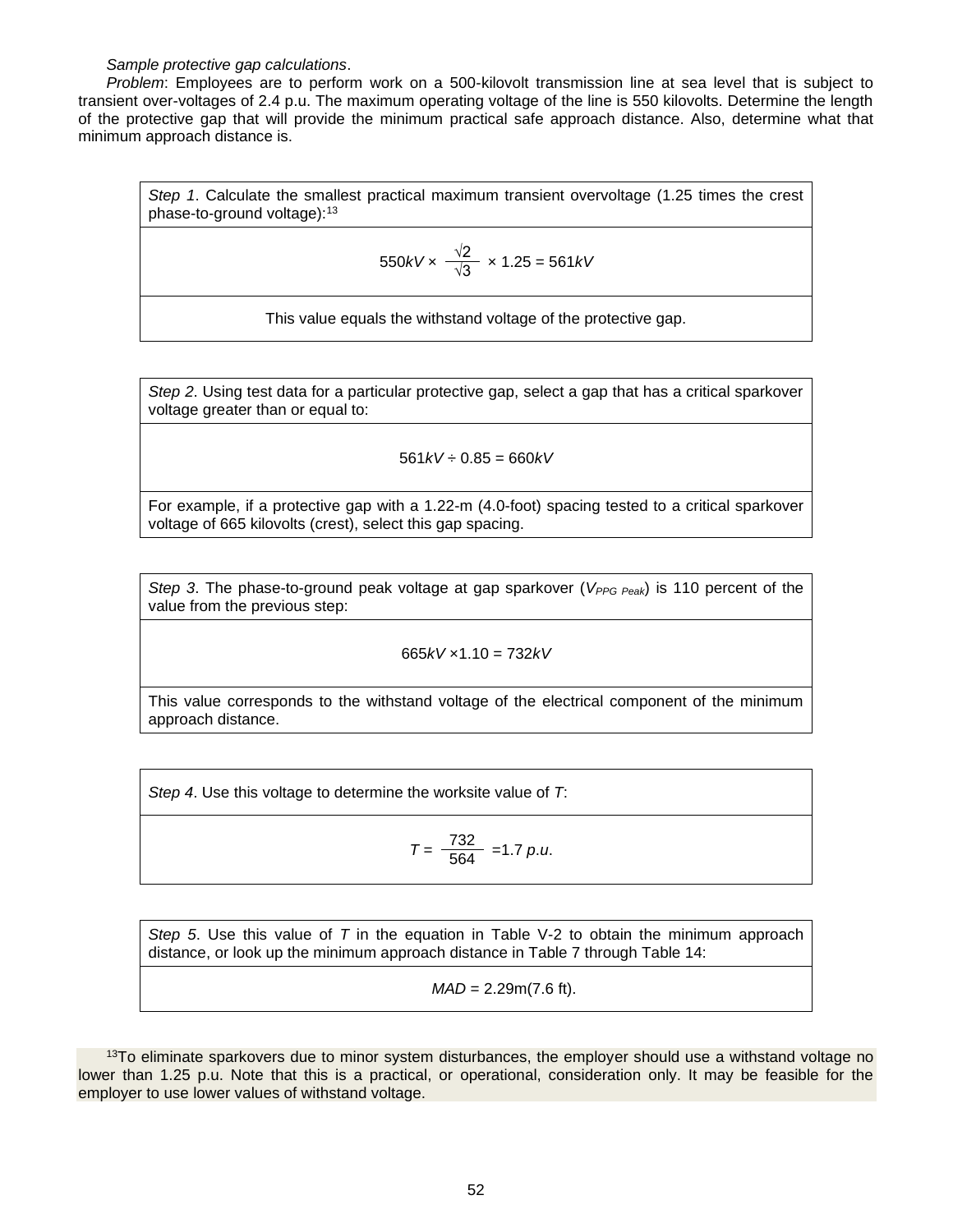## **E.** *Location of Protective Gaps***.**

1. *Adjacent structures*. The employer may install the protective gap on a structure adjacent to the worksite, as this practice does not significantly reduce the protection afforded by the gap.

2. *Terminal stations*. Gaps installed at terminal stations of lines or circuits provide a level of protection; however, that level of protection may not extend throughout the length of the line to the worksite. The use of substation terminal gaps raises the possibility that separate surges could enter the line at opposite ends, each with low enough magnitude to pass the terminal gaps without sparkover. When voltage surges occur simultaneously at each end of a line and travel toward each other, the total voltage on the line at the point where they meet is the arithmetic sum of the two surges. A gap installed within 0.8 km (0.5 mile) of the worksite will protect against such intersecting waves. Engineering studies of a particular line or system may indicate that employers can adequately protect employees by installing gaps at even more distant locations. In any event, unless using the default values for *T* from Table V-8, the employer must determine *T* at the worksite.

3. *Worksite*. If the employer installs protective gaps at the worksite, the gap setting establishes the worksite impulse insulation strength. Lightning strikes as far as 6 miles from the worksite can cause a voltage surge greater than the gap withstand voltage, and a gap sparkover can occur. In addition, the gap can sparkover from overvoltages on the line that exceed the withstand voltage of the gap. Consequently, the employer must protect employees from hazards resulting from any sparkover that could occur.

## **F.** *Disabling automatic reclosing***.**

There are two reasons to disable the automatic-reclosing feature of circuit-interrupting devices while employees are performing live-line work:

• To prevent reenergization of a circuit faulted during the work, which could create a hazard or result in more serious injuries or damage than the injuries or damage produced by the original fault;

• To prevent any transient overvoltage caused by the switching surge that would result if the circuit were reenergized. However, due to system stability considerations, it may not always be feasible to disable the automatic-reclosing feature.

## **V. Minimum Approach-Distance Tables.**

A. *Legacy tables*.

Employers may use the minimum approach distances in Table 6 until March 31, 2015.

| <b>TABLE 6</b><br><b>MINIMUM APPROACH DISTANCES UNTIL MARCH 31, 2015</b> |                          |                                                                                                   |                          |      |
|--------------------------------------------------------------------------|--------------------------|---------------------------------------------------------------------------------------------------|--------------------------|------|
| Voltage range                                                            | Phase-to-ground exposure |                                                                                                   | Phase-to-ground exposure |      |
| phase to phase<br>(kV)                                                   | m                        | ft                                                                                                | m                        | ft   |
| 2.1 to 15.0                                                              | 0.64                     | 2.1                                                                                               | 0.61                     | 2.0  |
| 15.1 to 35.0                                                             | 0.71                     | 2.3                                                                                               | 0.71                     | 2.3  |
| 35.1 to 46.0                                                             | 0.76                     | 2.5                                                                                               | 0.76                     | 2.5  |
| 46.1 to 72.5                                                             | 0.91                     | 3.0                                                                                               | 0.91                     | 3.0  |
| 72.6 to 121                                                              | 1.02                     | 3.3                                                                                               | 1.37                     | 4.5  |
| 138 to 145                                                               | 1.07                     | 3.5                                                                                               | 1.52                     | 5.0  |
| 161 to 169                                                               | 1.12                     | 3.7                                                                                               | 1.68                     | 5.5  |
| 230 to 242                                                               | 1.52                     | 5.0                                                                                               | 2.54                     | 8.3  |
| 345 to 362 *                                                             | 2.13                     | 7.0                                                                                               | 4.06                     | 13.3 |
| 500 to 552 *                                                             | 3.35                     | 11.0                                                                                              | 6.10                     | 20.0 |
| 700 to 765 *                                                             | 4.57                     | 15.0                                                                                              | 9.45                     | 31.0 |
| ranges.                                                                  |                          | Note: The clear live-line tool distance must equal or exceed the values for the indicated voltage |                          |      |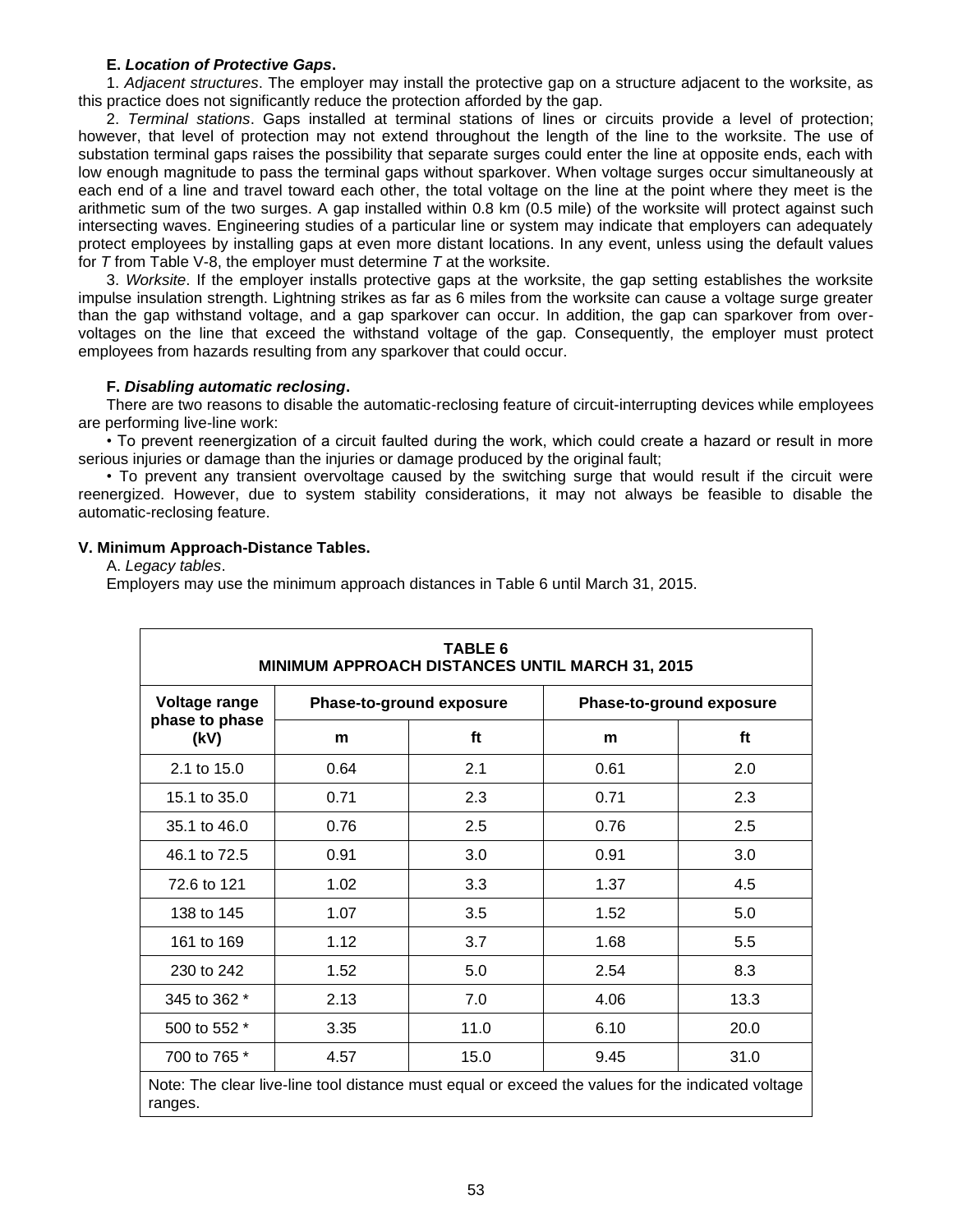## B. *Alternative minimum approach distances*.

Employers may use the minimum approach distances in Table 7 through Table 14 provided that the employer follows the notes to those tables.

|         | <b>TABLE 7</b><br>AC MINIMUM APPROACH DISTANCES-72.6 TO 121.0 KV |     |      |                          |  |
|---------|------------------------------------------------------------------|-----|------|--------------------------|--|
|         | Phase-to-ground exposure                                         |     |      | Phase-to-ground exposure |  |
| T(p.u.) | m                                                                | ft  | m    | ft                       |  |
| 1.5     | 0.67                                                             | 2.2 | 0.84 | 2.8                      |  |
| 1.6     | 0.69                                                             | 2.3 | 0.87 | 2.9                      |  |
| 1.7     | 0.71                                                             | 2.3 | 0.90 | 3.0                      |  |
| 1.8     | 0.74                                                             | 2.4 | 0.93 | 3.1                      |  |
| 1.9     | 0.76                                                             | 2.5 | 0.96 | 3.1                      |  |
| 2.0     | 0.78                                                             | 2.6 | 0.99 | 3.2                      |  |
| 2.1     | 0.81                                                             | 2.7 | 1.01 | 3.3                      |  |
| 2.2     | 0.83                                                             | 2.7 | 1.04 | 3.4                      |  |
| 2.3     | 0.85                                                             | 2.8 | 1.07 | 3.5                      |  |
| 2.4     | 0.88                                                             | 2.9 | 1.10 | 3.6                      |  |
| 2.5     | 0.90                                                             | 3.0 | 1.13 | 3.7                      |  |
| 2.6     | 0.92                                                             | 3.0 | 1.16 | 3.8                      |  |
| 2.7     | 0.95                                                             | 3.0 | 1.19 | 3.9                      |  |
| 2.8     | 0.97                                                             | 3.2 | 1.22 | 4.0                      |  |
| 2.9     | 0.99                                                             | 3.2 | 1.24 | 4.1                      |  |
| 3.0     | 1.02                                                             | 3.3 | 1.27 | 4.2                      |  |
| 3.1     | 1.04                                                             | 3.4 | 1.30 | 4.3                      |  |
| 3.2     | 1.06                                                             | 3.5 | 1.33 | 4.4                      |  |
| 3.3     | 1.09                                                             | 3.6 | 1.36 | 4.5                      |  |
| 3.4     | 1.11                                                             | 3.6 | 1.39 | 4.6                      |  |
| 3.5     | 1.13                                                             | 3.7 | 1.42 | 4.7                      |  |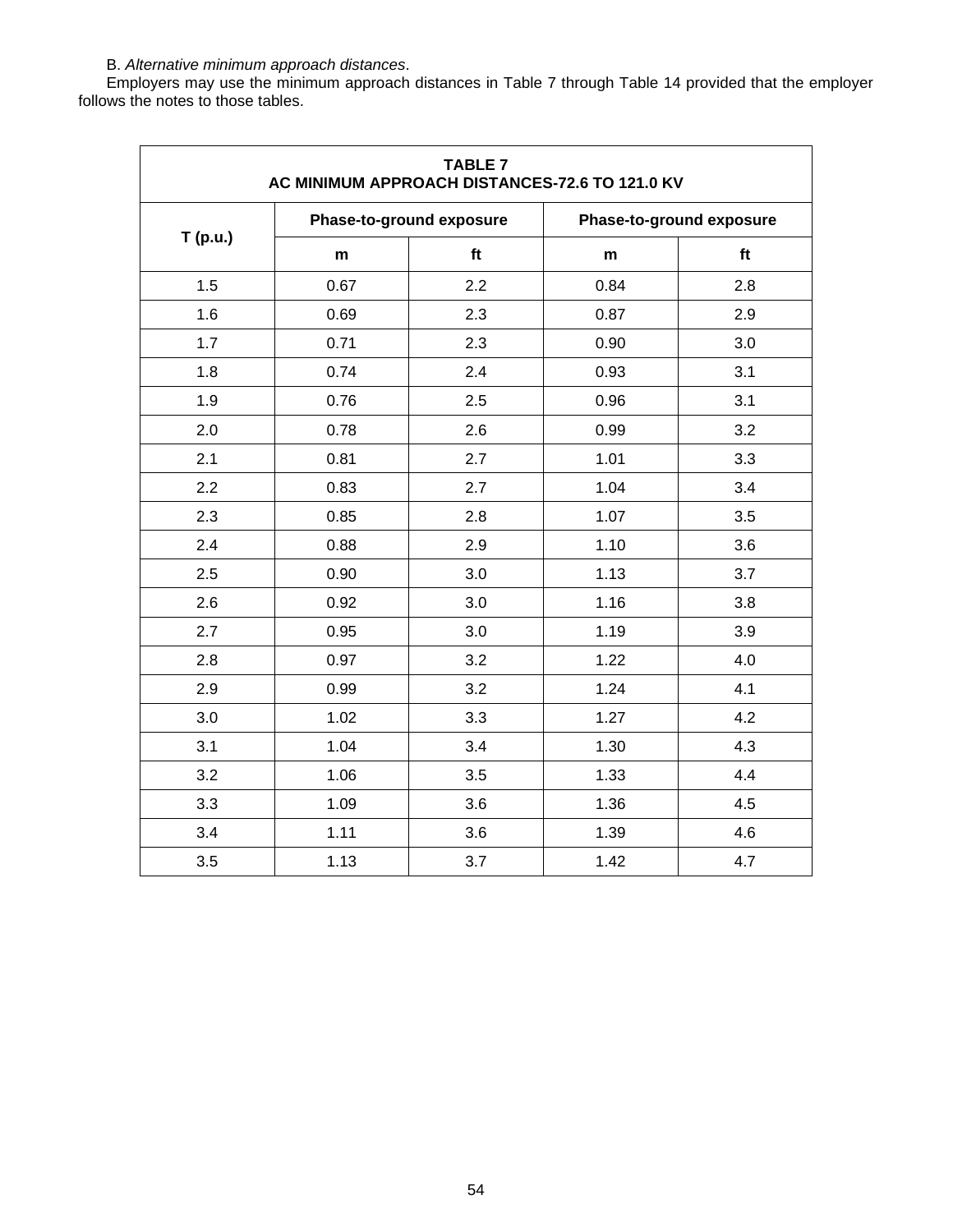| <b>TABLE 8</b><br>AC MINIMUM APPROACH DISTANCES-121.1 TO 145.0 KV |                          |     |                          |     |  |
|-------------------------------------------------------------------|--------------------------|-----|--------------------------|-----|--|
|                                                                   | Phase-to-ground exposure |     | Phase-to-ground exposure |     |  |
| T(p.u.)                                                           | m                        | ft  | m                        | ft  |  |
| 1.5                                                               | 0.74                     | 2.4 | 0.95                     | 3.1 |  |
| 1.6                                                               | 0.76                     | 2.5 | 0.98                     | 3.2 |  |
| 1.7                                                               | 0.79                     | 2.6 | 1.02                     | 3.3 |  |
| 1.8                                                               | 0.82                     | 2.7 | 1.05                     | 3.4 |  |
| 1.9                                                               | 0.85                     | 2.8 | 1.085                    | 3.5 |  |
| 2.0                                                               | 0.88                     | 2.9 | 1.12                     | 3.7 |  |
| 2.1                                                               | 0.90                     | 3.0 | 1.15                     | 3.8 |  |
| 2.2                                                               | 0.93                     | 3.1 | 1.19                     | 3.9 |  |
| 2.3                                                               | 0.96                     | 3.1 | 1.22                     | 4.0 |  |
| 2.4                                                               | 0.99                     | 3.2 | 1.26                     | 4.1 |  |
| 2.5                                                               | 1.02                     | 3.3 | 1.29                     | 4.2 |  |
| 2.6                                                               | 1.04                     | 3.4 | 1.33                     | 4.4 |  |
| 2.7                                                               | 1.07                     | 3.5 | 1.36                     | 4.5 |  |
| 2.8                                                               | 1.10                     | 3.6 | 1.39                     | 4.6 |  |
| 2.9                                                               | 1.13                     | 3.7 | 1.43                     | 4.7 |  |
| 3.0                                                               | 1.16                     | 3.8 | 1.46                     | 4.8 |  |
| 3.1                                                               | 1.19                     | 3.9 | 1.50                     | 4.9 |  |
| 3.2                                                               | 1.21                     | 4.0 | 1.53                     | 5.0 |  |
| 3.3                                                               | 1.24                     | 4.1 | 1.57                     | 5.2 |  |
| 3.4                                                               | 1.27                     | 4.2 | 1.60                     | 5.2 |  |
| 3.5                                                               | 1.30                     | 4.3 | 1.64                     | 5.4 |  |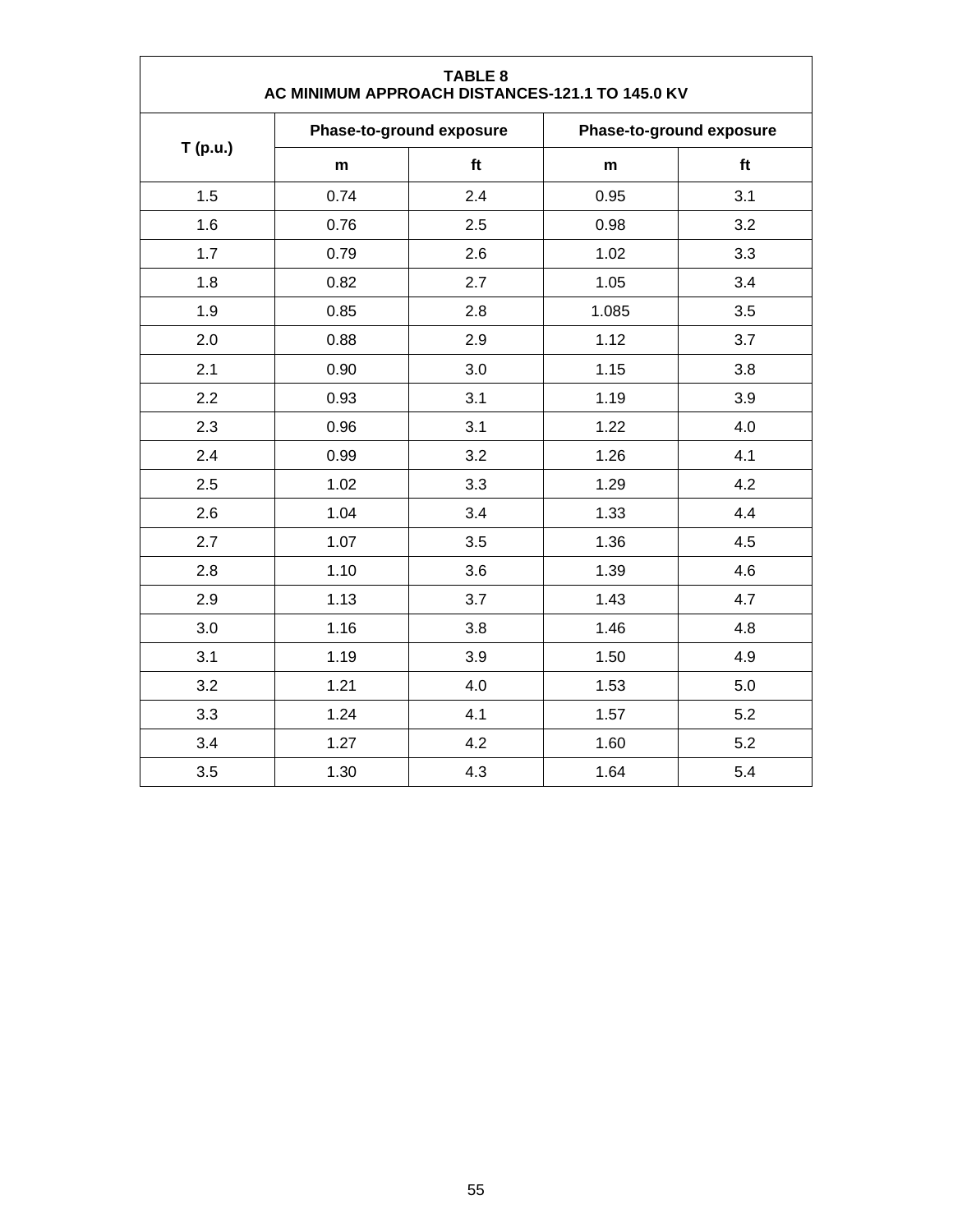| <b>TABLE 9</b><br>AC MINIMUM APPROACH DISTANCES-145.1 TO 169.0 KV |                          |     |                          |     |  |
|-------------------------------------------------------------------|--------------------------|-----|--------------------------|-----|--|
| T(p.u.)                                                           | Phase-to-ground exposure |     | Phase-to-ground exposure |     |  |
|                                                                   | m                        | ft  | m                        | ft  |  |
| 1.5                                                               | 0.81                     | 2.7 | 1.05                     | 3.4 |  |
| 1.6                                                               | 0.84                     | 2.8 | 1.09                     | 3.6 |  |
| 1.7                                                               | 0.87                     | 2.9 | 1.13                     | 3.7 |  |
| 1.8                                                               | 0.90                     | 3.0 | 1.17                     | 3.8 |  |
| 1.9                                                               | 0.94                     | 3.1 | 1.21                     | 4.0 |  |
| 2.0                                                               | 0.97                     | 3.2 | 1.25                     | 4.1 |  |
| 2.1                                                               | 1.00                     | 3.3 | 1.29                     | 4.2 |  |
| 2.2                                                               | 1.03                     | 3.4 | 1.33                     | 4.4 |  |
| 2.3                                                               | 1.07                     | 3.5 | 1.37                     | 4.5 |  |
| 2.4                                                               | 1.10                     | 3.6 | 1.41                     | 4.6 |  |
| 2.5                                                               | 1.13                     | 3.7 | 1.45                     | 4.8 |  |
| 2.6                                                               | 1.17                     | 3.8 | 1.49                     | 4.9 |  |
| 2.7                                                               | 1.20                     | 3.9 | 1.53                     | 5.0 |  |
| 2.8                                                               | 1.23                     | 4.0 | 1.57                     | 5.2 |  |
| 2.9                                                               | 1.26                     | 4.1 | 1.61                     | 5.3 |  |
| 3.0                                                               | 1.30                     | 4.3 | 1.65                     | 5.4 |  |
| 3.1                                                               | 1.33                     | 4.4 | 1.70                     | 5.6 |  |
| 3.2                                                               | 1.36                     | 4.5 | 1.76                     | 5.8 |  |
| 3.3                                                               | 1.39                     | 4.6 | 1.82                     | 6.0 |  |
| 3.4                                                               | 1.43                     | 4.7 | 1.88                     | 6.2 |  |
| 3.5                                                               | 1.46                     | 4.8 | 1.94                     | 6.4 |  |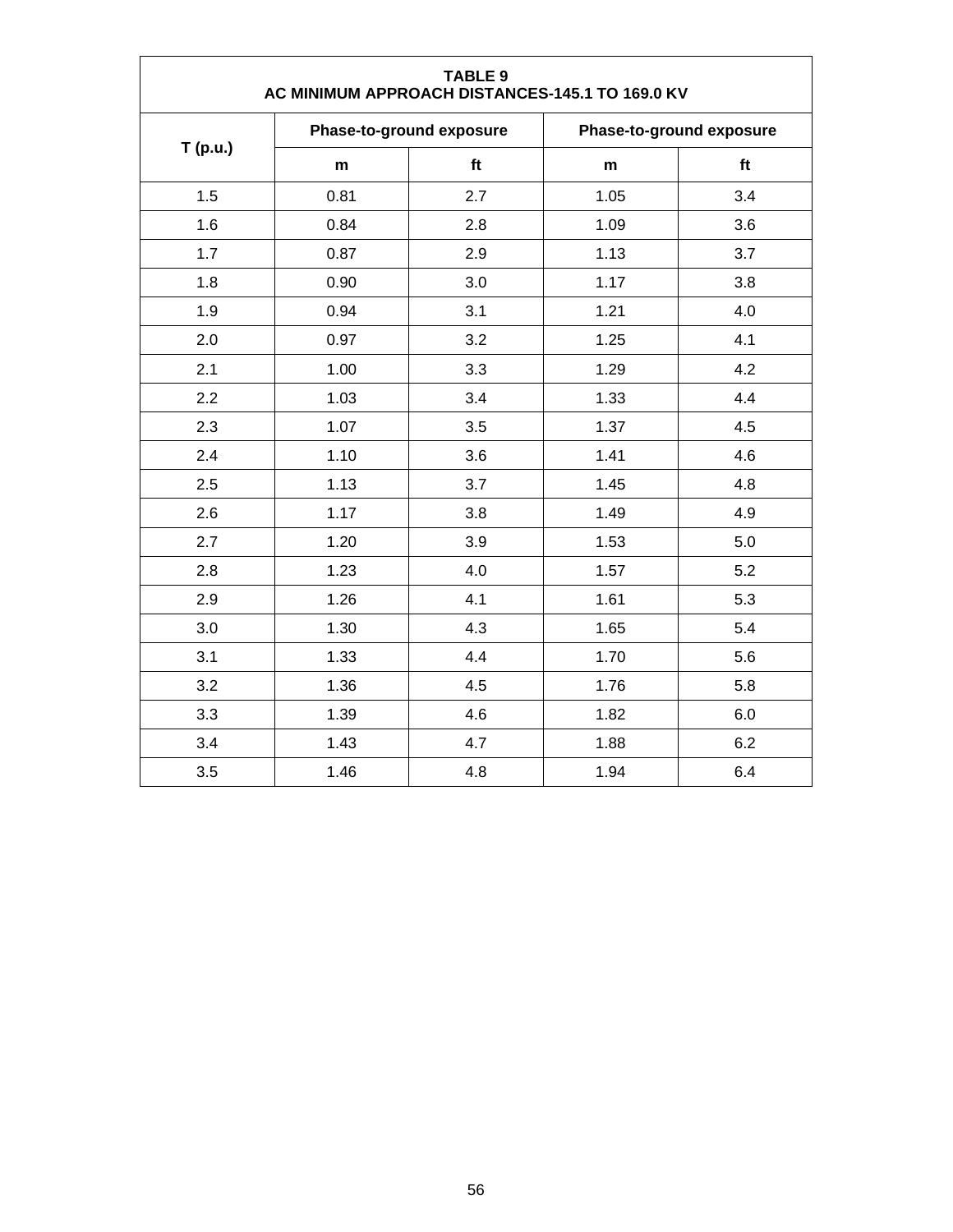| TABLE 10<br>AC MINIMUM APPROACH DISTANCES-169.1 TO 242.0 KV |                          |     |                          |      |
|-------------------------------------------------------------|--------------------------|-----|--------------------------|------|
|                                                             | Phase-to-ground exposure |     | Phase-to-ground exposure |      |
| T(p.u.)                                                     | m                        | ft  | m                        | ft   |
| 1.5                                                         | 1.02                     | 3.3 | 1.37                     | 4.5  |
| 1.6                                                         | 1.06                     | 3.5 | 1.43                     | 4.7  |
| 1.7                                                         | 1.11                     | 3.6 | 1.48                     | 4.9  |
| 1.8                                                         | 1.16                     | 3.8 | 1.54                     | 5.1  |
| 1.9                                                         | 1.21                     | 4.0 | 1.60                     | 5.2  |
| 2.0                                                         | 1.25                     | 4.1 | 1.66                     | 4.4  |
| 2.1                                                         | 1.30                     | 4.3 | 1.73                     | 5.7  |
| 2.2                                                         | 1.35                     | 4.4 | 1.81                     | 5.9  |
| 2.3                                                         | 1.39                     | 4.6 | 1.90                     | 6.2  |
| 2.4                                                         | 1.44                     | 4.7 | 1.99                     | 6.5  |
| 2.5                                                         | 1.49                     | 4.9 | 2.08                     | 6.8  |
| 2.6                                                         | 1.53                     | 5.0 | 2.17                     | 7.1  |
| 2.7                                                         | 1.58                     | 5.2 | 2.26                     | 7.4  |
| 2.8                                                         | 1.63                     | 5.3 | 2.36                     | 7.7  |
| 2.9                                                         | 1.67                     | 5.5 | 2.45                     | 8.0  |
| 3.0                                                         | 1.72                     | 5.6 | 2.55                     | 8.4  |
| 3.1                                                         | 1.77                     | 5.8 | 2.65                     | 8.7  |
| 3.2                                                         | 1.81                     | 5.9 | 2.76                     | 9.1  |
| 3.3                                                         | 1.88                     | 6.2 | 2.86                     | 9.4  |
| 3.4                                                         | 1.95                     | 6.4 | 2.97                     | 9.7  |
| 3.5                                                         | 2.01                     | 6.6 | 3.08                     | 10.0 |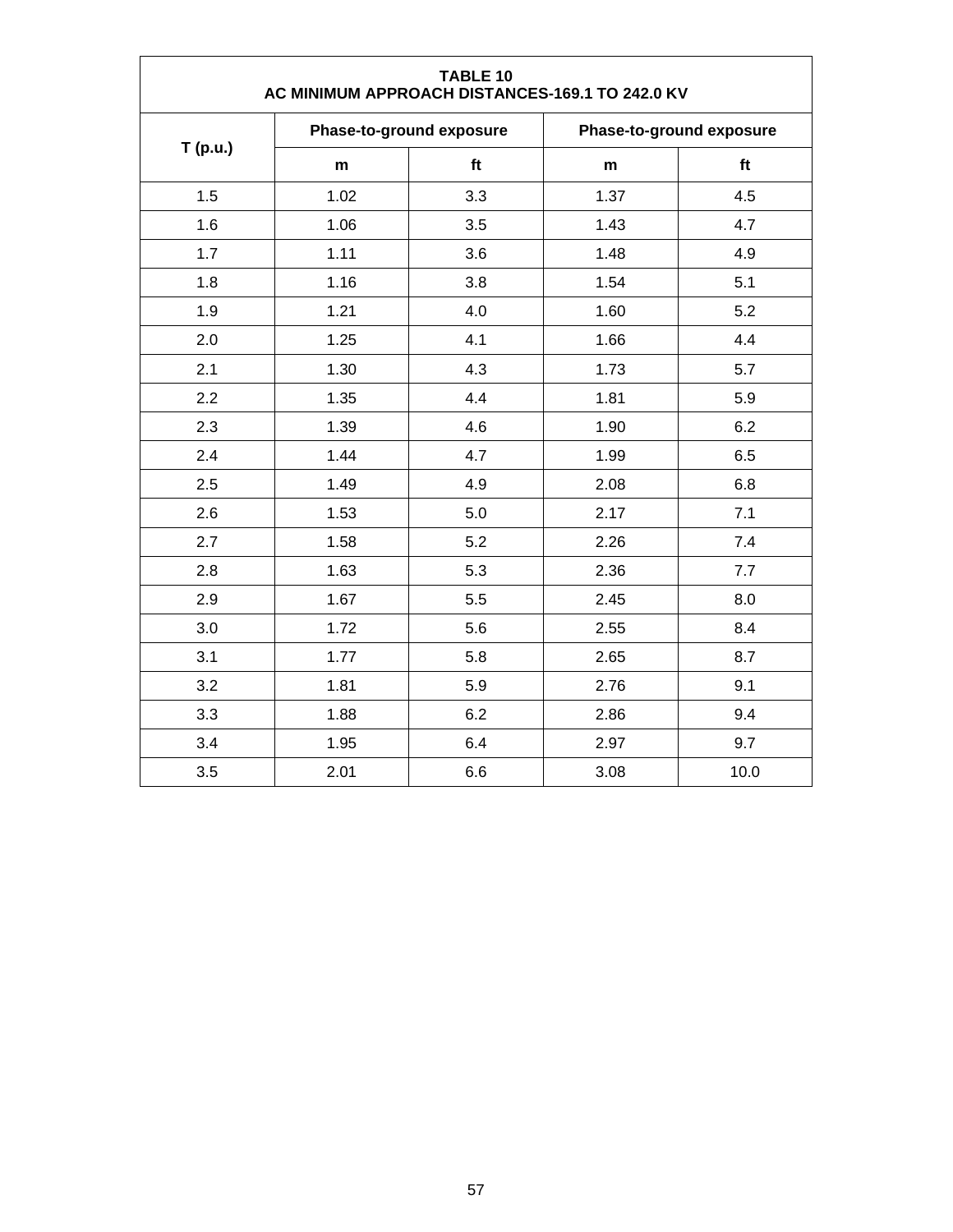| TABLE 11<br>AC MINIMUM APPROACH DISTANCES-242.1 TO 362.0 KV |                          |      |                          |      |  |
|-------------------------------------------------------------|--------------------------|------|--------------------------|------|--|
| T(p.u.)                                                     | Phase-to-ground exposure |      | Phase-to-ground exposure |      |  |
|                                                             | m                        | ft   | m                        | ft   |  |
| 1.5                                                         | 1.37                     | 4.5  | 1.99                     | 6.5  |  |
| 1.6                                                         | 1.44                     | 4.7  | 2.13                     | 7.0  |  |
| 1.7                                                         | 1.51                     | 5.0  | 2.27                     | 7.4  |  |
| 1.8                                                         | 1.58                     | 5.2  | 2.41                     | 7.9  |  |
| 1.9                                                         | 1.65                     | 5.4  | 2.56                     | 8.4  |  |
| 2.0                                                         | 1.72                     | 5.6  | 2.71                     | 8.9  |  |
| 2.1                                                         | 1.79                     | 5.9  | 2.87                     | 9.4  |  |
| 2.2                                                         | 1.87                     | 6.1  | 3.03                     | 9.9  |  |
| 2.3                                                         | 1.97                     | 6.5  | 3.20                     | 10.5 |  |
| 2.4                                                         | 2.08                     | 6.8  | 3.37                     | 11.1 |  |
| 2.5                                                         | 2.19                     | 7.2  | 3.55                     | 11.6 |  |
| 2.6                                                         | 1.29                     | 7.5  | 3.73                     | 12.2 |  |
| 2.7                                                         | 2.41                     | 7.9  | 3.91                     | 12.8 |  |
| 2.8                                                         | 2.52                     | 8.3  | 4.10                     | 13.5 |  |
| 2.9                                                         | 2.64                     | 8.7  | 4.29                     | 14.1 |  |
| 3.0                                                         | 2.76                     | 9.1  | 4.49                     | 14.7 |  |
| 3.1                                                         | 2.88                     | 9.4  | 4.69                     | 15.4 |  |
| 3.2                                                         | 3.01                     | 9.9  | 4.90                     | 16.1 |  |
| 3.3                                                         | 3.14                     | 10.3 | 5.11                     | 16.8 |  |
| 3.4                                                         | 3.27                     | 10.7 | 5.32                     | 17.5 |  |
| 3.5                                                         | 3.41                     | 11.2 | 5.52                     | 18.1 |  |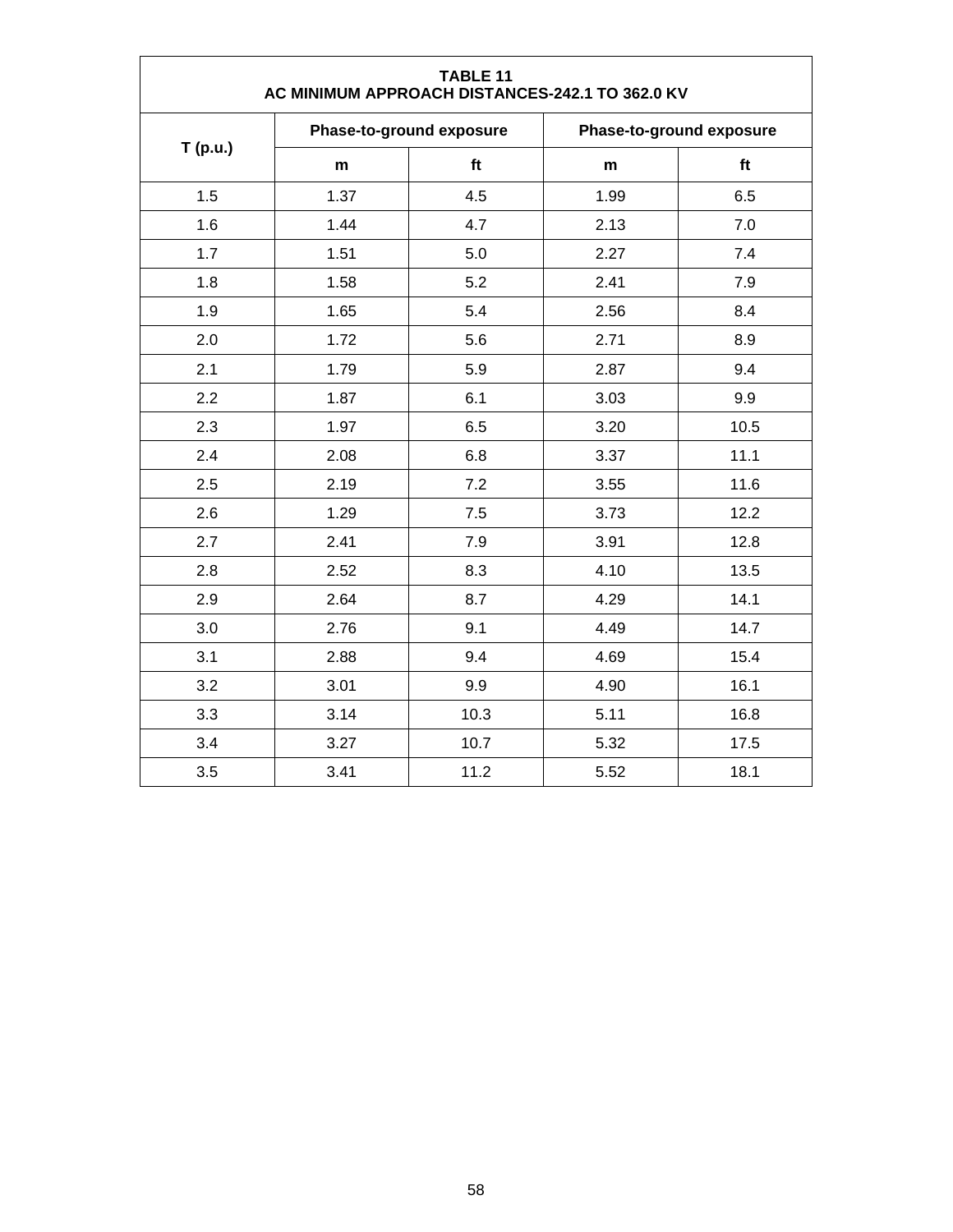| <b>TABLE 12</b><br>AC MINIMUM APPROACH DISTANCES-362.1 TO 420.0 KV |                          |      |                          |      |
|--------------------------------------------------------------------|--------------------------|------|--------------------------|------|
|                                                                    | Phase-to-ground exposure |      | Phase-to-ground exposure |      |
| T (p.u.)                                                           | m                        | ft   | m                        | ft   |
| 1.5                                                                | 1.53                     | 5.0  | 2.40                     | 7.9  |
| 1.6                                                                | 1.62                     | 5.3  | 2.58                     | 8.5  |
| 1.7                                                                | 1.70                     | 5.6  | 2.75                     | 9.0  |
| 1.8                                                                | 1.78                     | 5.8  | 2.94                     | 9.6  |
| 1.9                                                                | 1.88                     | 6.2  | 3.13                     | 10.3 |
| 2.0                                                                | 1.99                     | 6.5  | 3.33                     | 10.9 |
| 2.1                                                                | 2.12                     | 7.0  | 3.53                     | 11.6 |
| 2.2                                                                | 2.24                     | 7.3  | 3.74                     | 12.3 |
| 2.3                                                                | 2.34                     | 7.8  | 3.95                     | 13.0 |
| 2.4                                                                | 2.50                     | 8.2  | 4.17                     | 13.7 |
| 2.5                                                                | 2.64                     | 8.7  | 4.40                     | 14.4 |
| 2.6                                                                | 2.78                     | 9.1  | 4.63                     | 15.2 |
| 2.7                                                                | 2.93                     | 9.6  | 4.87                     | 16.0 |
| 2.8                                                                | 3.97                     | 10.0 | 5.11                     | 16.8 |
| 2.9                                                                | 3.23                     | 10.6 | 5.36                     | 17.6 |
| 3.0                                                                | 3.38                     | 11.1 | 5.59                     | 18.3 |
| 3.1                                                                | 3.55                     | 11.6 | 5.82                     | 19.1 |
| 3.2                                                                | 3.72                     | 12.2 | 6.07                     | 19.9 |
| 3.3                                                                | 3.89                     | 12.8 | 6.31                     | 20.7 |
| 3.4                                                                | 4.07                     | 13.4 | 6.56                     | 21.5 |
| 3.5                                                                | 4.25                     | 13.9 | 6.81                     | 22.3 |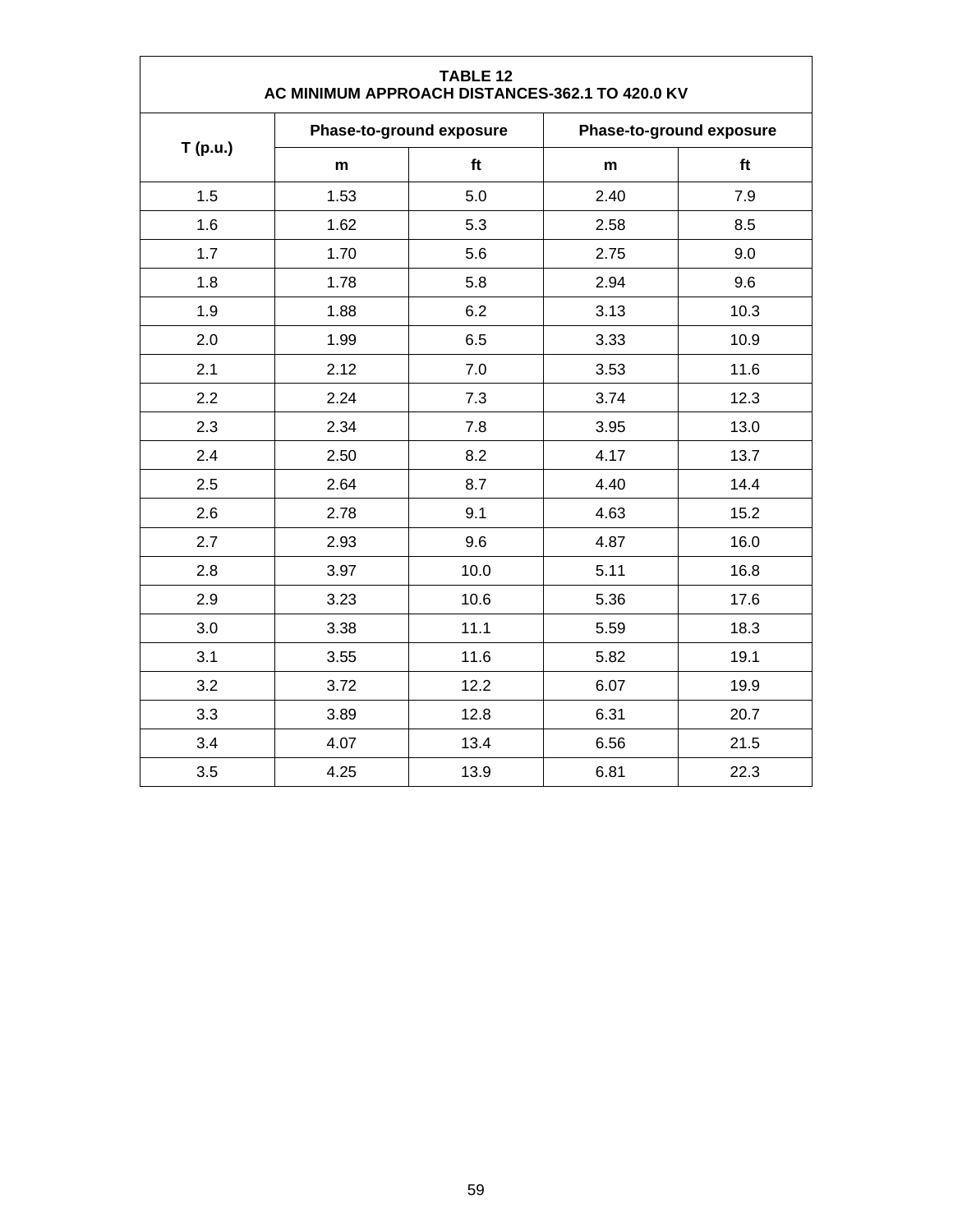| <b>TABLE 13</b><br>AC MINIMUM APPROACH DISTANCES-420.1 TO 550.0 KV |                          |      |                          |      |  |  |
|--------------------------------------------------------------------|--------------------------|------|--------------------------|------|--|--|
| T (p.u.)                                                           | Phase-to-ground exposure |      | Phase-to-ground exposure |      |  |  |
|                                                                    | m                        | ft   | m                        | ft   |  |  |
| 1.5                                                                | 1.95                     | 6.4  | 3.46                     | 11.4 |  |  |
| 1.6                                                                | 2.11                     | 6.9  | 3.73                     | 12.2 |  |  |
| 1.7                                                                | 2.28                     | 7.5  | 4.02                     | 13.2 |  |  |
| 1.8                                                                | 2.45                     | 8.0  | 4.31                     | 14.1 |  |  |
| 1.9                                                                | 2.62                     | 8.6  | 4.61                     | 15.1 |  |  |
| 2.0                                                                | 2.81                     | 9.2  | 4.92                     | 16.1 |  |  |
| 2.1                                                                | 3.00                     | 9.8  | 5.25                     | 17.2 |  |  |
| 2.2                                                                | 3.20                     | 10.5 | 5.55                     | 18.2 |  |  |
| 2.3                                                                | 3.40                     | 11.2 | 5.86                     | 19.2 |  |  |
| 2.4                                                                | 3.62                     | 11.9 | 6.18                     | 20.3 |  |  |
| 2.5                                                                | 3.84                     | 12.6 | 6.50                     | 21.3 |  |  |
| 2.6                                                                | 4.07                     | 13.4 | 6.83                     | 22.4 |  |  |
| 2.7                                                                | 4.31                     | 14.1 | 7.18                     | 23.6 |  |  |
| 2.8                                                                | 4.56                     | 15.0 | 7.52                     | 24.7 |  |  |
| 2.9                                                                | 4.81                     | 15.8 | 7.88                     | 25.9 |  |  |
| 3.0                                                                | 5.07                     | 16.6 | 8.24                     | 27.0 |  |  |

| <b>TABLE 14</b><br>AC MINIMUM APPROACH DISTANCES-550.1 TO 800.0 KV |                          |      |                          |      |  |  |
|--------------------------------------------------------------------|--------------------------|------|--------------------------|------|--|--|
| T (p.u.)                                                           | Phase-to-ground exposure |      | Phase-to-ground exposure |      |  |  |
|                                                                    | m                        | ft   | m                        | ft   |  |  |
| 1.5                                                                | 3.36                     | 10.4 | 5.97                     | 19.6 |  |  |
| 1.6                                                                | 3.46                     | 11.4 | 6.43                     | 21.1 |  |  |
| 1.7                                                                | 3.78                     | 12.4 | 6.92                     | 22.7 |  |  |
| 1.8                                                                | 4.12                     | 13.5 | 7.42                     | 24.3 |  |  |
| 1.9                                                                | 4.47                     | 14.7 | 7.93                     | 26.0 |  |  |
| 2.0                                                                | 4.83                     | 15.8 | 8.47                     | 27.8 |  |  |
| 2.1                                                                | 5.21                     | 17.1 | 9.02                     | 29.6 |  |  |
| 2.2                                                                | 5.61                     | 18.4 | 9.58                     | 31.4 |  |  |
| 2.3                                                                | 6.02                     | 19.8 | 10.16                    | 33.3 |  |  |
| 2.4                                                                | 6.44                     | 21.1 | 10.76                    | 35.3 |  |  |
| 2.5                                                                | 6.88                     | 22.3 | 11.38                    | 37.3 |  |  |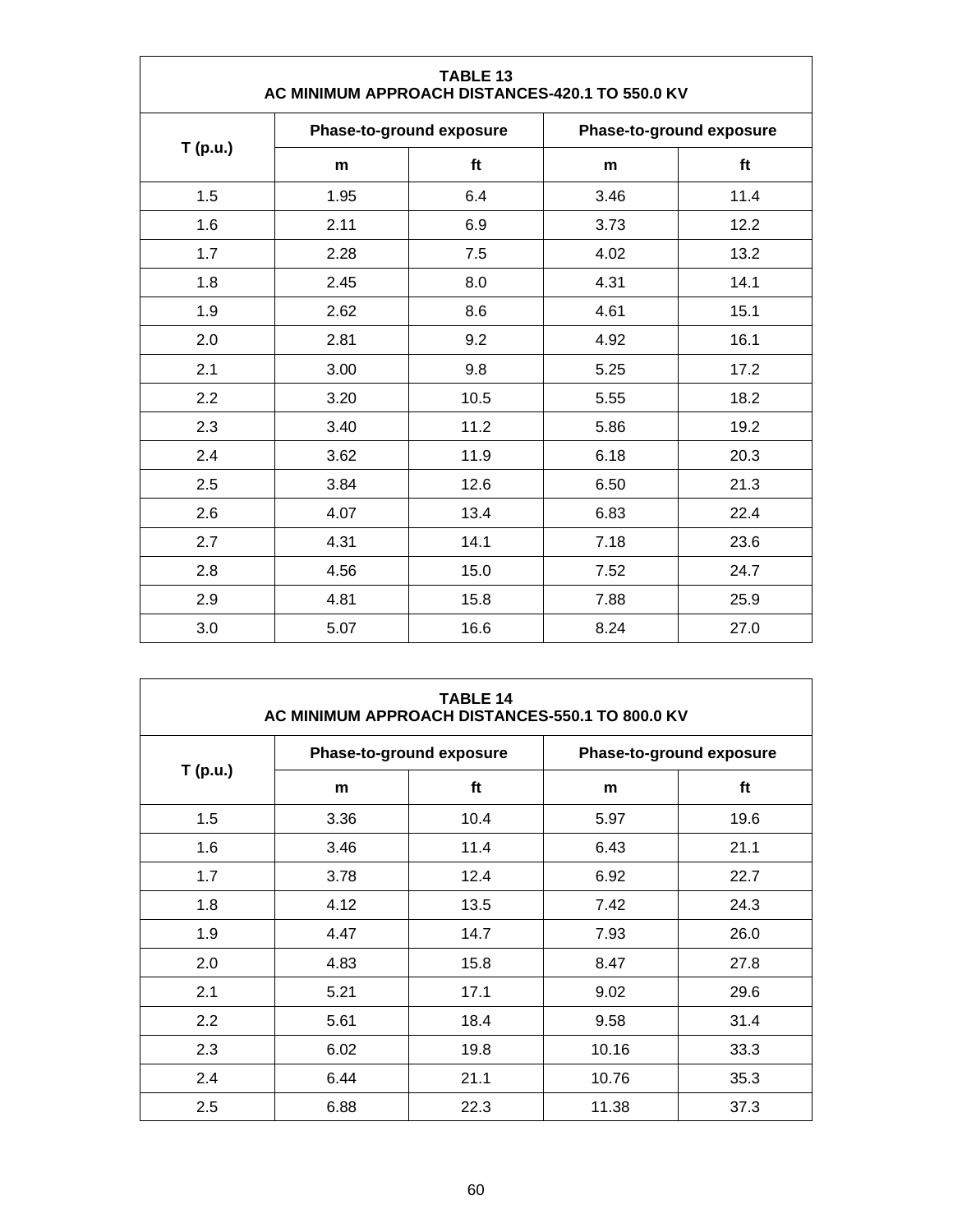#### **Notes to Table 7 through Table 14:**

1. The employer must determine the maximum anticipated per-unit transient overvoltage, phase-to-ground, through an engineering analysis, as required by §1926.960(c)(1)(ii), or assume a maximum anticipated per-unit transient overvoltage, phase-to-ground, in accordance with Table V-8.

2. For phase-to-phase exposures, the employer must demonstrate that no insulated tool spans the gap and that no large conductive object is in the gap. 3. The worksite must be at an elevation of 900 meters (3,000 feet) or less above sea level.

3. the worksite must be at an elevation of 900 meters (3,000 feet) or less above sea level.

[79 FR 20717-20728, July 10, 2014; 79 FR 56962, September 24, 2014]

# **APPENDIX C**

# **PROTECTION FROM HAZARDOUS DIFFERENCES IN ELECTRIC POTENTIAL**

#### **I. Introduction.**

Current passing through an impedance impresses voltage across that impedance. Even conductors have some, albeit low, value of impedance. Therefore, if a "grounded"<sup>1</sup> object, such as a crane or deenergized and grounded power line, results in a ground fault on a power line, voltage is impressed on that grounded object. The voltage impressed on the grounded object depends largely on the voltage on the line, on the impedance of the faulted conductor, and on the impedance to "true," or "absolute," ground represented by the object. If the impedance of the object causing the fault is relatively large, the voltage impressed on the object is essentially the phase-to-ground system voltage. However, even faults to grounded power lines or to well-grounded transmission towers or substation structures (which have relatively low values of impedance to ground) can result in hazardous voltages.<sup>2</sup> In all cases, the degree of the hazard depends on the magnitude of the current through the employee and the time of exposure. This appendix discusses methods of protecting workers against the possibility that grounded objects, such as cranes and other mechanical equipment, will contact energized power lines and that deenergized and grounded power lines will become accidentally energized.

<sup>1</sup>This appendix generally uses the term "grounded" only with respect to grounding that the employer intentionally installs, for example, the grounding an employer installs on a deenergized conductor. However, in this case, the term "grounded" means connected to earth, regardless of whether or not that connection is intentional.

<sup>2</sup>Thus, grounding systems for transmission towers and substation structures should be designed to minimize the step and touch potentials involved.

#### **II. Voltage-Gradient Distribution.**

## **A.** *Voltage-gradient distribution curve***.**

Absolute, or true, ground serves as a reference and always has a voltage of 0 volts above ground potential. Because there is an impedance between a grounding electrode and absolute ground, there will be a voltage difference between the grounding electrode and absolute ground under ground-fault conditions. Voltage dissipates from the grounding electrode (or from the grounding point) and creates a ground potential gradient. The voltage decreases rapidly with increasing distance from the grounding electrode. A voltage drop associated with this dissipation of voltage is a ground potential. Figure 1 is a typical voltage-gradient distribution curve (assuming a uniform soil texture).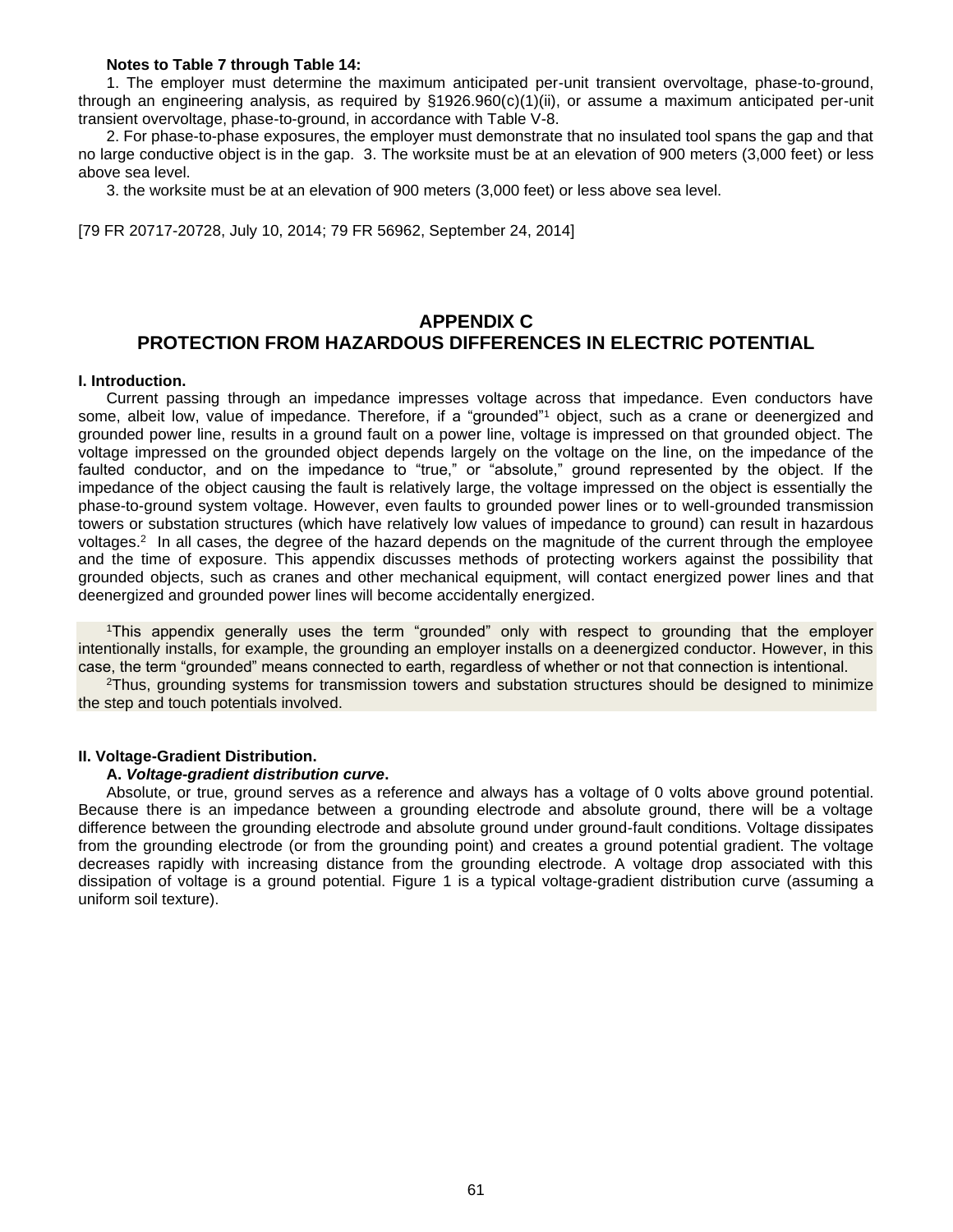

#### **B.** *Step and touch potentials***.**

Figure 1 also shows that workers are at risk from step and touch potentials. Step potential is the voltage between the feet of a person standing near an energized grounded object (the electrode). In Figure 1, the step potential is equal to the difference in voltage between two points at different distances from the electrode (where the points represent the location of each foot in relation to the electrode). A person could be at risk of injury during a fault simply by standing near the object.

Touch potential is the voltage between the energized grounded object (again, the electrode) and the feet of a person in contact with the object. In Figure 1, the touch potential is equal to the difference in voltage between the electrode (which is at a distance of 0 meters) and a point some distance away from the electrode (where the point represents the location of the feet of the person in contact with the object). The touch potential could be nearly the full voltage across the grounded object if that object is grounded at a point remote from the place where the person is in contact with it. For example, a crane grounded to the system neutral and that contacts an energized line would expose any person in contact with the crane or its uninsulated load line to a touch potential nearly equal to the full fault voltage.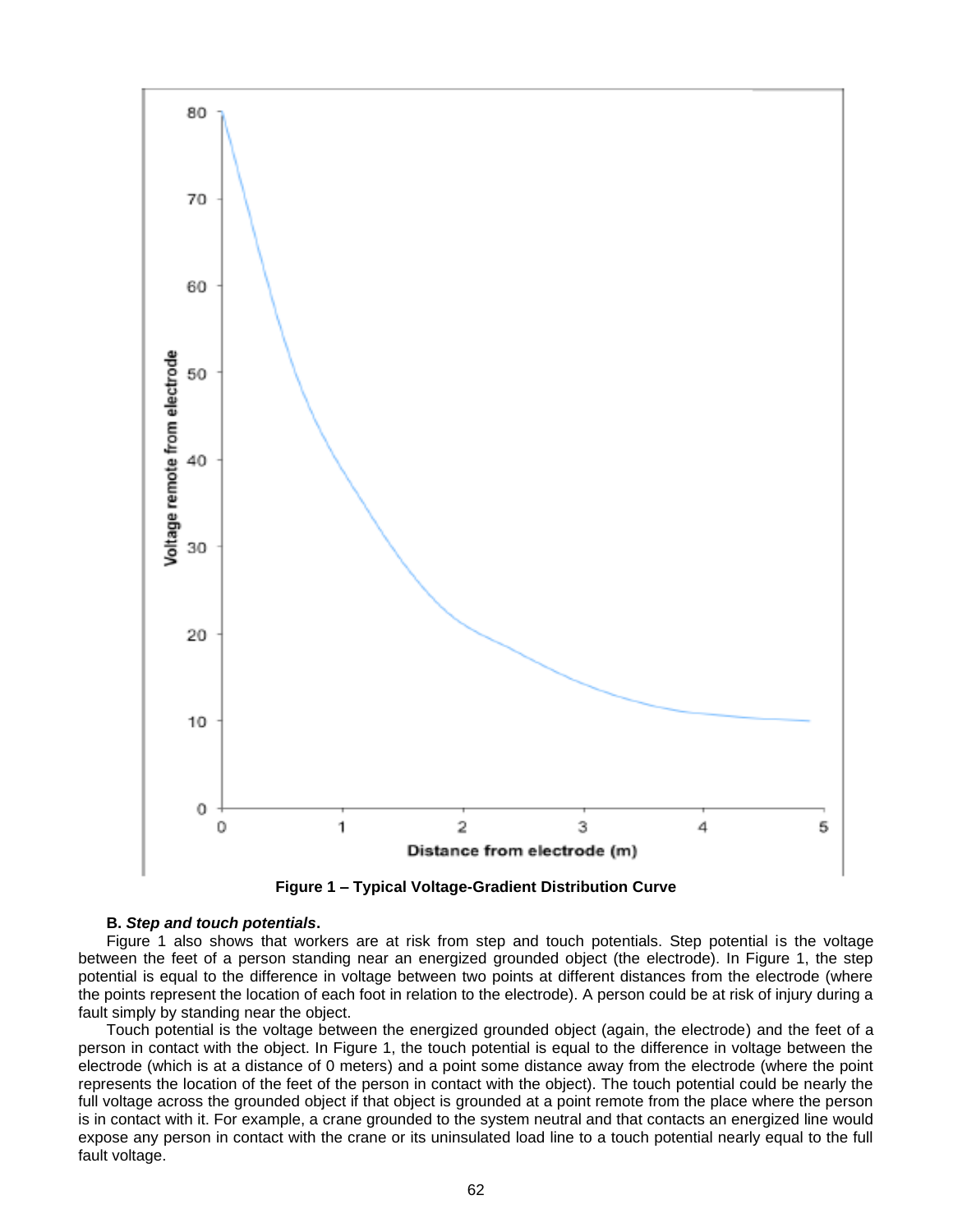Figure 2 illustrates step and touch potentials.



**Figure 2 – Step and Touch Potentials**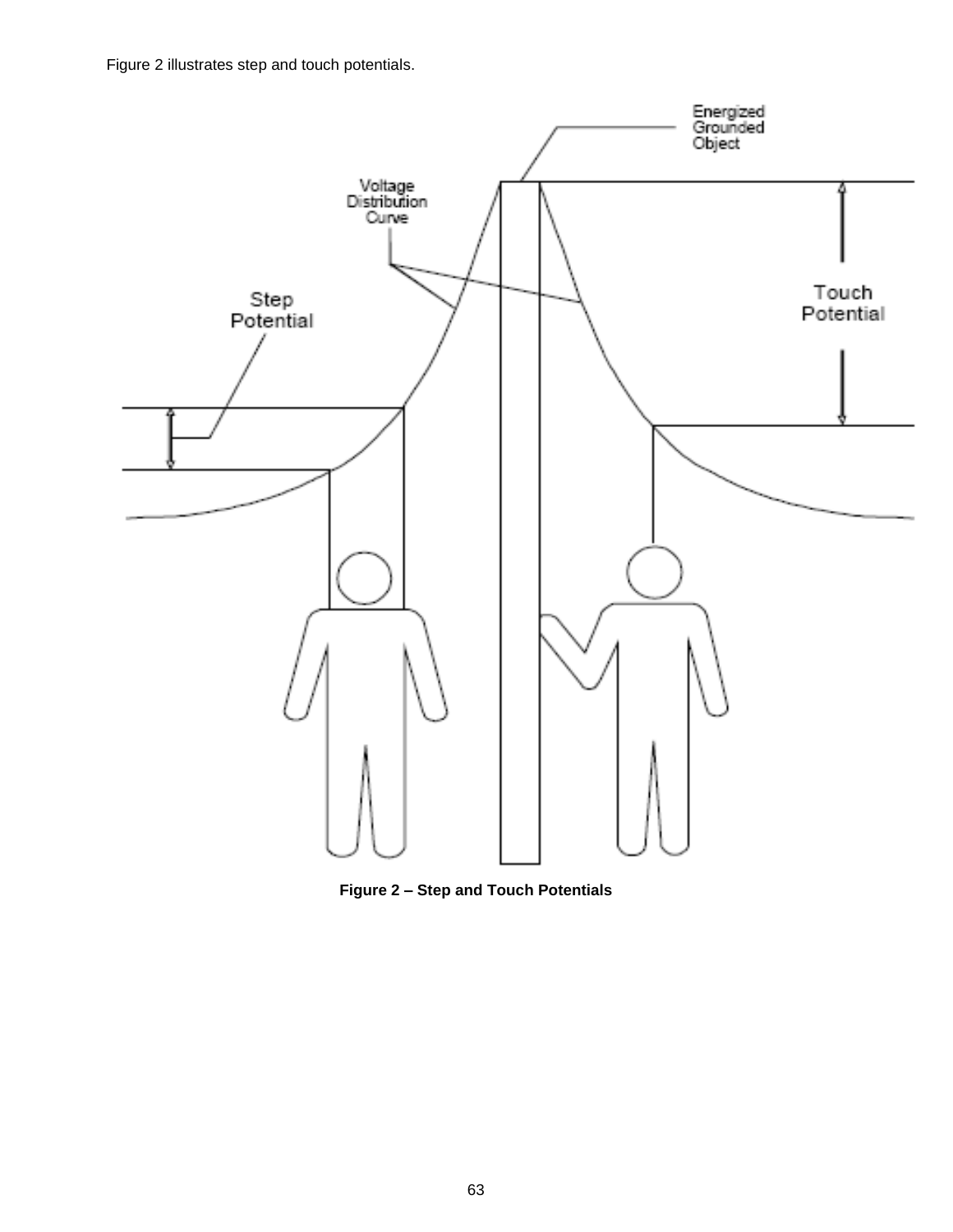## **III. Protecting Workers from Hazardous Differences in Electrical Potential.**

**A.** *Definitions***.** The following definitions apply to section III of this appendix: *Bond*. The electrical interconnection of conductive parts designed to maintain a common electric potential.

*Bonding cable (bonding jumper)*. A cable connected to two conductive parts to bond the parts together.

*Cluster bar*. A terminal temporarily attached to a structure that provides a means for the attachment and bonding of grounding and bonding cables to the structure.

- *Ground*. A conducting connection between an electric circuit or equipment and the earth, or to some conducting body that serves in place of the earth.
- *Grounding cable (grounding jumper)*. A cable connected between a deenergized part and ground. Note that grounding cables carry fault current and bonding cables generally do not. A cable that bonds two conductive parts but carries substantial fault current (for example, a jumper connected between one phase and a grounded phase) is a grounding cable.
- *Ground mat (grounding grid)*. A temporarily or permanently installed metallic mat or grating that establishes an equipotential surface and provides connection points for attaching grounds.

## **B.** *Analyzing the hazard***.**

The employer can use an engineering analysis of the power system under fault conditions to determine whether hazardous step and touch voltages will develop. The analysis should determine the voltage on all conductive objects in the work area and the amount of time the voltage will be present. Based on the this analysis, the employer can select appropriate measures and protective equipment, including the measures and protective equipment outlined in Section III of this appendix, to protect each employee from hazardous differences in electric potential. For example, from the analysis, the employer will know the voltage remaining on conductive objects after employees install bonding and grounding equipment and will be able to select insulating equipment with an appropriate rating, as described in paragraph III.C.2 of this appendix.

## **C.** *Protecting workers on the ground***.**

The employer may use several methods, including equipotential zones, insulating equipment, and restricted work areas, to protect employees on the ground from hazardous differences in electrical potential.

1. An equipotential zone will protect workers within it from hazardous step and touch potentials. (See Figure 3.) Equipotential zones will not, however, protect employees located either wholly or partially outside the protected area.

The employer can establish an equipotential zone for workers on the ground, with respect to a grounded object, through the use of a metal mat connected to the grounded object. The employer can use a grounding grid to equalize the voltage within the grid or bond conductive objects in the immediate work area to minimize the potential between the objects and between each object and ground. (Bonding an object outside the work area can increase the touch potential to that object, however.) Section III.D of this appendix discusses equipotential zones for employees working on deenergized and grounded power lines.

2. Insulating equipment, such as rubber gloves, can protect employees handling grounded equipment and conductors from hazardous touch potentials. The insulating equipment must be rated for the highest voltage that can be impressed on the grounded objects under fault conditions (rather than for the full system voltage).

3. Restricting employees from areas where hazardous step or touch potentials could arise can protect employees not directly involved in performing the operation. The employer must ensure that employees on the ground in the vicinity of transmission structures are at a distance where step voltages would be insufficient to cause injury. Employees must not handle grounded conductors or equipment likely to become energized to hazardous voltages unless the employees are within an equipotential zone or protected by insulating equipment.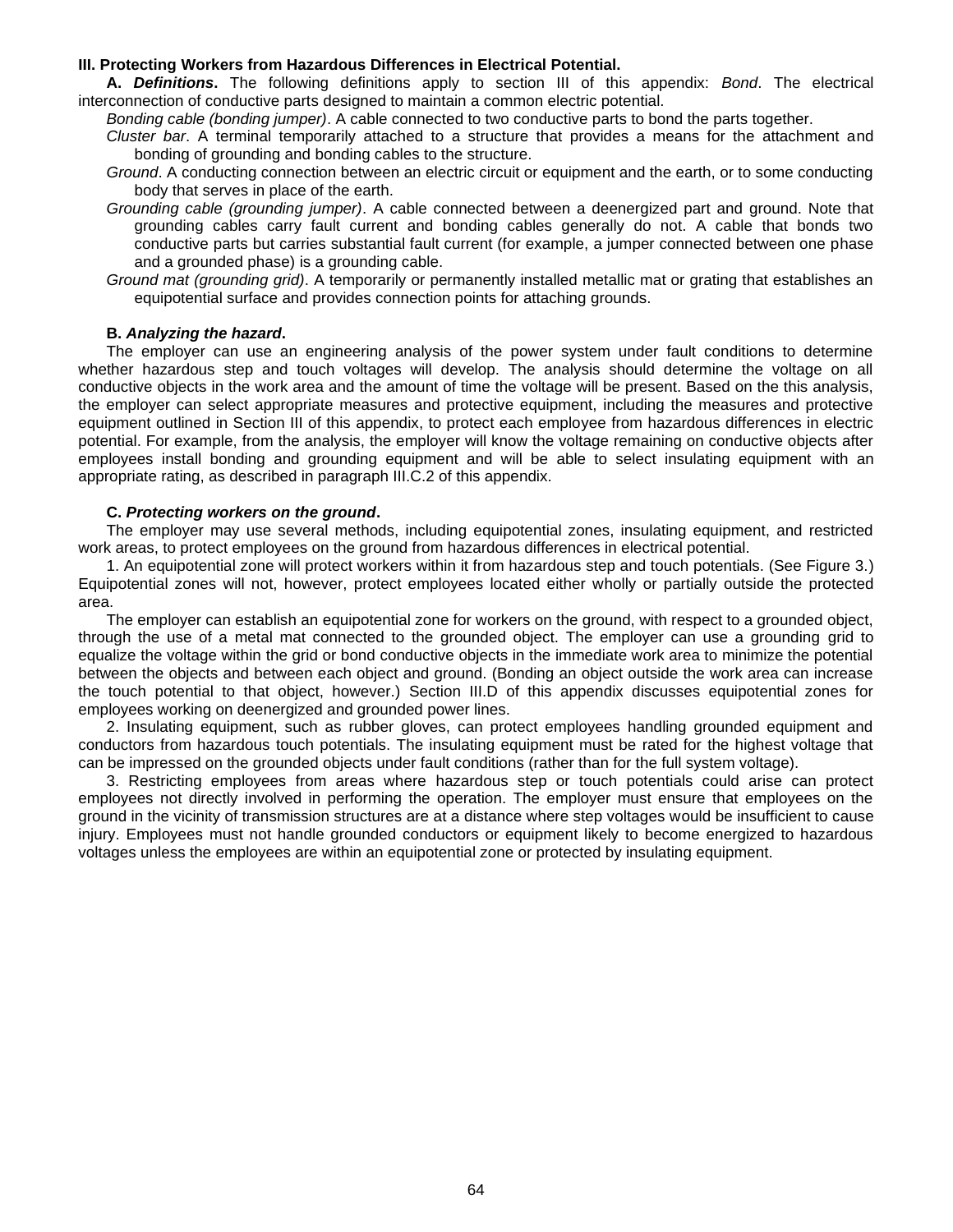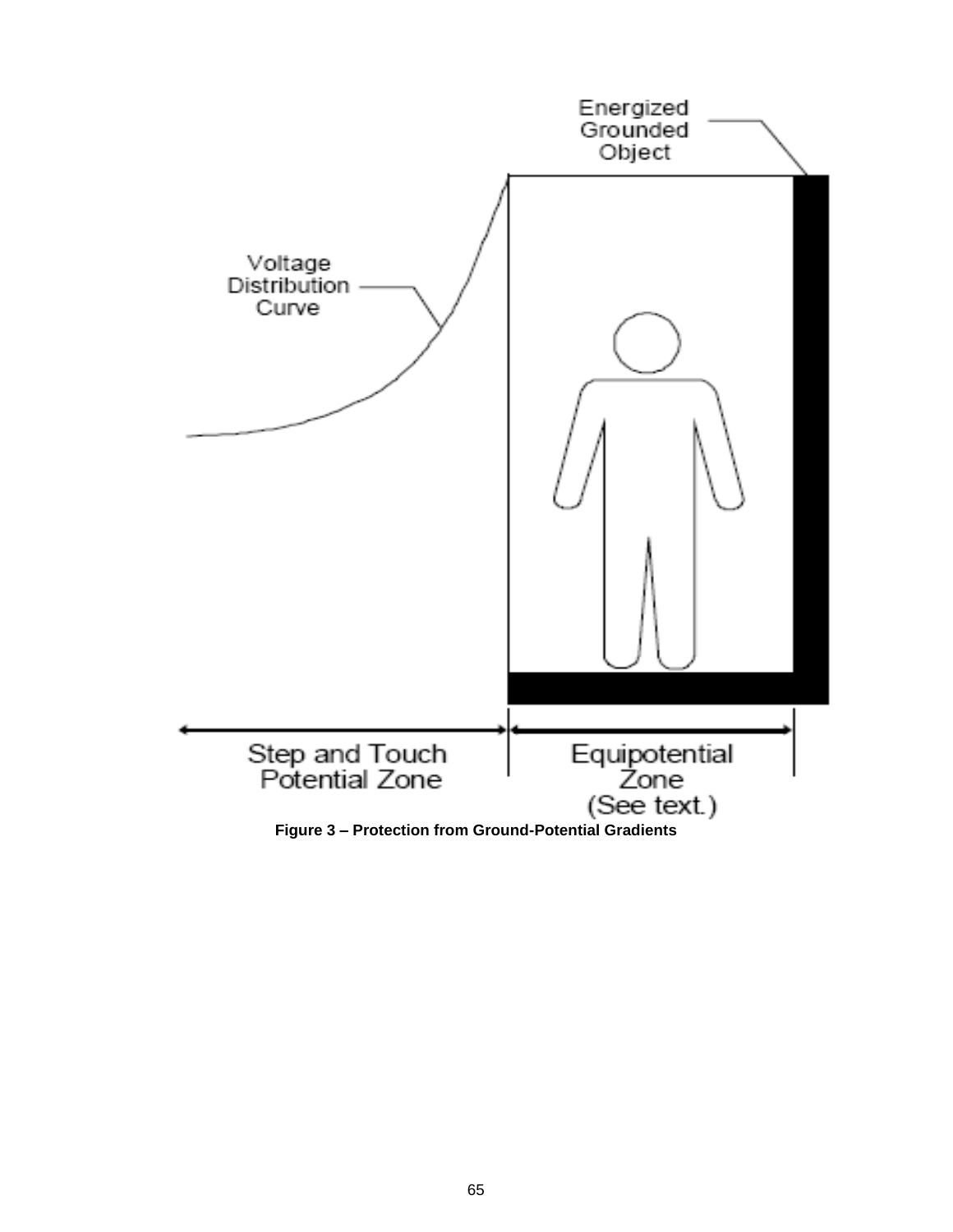#### **D.** *Protecting employees working on deenergized and grounded power lines***.**

This Section III.D of Appendix C establishes guidelines to help employers comply with requirements in §1926.962 for using protective grounding to protect employees working on deenergized power lines. Section 1926.962 applies to grounding of transmission and distribution lines and equipment for the purpose of protecting workers. Paragraph (c) of §1926.962 requires temporary protective grounds to be placed at such locations and arranged in such a manner that the employer can demonstrate will prevent exposure of each employee to hazardous differences in electric potential.<sup>3</sup> Sections III.D.1 and III.D.2 of this appendix provide guidelines that employers can use in making the demonstration required by §1926.962(c). Section III.D.1 of this appendix provides guidelines on how the employer can determine whether particular grounding practices expose employees to hazardous differences in electric potential. Section III.D.2 of this appendix describes grounding methods that the employer can use in lieu of an engineering analysis to make the demonstration required by §1926.962(c). The Occupational Safety and Health Administration will consider employers that comply with the criteria in this appendix as meeting §1926.962(c).

Finally, Section III.D.3 of this appendix discusses other safety considerations that will help the employer comply with other requirements in §1926.962. Following these guidelines will protect workers from hazards that can occur when a deenergized and grounded line becomes energized.

<sup>3</sup>The protective grounding required by §1926.962 limits to safe values the potential differences between accessible objects in each employee's work environment. Ideally, a protective grounding system would create a true equipotential zone in which every point is at the same electric potential. In practice, current passing through the grounding and bonding elements creates potential differences. If these potential differences are hazardous, the employer may not treat the zone as an equipotential zone.

1. *Determining safe body current limits*. This Section III.D.1 of Appendix C provides guidelines on how an employer can determine whether any differences in electric potential to which workers could be exposed are hazardous as part of the demonstration required by §1926.962(c).

Institute of Electrical and Electronic Engineers (IEEE) Standard 1048-2003, *IEEE Guide for Protective Grounding of Power Lines*, provides the following equation for determining the threshold of ventricular fibrillation when the duration of the electric shock is limited:

| $l = \frac{116}{\sqrt{t}}$ |  |
|----------------------------|--|
|                            |  |
|                            |  |
|                            |  |

where *I* is the current through the worker's body, and *t* is the duration of the current in seconds. This equation represents the ventricular fibrillation threshold for 95.5 percent of the adult population with a mass of 50 kilograms (110 pounds) or more. The equation is valid for current durations between 0.0083 to 3.0 seconds.

To use this equation to set safe voltage limits in an equipotential zone around the worker, the employer will need to assume a value for the resistance of the worker's body. IEEE Std 1048-2003 states that "total body resistance is usually taken as 1000 Ω for determining … body current limits." However, employers should be aware that the impedance of a worker's body can be substantially less than that value. For instance, IEEE Std 1048-2003 reports a minimum hand-to-hand resistance of 610 ohms and an internal body resistance of 500 ohms. The internal resistance of the body better represents the minimum resistance of a worker's body when the skin resistance drops near zero, which occurs, for example, when there are breaks in the worker's skin, for instance, from cuts or from blisters formed as a result of the current from an electric shock, or when the worker is wet at the points of contact.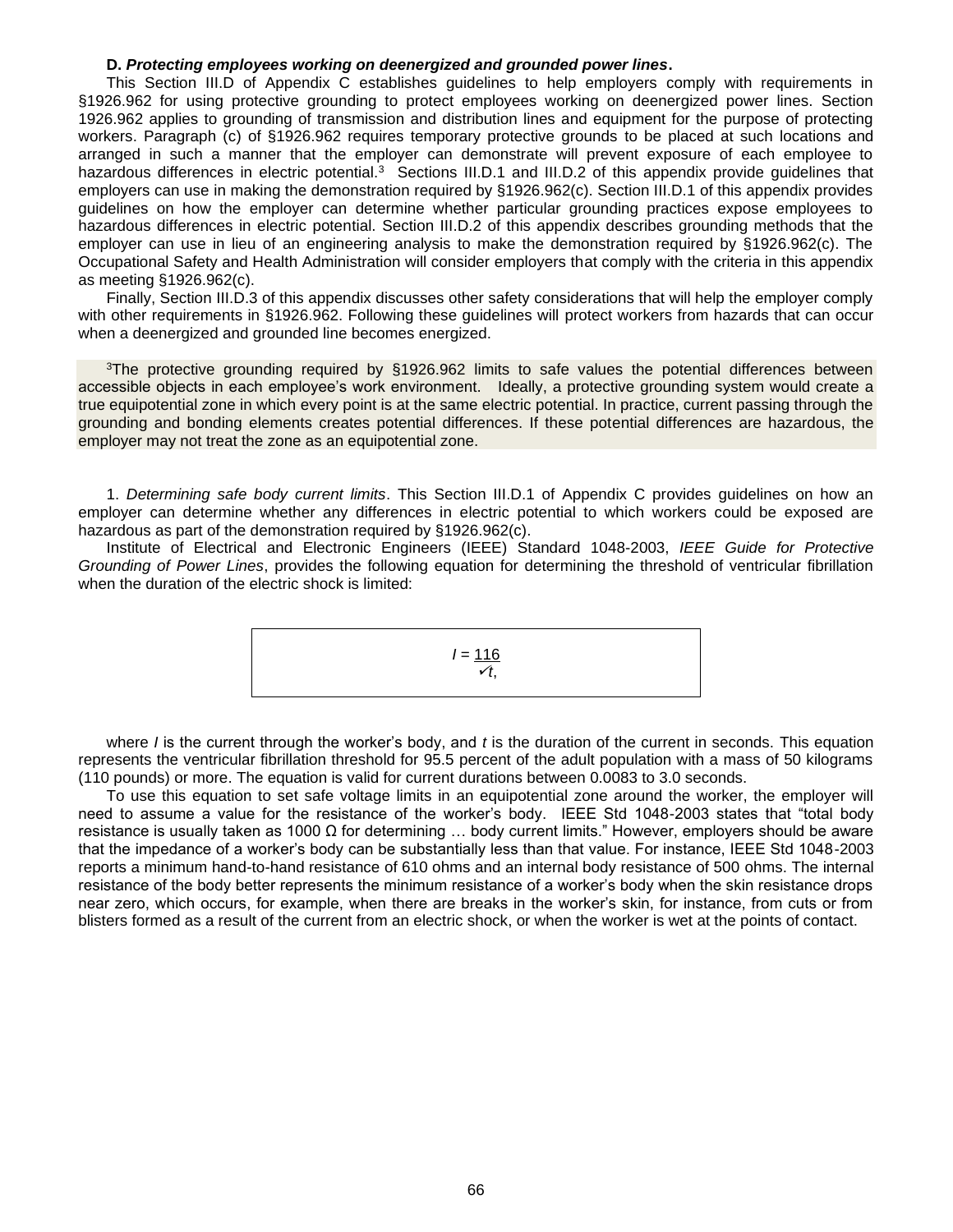Employers may use the IEEE Std 1048-2003 equation to determine safe body current limits only if the employer protects workers from hazards associated with involuntary muscle reactions from electric shock (for example, the hazard to a worker from falling as a result of an electric shock). Moreover, the equation applies only when the duration of the electric shock is limited. If the precautions the employer takes, including those required by applicable standards, do not adequately protect employees from hazards associated with involuntary reactions from electric shock, a hazard exists if the induced voltage is sufficient to pass a current of 1 milliampere through a 500 ohm resistor. (The 500-ohm resistor represents the resistance of an employee. The 1-milliampere current is the threshold of perception.) Finally, if the employer protects employees from injury due to involuntary reactions from electric shock, but the duration of the electric shock is unlimited (that is, when the fault current at the work location will be insufficient to trip the devices protecting the circuit), a hazard exists if the resultant current would be more than 6 milliamperes (the recognized let-go threshold for workers<sup>4</sup>).

<sup>4</sup>Electric current passing through the body has varying effects depending on the amount of the current. At the let-go threshold, the current overrides a person's control over his or her muscles. At that level, an employee grasping an object will not be able to let go of the object. The let-go threshold varies from person to person; however, the recognized value for workers is 6 milliamperes.

#### **2.** *Acceptable methods of grounding for employers that do not perform an engineering determination***.**

The grounding methods presented in this section of this appendix ensure that differences in electric potential are as low as possible and, therefore, meet §1926.962(c) without an engineering determination of the potential differences. These methods follow two principles: (i) the grounding method must ensure that the circuit opens in the fastest available clearing time, and (ii) the grounding method must ensure that the potential differences between conductive objects in the employee's work area are as low as possible.

Paragraph (c) of §1926.962 does not require grounding methods to meet the criteria embodied in these principles. Instead, the paragraph requires that protective grounds be "placed at such locations and arranged in such a manner that the employer can demonstrate will prevent exposure of each employee to hazardous differences in electric potential." However, when the employer's grounding practices do not follow these two principles, the employer will need to perform an engineering analysis to make the demonstration required by §1926.962(c).

i. *Ensuring that the circuit opens in the fastest available clearing time*. Generally, the higher the fault current, the shorter the clearing times for the same type of fault. Therefore, to ensure the fastest available clearing time, the grounding method must maximize the fault current with a low impedance connection to ground. The employer accomplishes this objective by grounding the circuit conductors to the best ground available at the worksite. Thus, the employer must ground to a grounded system neutral conductor, if one is present. A grounded system neutral has a direct connection to the system ground at the source, resulting in an extremely low impedance to ground. In a substation, the employer may instead ground to the substation grid, which also has an extremely low impedance to the system ground and, typically, is connected to a grounded system neutral when one is present.

Remote system grounds, such as pole and tower grounds, have a higher impedance to the system ground than grounded system neutrals and substation grounding grids; however, the employer may use a remote ground when lower impedance grounds are not available. In the absence of a grounded system neutral, substation grid, and remote ground, the employer may use a temporary driven ground at the worksite.

In addition, if employees are working on a three-phase system, the grounding method must short circuit all three phases. Short circuiting all phases will ensure faster clearing and lower the current through the grounding cable connecting the deenergized line to ground, thereby lowering the voltage across that cable. The short circuit need not be at the worksite; however, the employer must treat any conductor that is not grounded at the worksite as energized because the ungrounded conductors will be energized at fault voltage during a fault.

ii. *Ensuring that the potential differences between conductive objects in the employee's work area are as low as possible*. To achieve as low a voltage as possible across any two conductive objects in the work area, the employer must bond all conductive objects in the work area. This section of this appendix discusses how to create a zone that minimizes differences in electric potential between conductive objects in the work area.

The employer must use bonding cables to bond conductive objects, except for metallic objects bonded through metal-to-metal contact. The employer must ensure that metal-to-metal contacts are tight and free of contamination, such as oxidation, that can increase the impedance across the connection. For example, a bolted connection between metal lattice tower members is acceptable if the connection is tight and free of corrosion and other contamination. Figure 4 shows how to create an equipotential zone for metal lattice towers.

Wood poles are conductive objects. The poles can absorb moisture and conduct electricity, particularly at distribution and transmission voltages. Consequently, the employer must either:

(1) provide a conductive platform, bonded to a grounding cable, on which the worker stands or

(2) use cluster bars to bond wood poles to the grounding cable.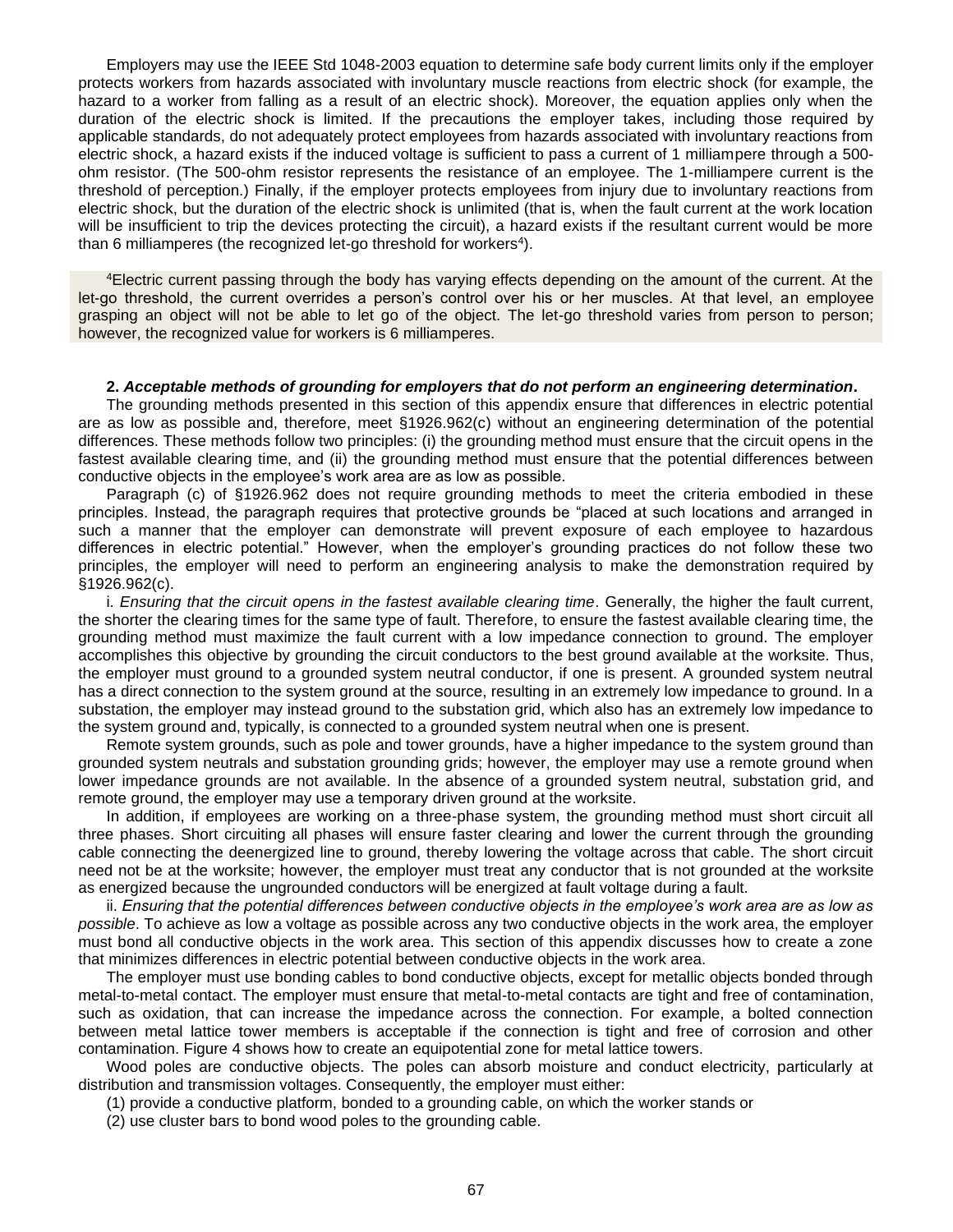The employer must ensure that employees install the cluster bar below, and close to, the worker's feet. The inner portion of the wood pole is more conductive than the outer shell, so it is important that the cluster bar be in conductive contact with a metal spike or nail that penetrates the wood to a depth greater than or equal to the depth the worker's climbing gaffs will penetrate the wood. For example, the employer could mount the cluster bar on a bare pole ground wire fastened to the pole with nails or staples that penetrate to the required depth. Alternatively, the employer may temporarily nail a conductive strap to the pole and connect the strap to the cluster bar. Figure 5 shows how to create an equipotential zone for wood poles.



**Figure 4 – Equipotential Zone for Metal Lattice Tower**

## **Notes:**

- 1. Employers must ground overhead ground wires that are within reach of the employee.
- 2. The grounding cable must be as short as practicable; therefore, the attachment points between the grounding cable and the tower may be different from that shown in the figure.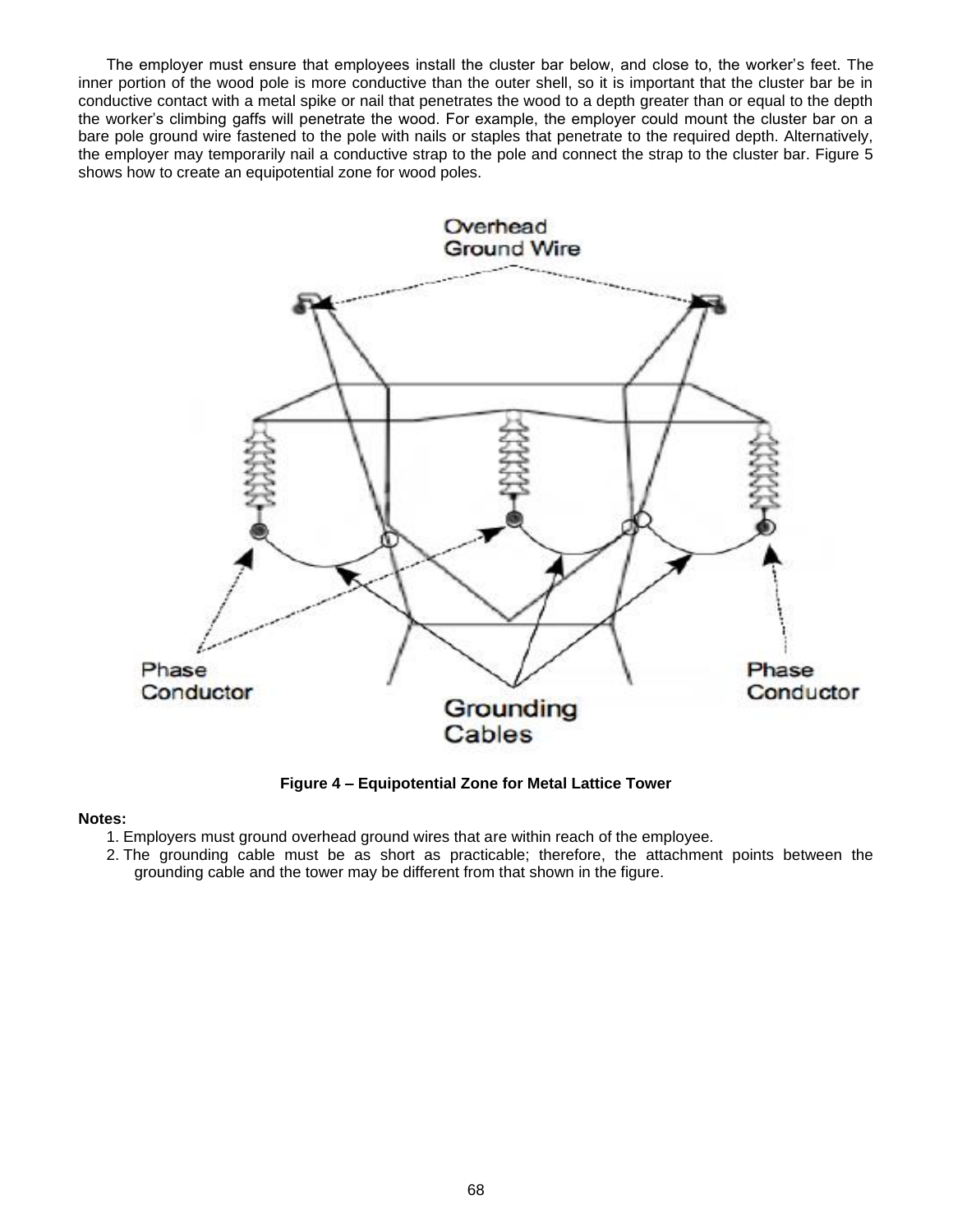

**Figure 5 – Equipotential Ground for Wood Poles**

Figure reprinted with permission from Hubbell Power Systems, Inc. (Hubbell). OSHA revised the figure from Hubbell's original.

For underground systems, employers commonly install grounds at the points of disconnection of the underground cables. These grounding points are typically remote from the manhole or underground vault where employees will be working on the cable.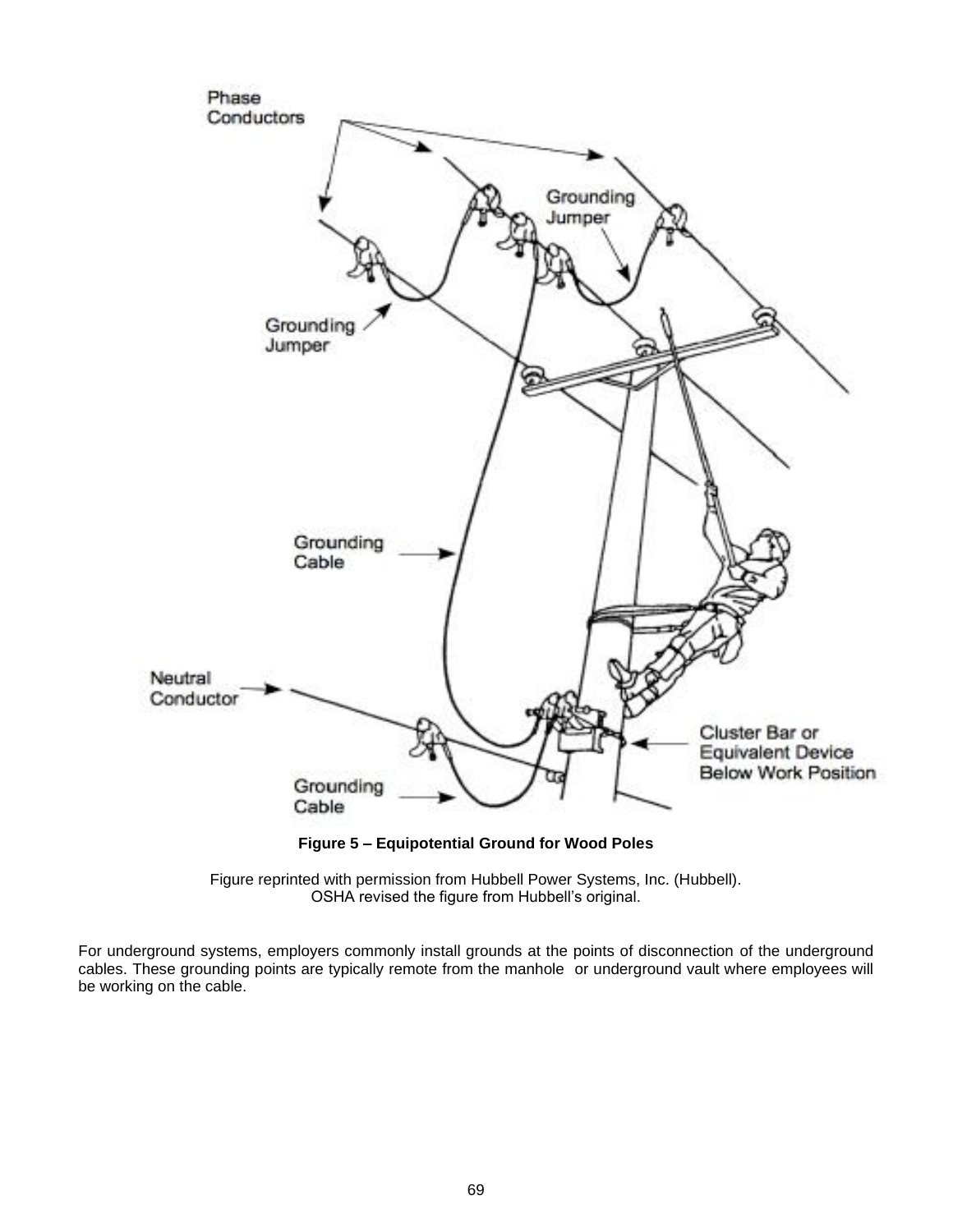Workers in contact with a cable grounded at a remote location can experience hazardous potential differences if the cable becomes energized or if a fault occurs on a different, but nearby, energized cable. The fault current causes potential gradients in the earth, and a potential difference will exist between the earth where the worker is standing and the earth where the cable is grounded. Consequently, to create an equipotential zone for the worker, the employer must provide a means of connecting the deenergized cable to ground at the worksite by having the worker stand on a conductive mat bonded to the deenergized cable. If the cable is cut, the employer must install a bond across the opening in the cable or install one bond on each side of the opening to ensure that the separate cable ends are at the same potential. The employer must protect the worker from any hazardous differences in potential any time there is no bond between the mat and the cable (for example, before the worker installs the bonds).

## **3.** *Other safety-related considerations***.**

To ensure that the grounding system is safe and effective, the employer should also consider the following factors:<sup>5</sup>

i. *Maintenance of grounding equipment*. It is essential that the employer properly maintain grounding equipment. Corrosion in the connections between grounding cables and clamps and on the clamp surface can increase the resistance of the cable, thereby increasing potential differences. In addition, the surface to which a clamp attaches, such as a conductor or tower member, must be clean and free of corrosion and oxidation to ensure a low-resistance connection. Cables must be free of damage that could reduce their current-carrying capacity so that they can carry the full fault current without failure. Each clamp must have a tight connection to the cable to ensure a low resistance and to ensure that the clamp does not separate from the cable during a fault.

ii. *Grounding cable length and movement*. The electromagnetic forces on grounding cables during a fault increase with increasing cable length. These forces can cause the cable to move violently during a fault and can be high enough to damage the cable or clamps and cause the cable to fail. In addition, flying cables can injure workers. Consequently, cable lengths should be as short as possible, and grounding cables that might carry high fault current should be in positions where the cables will not injure workers during a fault.

<sup>5</sup>This appendix only discusses factors that relate to ensuring an equipotential zone for employees. The employer must consider other factors in selecting a grounding system that is capable of conducting the maximum fault current that could flow at the point of grounding for the time necessary to clear the fault, as required by §1926.962(d)(1)(i). IEEE Std 1048-2003 contains guidelines for selecting and installing grounding equipment that will meet §1926.962(d)(1)(i).

[79 FR 20728-20736, July 10, 2014]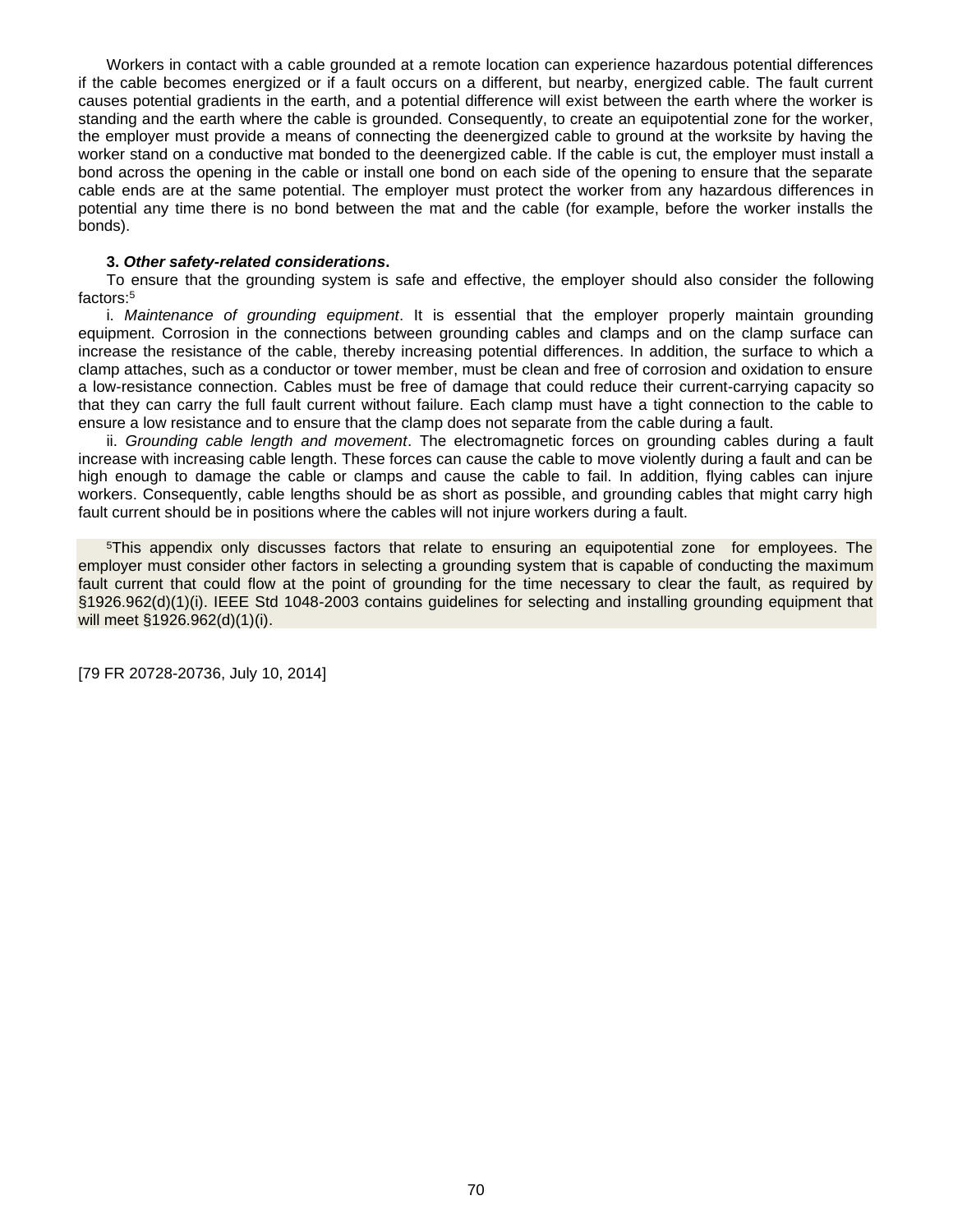# **APPENDIX D METHODS OF INSPECTING AND TESTING WOOD POLES**

## **I. Introduction.**

When employees are to perform work on a wood pole, it is important to determine the condition of the pole before employees climb it. The weight of the employee, the weight of equipment to be installed, and other working stresses (such as the removal or retensioning of conductors) can lead to the failure of a defective pole or a pole that is not designed to handle the additional stresses.<sup>1</sup> For these reasons, it is essential that, before an employee climbs a wood pole, the employer ascertain that the pole is capable of sustaining the stresses of the work. The determination that the pole is capable of sustaining these stresses includes an inspection of the condition of the pole. If the employer finds the pole to be unsafe to climb or to work from, the employer must secure the pole so that it does not fail while an employee is on it. The employer can secure the pole by a line truck boom, by ropes or guys, or by lashing a new pole alongside it. If a new one is lashed alongside the defective pole, employees should work from the new one.

<sup>1</sup>A properly guyed pole in good condition should, at a minimum, be able to handle the weight of an employee climbing it.

## **II. Inspecting wood poles.**

A qualified employee should inspect wood poles for the following conditions:<sup>2</sup>

A. *General condition*. Buckling at the ground line or an unusual angle with respect to the ground may indicate that the pole has rotted or is broken.

B. *Cracks*. Horizontal cracks perpendicular to the grain of the wood may weaken the pole. Vertical cracks, although not normally considered to be a sign of a defective pole, can pose a hazard to the climber, and the employee should keep his or her gaffs away from them while climbing.

C. *Holes*. Hollow spots and woodpecker holes can reduce the strength of a wood pole.

D. *Shell rot and decay*. Rotting and decay are cutout hazards and possible indications of the age and internal condition of the pole.

E. *Knots*. One large knot or several smaller ones at the same height on the pole may be evidence of a weak point on the pole.

F. *Depth of setting*. Evidence of the existence of a former ground line substantially above the existing ground level may be an indication that the pole is no longer buried to a sufficient depth.

G. *Soil conditions*. Soft, wet, or loose soil around the base of the pole may indicate that the pole will not support any change in stress.

H. *Burn marks*. Burning from transformer failures or conductor faults could damage the pole so that it cannot withstand changes in mechanical stress.

<sup>2</sup>The presence of any of these conditions is an indication that the pole may not be safe to climb or to work from. The employee performing the inspection must be qualified to make a determination as to whether it is safe to perform the work without taking additional precautions.

#### **III. Testing wood poles.**

The following tests, which are from §1910.268(n)(3) of this chapter, are acceptable methods of testing wood poles:

A. *Hammer test*. Rap the pole sharply with a hammer weighing about 1.4 kg (3 pounds), starting near the ground line and continuing upwards circumferentially around the pole to a height of approximately 1.8 meters (6 feet). The hammer will produce a clear sound and rebound sharply when striking sound wood. Decay pockets will be indicated by a dull sound or a less pronounced hammer rebound. Also, prod the pole as near the ground line as possible using a pole prod or a screwdriver with a blade at least 127 millimeters (5 inches) long. If substantial decay is present, the pole is unsafe.

B. *Rocking test*. Apply a horizontal force to the pole and attempt to rock it back and forth in a direction perpendicular to the line. Exercise caution to avoid causing power lines to swing together. Apply the force to the pole either by pushing it with a pike pole or pulling the pole with a rope. If the pole cracks during the test, it is unsafe.

[79 FR 20736, July 10, 2014]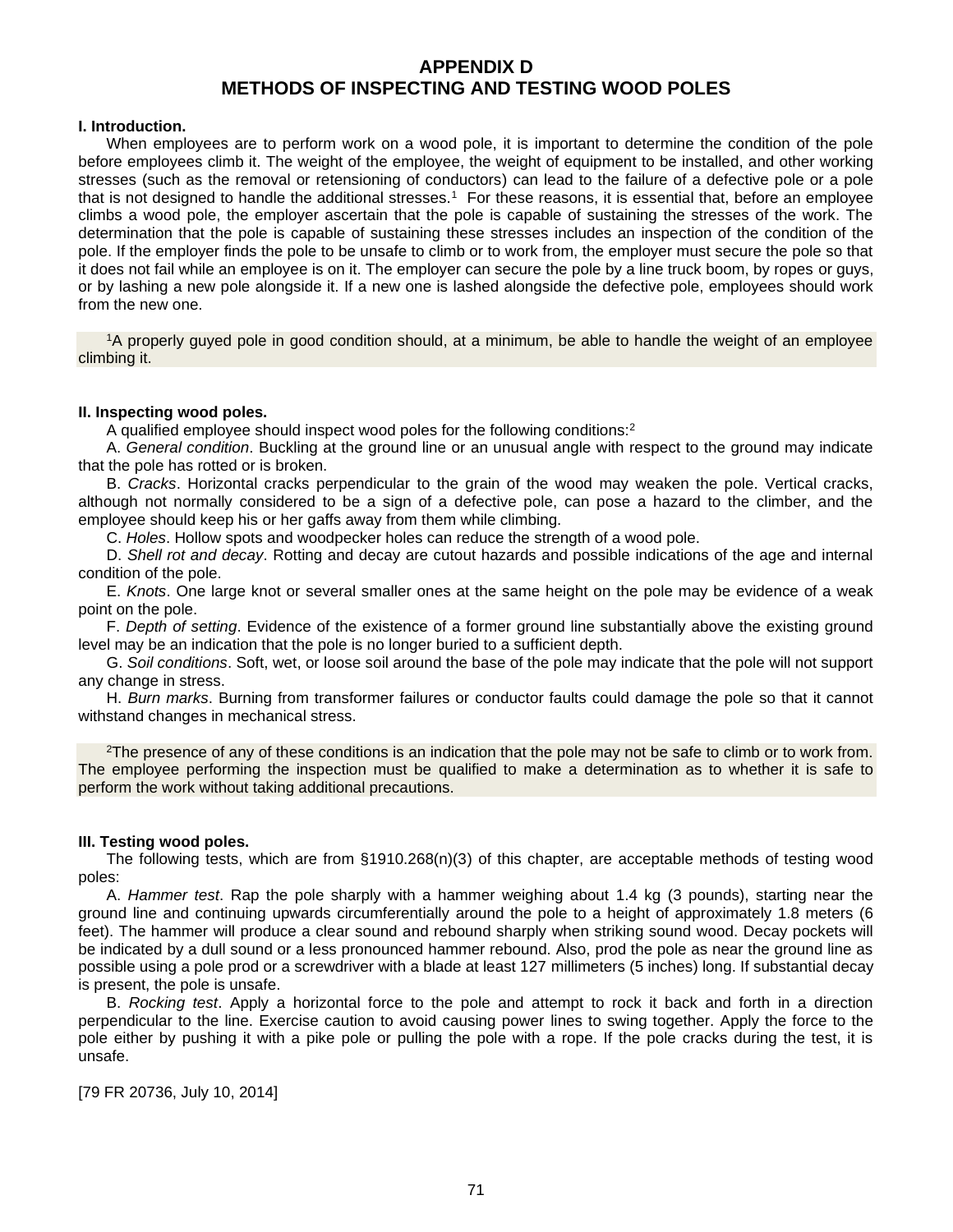# **APPENDIX E PROTECTION FROM FLAMES AND ELECTRIC ARCS**

## **I. Introduction.**

Paragraph (g) of §1926.960 addresses protecting employees from flames and electric arcs. This paragraph requires employers to: (1) assess the workplace for flame and electric-arc hazards (paragraph (g)(1)); (2) estimate the available heat energy from electric arcs to which employees would be exposed (paragraph (g)(2)); (3) ensure that employees wear clothing that will not melt, or ignite and continue to burn, when exposed to flames or the estimated heat energy (paragraph  $(g)(3)$ ); and (4) ensure that employees wear flame-resistant clothing<sup>1</sup> and protective clothing and other protective equipment that has an arc rating greater than or equal to the available heat energy under certain conditions (paragraphs  $(q)(4)$  and  $(q)(5)$ ). This appendix contains information to help employers estimate available heat energy as required by §1926.960(g)(2), select protective clothing and other protective equipment with an arc rating suitable for the available heat energy as required by §1926.960(g)(5), and ensure that employees do not wear flammable clothing that could lead to burn injury as addressed by §§1926.960(g)(3) and (g)(4).

<sup>1</sup>Flame-resistant clothing includes clothing that is inherently flame resistant and clothing chemically treated with a flame retardant. (See ASTM F1506-10a, *Standard Performance Specification for Flame Resistant Textile Materials for Wearing Apparel for Use by Electrical Workers Exposed to Momentary Electric Arc and Related Thermal Hazards*, and ASTM F1891-12 *Standard Specification for Arc and Flame Resistant Rainwear*.)

## **II. Assessing the workplace for flame and electric-arc hazards.**

Paragraph (g)(1) of §1926.960 requires the employer to assess the workplace to identify employees exposed to hazards from flames or from electric arcs. This provision ensures that the employer evaluates employee exposure to flames and electric arcs so that employees who face such exposures receive the required protection. The employer must conduct an assessment for each employee who performs work on or near exposed, energized parts of electric circuits.

A. *Assessment guidelines*.

*Sources electric arcs*. Consider possible sources of electric arcs, including:

• Energized circuit parts not guarded or insulated,

• Switching devices that produce electric arcs in normal operation,

• Sliding parts that could fault during operation (for example, rack-mounted circuit breakers), and

• Energized electric equipment that could fail (for example, electric equipment with damaged insulation or with evidence of arcing or overheating).

*Exposure to flames*. Identify employees exposed to hazards from flames. Factors to consider include:

• The proximity of employees to open flames, and

• For flammable material in the work area, whether there is a reasonable likelihood that an electric arc or an open flame can ignite the material.

*Probability that an electric arc will occur*. Identify employees exposed to electric arc hazards. The Occupational Safety and Health Administration will consider an employee exposed to electric-arc hazards if there is a reasonable likelihood that an electric arc will occur in the employee's work area, in other words, if the probability of such an event is higher than it is for the normal operation of enclosed equipment. Factors to consider include:

• For energized circuit parts not guarded or insulated, whether conductive objects can come too close to or fall onto the energized parts,

• For exposed, energized circuit parts, whether the employee is closer to the part than the minimum approach distance established by the employer (as permitted by  $\S 1926.960(c)(1)(iii)$ ).

• Whether the operation of electric equipment with sliding parts that could fault during operation is part of the normal operation of the equipment or occurs during servicing or maintenance, and

• For energized electric equipment, whether there is evidence of impending failure, such as evidence of arcing or overheating.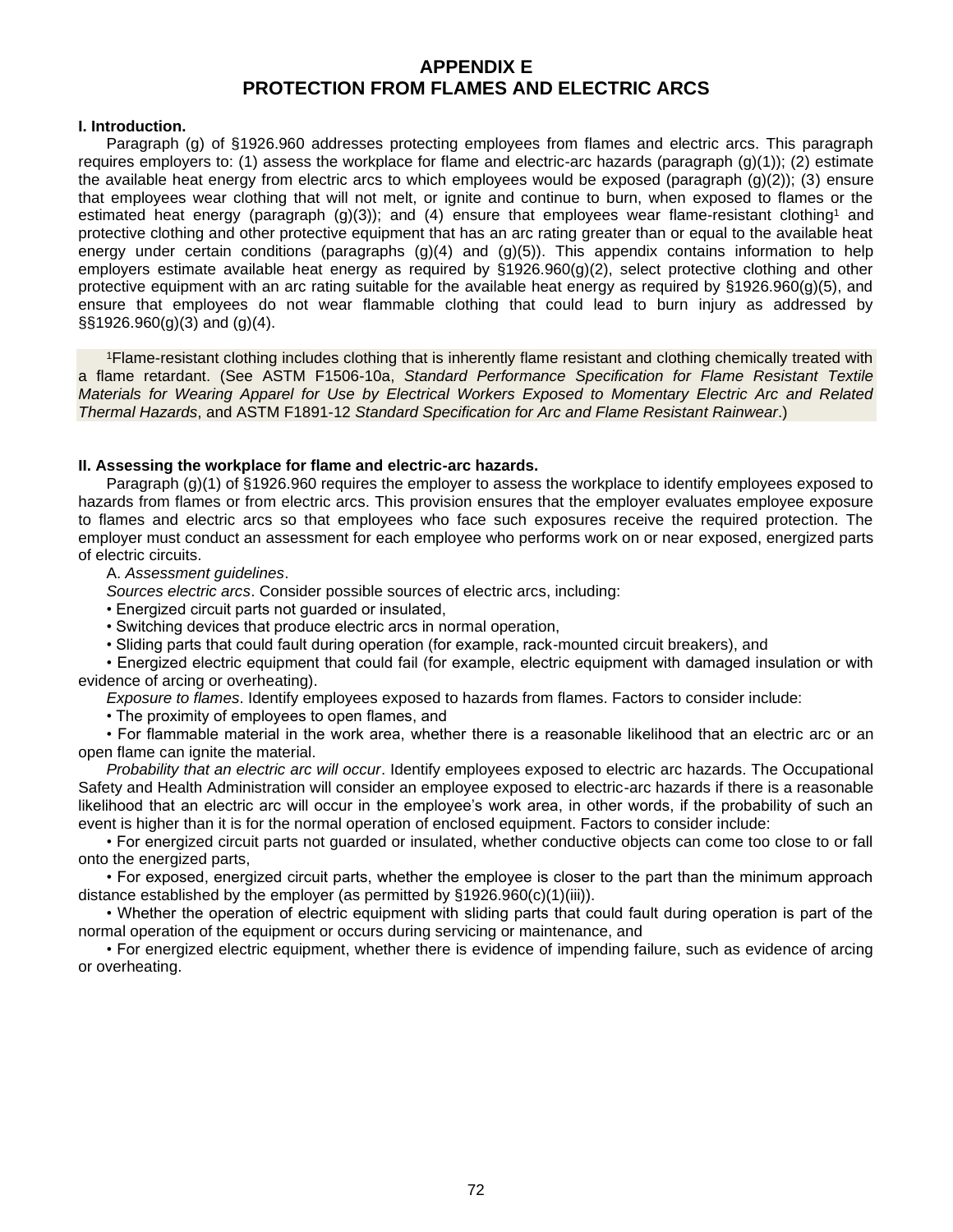Table 1 provides task-based examples of exposure assessments.

| Table 1<br><b>EXAMPLE ASSESSMENT FOR VARIOUS TASKS</b>                                      |                                                                                                                                                                                                                  |           |  |  |
|---------------------------------------------------------------------------------------------|------------------------------------------------------------------------------------------------------------------------------------------------------------------------------------------------------------------|-----------|--|--|
| <b>Is Employee</b><br><b>Exposed to</b><br><b>Task</b><br><b>Electric-Arc</b>               |                                                                                                                                                                                                                  |           |  |  |
| Normal operation of<br>enclosed<br>equipment,<br>such as closing or<br>opening a switch.    | The employer properly installs and maintains enclosed<br>equipment, and there is no evidence of impending<br>failure.                                                                                            | <b>No</b> |  |  |
|                                                                                             | There is evidence of arcing or overheating                                                                                                                                                                       | Yes       |  |  |
|                                                                                             | Parts of the equipment are loose or sticking, or the<br>equipment otherwise exhibits signs of lack of<br>maintenance.                                                                                            | Yes       |  |  |
| Servicing electric equipment, such as racking in a circuit breaker or replacing<br>a switch | Yes                                                                                                                                                                                                              |           |  |  |
| Inspection of<br>electric equipment<br>with exposed<br>energized parts.                     | The employee is not holding conductive objects and<br>remains outside the minimum approach distance<br>established by the employer.                                                                              | <b>No</b> |  |  |
|                                                                                             | The employee is holding a conductive object, such as a<br>flashlight, that could fall or otherwise contact energized<br>parts (irrespective of whether the employee maintains<br>the minimum approach distance). | Yes       |  |  |
|                                                                                             | The employee is closer than the minimum approach<br>distance established by the employer (for example,<br>when wearing rubber insulating gloves or rubber<br>insulating gloves and sleeves).                     | Yes       |  |  |
| Yes<br>Using open flames, for example, in wiping cable splice sleeves                       |                                                                                                                                                                                                                  |           |  |  |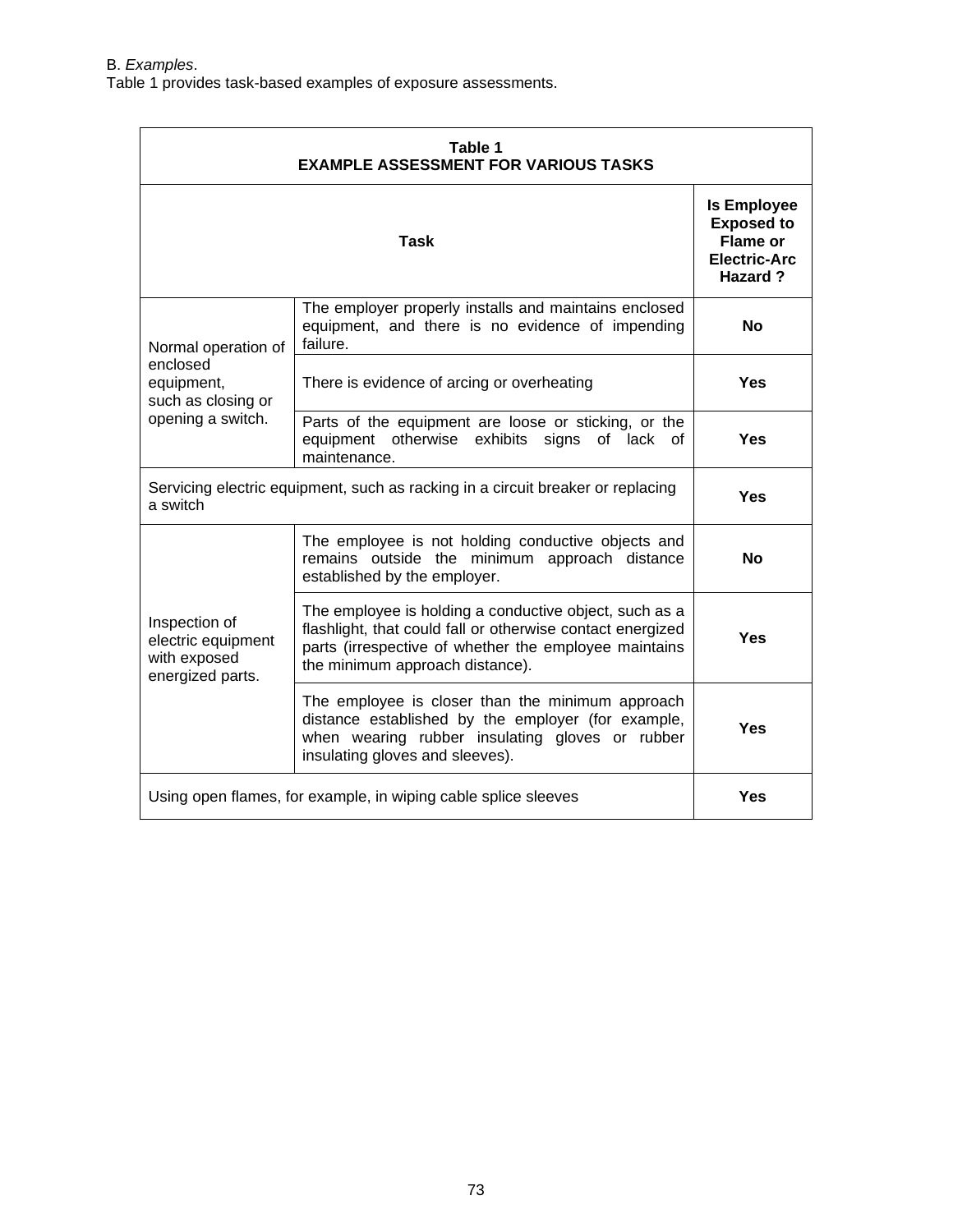#### **III. Protection against burn injury.**

### **A.** *Estimating available heat energy***.**

*Calculation methods*. Paragraph (g)(2) of §1926.960 provides that, for each employee exposed to an electricarc hazard, the employer must make a reasonable estimate of the heat energy to which the employee would be exposed if an arc occurs. Table 2 lists various methods of calculating values of available heat energy from an electric circuit. The Occupational Safety and Health Administration does not endorse any of these specific methods. Each method requires the input of various parameters, such as fault current, the expected length of the electric arc, the distance from the arc to the employee, and the clearing time for the fault (that is, the time the circuit protective devices take to open the circuit and clear the fault). The employer can precisely determine some of these parameters, such as the fault current and the clearing time, for a given system. The employer will need to estimate other parameters, such as the length of the arc and the distance between the arc and the employee, because such parameters vary widely.

#### **TABLE 2 METHODS OF CALCULATING INCIDENT HEAT ENERGY FROM AN ELECTRIC ARC**

- 1. Standard for Electrical Safety Requirements for Employee Workplaces, NFPA 70E-2012, Annex D, "Sample Calculation of Flash Protection Boundary."
- 2. Doughty, T.E., Neal, T.E., and Floyd II, H.L., "Predicting Incident Energy to Better Manage the Electric Arc Hazard on 600 V Power Distribution Systems," *Record of Conference Papers IEEE IAS 45th Annual Petroleum and Chemical Industry Conference*, September 28-30, 1998.
- 3. (Amendment 1 to IEEE Std 1584-2002), and 1584b-2011 (Amendment 2: Changes to *Guide for Performing Arc-Flash Hazard Calculations*, IEEE Std 1584-2002, 1584a--2004 Clause 4 of IEEE Std 1584-2002).\*
- 4. ARCPRO, a commercially available software program developed by Kinectrics, Toronto, ON, CA.

\*This appendix refers to IEEE Std 1584-2002 with both amendments as IEEE Std 1584b-2011.

The amount of heat energy calculated by any of the methods is approximately inversely proportional to the square of the distance between the employee and the arc. In other words, if the employee is very close to the arc, the heat energy is very high; but if the employee is just a few more centimeters away, the heat energy drops substantially.

Thus, estimating the distance from the arc to the employee is key to protecting employees.

The employer must select a method of estimating incident heat energy that provides a reasonable estimate of incident heat energy for the exposure involved. Table 3 shows which methods provide reasonable estimates for various exposures.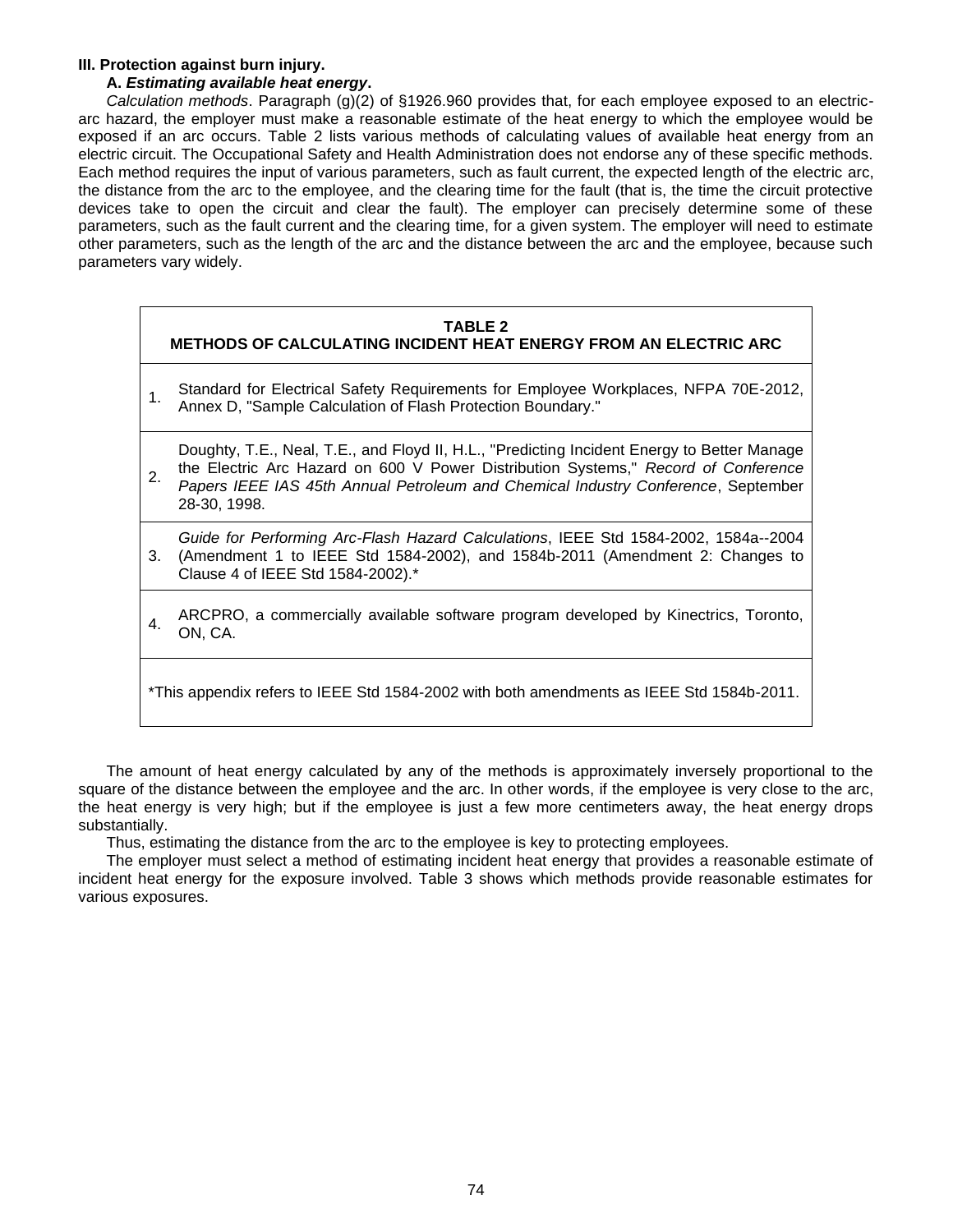### **TABLE 3 SELECTING A REASONABLE INCIDENT-ENERGY CALCULATION METHOD<sup>1</sup>**

| Incident-energy                            |     | 600 V and Less <sup>2</sup> |                  |       | 601 V to 15 kV <sup>2</sup> |                  |       | More than 15 kV |                  |  |
|--------------------------------------------|-----|-----------------------------|------------------|-------|-----------------------------|------------------|-------|-----------------|------------------|--|
| calculation<br>method                      | 1Ф  | ЗФа                         | 3 <sub>Φ</sub> b | 1Φ    | ЗФа                         | 3 <sub>Φ</sub> b | 1Ф    | ЗФа             | 3 <sub>Φ</sub> b |  |
| NFPA 70E-2012<br>Annex D<br>(Lee equation) | Y-C | Y                           | N                | $Y-C$ | $Y-C$                       | N                | $N^3$ | $N^3$           | $N^3$            |  |
| Doughty, Neal,<br>and Floyd                | Y-C | Y                           | Υ                | N     | N                           | N                | N     | N               | N                |  |
| IEEE Std 1584b-<br>2011                    | Υ   | Y                           | Y                | Υ     | Y                           | Y                | N     | N               | N                |  |
| <b>ARCPRO</b>                              | Υ   | N                           | N                | Y     | N                           | N                | Y     | Y <sup>4</sup>  | Y <sup>4</sup>   |  |

Key:

1Φ: Single-phase arc in open air

3Φa: Three-phase arc in open air

3Φb: Three-phase arc in an enclosure (box)

Y: Acceptable; produces a reasonable estimate of incident heat energy from this type of electric arc

N: Not acceptable; does not produce a reasonable estimate of incident heat energy from this type of electric arc

Y-C: Acceptable; produces a reasonable, but conservative, estimate of incident heat energy from this type of electric arc.

Notes:

<sup>1</sup> Although the Occupational Safety and Health Administration will consider these methods reasonable for enforcement purposes when employers use the methods in accordance with this table, employers should be aware that the listed methods do not necessarily result in estimates that will provide full protection from internal faults in transformers and similar equipment or from arcs in underground manholes or vaults.

<sup>2</sup> At these voltages, the presumption is that the arc is three-phase unless the employer can demonstrate that only one phase is present or that the spacing of the phases is sufficient to prevent a multiphase arc from occurring.

<sup>3</sup> Although the Occupational Safety and Health Administration will consider this method acceptable for purposes of assessing whether incident energy exceeds 2.0 cal/cm<sup>2</sup>, the results at voltages of more than 15 kilovolts are extremely conservative and unrealistic.

<sup>4</sup>The Occupational Safety and Health Administration will deem the results of this method reasonable when the employer adjusts them using the conversion factors for three-phase arcs in open air or in an enclosure, as indicated in the program's instructions.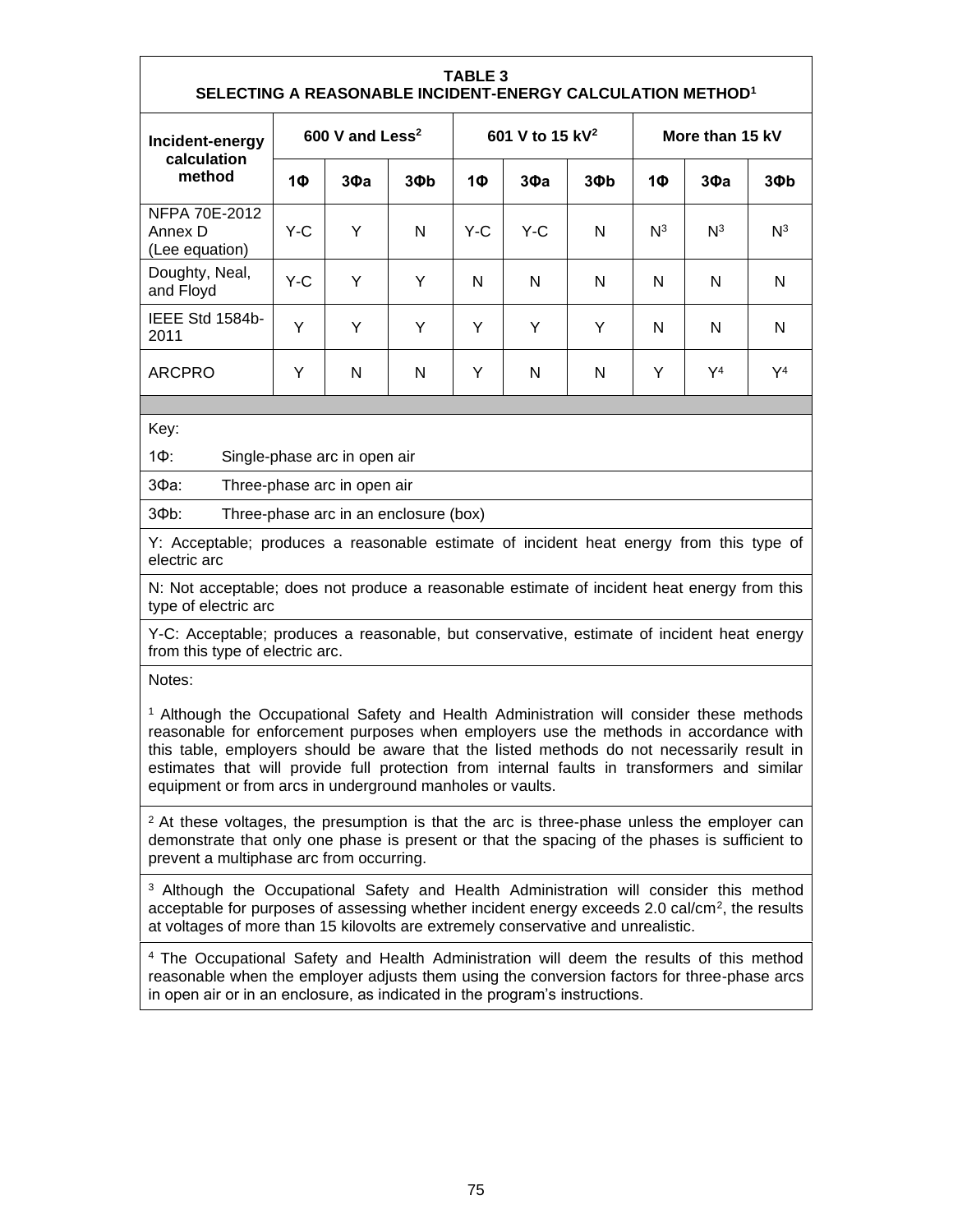*Selecting a reasonable distance from the employee to the arc*. In estimating available heat energy, the employer must make some reasonable assumptions about how far the employee will be from the electric arc. Table 4 lists reasonable distances from the employee to the electric arc. The distances in Table 4 are consistent with national consensus standards, such as the Institute of Electrical and Electronic Engineers' *National Electrical Safety Code*, ANSI/IEEE C2-2012, and *IEEE Guide for Performing Arc-Flash Hazard Calculations*, IEEE Std 1584b-2011. The employer is free to use other reasonable distances, but must consider equipment enclosure size and the working distance to the employee in selecting a distance from the employee to the arc. The Occupational Safety and Health Administration will consider a distance reasonable when the employer bases it on equipment size and working distance.

| <b>TABLE 4</b><br>SELECTING A REASONABLE DISTANCE FROM THE EMPLOYEE<br>TO THE ELECTRIC ARC |                                 |                                |  |  |
|--------------------------------------------------------------------------------------------|---------------------------------|--------------------------------|--|--|
| <b>Class of equipment</b>                                                                  | Single-phase arc mm<br>(inches) | Three-phase arc mm<br>(inches) |  |  |
| Cable                                                                                      | $NA*$                           | 455 (18)                       |  |  |
| Low voltage MCCs and<br>panelboards                                                        | <b>NA</b>                       | 455 (18)                       |  |  |
| Low-voltage switchgear                                                                     | <b>NA</b>                       | 610 (24)                       |  |  |
| 5-kV switchgear                                                                            | <b>NA</b>                       | 910 (36)                       |  |  |
| 15-kV switchgear                                                                           | <b>NA</b>                       | 910 (36)                       |  |  |
| Single conductors in air<br>(up to 46 kilovolts), work with<br>rubber insulating gloves    | 380 (15)                        | <b>NA</b>                      |  |  |
| Single conductors in air,<br>work with live-line tools and                                 | $MAD-(2\times kV \times 2.54)$  | <b>NA</b>                      |  |  |
| live-line barehand work                                                                    | $MAD-(2\times kV/10))$ †        |                                |  |  |
|                                                                                            |                                 |                                |  |  |
| $*NA$ = not applicable.                                                                    |                                 |                                |  |  |
| †The terms in this equation are:                                                           |                                 |                                |  |  |
| MAD = The applicable minimum approach distance, and                                        |                                 |                                |  |  |
| $kV$ = The system voltage in kilovolts.                                                    |                                 |                                |  |  |

*Selecting a reasonable arc gap*. For a single-phase arc in air, the electric arc will almost always occur when an energized conductor approaches too close to ground. Thus, an employer can determine the arc gap, or arc length, for these exposures by the dielectric strength of air and the voltage on the line. The dielectric strength of air is approximately 10 kilovolts for every 25.4 millimeters (1 inch). For example, at 50 kilovolts, the arc gap would be  $50 \div 10 \times 25.4$  (or  $50 \times 2.54$ ), which equals 127 millimeters (5 inches).

For three-phase arcs in open air and in enclosures, the arc gap will generally be dependent on the spacing between parts energized at different electrical potentials. Documents such as IEEE Std 1584b-2011 provide information on these distances. Employers may select a reasonable arc gap from Table 5, or they may select any other reasonable arc gap based on sparkover distance or on the spacing between

(1) live parts at different potentials or

 $\overline{\Gamma}$ 

(2) live parts and grounded parts (for example, bus or conductor spacings in equipment).

In any event, the employer must use an estimate that reasonably resembles the actual exposures faced by the employee.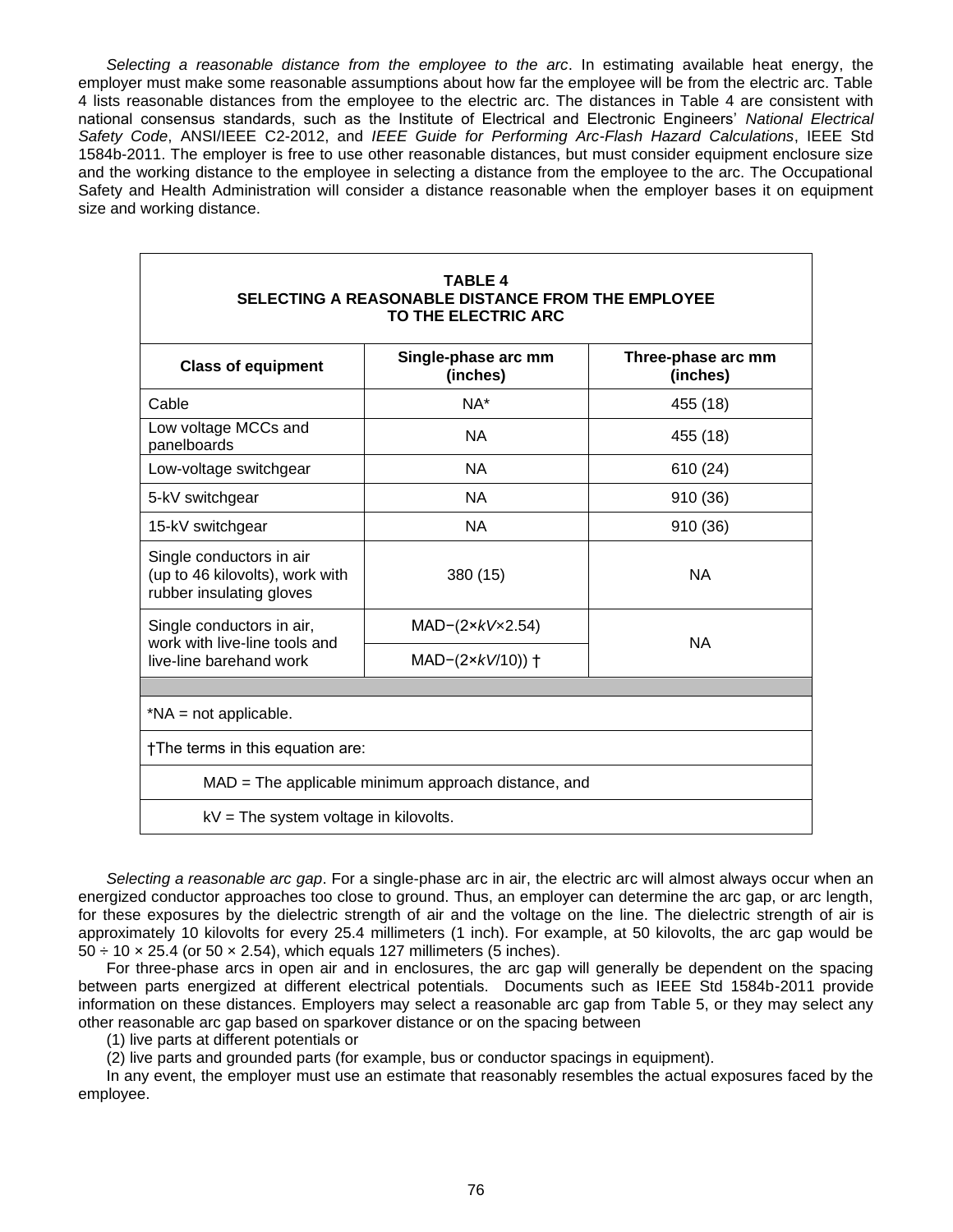| <b>TABLE 5</b><br><b>SELECTING A REASONABLE ARC GAP</b> |                                                                     |                                             |  |  |
|---------------------------------------------------------|---------------------------------------------------------------------|---------------------------------------------|--|--|
| <b>Class of equipment</b>                               | Single-phase arc mm<br>(inches)                                     | Three-phase arc mm <sup>1</sup><br>(inches) |  |  |
| Cable                                                   | NA <sup>2</sup>                                                     | 13(0.5)                                     |  |  |
| Low voltage MCCs and<br>panelboards                     | NA.                                                                 | 25(1.0)                                     |  |  |
| Low-voltage switchgear                                  | <b>NA</b>                                                           | 32 (1.25)                                   |  |  |
| 5-kV switchgear                                         | <b>NA</b>                                                           | 104(4.0)                                    |  |  |
| 15-kV switchgear                                        | <b>NA</b>                                                           | 152(6.0)                                    |  |  |
| Single conductors in air, 15<br>kV and less             | 51(2.0)                                                             | Phase conductor spacings.                   |  |  |
| Single conductor in air, more                           | Voltage in $kV \times 2.54$                                         |                                             |  |  |
| than 15 kV                                              | (Voltage in $kV \times 0.1$ ), but no<br>less than 51 mm (2 inches) | Phase conductor spacings.                   |  |  |
|                                                         |                                                                     |                                             |  |  |
| <sup>1</sup> Source: IEEE Std 1584b-2011.               |                                                                     |                                             |  |  |
| $^2NA$ = not applicable.                                |                                                                     |                                             |  |  |

*Making estimates over multiple system areas*. The employer need not estimate the heat-energy exposure for every job task performed by each employee. Paragraph (g)(2) of §1926.960 permits the employer to make broad estimates that cover multiple system areas provided that: (1) the employer uses reasonable assumptions about the energy exposure distribution throughout the system, and (2) the estimates represent the maximum exposure for those areas. For example, the employer can use the maximum fault current and clearing time to cover several system areas at once.

*Incident heat energy for single-phase-to-ground exposures*. Table 6 and Table 7 provide incident heat energy levels for open-air, phase-to-ground electric-arc exposures typical for overhead systems.<sup>2</sup> Table 6 presents estimates of available energy for employees using rubber insulating gloves to perform work on overhead systems operating at 4 to 46 kilovolts. The table assumes that the employee will be 380 millimeters (15 inches) from the electric arc, which is a reasonable estimate for rubber insulating glove work. Table 6 also assumes that the arc length equals the sparkover distance for the maximum transient overvoltage of each voltage range. $3$  To use the table, an employer would use the voltage, maximum fault current, and maximum clearing time for a system area and, using the appropriate voltage range and fault-current and clearing-time values corresponding to the next higher values listed in the table, select the appropriate heat energy (4, 5, 8, or 12 cal/cm<sup>2</sup>) from the table. For example, an employer might have a 12,470-volt power line supplying a system area. The power line can supply a maximum fault current of 8 kiloamperes with a maximum clearing time of 10 cycles. For rubber glove work, this system falls in the 4.0-to-15.0-kilovolt range; the next-higher fault current is 10 kA (the second row in that voltage range); and the clearing time is under 18 cycles (the first column to the right of the fault current column). Thus, the available heat energy for this part of the system will be 4 cal/cm<sup>2</sup> or less (from the column heading), and the employer could select protection with a 5-cal/cm<sup>2</sup> rating to meet §1926.960(g)(5). Alternatively, an employer could select a base incident-energy value and ensure that the clearing times for each voltage range and fault current listed in the table do not exceed the corresponding clearing time specified in the table. For example, an employer that provides employees with arc-flash protective equipment rated at 8 cal/cm<sup>2</sup> can use the table to determine if any system area exceeds 8 cal/cm<sup>2</sup> by checking the clearing time for the highest fault current for each voltage range and ensuring that the clearing times do not exceed the values specified in the 8-cal/cm<sup>2</sup> column in the table.

<sup>2</sup>The Occupational Safety and Health Administration used metric values to calculate the clearing times in Table 6 and Table 7. An employer may use English units to calculate clearing times instead even though the results will differ slightly.

<sup>3</sup>The Occupational Safety and Health Administration based this assumption, which is more conservative than the arc length specified in Table 5, on Table 410-2 of the 2012 NESC.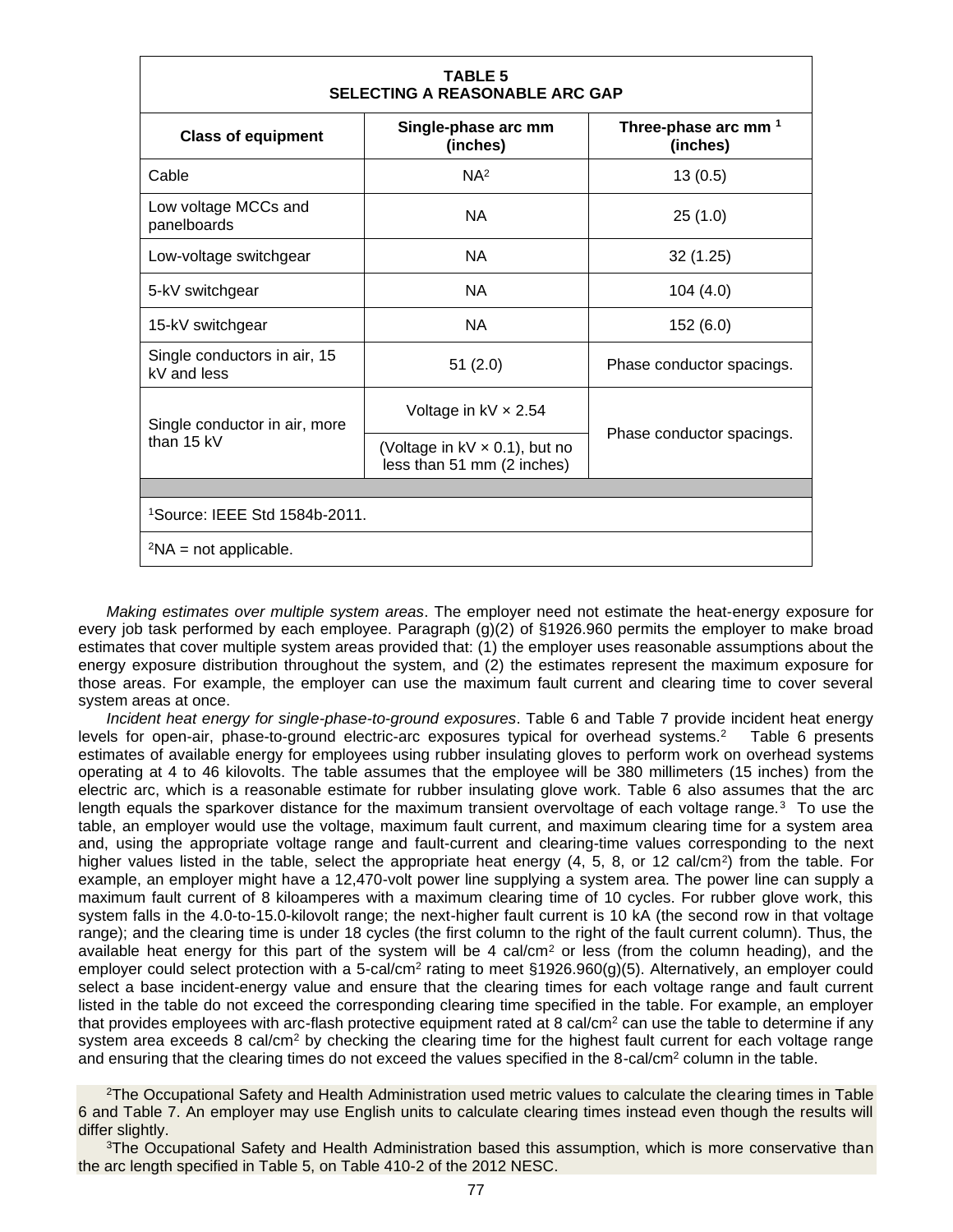Table 7 presents similar estimates for employees using live-line tools to perform work on overhead systems operating at voltages of 4 to 800 kilovolts. The table assumes that the arc length will be equal to the sparkover distance<sup>4</sup> and that the employee will be a distance from the arc equal to the minimum approach distance minus twice the sparkover distance.

The employer will need to use other methods for estimating available heat energy in situations not addressed by Table 6 or Table 7. The calculation methods listed in Table 2 and the guidance provided in Table 3 will help employers do this. For example, employers can use IEEE Std 1584b-2011 to estimate the available heat energy (and to select appropriate protective equipment) for many specific conditions, including lower-voltage, phase-tophase arc, and enclosed arc exposures.

<sup>4</sup>The dielectric strength of air is about 10 kilovolts for every 25.4 millimeters (1 inch). Thus, the employer can estimate the arc length in millimeters to be the phase-toground voltage in kilovolts multiplied by 2.54 (or voltage (in kilovolts) x 2.54).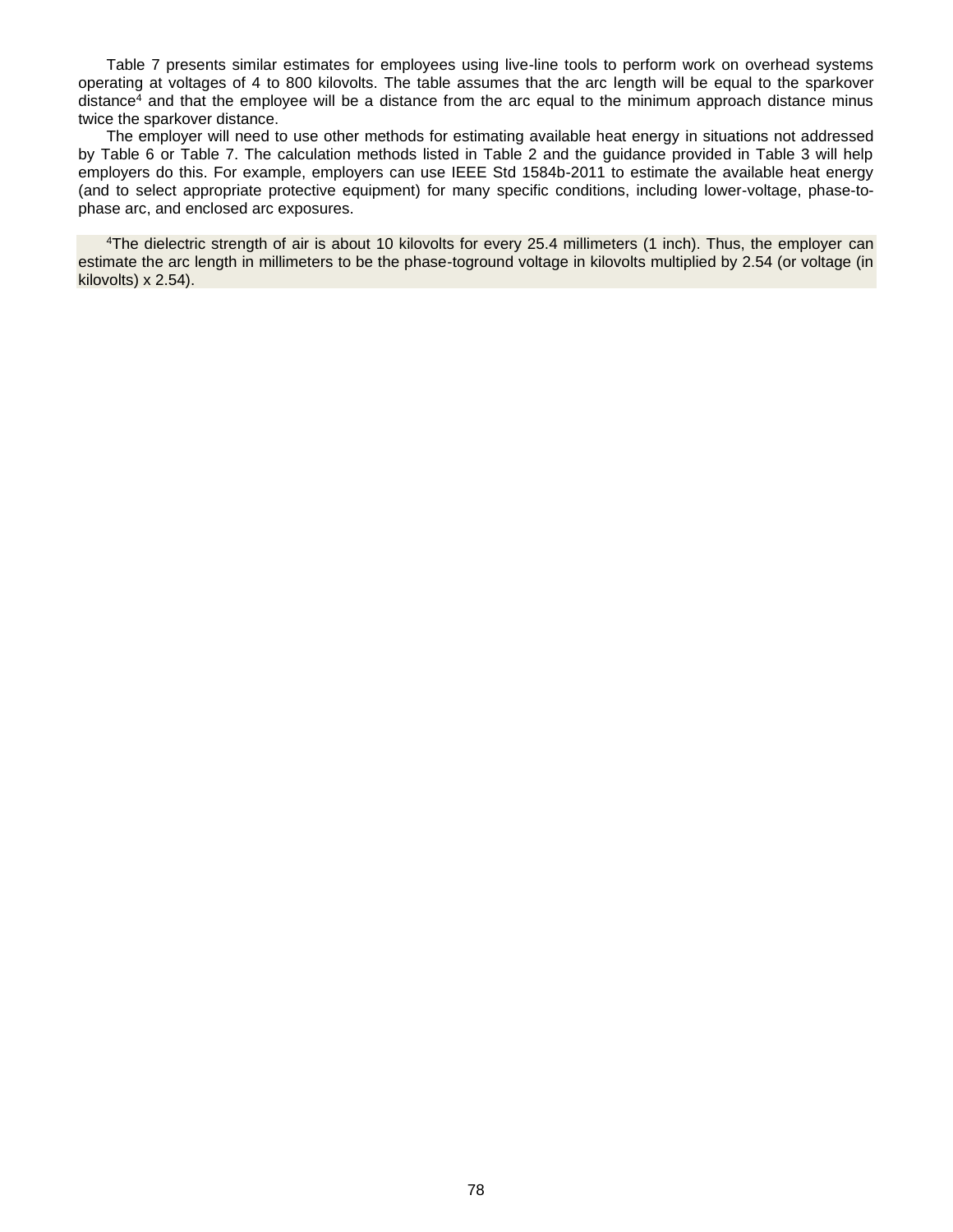#### **TABLE 6**

# **INCIDENT HEAT ENERGY FOR VARIOUS FAULT CURRENTS, CLEARING TIMES, AND VOLTAGES OF 4.0 TO 46.0 KV: RUBBER INSULATING GLOVE EXPOSURES INVOLVING PHASE-TO-GROUND ARCS IN OPEN AIR ONLY\* † ‡**

| Voltage          | <b>Fault current</b> | <b>Maximum clearing time (cycles)</b> |                         |                       |               |  |
|------------------|----------------------|---------------------------------------|-------------------------|-----------------------|---------------|--|
| range<br>(kV) ** | (kA)                 | 4 cal/cm $2$                          | $5$ cal/cm <sup>2</sup> | 8 cal/cm <sup>2</sup> | 12 cal/cm $2$ |  |
|                  | 5                    | 46                                    | 58                      | 92                    | 138           |  |
| 4.0 to 15.0      | 10                   | 18                                    | 22                      | 36                    | 54            |  |
|                  | 15                   | 10                                    | 12                      | 20                    | 30            |  |
|                  | 20                   | 6                                     | 8                       | 13                    | 19            |  |
|                  | 5                    | 28                                    | 34                      | 55                    | 83            |  |
| 15.1 to 25.0     | 10                   | 11                                    | 14                      | 23                    | 34            |  |
|                  | 15                   | $\overline{7}$                        | 8                       | 13                    | 20            |  |
|                  | 20                   | 4                                     | 5                       | 9                     | 13            |  |
| 25.1 to 36.0     | 5                    | 21                                    | 26                      | 42                    | 62            |  |
|                  | 10                   | 9                                     | 11                      | 18                    | 26            |  |
|                  | 15                   | 5                                     | $6\phantom{1}$          | 10                    | 16            |  |
|                  | 20                   | 4                                     | 4                       | $\overline{7}$        | 11            |  |
|                  | 5                    | 16                                    | 20                      | 32                    | 48            |  |
| 36.1 to 46.0     | 10                   | $\overline{7}$                        | 9                       | 14                    | 21            |  |
|                  | 15                   | 4                                     | 5                       | 8                     | 13            |  |
|                  | 20                   | 3                                     | 4                       | 6                     | 9             |  |

Notes:

\*This table is for open-air, phase-to-ground electric-arc exposures. It is not for phase-to-phase arcs or enclosed arcs (arc in a box).

†The table assumes that the employee will be 380 mm (15 in.) from the electric arc. The table also assumes the arc length to be the sparkover distance for the maximum transient overvoltage of each voltage range (see Appendix B to this subpart), as follows:

> 4.0 to 15.0 kV 51 mm (2 in.) 15.1 to 25.0 kV 102 mm (4 in.) 25.1 to 36.0 kV 152 mm (6 in.) 36.1 to 46.0 kV 229 mm (9 in.)

‡The Occupational Safety and Health Administration calculated the values in this table using the ARCPRO method listed in Table 2.

\*\*The voltage range is the phase-to-phase system voltage.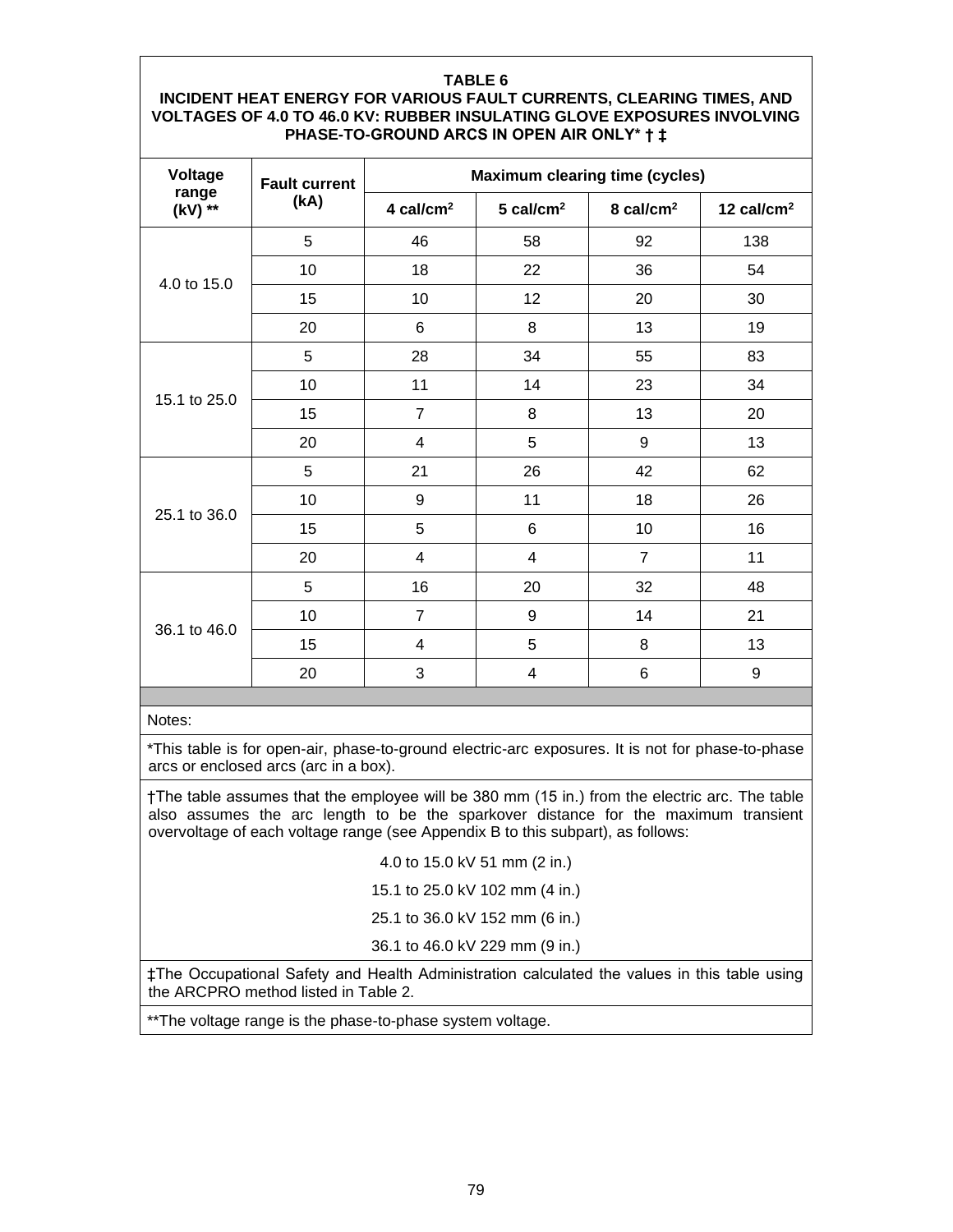## **TABLE 7 INCIDENT HEAT ENERGY FOR VARIOUS FAULT CURRENTS, CLEARING TIMES, AND VOLTAGES: LIVE-LINE TOOL EXPOSURES INVOLVING PHASE-TO-GROUND ARCS IN OPEN AIR ONLY \* † ‡ #**

| Voltage range  | <b>Fault current</b> | <b>Maximum clearing time (cycles)</b> |                         |                       |               |  |  |
|----------------|----------------------|---------------------------------------|-------------------------|-----------------------|---------------|--|--|
| (kV) **        | (kA)                 | 4 cal/cm $2$                          | $5$ cal/cm <sup>2</sup> | 8 cal/cm <sup>2</sup> | 12 cal/cm $2$ |  |  |
|                | 5                    | 197                                   | 246                     | 394                   | 591           |  |  |
|                | 10                   | 73                                    | 92                      | 147                   | 220           |  |  |
| 4.0 to 15.0    | 15                   | 39                                    | 49                      | 78                    | 117           |  |  |
|                | 20                   | 24                                    | 31                      | 49                    | 73            |  |  |
|                | 5                    | 197                                   | 246                     | 394                   | 591           |  |  |
|                | 10                   | 75                                    | 94                      | 150                   | 225           |  |  |
| 15.1 to 25.0   | 15                   | 41                                    | 51                      | 82                    | 122           |  |  |
|                | 20                   | 26                                    | 33                      | 52                    | 78            |  |  |
|                | 5                    | 138                                   | 172                     | 275                   | 413           |  |  |
|                | 10                   | 53                                    | 66                      | 106                   | 159           |  |  |
| 25.1 to 36.0   | 15                   | 30                                    | 37                      | 59                    | 89            |  |  |
|                | 20                   | 19                                    | 24                      | 38                    | 58            |  |  |
|                | 5                    | 129                                   | 161                     | 257                   | 386           |  |  |
|                | 10                   | 51                                    | 64                      | 102                   | 154           |  |  |
| 36.1 to 46.0   | 15                   | 29                                    | 36                      | 58                    | 87            |  |  |
|                | 20                   | 19                                    | 24                      | 38                    | 57            |  |  |
|                | 20                   | 18                                    | 23                      | 36                    | 55            |  |  |
| 46.1 to 72.5   | 30                   | 10                                    | 13                      | 20                    | 30            |  |  |
|                | 40                   | 6                                     | 8                       | 13                    | 19            |  |  |
|                | 50                   | 4                                     | 6                       | 9                     | 13            |  |  |
|                | 20                   | 10                                    | 12                      | 20                    | 30            |  |  |
|                | 30                   | 6                                     | $\overline{7}$          | 11                    | 17            |  |  |
| 72.6 to 121.0  | 40                   | $\overline{\mathcal{A}}$              | 5                       | $\overline{7}$        | 11            |  |  |
|                | 50                   | 3                                     | 3                       | 5                     | 8             |  |  |
|                | 20                   | 12                                    | 15                      | 24                    | 35            |  |  |
|                | 30                   | $\overline{7}$                        | 9                       | 15                    | 22            |  |  |
| 121.1 to 145.0 | 40                   | 5                                     | 6                       | 10                    | 15            |  |  |
|                | 50                   | 4                                     | 5                       | 8                     | 11            |  |  |
|                | 20                   | 12                                    | 15                      | 24                    | 36            |  |  |
|                | 30                   | $\overline{7}$                        | 9                       | 15                    | 22            |  |  |
| 145.1 to 169.0 | 40                   | 5                                     | $\overline{7}$          | 10                    | 16            |  |  |
|                | 50                   | $\overline{\mathbf{4}}$               | 5                       | 8                     | 12            |  |  |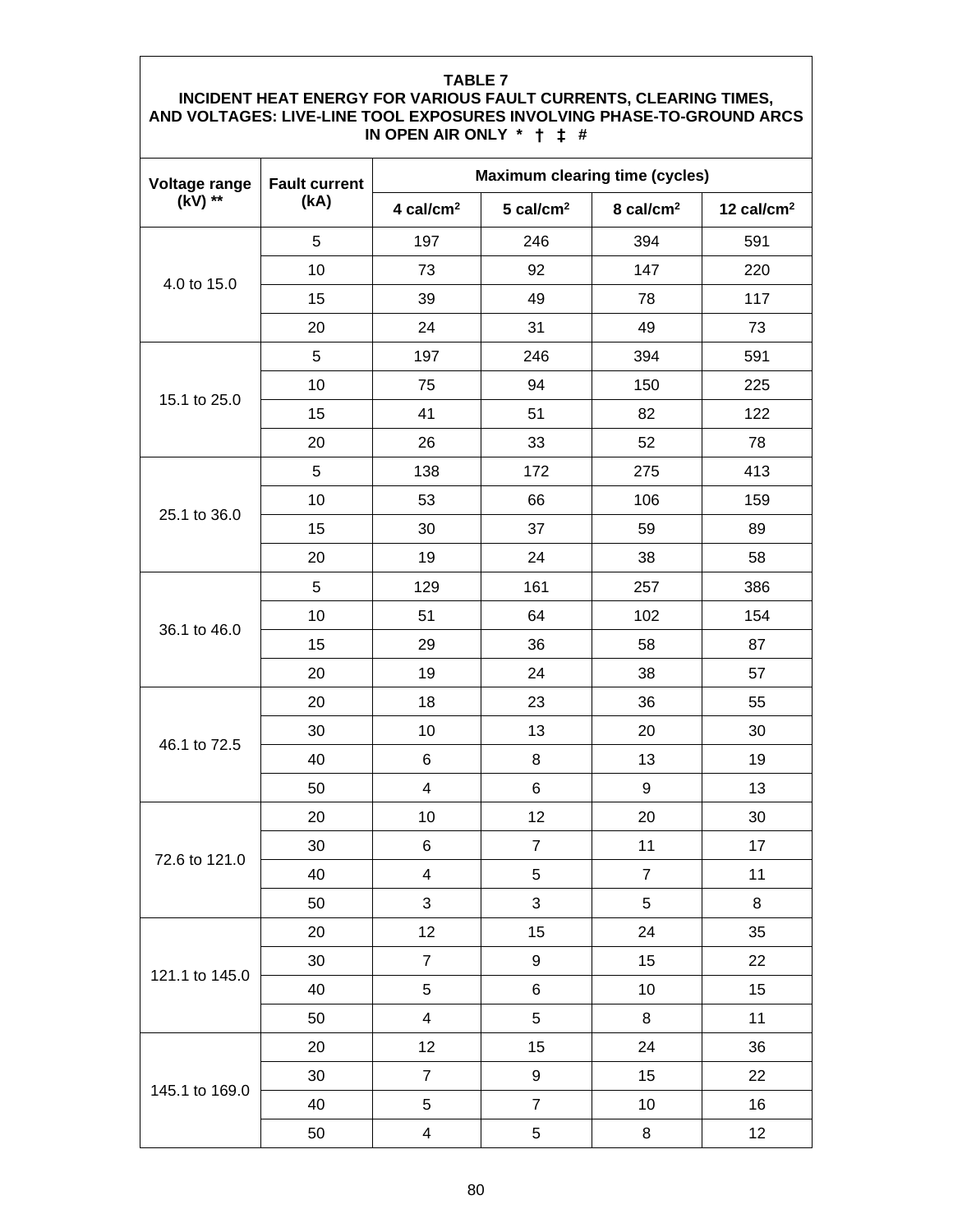### **TABLE 7 INCIDENT HEAT ENERGY FOR VARIOUS FAULT CURRENTS, CLEARING TIMES, AND VOLTAGES: LIVE-LINE TOOL EXPOSURES INVOLVING PHASE-TO-GROUND ARCS IN OPEN AIR ONLY \* † ‡ #**

| Voltage range  | <b>Fault current</b> |                | <b>Maximum clearing time (cycles)</b> |                       |               |  |
|----------------|----------------------|----------------|---------------------------------------|-----------------------|---------------|--|
| (kV) **        | (kA)                 | 4 cal/cm $2$   | $5$ cal/cm <sup>2</sup>               | 8 cal/cm <sup>2</sup> | 12 cal/cm $2$ |  |
|                | 20                   | 13             | 17                                    | 27                    | 40            |  |
| 169.1 to 242.0 | 30                   | 8              | 10                                    | 17                    | 25            |  |
|                | 40                   | 6              | $\overline{7}$                        | 12                    | 17            |  |
|                | 50                   | 4              | 5                                     | 9                     | 13            |  |
|                | 20                   | 25             | 32                                    | 51                    | 76            |  |
| 242.1 to 362.0 | 30                   | 16             | 19                                    | 31                    | 47            |  |
|                | 40                   | 11             | 14                                    | 22                    | 33            |  |
|                | 50                   | 8              | 10                                    | 16                    | 25            |  |
|                | 20                   | 12             | 15                                    | 25                    | 37            |  |
|                | 30                   | 8              | 10                                    | 15                    | 23            |  |
| 362.1 to 420.0 | 40                   | 5              | $\overline{7}$                        | 11                    | 16            |  |
|                | 50                   | $\overline{4}$ | 5                                     | 8                     | 12            |  |
|                | 20                   | 23             | 29                                    | 47                    | 70            |  |
| 420.1 to 550.0 | 30                   | 14             | 18                                    | 29                    | 43            |  |
|                | 40                   | 10             | 13                                    | 20                    | 30            |  |
|                | 50                   | 8              | 9                                     | 15                    | 23            |  |
|                | 20                   | 25             | 31                                    | 50                    | 75            |  |
|                | 30                   | 15             | 19                                    | 31                    | 46            |  |
| 550.1 to 800.0 | 40                   | 11             | 13                                    | 21                    | 32            |  |
|                | 50                   | 8              | 10                                    | 16                    | 24            |  |
|                |                      |                |                                       |                       |               |  |

Notes:

\*This table is for open-air, phase-to-ground electric-arc exposures. It is not for phase-to-phase arcs or enclosed arcs (arc in a box).

†The table assumes the arc length to be the sparkover distance for the maximum phase-toground voltage of each voltage range (see Appendix B to this subpart). The table also assumes that the employee will be the minimum approach distance minus twice the arc length from the electric arc.

‡The Occupational Safety and Health Administration calculated the values in this table using the ARCPRO method listed in Table 2.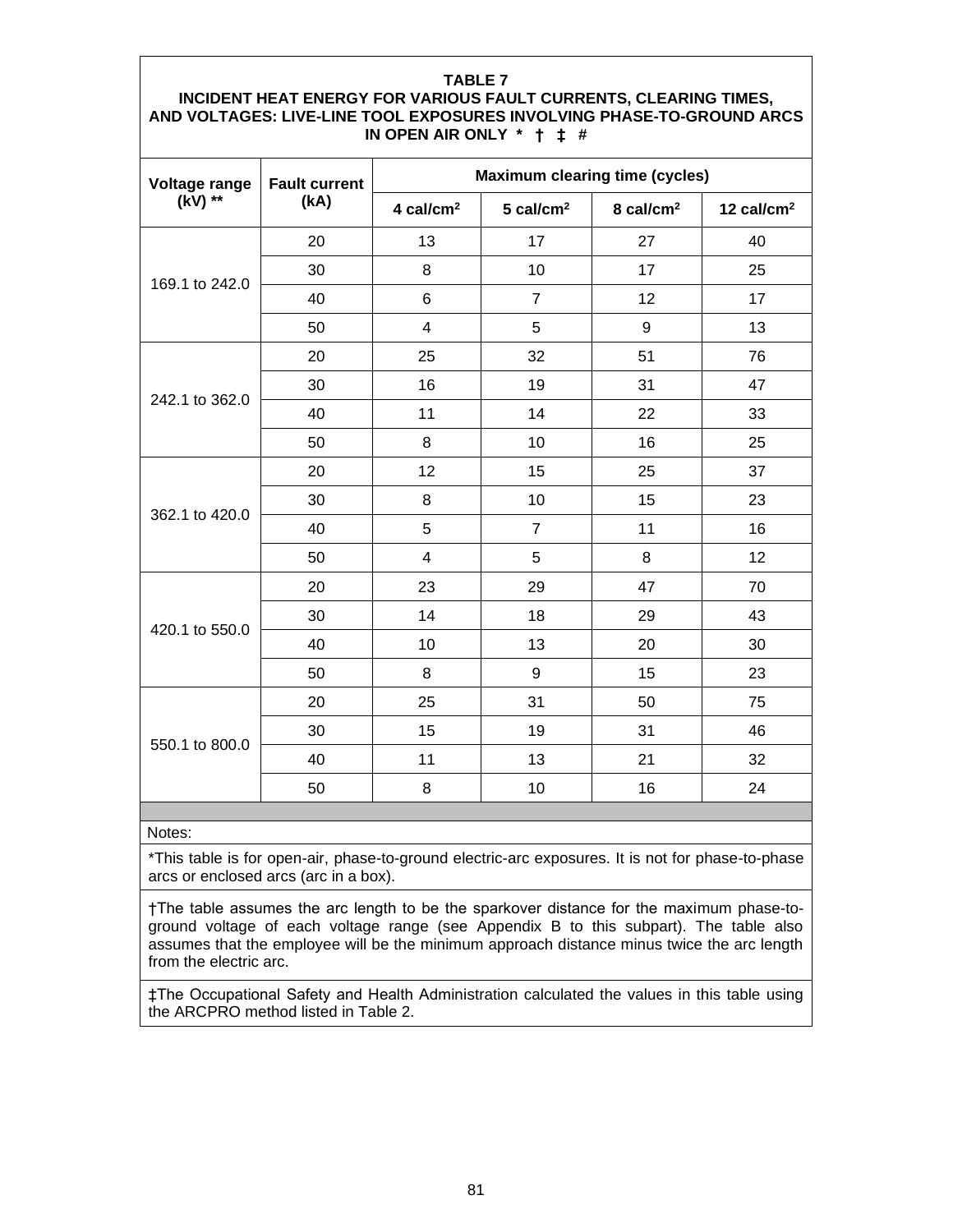### **TABLE 7 INCIDENT HEAT ENERGY FOR VARIOUS FAULT CURRENTS, CLEARING TIMES, AND VOLTAGES: LIVE-LINE TOOL EXPOSURES INVOLVING PHASE-TO-GROUND ARCS IN OPEN AIR ONLY \* † ‡ #**

| Voltage range                                                                                                                                                                                         | <b>Fault current</b>     | Maximum clearing time (cycles) |                       |                       |                        |  |  |
|-------------------------------------------------------------------------------------------------------------------------------------------------------------------------------------------------------|--------------------------|--------------------------------|-----------------------|-----------------------|------------------------|--|--|
| (kV) **                                                                                                                                                                                               | (kA)                     | 4 cal/cm <sup>2</sup>          | 5 cal/cm <sup>2</sup> | 8 cal/cm <sup>2</sup> | 12 cal/cm <sup>2</sup> |  |  |
| #For voltages of more than 72.6 kV, employers may use this table only when the minimum<br>approach distance established under $\S1926.960(c)(1)$ is greater than or equal to the following<br>values: |                          |                                |                       |                       |                        |  |  |
| 72.6 to 121.0 kV 1.02 m                                                                                                                                                                               |                          |                                |                       |                       |                        |  |  |
| 121.1 to 145.0 kV 1.16 m                                                                                                                                                                              |                          |                                |                       |                       |                        |  |  |
|                                                                                                                                                                                                       | 145.1 to 169.0 kV 1.30 m |                                |                       |                       |                        |  |  |
| 169.1 to 242.0 kV1.72 m                                                                                                                                                                               |                          |                                |                       |                       |                        |  |  |
| 242.1 to 362.0 kV2.76 m                                                                                                                                                                               |                          |                                |                       |                       |                        |  |  |
| 362.1 to 420.0 kV2.50 m                                                                                                                                                                               |                          |                                |                       |                       |                        |  |  |
| 420.1 to 550.0 kV3.62 m                                                                                                                                                                               |                          |                                |                       |                       |                        |  |  |
| 550.1 to 800.0 kV4.83 m                                                                                                                                                                               |                          |                                |                       |                       |                        |  |  |
| **The voltage range is the phase-to-phase system voltage.                                                                                                                                             |                          |                                |                       |                       |                        |  |  |

## **B.** *Selecting protective clothing and other protective equipment***.**

Paragraph (g)(5) of §1926.960 requires employers, in certain situations, to select protective clothing and other protective equipment with an arc rating that is greater than or equal to the incident heat energy estimated under §1926.960(g)(2). Based on laboratory testing required by ASTM F1506-10a, the expectation is that protective clothing with an arc rating equal to the estimated incident heat energy will be capable of preventing second-degree burn injury to an employee exposed to that incident heat energy from an electric arc. Note that actual electric-arc exposures may be more or less severe than the estimated value because of factors such as arc movement, arc length, arcing from reclosing of the system, secondary fires or explosions, and weather conditions. Additionally, for arc rating based on the fabric's arc thermal performance value<sup>5</sup> (ATPV), a worker exposed to incident energy at the arc rating has a 50-percent chance of just barely receiving a second-degree burn. Therefore, it is possible (although not likely) that an employee will sustain a second-degree (or worse) burn wearing clothing conforming to §1926.960(g)(5) under certain circumstances. However, reasonable employer estimates and maintaining appropriate minimum approach distances for employees should limit burns to relatively small burns that just barely extend beyond the epidermis (that is, just barely a second-degree burn). Consequently, protective clothing and other protective equipment meeting §1926.960(g)(5) will provide an appropriate degree of protection for an employee exposed to electric-arc hazards.

<sup>5</sup>ASTM F1506-10a defines "arc thermal performance value" as "the incident energy on a material or a multilayer system of materials that results in a 50 % probability that sufficient heat transfer through the tested specimen is predicted to cause the onset of a second-degree skin burn injury based on the Stoll [footnote] curve, cal/cm<sup>2</sup>." The footnote to this definition reads: "Derived from: Stoll, A. M., and Chianta, M. A., 'Method and Rating System for Evaluations of Thermal Protection,' Aerospace Medicine, Vol 40, 1969, pp. 1232-1238 and Stoll, A. M., and Chianta, M. A., 'Heat Transfer through Fabrics as Related to Thermal Injury,' Transactions—New York Academy of Sciences, Vol 33(7), Nov. 1971, pp. 649-670."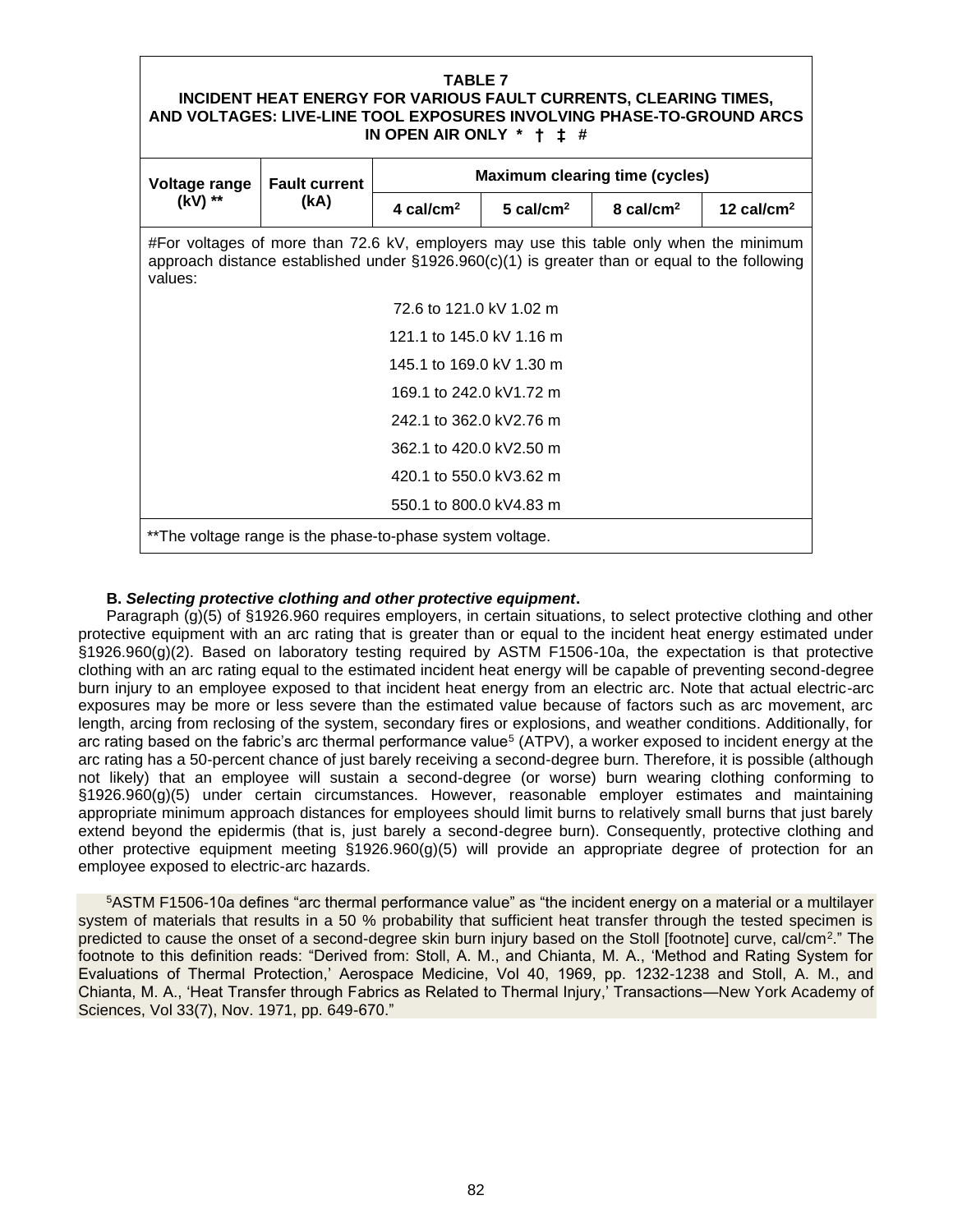Paragraph (g)(5) of §1926.960 does not require arc-rated protection for exposures of 2 cal/cm<sup>2</sup> or less. Untreated cotton clothing will reduce a 2-cal/cm<sup>2</sup> exposure below the 1.2- to 1.5-cal/cm<sup>2</sup> level necessary to cause burn injury, and this material should not ignite at such low heat energy levels. Although §1926.960(g)(5) does not require clothing to have an arc rating when exposures are 2 cal/cm<sup>2</sup> or less, §1926.960(g)(4) requires the outer layer of clothing to be flame resistant under certain conditions, even when the estimated incident heat energy is less than 2 cal/cm<sup>2</sup>, as discussed later in this appendix. Additionally, it is especially important to ensure that employees do not wear undergarments made from fabrics listed in the note to §1926.960(g)(3) even when the outer layer is flame resistant or arc rated. These fabrics can melt or ignite easily when an electric arc occurs. Logos and name tags made from non-flame-resistant material can adversely affect the arc rating or the flame-resistant characteristics of arc-rated or flame-resistant clothing. Such logos and name tags may violate §1926.960(g)(3),  $(g)(4)$ , or  $(g)(5)$ .

Paragraph (g)(5) of §1926.960 requires that arc-rated protection cover the employee's entire body, with limited exceptions for the employee's hands, feet, face, and head. Paragraph (g)(5)(i) of §1926.960 provides that arc-rated protection is not necessary for the employee's hands under the following conditions:

| For any estimated incident heat energy                                          | When the employee is wearing rubber<br>insulating gloves with protectors                                                                   |
|---------------------------------------------------------------------------------|--------------------------------------------------------------------------------------------------------------------------------------------|
| If the estimated incident heat energy does not<br>exceed 14 cal/cm <sup>2</sup> | When the employee is wearing heavy-duty<br>leather work gloves with a weight of at least<br>407 gm/m <sup>2</sup> (12 oz/yd <sup>2</sup> ) |

Paragraph (g)(5)(ii) of §1926.960 provides that arc-rated protection is not necessary for the employee's feet when the employee is wearing heavy-duty work shoes or boots. Finally,  $\S1926.960(g)(5)(iii)$ ,  $(g)(5)(iv)$ , and  $(g)(5)(v)$ require arc-rated head and face protection as follows:

| <b>MINIMUM HEAD AND FACE PROTECTION</b>                                                                                                                                                                                                                                                                                     |                             |                                                                                                           |                                                                 |  |  |
|-----------------------------------------------------------------------------------------------------------------------------------------------------------------------------------------------------------------------------------------------------------------------------------------------------------------------------|-----------------------------|-----------------------------------------------------------------------------------------------------------|-----------------------------------------------------------------|--|--|
| <b>Exposure</b>                                                                                                                                                                                                                                                                                                             | None"                       | <b>Arc-Rated</b><br><b>Faceshield with</b><br><b>Minimum Rating</b><br>of 8 cal/cm <sup>2</sup> $\degree$ | Arc-Rated Hood or<br><b>Faceshield with</b><br><b>Balaclava</b> |  |  |
| Single-phase, open air                                                                                                                                                                                                                                                                                                      | $2 - 8$ cal/cm <sup>2</sup> | $9 - 12$ cal/cm <sup>2</sup>                                                                              | 13 cal/cm <sup>2</sup> or higher $\dagger$                      |  |  |
| Three-phase                                                                                                                                                                                                                                                                                                                 | $2 - 4$ cal/cm <sup>2</sup> | $5 - 8$ cal/cm <sup>2</sup>                                                                               | 9 cal/cm <sup>2</sup> or higher $\pm$                           |  |  |
| *These ranges assume that employees are wearing hardhats meeting the specifications in<br>§1910.135 or §1926.100(b)(2), as applicable.                                                                                                                                                                                      |                             |                                                                                                           |                                                                 |  |  |
| $\dagger$ The arc rating must be a minimum of 4 cal/cm <sup>2</sup> less than the estimated incident energy. Note<br>that $\S1926.960(g)(5)(v)$ permits this type of head and face protection, with a minimum arc<br>rating of 4 cal/cm <sup>2</sup> less than the estimated incident energy, at any incident energy level. |                             |                                                                                                           |                                                                 |  |  |
| $\pm$ Note that §1926.960(g)(5) permits this type of head and face protection at any incident energy<br>level.                                                                                                                                                                                                              |                             |                                                                                                           |                                                                 |  |  |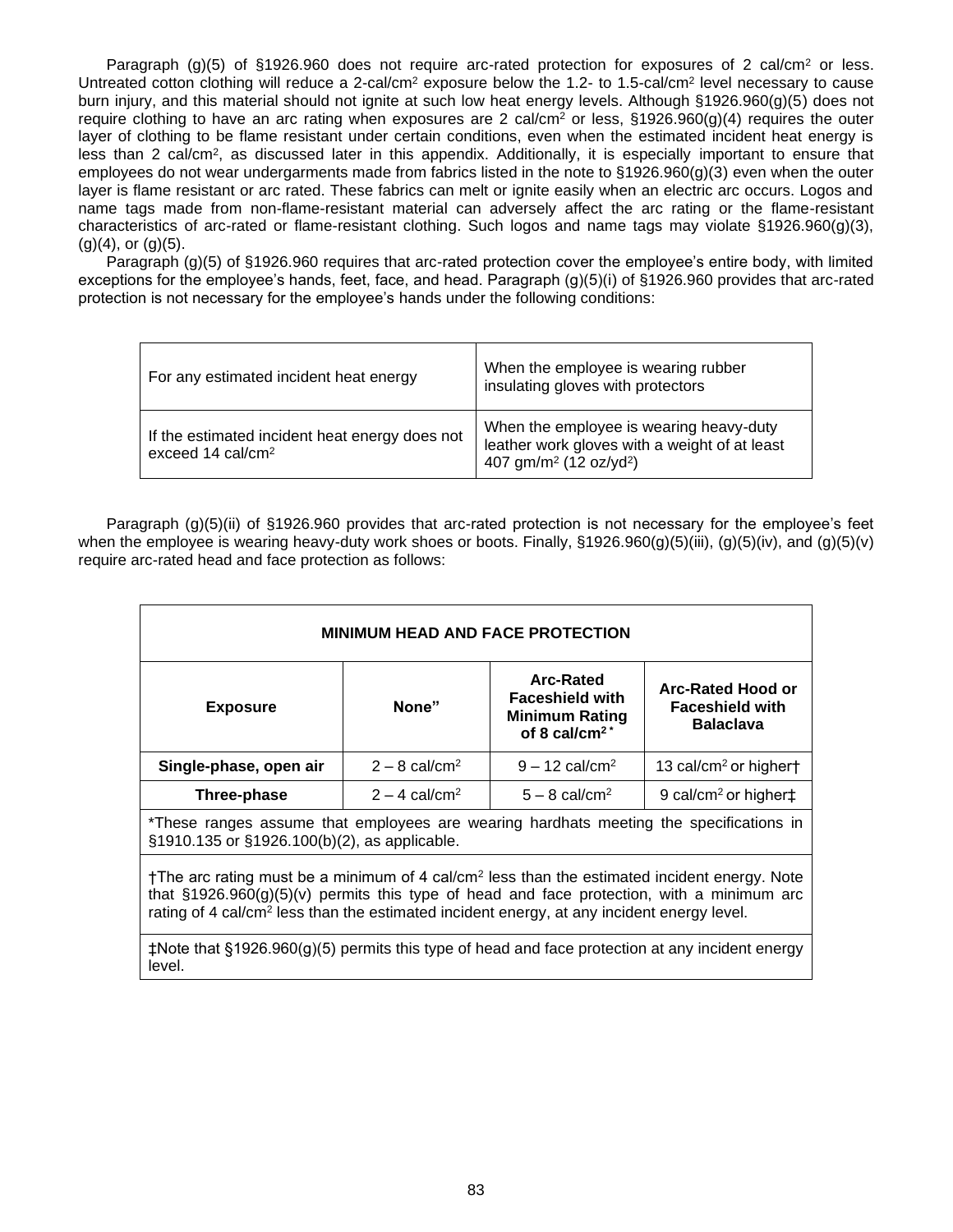#### **IV. Protection against ignition.**

Paragraph (g)(3) of §1926.960 prohibits clothing that could melt onto an employee's skin or that could ignite and continue to burn when exposed to flames or to the available heat energy estimated by the employer under §1926.960(g)(2). Meltable fabrics, such as acetate, nylon, polyester, and polypropylene, even in blends, must be avoided. When these fibers melt, they can adhere to the skin, thereby transferring heat rapidly, exacerbating burns, and complicating treatment. These outcomes can result even if the meltable fabric is not directly next to the skin. The remainder of this section focuses on the prevention of ignition.

Paragraph (g)(5) of §1926.960 generally requires protective clothing and other protective equipment with an arc rating greater than or equal to the employer's estimate of available heat energy. As explained earlier in this appendix, untreated cotton is usually acceptable for exposures of 2 cal/cm<sup>2</sup> or less.<sup>6</sup> If the exposure is greater than that, the employee generally must wear flame-resistant clothing with a suitable arc rating in accordance with §1926.960(g)(4) and (g)(5). However, even if an employee is wearing a layer of flame-resistant clothing, there are circumstances under which flammable layers of clothing would be uncovered, and an electric arc could ignite them. For example, clothing ignition is possible if the employee is wearing flammable clothing under the flame-resistant clothing and the underlayer is uncovered because of an opening in the flame-resistant clothing. Thus, for purposes of §1926.960(g)(3), it is important for the employer to consider the possibility of clothing ignition even when an employee is wearing flame-resistant clothing with a suitable arc rating.

<sup>6</sup>See §1926.960(g)(4)(i), (g)(4)(ii), and (g)(4)(iii) for conditions under which employees must wear flameresistant clothing as the outer layer of clothing even when the incident heat energy does not exceed 2 cal/cm<sup>2</sup>.

Under §1926.960(g)(3), employees may not wear flammable clothing in conjunction with flame-resistant clothing if the flammable clothing poses an ignition hazard.<sup>7</sup> Although outer flame-resistant layers may not have openings that expose flammable inner layers, when an outer flame-resistant layer would be unable to resist breakopen,<sup>8</sup> the next (inner) layer must be flame-resistant if it could ignite. Non-flame-resistant clothing can ignite even when the heat energy from an electric arc is insufficient to ignite the clothing. For example, nearby flames can ignite an employee's clothing; and, even in the absence of flames, electric arcs pose ignition hazards beyond the hazard of ignition from incident energy under certain conditions. In addition to requiring flame-resistant clothing when the estimated incident energy exceeds 2.0 cal/cm<sup>2</sup>, §1926.960(g)(4) requires flame-resistant clothing when: the employee is exposed to contact with energized circuit parts operating at more than 600 volts  $(\S 1926.960(g)(4)(i))$ , an electric arc could ignite flammable material in the work area that, in turn, could ignite the employee's clothing (§1926.960(g)(4)(ii)), and molten metal or electric arcs from faulted conductors in the work area could ignite the employee's clothing (§1926.960(g)(4)(iii)). For example, grounding conductors can become a source of heat energy if they cannot carry fault current without failure. The employer must consider these possible sources of electric arcs<sup>9</sup> in determining whether the employee's clothing could ignite under §1926.960(g)(4)(iii).

<sup>7</sup>Paragraph (g)(3) of §1926.960 prohibits clothing that could ignite and continue to burn when exposed to the heat energy estimated under paragraph (g)(2) of that section.

<sup>8</sup>Breakopen occurs when a hole, tear, or crack develops in the exposed fabric such that the fabric no longer effectively blocks incident heat energy.

<sup>9</sup>Static wires and pole grounds are examples of grounding conductors that might not be capable of carrying fault current without failure. Grounds that can carry the maximum available fault current are not a concern, and employers need not consider such grounds a possible electric arc source.

[79 FR 20736-20742, July 10, 2014]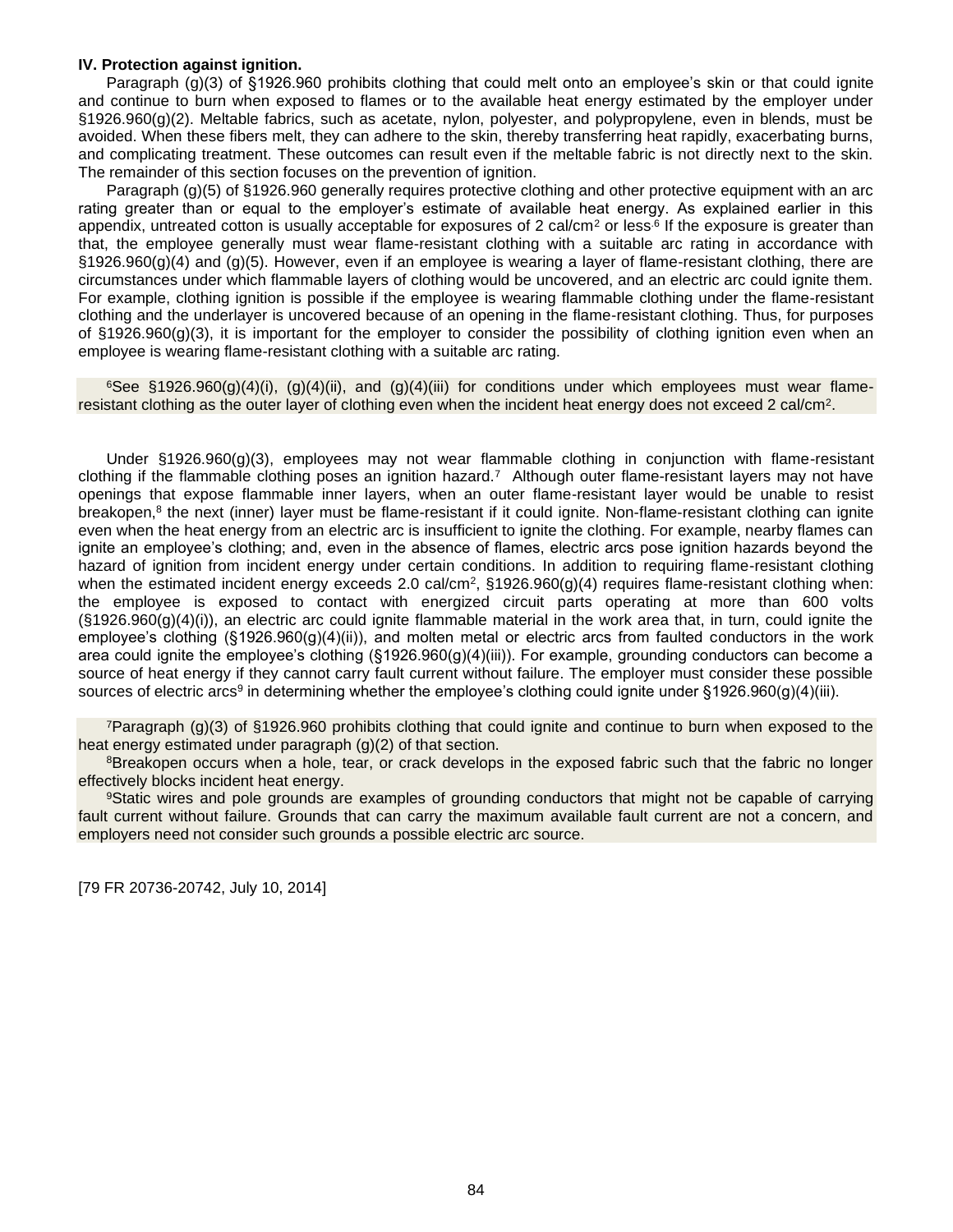# **APPENDIX F WORK-POSITIONING EQUIPMENT INSPECTION GUIDELINES**

# **I. Body belts**

Inspect body belts to ensure that:

- A. The hardware has no cracks, nicks, distortion, or corrosion;
- B. No loose or worn rivets are present;
- C. The waist strap has no loose grommets;
- D. The fastening straps are not 100-percent leather; and
- E. No worn materials that could affect the safety of the user are present.

### **II. Positioning straps**

Inspect positioning straps to ensure that:

- A. The warning center of the strap material is not exposed;
- B. No cuts, burns, extra holes, or fraying of strap material is present;
- C. Rivets are properly secured;
- D. Straps are not 100-percent leather; and
- E. Snaphooks do not have cracks, burns, or corrosion.

## **III. Climbers**

Inspect pole and tree climbers to ensure that:

- A. Gaffs are at least as long as the manufacturer's recommended minimums (generally 32 and 51 millimeters (1.25 and 2.0 inches) for pole and tree climbers, respectively, measured on the underside of the gaff);
- Note: Gauges are available to assist in determining whether gaffs are long enough and shaped to easily penetrate poles or trees.
- B. Gaffs and leg irons are not fractured or cracked;
- C. Stirrups and leg irons are free of excessive wear;
- D. Gaffs are not loose;
- E. Gaffs are free of deformation that could adversely affect use;
- F. Gaffs are properly sharpened; and
- G. There are no broken straps or buckles.

[79 FR 20742, July 10, 2014]

# **APPENDIX G REFERENCE DOCUMENTS**

The references contained in this appendix provide information that can be helpful in understanding and complying with the requirements contained in Subpart V of this part. The national consensus standards referenced in this appendix contain detailed specifications that employers may follow in complying with the more performancebased requirements of Subpart V of this part. Except as specifically noted in Subpart V of this part, however, the Occupational Safety and Health Administration will not necessarily deem compliance with the national consensus standards to be compliance with the provisions of Subpart V of this part.

| <b>NATIONAL CONSENSUS STANDARDS</b> |                                                                                                                                                                      |  |  |
|-------------------------------------|----------------------------------------------------------------------------------------------------------------------------------------------------------------------|--|--|
| <b>Number &amp; Edition</b>         | <b>Name</b>                                                                                                                                                          |  |  |
| ANSI/SIA A92.2-2009                 | American National Standard for Vehicle-Mounted Elevating and Rotating<br>Aerial Devices.                                                                             |  |  |
| ANSI Z133-2012                      | American National Standard Safety Requirements for Arboricultural<br>Operations-Pruning, Trimming, Repairing, Maintaining, and Removing<br>Trees, and Cutting Brush. |  |  |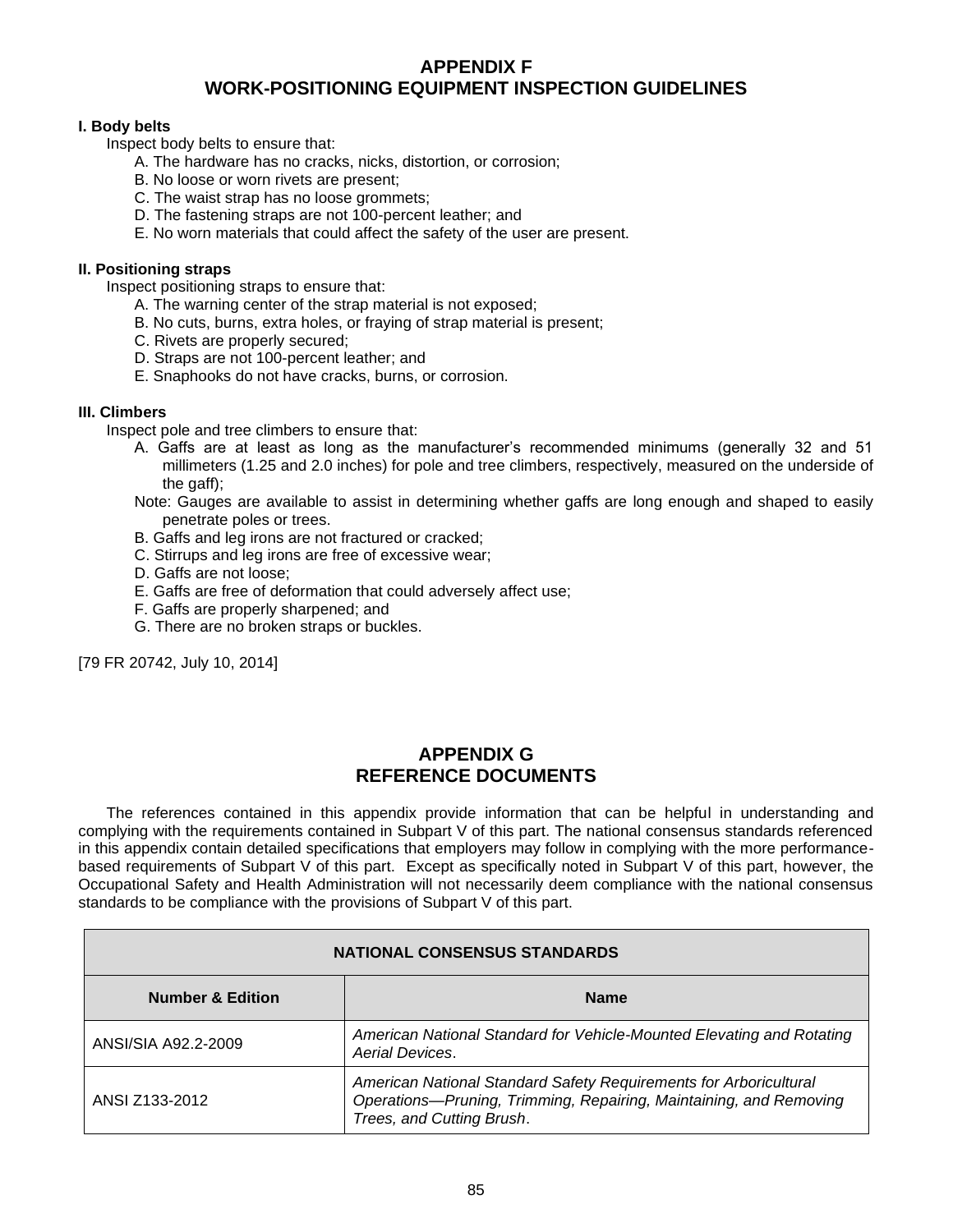# **NATIONAL CONSENSUS STANDARDS**

| <b>Number &amp; Edition</b> | <b>Name</b>                                                                                                                                                   |
|-----------------------------|---------------------------------------------------------------------------------------------------------------------------------------------------------------|
| ANSI/IEEE Std 935-1989      | IEEE Guide on Terminology for Tools and Equipment to Be Used in Live<br>Line Working.                                                                         |
| ASME B20.1-2012             | Safety Standard for Conveyors and Related Equipment.                                                                                                          |
| <b>ASTM D120-09</b>         | Standard Specification for Rubber Insulating Gloves.                                                                                                          |
| ASTM D149-09 (2013)         | Standard Test Method for Dielectric Breakdown Voltage and Dielectric<br>Strength of Solid Electrical Insulating Materials at Commercial Power<br>Frequencies. |
| ASTM D178-01 (2010)         | Standard Specification for Rubber Insulating Matting.                                                                                                         |
| <b>ASTM D1048-12</b>        | Standard Specification for Rubber Insulating Blankets.                                                                                                        |
| ASTM D1049-98 (2010)        | Standard Specification for Rubber Insulating Covers.                                                                                                          |
| ASTM D1050-05 (2011)        | Standard Specification for Rubber Insulating Line Hose.                                                                                                       |
| <b>ASTM D1051-08</b>        | Standard Specification for Rubber Insulating Sleeves.                                                                                                         |
| <b>ASTM F478-09</b>         | Standard Specification for In-Service Care of Insulating Line Hose and<br>Covers.                                                                             |
| ASTM F479-06 (2011)         | Standard Specification for In-Service Care of Insulating Blankets.                                                                                            |
| <b>ASTM F496-08</b>         | Standard Specification for In-Service Care of Insulating Gloves and<br>Sleeves.                                                                               |
| ASTM F711-02 (2007)         | Standard Specification for Fiberglass-Reinforced Plastic (FRP) Rod and<br>Tube Used in Live Line Tools.                                                       |
| ASTM F712-06 (2011)         | Standard Test Methods and Specifications for Electrically Insulating<br>Plastic Guard Equipment for Protection of Workers.                                    |
| <b>ASTM F819-10</b>         | Standard Terminology Relating to Electrical Protective Equipment for<br>Workers.                                                                              |
| <b>ASTM F855-09</b>         | Standard Specifications for Temporary Protective Grounds to Be Used on<br>De-energized Electric Power Lines and Equipment.                                    |
| <b>ASTM F887-12e1</b>       | Standard Specifications for Personal Climbing Equipment.                                                                                                      |
| ASTM F914/F914M-10          | Standard Test Method for Acoustic Emission for Aerial Personnel<br>Devices Without Supplemental Load Handling Attachments.                                    |
| ASTM F1116-03 (2008)        | Standard Test Method for Determining Dielectric Strength of Dielectric<br>Footwear.                                                                           |
| ASTM F1117-03 (2008)        | Standard Specification for Dielectric Footwear.                                                                                                               |
| ASTM F1236-96 (2012)        | Standard Guide for Visual Inspection of Electrical Protective Rubber<br>Products.                                                                             |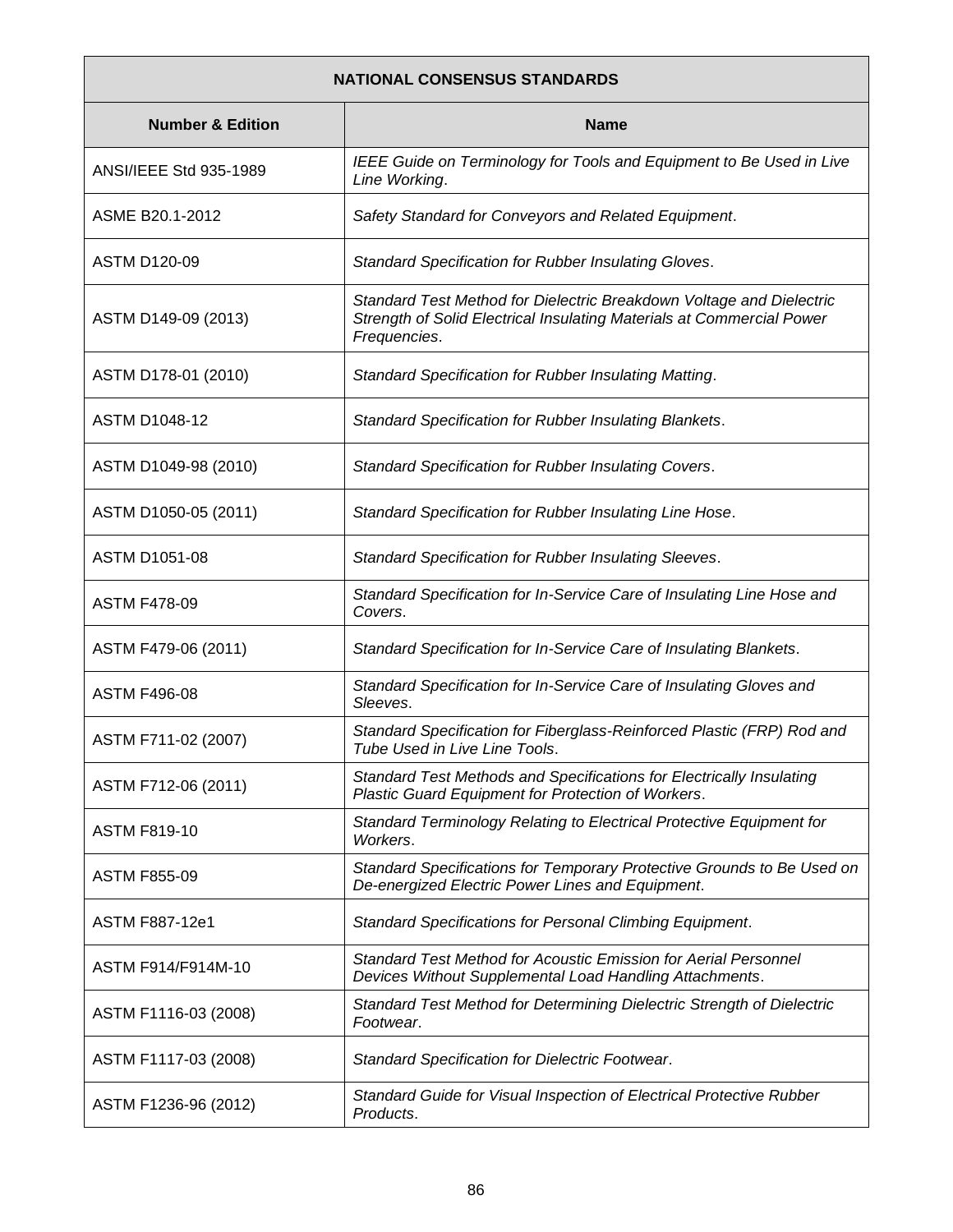# **NATIONAL CONSENSUS STANDARDS**

| <b>Number &amp; Edition</b> | <b>Name</b>                                                                                                                                                                                                   |
|-----------------------------|---------------------------------------------------------------------------------------------------------------------------------------------------------------------------------------------------------------|
| ASTM F1430/F1430M-10        | Standard Test Method for Acoustic Emission Testing of Insulated and<br>Non-Insulated Aerial Personnel Devices with Supplemental Load<br><b>Handling Attachments.</b>                                          |
| <b>ASTM F1505-10</b>        | Standard Specification for Insulated and Insulating Hand Tools.                                                                                                                                               |
| ASTM F1506-10a              | Standard Performance Specification for Flame Resistant and Arc Rated<br>Textile Materials for Wearing Apparel for Use by Electrical Workers<br>Exposed to Momentary Electric Arc and Related Thermal Hazards. |
| <b>ASTM F1564-13</b>        | Standard Specification for Structure-Mounted Insulating Work Platforms<br>for Electrical Workers.                                                                                                             |
| <b>ASTM F1701-12</b>        | Standard Specification for Unused Polypropylene Rope with Special<br><b>Electrical Properties.</b>                                                                                                            |
| ASTM F1742-03 (2011)        | Standard Specification for PVC Insulating Sheeting.                                                                                                                                                           |
| <b>ASTM F1796-09</b>        | Standard Specification for High Voltage Detectors-Part 1 Capacitive<br>Type to be Used for Voltages Exceeding 600 Volts AC.                                                                                   |
| ASTM F1797-09 £1            | Standard Test Method for Acoustic Emission Testing of Insulated and<br>Non-Insulated Digger Derricks.                                                                                                         |
| ASTM F1825-03 (2007)        | Standard Specification for Clampstick Type Live Line Tools.                                                                                                                                                   |
| ASTM F1826-00 (2011)        | Standard Specification for Live Line and Measuring Telescoping Tools.                                                                                                                                         |
| <b>ASTM F1891-12</b>        | Standard Specification for Arc and Flame Resistant Rainwear.                                                                                                                                                  |
| ASTM F1958/F1958M-12        | Standard Test Method for Determining the Ignitability of Non-flame-<br>Resistant Materials for Clothing by Electric Arc Exposure Method Using<br>Mannequins.                                                  |
| ASTM F1959/F1959M-12        | Standard Test Method for Determining the Arc Rating of Materials for<br>Clothing.                                                                                                                             |
| IEEE Stds 4-1995, 4a-2001   | (Amendment to IEEE Standard Techniques for High-Voltage Testing),<br><b>IEEE Standard Techniques for High-Voltage Testing.</b>                                                                                |
| <b>IEEE Std 62-1995</b>     | IEEE Guide for Diagnostic Field Testing of Electric Power Apparatus -<br>Part 1: Oil Filled Power Transformers, Regulators, and Reactors.                                                                     |
| <b>IEEE Std 80-2000</b>     | Guide for Safety in AC Substation Grounding.                                                                                                                                                                  |
| IEEE Std 100-2000           | The Authoritative Dictionary of IEEE Standards Terms Seventh Edition.                                                                                                                                         |
| IEEE Std 516-2009           | IEEE Guide for Maintenance Methods on Energized Power Lines.                                                                                                                                                  |
| IEEE Std 524-2003           | <b>IEEE Guide to the Installation of Overhead Transmission Line</b><br>Conductors.                                                                                                                            |
| IEEE Std 957-2005           | <b>IEEE Guide for Cleaning Insulators.</b>                                                                                                                                                                    |
| IEEE Std 1048-2003          | <b>IEEE Guide for Protective Grounding of Power Lines.</b>                                                                                                                                                    |